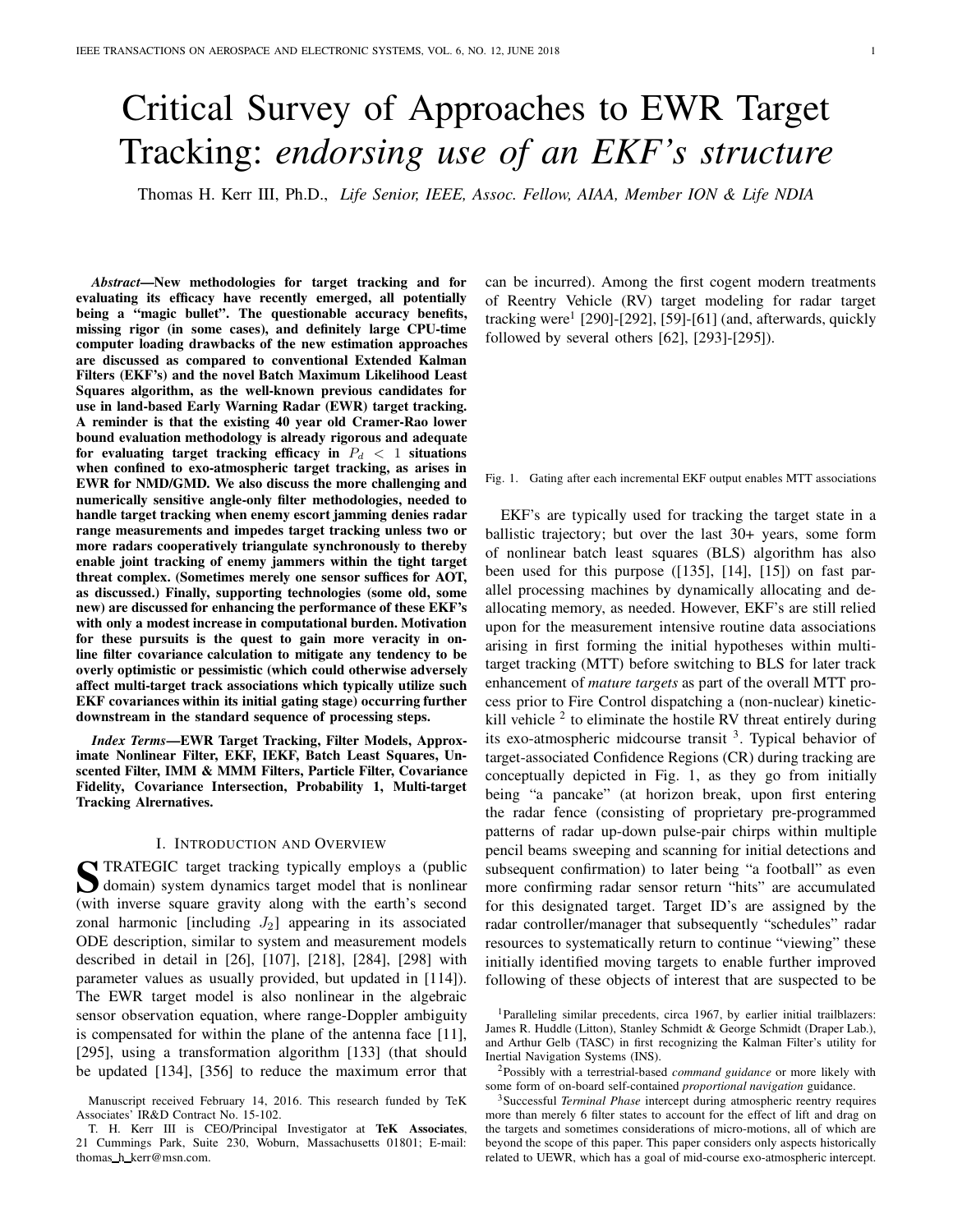potential threats (after having already passed a comparison test weeding them out from known background satellites and space debris listed in an up-to-date Space Object Catalog of 13,000+ entries  $<sup>4</sup>$ ).</sup>

Fig. 2. Assumed Gaussian CR goes from being a pancake (at horizon break) to a football afterwards

Fig. 3. Functional overview of the MTT Data Association Aspect of Track Maintenance [53]

Among the new approaches to target tracking and for evaluating its efficacy are unscented filters [1]-[4]; Covariance Intersection (CI) filters [5], [6] (discussed in depth in Sec. II); Particle Filters (PF) [388], [8], [177]; and Farina et al's new formulation of Cramer-Rao Lower Bound evaluation for nonunity probability of detection (for  $P_d < 1$ ) [9], all offering the lure of potentially being a "magic bullet". One of the clearest discussions of both historical and recent estimation algorithms (including EKF, UKF, MMM, INN, and Particle Filters [PF's]), their underlying assumptions/mechanization equations and that also provides extremely useful insight into important aspects and distinctions in their implementations is offered in [177, Chapts. 1-3]. We offer additional new practical observations herein in further considering how these algorithms relate to the EWR application. The questionable accuracy benefits, the missing rigor (in some cases), and definitely large computer loading drawbacks of the new estimation approaches all need to be considered (as discussed further in Secs. II to V) before deciding to push forward to implementation for new EWR applications. We also review the older  $\alpha-\beta$  filters as they have again been recently reconsidered for EWR tracking [151].

Two of the new approaches were evaluated and crosscompared as being among the four reported in [10], but all with accuracy results obtained under a somewhat artificial scenario of use (viz., invoking only 4 tracking filter states and assuming only planar motion despite not being under the influence of central forces exclusively but projectile treated as if it were and the observing radar is only at the launch point and within the same plane as the target trajectory) thus leaving accuracy quantifications in [10] somewhat questionable as they relate to actual missile defense since this overly benign scenario apparently lacks realism, as explained in Sec. III. These approaches are discussed as compared to the standard load of two conventional Extended Kalman Filters such as Range

<sup>4</sup>In 2016, NASA and FAA seek to takeover compilation of Space Object Catalog from U.S. DoD, as now headed up by Dr. Moriba Jah, Director, Space Object Behavioral Sciences. Amount of "space junk" is now estimated at 22,000 objects to be tracked and cataloged.

Velocity Cartesian Coordinates (RVCC), and R-U-V [11]- [13], and to novel Batch Maximum Likelihood Least Squares (BLS) algorithms [14], [15], [189, App. 2], as three wellknown historical candidates for use in radar target tracking within land-based EWR. (Recall that Ref. [113] has already demonstrated that partitioned filters can be unsatisfactory in some situations and are therefore undesirable even for crossing targets.)

In Sec. V, the existing 40+ year old Cramer-Rao lower bound evaluation methodology [16]-[24] is shown to be rigorous and flexible enough to adequately evaluate target tracking efficacy in  $P_d < 1$  situations for specified detection threshold settings when confined to exo-atmospheric midcourse interception of a target and its prior tracking, as arises in EWR, where truth model process noise is theoretically zero. The filter model can have nonzero process noise tuning <sup>5</sup> and still abide by this  $Q = 0$  constraint dictated by the *truth model's* structure. However, Farina et al's formulation [9] (based on [25]) is useful for evaluating Indo-atmospheric tracking, which is a more challenging situation, where system truth model process noise is definitely nonzero (reflecting atmospheric buffeting associated with reentry drag, or maneuvering, or with a projectile undergoing late stage thrusting).

As discussed in Sec. VI, motivation for these pursuits is the quest to gain more veracity in on-line filter covariance calculation to mitigate their tendency to be overly optimistic (or, much more rarely, pessimistic) since any hand-over or multi-target (MTT) associations rely on their veracity (Figs. 2, 6) and errors in the values of these covariances (being the only ones actually available in one-shot real world trials) are sensitive. In Sec. VII, we recommend pursuit of good tracking accuracy with probability one success (as pioneered by the late Frank Kozin in the 1960's and 1970's) over current Monte-Carlo-based mean square averaging techniques, which captures only aggregate behavior. In Sec. VIII, we mention the relevance of solutions for the Lambert Problem to EWR and summarize its status.

In Sec. IX, we discuss the more challenging and more initial-condition-sensitive angle-only tracking (AOT) filter methodologies [28]-[33], needed to handle target tracking when enemy escort jamming denies the radar its target range measurements and thus impedes tracking.

After reviewing the limitations of earlier trackers, supporting technologies (some old, some new) are discussed in Secs. IX and X for enhancing the performance of EKF's, which incur only a modest increase in the computational burden (all applicable as evolutionary low risk enhancements to the EKF's already present in EWR) as variations that more easily satisfy hard real-time constraints.

We offer our views here based on past experience in the

<sup>&</sup>lt;sup>5</sup>A quantitative rationale is offered in [285] for the appropriate magnitude of compensating fictitious process noise utilized in tuning an EKF filter model that seeks to track exo-atmospheric ballistic targets.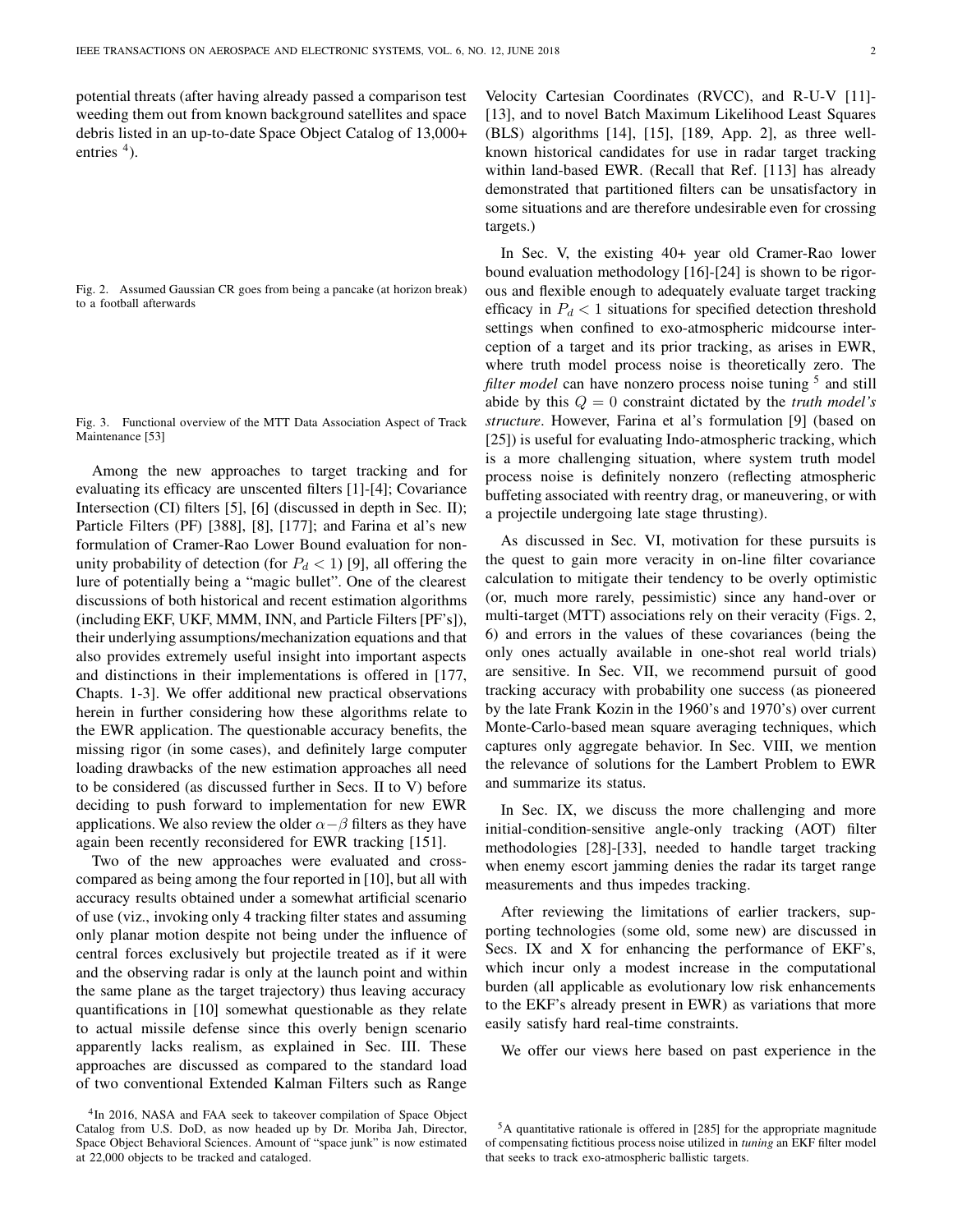TABLE I RELATIVE CPU BURDEN OF 4 FILTERS [59, P. 44]

| FKF |        | FK H       | $\alpha$<br>order | <b>Iterated</b> |
|-----|--------|------------|-------------------|-----------------|
|     | Filter | (adaptive) | Filter            |                 |
|     |        | .          | .                 | ے ۔             |

theory <sup>6</sup> and applications of estimation, tracking, and Kalman filtering [43]-[58], [68], [75], [76] and by using the strong tradition of quantifying the relative computer burdens of various filter alternatives beforehand [59]-[63] for sequential implementations  $<sup>7</sup>$  using an awareness of the characteristics</sup> of what constitute acceptable exact and approximate solutions to nonlinear estimation problems [64] (cf., [65]), [73], [283], [286], [287]). We reference older surveys here [260], [259]  $\frac{8}{3}$ as respected precedents because of their correctness (see Table 1). A newer published survey [69] by Lincoln Lab in 1984 (specifically for RV target tracking) found no significant changes from the same approaches and 1970 principles of [59] other than looking at evolutionary changes and that the 1970 ranking of candidate tracking filter approaches had not changed much (or expanded, despite hundreds of subsequent researchers tackling the problem). Evidently, others also fear that many of the very recent new alternative approaches to the use of EKF's for target tracking are over-hyped (see [86, Sec. VI], [102], [112]). Further evidence supporting this view is offered here in Secs. III, IV, and X but we are receptive enough to also report their benefits. Constructive evolutionary EKF developments that have occurred in the last decade to improve performance are pointed out (especially in Sec. X) and we also point out other improvements, some as mundane as merely identifying new best parameter values [107], best practices for radar target tracking [114] (and sometimes as best models for INS/GPS navigation <sup>9</sup> [272] that also plays a useful role in locating moving antennas or in serving as a source of true position and velocity for targets equipped with GPS translators during validation tests), and in making the derivation of results simpler and more straight forward

<sup>6</sup>My perspective, which aligns with what Prof. Sanjoy J. Mitter (MIT) has publicly said, is that the theory of nonlinear filtering, in general, requires familiarity with Ito, Stratonovich, and McShane integrals as well as an understanding of measure-theoretic probability (including nested expanding subsigma algebras and conditional expectations with respect to them, martingales and their associated inequalities, and the law of the iterated logarithm). For more detail, see [125]. However, my article here is kept at a higher level.

<sup>7</sup>The CPU burden for sequential implementation is used merely as a baseline cross-check for eventual parallel implementation in modern day hardware consisting of either embedded processors or powerful parallel processing mainframes, where it is expected that considerable speed-up should accrue (but does not always initially occur because of processing bottlenecks that first need to be identified and then removed until the expected speedup is achieved). Historically, many so-called fast parallel versions of famous algorithms were initially unexpectedly slower than their predecessor sequential counterparts until fixed.

<sup>8</sup>While Prof. Thomas Kailath (Stanford) is almost always in the right, a notable exception was [263] vs. [264].

<sup>9</sup>A new approach for computationally processing gravity mesurement data was recently availed [384] and we offered two counterexamples to the proposed procedure [385]. A way of squeezing more information out of a GPS receiver by utilizing more of its existing frequencies has also been offered [386] and we streamlined and simplified the calculations [387]. Both of our improvements were unsolicited.

[181], [271]. Novelty and creativity are always encouraged but we also strongly desire that the test conditions for algorithm evaluations be realistic and actually representative of the application scenario.

Fig. 4. Our newer approach reduces the computational burden of Iterated Extended Kalman Filtering (from [35])

In 1989, we were able to make a slight improvement in the ranking of an Iterated EFK  $[35]$  <sup>10</sup> by simplifying its computer burden (Fig. 3). Instead of an IEKF being twice the computed load of a comparable EKF, as [59] reported (see Table 1), we offered an evolutionary modification and improvement that made our IEKF just  $1.33\overline{3}$  the computer load of a comparable EKF yet yielded identical results of the same accuracy as the earlier more computationally intensive version. Also see [122]. (Carlson's 1973 version of Squareroot filtering now beats Gerald Bierman's later 1975  $U$ - $D$ - $U<sup>T</sup>$ formulation merely by the way computer processor hardware and its associated firmware algorithms are now implemented [58, App.]; prior to the mid 1990's, the maximum CPU tally was vice-versa. However, while prudent to use, squareroot filters may not even be needed [359, Sec. 9.5] for tracking RV's since a specific designated target is only in view for less than 30 minutes and the discrete measurements received may be somewhat sparse and relatively fewer than is usually the case for comparable Navigation applications, where frequent periodic measurements warrant use of computationally stable squareroot filters to compensate for the round-off error incurred with the relatively more frequent opportunities for measurement incorporation into navigation filter updates.)

 $10$ The main focus in [35] is the structure and performance of an IEKF vs. an EKF for RV tracking, even though the oversimplified model common to both is acknowledged to not include  $J_2$  (which, when present, accounts for the earth's oblateness) nor is Doppler compensation in the face of the antenna present, as is now known to be desirable to include both of these terms in a tracker's model since they are needed for more realism in modeling Missile Defense situations [14], [15], [53] because greater tracking accuracy is reaped as a consequence of their presence in the model. These modeling simplifications were corrected later in [14].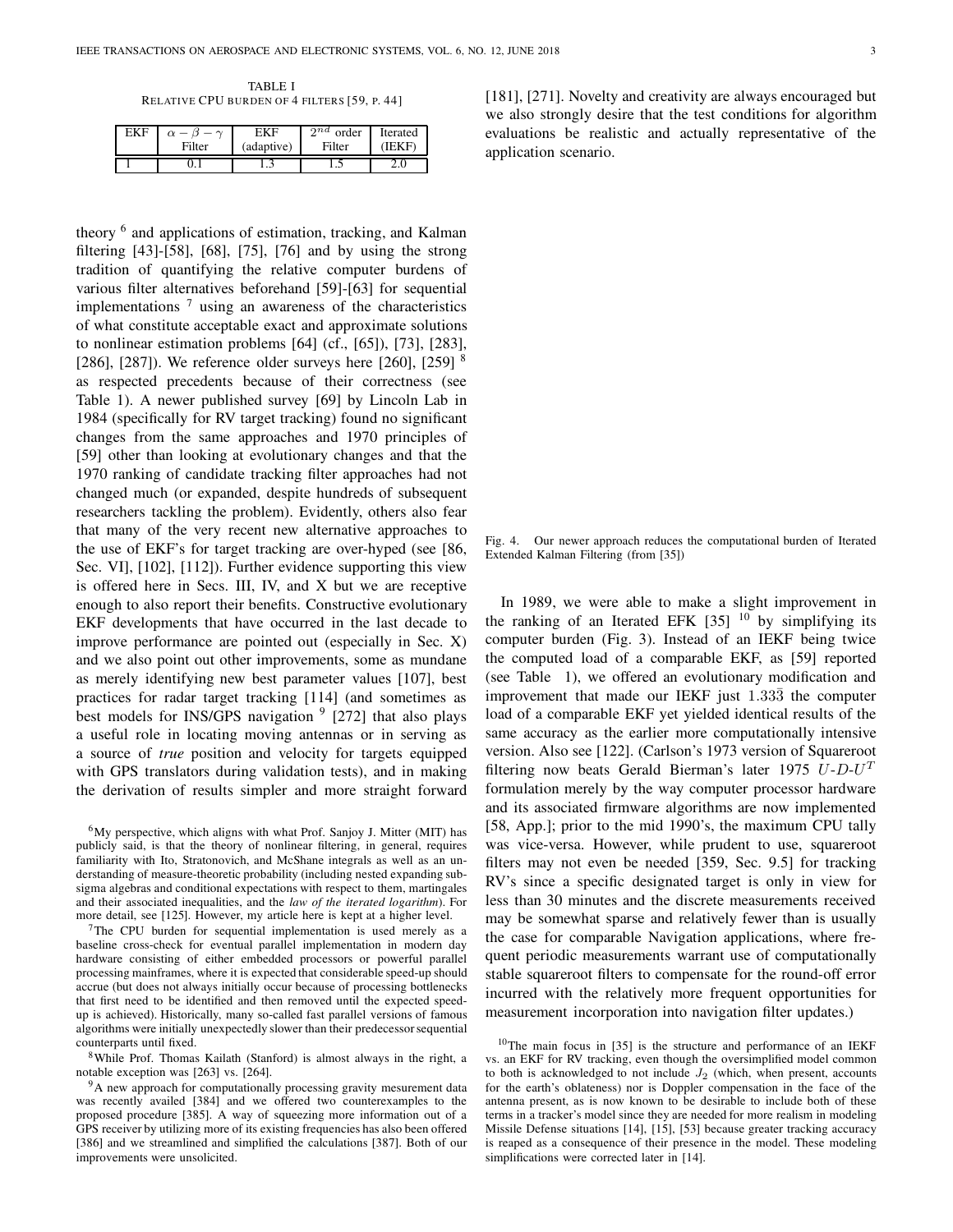Profs. R. E. Mortensen [355], [202], H. W. Sorenson, E. B. Stear, A. B. Stubberud, and R. C. Kolb hosted the (U.S. Air Force sponsored) Nonlinear Estimation and Its Applications Conference from 1970 until it ended in 1975. Although many innovative, well-funded researchers were working hard on the nonlinear filtering problem, this conference was canceled because significant new results usually do not accrue yearly  $\frac{11}{11}$ for the hard problem of nonlinear filtering. Even today, some of the best insights and early leads for tackling nonlinear filtering are found in these past proceedings (e.g., [129], [130]). Recommendation for future work in Secs. X and XI logically continue where our predecessors left off by emphasizing existing barriers that still need to be tackled and conquered rather than suggesting a search for new approaches just because they are new (while apparently ignoring past problems already identified as needing solving before further progress could be made). A brief summary and further perspective on goals accomplished here are provided in Sec. XII. For those readers desiring a refresher or more of an introduction, a brief summary of Kalman Filtering is in the Appendix, which emphasizes software architecture needed to appropriately match the structure of a particular application.

#### II. WHY COVARIANCE INTERSECTION?

A counterexample is presented to a result claimed in a proof in [6], pertaining to using this new approach to Covariance Intersection (CI). Other researchers have already demonstrated certain problems that exist with earlier versions of CI, as summarized from a survey [74] of the previous CI approaches encountered in Target tracking applications. We alert readers to investigations along similar lines from the field of navigation that were apparently overlooked in [74] that convey similar but different results for ascertaining ellipsoidal overlap and for combining the estimates from two or more Kalman filters, each representing a different sensor's output that has been previously processed. In all cases, CI is practically useless despite having beautiful analytic proofs.

 $11$ With the notable exception of F. E. Daum's new nonlinear filtering results in '86 (IEEE AC), '86 (ACC), '86  $(20<sup>th</sup>$  Conf. on Inform. Sciences and Systems, Princeton), '87 (IEEE AC), '88 (Ch. 8, ed. by J. C. Spall, Marcel Dekker) '94 (SPIE, Orlando, FL), '97 (SPIE, San Diego, CA), '01 (Proc. of Tribute to Y. Bar-Shalom), '03 [8] but none yet applied (as of 2006) except for an application with only 4 planar states [311] that, perhaps, may be considered too overly simplistic to be practical and Daum's later important results are still infinite dimensional (viz., in general, requiring full integration of a non-Gaussian pdf constituting a Propagation Step up to the time anticipated for the next Update Step) so they are not computable in real-time (unless computed beforehand and stored off-line, a procedure found undesirable in the 1970's, by Sperry Systems Management, when measurements did not arrive exactly when expected, as had been previously planned). An exception is that all of these results simplify to a tractable real-time Kalman filter when both process and measurement noises are Gaussian and the system is merely linear, as do several other existing historical 40+ year-old nonlinear filtering approaches as a precedent, notably (1) solving the Fokker-Planck Partial Differential Equation (also known as the forward Kolmogorov equation) for the evolution in time of the conditional pdf of the system state directly or, equivalently, (2) taking its Fourier Transform to obtain a conditional Characteristic Function, from which the random processes' conditional moments can be generated via differentiating it a requisite number of times (where both these approaches benefit from the additional structural simplification of encountering certain noises from an exponential family possessing Gaussian conditional pdf's [180]).

The CI-based sensor fusion methodology of [6] usually degenerates to cases where  $\mu = 0$  or  $\mu = 1$ , rather than the more useful situations where  $0 < \mu < 1$ . Some of the blame should be shared by IEEE reviewers of [6], who allowed it to be published even though there were no numerical parameters specified for the single diagram that appeared within, which was merely conceptual, and the single numerical example only illustrated the degenerate case of  $\mu = 0$  or  $\mu = 1$  (and not the useful case where  $0 < \mu < 1$ , which is seldom met)<sup>12</sup>.

## A. A more recent approach to CI

This technical note offers a counterexample to the use of the results of [6] in this new Covariance Intersection (CI) approach. An expression for the estimate that results from combining two prior (assumed) independent estimates consisting of  $(\hat{x}_1, P_{aa})$  and  $(\hat{x}_2, P_{bb})$  is of the following wellknown form ([165], and as summarized from Eq. 2 to the end of Sec. II of  $[6]$ :

$$
\hat{x}_c = K_1 \hat{x}_1 + K_2 \hat{x}_2 = P_{bb} P_{cc}^{-1} \hat{x}_1 + P_{aa} P_{cc}^{-1} \hat{x}_2 \n= P_{aa}^{-1} P_{cc} \hat{x}_1 + P_{bb}^{-1} P_{cc} \hat{x}_2.
$$
 (1)

The corresponding exact covariance for the above, with the assumption of possessing unbiased estimates throughout, is:

$$
\tilde{P}_{cc} \stackrel{\triangle}{=} E[\tilde{x}_c \tilde{x}_c^T], \text{ where } \tilde{x}_c \stackrel{\triangle}{=} x_{\text{true}} - \hat{x}_c. \tag{2}
$$

The above expression of Eq. 1, consisting of the indicated weighted combination of the two prior linear estimates and utilizing the accompanying covariances  $P_{aa}$  and  $P_{bb}$ , seeks to use an acceptable approximate covariance  $P_{cc}$  that conservatively suffices in its role of making Eq. 1 be a useful single combined estimator if and only if  $P_{cc}$  is a consistent covariance (in the matrix positive semi-definite sense) by satisfying the following required upper bound criterion ([6, Eq. 4]):

$$
P_{cc} \ge \tilde{P}_{cc},\tag{3}
$$

(notice the distinction made using the tilde on the right in Eq. 3) and the quest for a satisfactory consistent covariance upper bound motivated use of this particular expression:

$$
P_{cc}(\omega) = [\omega P_{aa}^{-1} + (1 - \omega)P_{bb}^{-1}]^{-1},
$$
\n(4)

(advocated for use in Eqs. 9 and 10 of [6]), which when substituted back into Eq. 1 yields:

$$
\hat{x}_c = K_1(\omega)\hat{x}_1 + K_2(\omega)\hat{x}_2
$$
\n
$$
= \omega[\omega P_{aa}^{-1} + (1 - \omega)P_{bb}^{-1}]^{-1}P_{aa}\hat{x}_1
$$
\n
$$
+ (1 - \omega)[\omega P_{aa}^{-1} + (1 - \omega)P_{bb}^{-1}]^{-1}P_{bb}\hat{x}_2.
$$
\n(5)

Ref. [6] then advocates optimizing  $\omega$  in the above to minimize the trace of Eq. 4 (cf.,  $[6, Eq. 14]$ ):

$$
\text{tr}\left(P_{cc}(\omega)\right) = \text{tr}\left([\omega P_{aa}^{-1} + (1 - \omega)P_{bb}^{-1}]^{-1}\right),\tag{6}
$$

and goes further to provide Theorem 2 [6, p. 1881] that claims the global minimum occurs for  $\omega^* \in [0,1]$ . The resulting optimized  $\omega^*$  is then substituted back, respectively,

 $12A$ nalogous to illusionist Uri Geller's claim to the "Great Randy" that situations where Uri's magic did not work proved that it was *real*. It was **not**.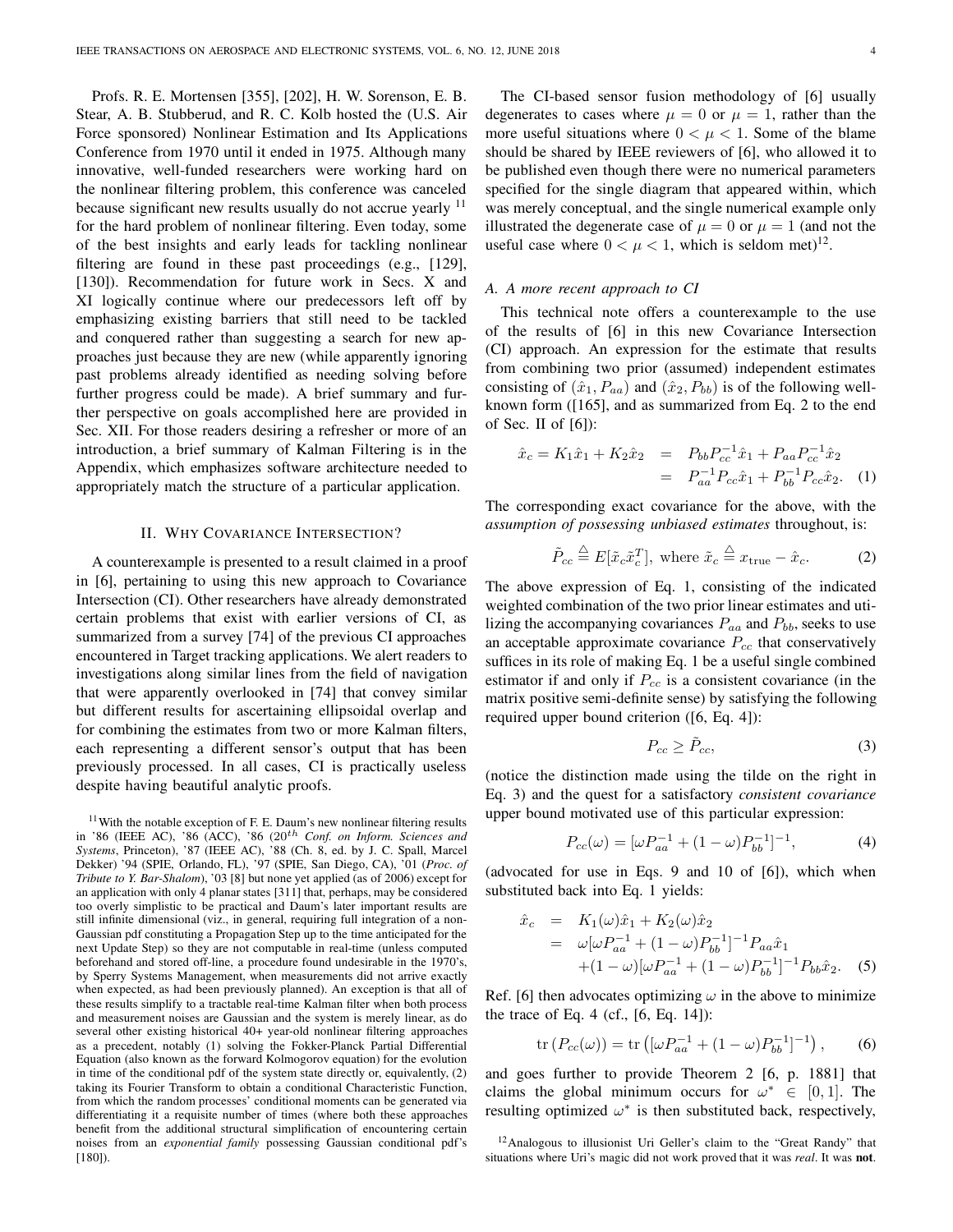into the expressions of Eqs. 4 and 5 (even when the constituent component estimates are no longer independent and the crosscovariance  $P_{ab}$  may be unknown or inaccessible) to be the best fused estimate of the form:

$$
\hat{x}_c = K_1^* \hat{x}_1 + K_2^* \hat{x}_2 = \omega^* [\omega^* P_{aa}^{-1} + (1 - \omega^*) P_{bb}^{-1}]^{-1} P_{aa} \hat{x}_1 \n+ (1 - \omega^*) [\omega^* P_{aa}^{-1} + (1 - \omega^*) P_{bb}^{-1}]^{-1} P_{bb} \hat{x}_2,
$$
\n(7)

with the corresponding accompanying associated covariance:

$$
P_{cc}^* \stackrel{\triangle}{=} P_{cc}(\omega^*) = [\omega^* P_{aa}^{-1} + (1 - \omega^*) P_{bb}^{-1}]^{-1}.
$$
 (8)

Since the original two estimates and accompanying covariances are all real quantities, clearly, the two expressions of Eqs. 7 and 8 also need to yield exclusively real results. If one were to obtain a complex answer for  $\omega^*$  as the solution that globally minimizes the criterion of Eq. 6, this would constitute a counterexample to what is claimed and ostensibly proved in Theorem 2 [6, p. 1881], namely, that the optimizing  $\omega^*$  either lies on the two boundary points 0 or 1 or lies within the interior of  $[0, 1]$ . Once this was *definitively established* according to [6], they could then turn their attention in [6] by just searching over the compact interval  $[0, 1]$  for the minimum that is guaranteed to exist from first principles of real analysis for this continuous cost criterion of Eq. 6 (as the composite of the trace and the matrix inverse) since, from elementary mathematical analysis, scalar continuous functions always achieve both a maximum and a minimum on a compact set. However, only Theorem 2 of [6] asserts that such a minimum is also the global minimum (otherwise it would not be of interest since this criterion of using the trace of the associated covariance was specifically chosen within [6] to be consistent by dovetailing with what was already correspondingly used in the derivation of the underlying Kalman filters from which the prior constituents  $(x_1, P_{aa})$  and  $(x_2, P_{bb})$  were obtained). If this local minimum were indeed also the global minimum, we would have no further objections here. However, example 1 below serves as a counterexample to the global optimization assertion [6, Thm. 2] since it yields a complex answer for  $\omega^*$ .

Similarities and connections to other tests for ellipsoid overlap and pre-existing warnings regarding other earlier Covariance Intersection approaches are discussed in Sec. II.D.

#### B. A numerical counterexample

A closed-form evaluation will now be provided for this new version of CI [6] for the simple numerical example below that exposes a difficulty with using this CI approach that has not been previously publicized.

Example 1:

$$
P_{aa} = \begin{bmatrix} 2 & 0.5 \\ 0.5 & 2 \end{bmatrix}; P_{bb} = \begin{bmatrix} 2 & 0.5 \\ 0.5 & 2 \end{bmatrix};
$$
  
\n
$$
P_{bb} - P_{aa} = \begin{bmatrix} 1 & 1 \\ 1 & 7 \end{bmatrix} > 0, \text{ and } [P_{bb} - P_{aa}] \text{ has } \lambda = 2, 6.
$$
  
\n(9)

Notice that both  $P_{aa}$  and  $P_{bb}$  above are positive definite, as with all non-degenerate covariances.

To explicitly demonstrate this new CI technique of [6], we seek to apply the solution of Problem 2 (of [6]) to Eq. 9 above yielding the following abbreviated intermediate steps as we seek to directly solve for the optimizing  $\omega^*$  that should minimize the trace of  $P_{cc}$  below (according to the procedure of [6, Eq. 16] using the derivative convention stated in the footnote below):

$$
P_{aa}^{-1} = \begin{bmatrix} \frac{8}{15} & \frac{-2}{15} \\ \frac{-2}{15} & \frac{8}{15} \end{bmatrix}; P_{bb}^{-1} = \begin{bmatrix} \frac{12}{33} & \frac{-2}{32} \\ \frac{-2}{33} & \frac{4}{33} \end{bmatrix};
$$
(10)

$$
P_{cc} = \begin{bmatrix} \frac{8\omega}{15} + \frac{12(1-\omega)}{33} & \frac{-2\omega}{15} - \frac{2(1-\omega)}{33} \\ \frac{-2\omega}{15} - \frac{2(1-\omega)}{33} & \frac{8\omega}{15} + \frac{4(1-\omega)}{33} \end{bmatrix}^{-1}
$$

$$
= \begin{bmatrix} \frac{84\omega + 180}{395} & \frac{-36\omega - 30}{2945} \\ \frac{-365}{495} & \frac{2045}{495} \end{bmatrix}^{-1} = \frac{165 \begin{bmatrix} (68\omega + 20) & (12\omega + 10) \\ (12\omega + 10) & (28\omega + 60) \end{bmatrix}}{\text{DENOM}};
$$
(11)

$$
\text{tr}[P_{cc}] = \frac{165[(68\omega + 20) + (28\omega + 60)]}{\text{DENOM}}, \quad (12)
$$

where  $\text{DENOM}^{\triangle} (28\omega + 60)(68\omega + 20) - (12\omega + 10)^2$ . The critical points of the above trace are obtained from setting  $\frac{\partial}{\partial \omega}$ tr $[P_{cc}] = 0$  and, after simplifying, solving for the zeros of:

$$
0 = 42,240\omega^2 + 70,400\omega + 61,600,\tag{13}
$$

a quadratic equation; with solutions being:

$$
\omega^* = \frac{-70,400 \frac{+}{2} \sqrt{(70,400)^2 - 4(42,240)(61,600)}}{2(42,240)}
$$

$$
= \frac{-70,400 \frac{+}{2} \sqrt{-5,451,776,000}}{2(42,240)}.
$$
(14)

The above Eq. 14 possesses no solutions  $13$  over the real field and, in particular, has no solution within the predicted interval  $[0, 1]$  and so the new CI approach of  $[6]$  is apparently stymied here and can proceed no further for this numerical example corresponding to  $[P_{bb} - P_{aa}]$  being strictly positive definite. We did not anticipate that this new CI approach of [6] would exhibit such problems when the containment condition demonstrated in Eq. 9 (i.e.,  $P_{bb} - P_{aa} > 0$  or, equivalently,  $P_{bb} > P_{aa}$ ) was strictly met (a condition that was present but down played in the proof of [6]); so we were surprised when it failed to yield an adequately real solution for  $\omega^*$ .

While it is indeed true that a continuous function of  $\omega$  (such as the matrix inverse, constituting the RHS of Eq. 4, composed with the trace operation of Eq. 6) over a compact interval like  $[0, 1]$  achieves its minimum there, we reject the suggestion that we merely confine optimization to be over  $[0, 1]$  since such a constraint would, in general, only yield a local minimum. The proofs of [6] supposedly guarantee that by merely optimizing the expression of the RHS of Eq. 6 over just the interval  $[0, 1]$ , the result would also be the global minimum. However, this non-pathological Example 1 above demonstrates this claim of [6] to be false.

According to [6], only after minimizing the above Eq. 12 can the two optimal gains and resulting associated optimal

<sup>13</sup>We formed  $\frac{d}{dw} \left( \frac{u}{v} \right) = \frac{v \frac{du}{dw} - u \frac{dv}{dw}}{v^2}$  and set  $v \frac{du}{dw} - u \frac{dv}{dw} = 0 \Leftrightarrow u \frac{dv}{dw} - v \frac{dv}{dw}$  $v \frac{du}{dw} = 0$ , and so Eq. 13 here was effectively multiplied throughout by  $-1$ , but that still preserves the location of the roots of the resulting quadratic equation.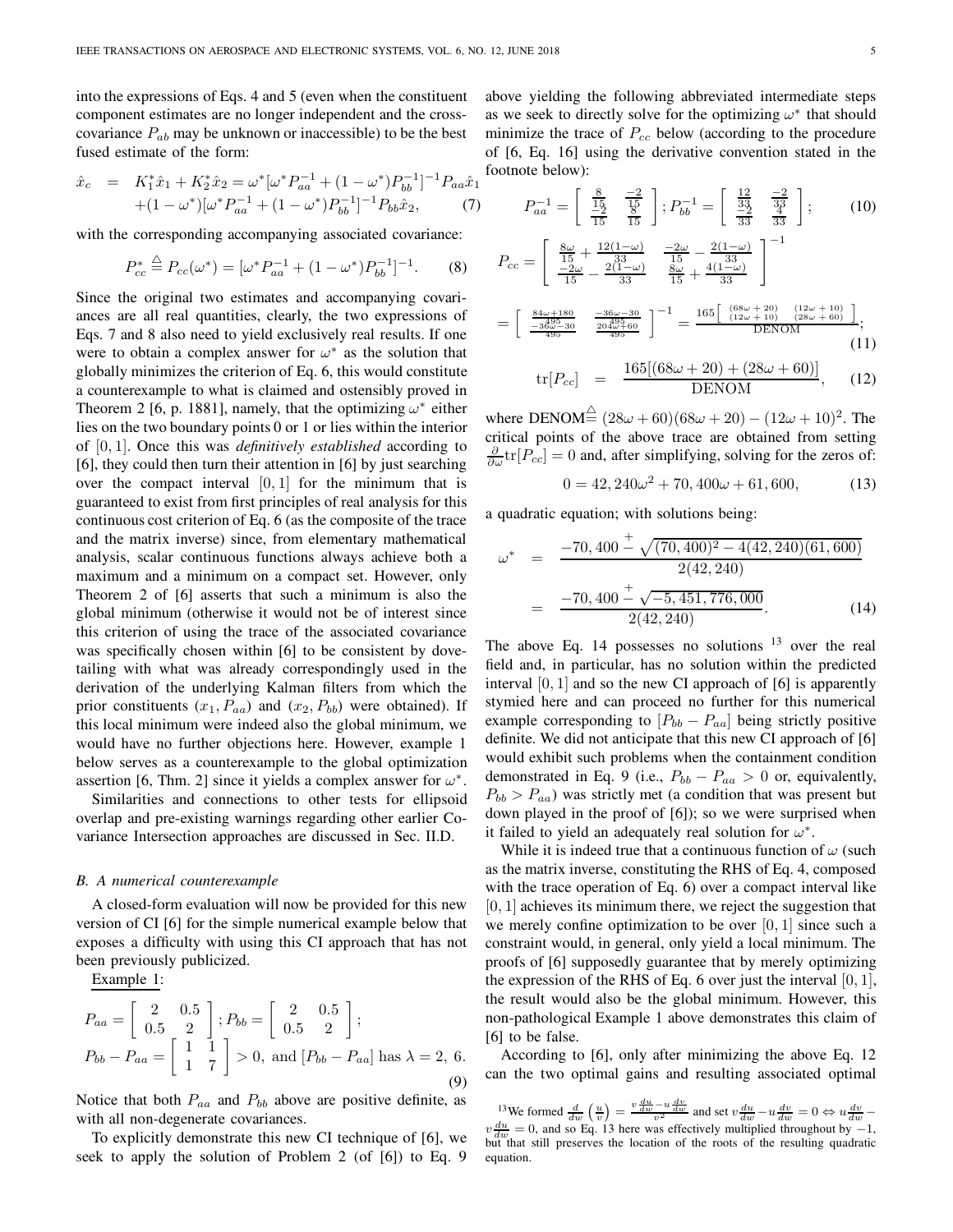covariance  $P_{cc}$  be explicitly evaluated (by substituting the result of Eq. 14 back into Eqs. 7 and 8, respectively, where Eq. 8 has already been simplified to be Eq. 11) using CI. The above numerical example exhibits a result that is therefore inconsistent with what the CI approach of [6] asserts (contrary to what is expected as supposedly proved in [6, Thm. 2]) so [6] appears to not work as it should in all cases.

By insights availed from [67, p. 1141], it is recognized that for two ellipsoids sharing a common center, the covariance inclusions (such as that depicted in Eq. 18) serve as a test for full containment of one ellipsoid within another if and only if the matrix difference between two covariance matrices is positive definite. Numerical tests for positive definiteness/semidefiniteness are well known [48] and can serve as a warning of this same condition where the approach of [6] will likely fail, as depicted here in the numerical example above.

While it can be argued that, initially, there is no apparent physical reason why these initial covariance matrices should exhibit any partial ordering between them. Two synchronized decentralized estimates of the same target state vector, as viewed from different sensors with, perhaps, different perspective views, different segments of the electro-magnetic spectrum utilized (to exploit inherent target characteristics), and different noise contamination intensities is but one example of why unaltered initial covariances would not necessarily exhibit such a partial-ordering in a completely general sensor fusion application but, instead, likely be skewed off from each other in tilt and overall size. However, use of conventional radar along with a collocated laser radar may yield one target ellipsoid contained entirely within another due to the greater resolution (due to shorter wavelength) and generally smaller azimuth error incurred for laser optics.

## C. A simpler CI interpretation based on a different inequality

A simpler approach is now explored here, based on convexity of the matrix inverse over positive definite matrices [66], as:

$$
[\omega A + (1 - \omega)B]^{-1} \le \omega A^{-1} + (1 - \omega)B^{-1}
$$
  
for all  $0 \le \omega \le 1$ . (15)

When this result is applied to the expression of Eq. 4 above in seeking a covariance upper bound as in Eq. 3, the following results, requiring no matrix inversions at all for the RHS vs. a LHS (from [6, Eq. 4]) that does:

$$
P_{cc} \stackrel{\triangle}{=} [\omega P_{aa}^{-1} + (1 - \omega) P_{bb}^{-1}]^{-1} \le
$$
  
 
$$
\omega P_{aa} + (1 - \omega) P_{bb} \stackrel{\triangle}{=} P_{cc}' \text{for all } 0 \le \omega \le 1.
$$
 (16)

Notice that  $P_{cc}$  on the RHS represents an upper bound that is easier and more convenient to obtain and, moreover, by performing trace operations throughout Eq. 16, also yields a corresponding simple upper bound on the trace of  $P_{cc}$  as:

tr[
$$
P_{cc}
$$
] = tr[ $\omega P_{aa}^{-1}$  + (1 -  $\omega$ ) $P_{bb}^{-1}$ ]<sup>-1</sup>  $\le$   
\n $\omega$ tr[ $P_{aa}$ ] + (1 -  $\omega$ )tr[ $P_{bb}$ ] = tr[ $P'_{cc}$ ] for all  $0 \le \omega \le 1$ . (17)

However, although it is rigorous, this path is not a panacea since the resulting bound is likely to be slightly coarser (i.e., larger), in general than what would be provided by the optimizing CI approach of [6] (in situations where the approach of [6] in fact works, which is exceedingly rare). The benefit of this alternate approach is that (1) it requires no matrix inversions at all in its numerical evaluation and (2) it is always true for all without any qualifications. The convexity property itself delineates the interval of primary interest to be [0, 1] and not because of some tenuous auxiliary theorem, as with [6]. The procedure of [6] cannot be applied for this example since [6, Thm. 2] is evidently violated.

# D. Status of CI: insights & conclusions

Uncertainty being summarized as covariance ellipsoids normally only rigorously arises for the case of standard linear systems with Gaussian initial conditions independent of the additive Gaussian process and measurement noises (with known covariance intensities) and outfitted with a pure Kalman filter as an optimal linear estimator, mechanized either in a decentralized or centralized manner. Ellipsoidal confidence regions of constant pdf would also reasonably represent the class of elliptical distributions  $14$  and the conditional and marginal distributions of the exponential family of distributions but they typically do not arise (so far) in the standard estimation and filtering context of most normal target tracking or navigation applications.

Caution is conveyed here regarding the result of [6] apparently not applying when one ellipsoid is wholly contained within the other. An apparent hole in the applicability of the Covariance Intersection (CI) approach of [6] was illustrated here using an explicit numerical example. We were so adamant about pointing out the inherent problem with CI because at least two researchers [358], [389] built their circa 2006 approach to Particle Filter implementation upon intermediate internal use of the CI approach (being disputed here in perhaps more detail than otherwise warranted for this topic but, in our opinion, no one else had yet hit CI-revisited hard enough as a necessary warning).

A coincidence is that the two participating covariances being related as

$$
P_1 < P_2 \tag{18}
$$

was historically encountered by this author in [43] as a necessary condition that had to be satisfied before being able to specify a test for ellipsoid overlap (in n-dimensions) when the centers of the respective ellipsoids differ, where the particular covariance matrix,  $P_1$ , in [43], the solution of the Riccati equation is so related to the other covariance matrix,  $P_2$ , in [43], the solution of the Lyapunov equation. Remarkably, the result of [43] parallels (but is not identical to) what is done in [6]. However, the proof of Eq. 18 holding for the application of [43] was easily accomplished in Lemma 5.1 of [43] by just taking the synchronous difference of the two respective matrix differential equations that describe their evolution in time (in either continuous- or discrete-time) by demonstrating that the difference is always positive definite (as it evolves for

 $14$  Elliptical distributions have recently been used by Muralidhar Rangaswamy (IEEE Fellow, AFRL/RYRT, WPAFB, OH) in attempting to compensate for the ground clutter seen by airborne radar.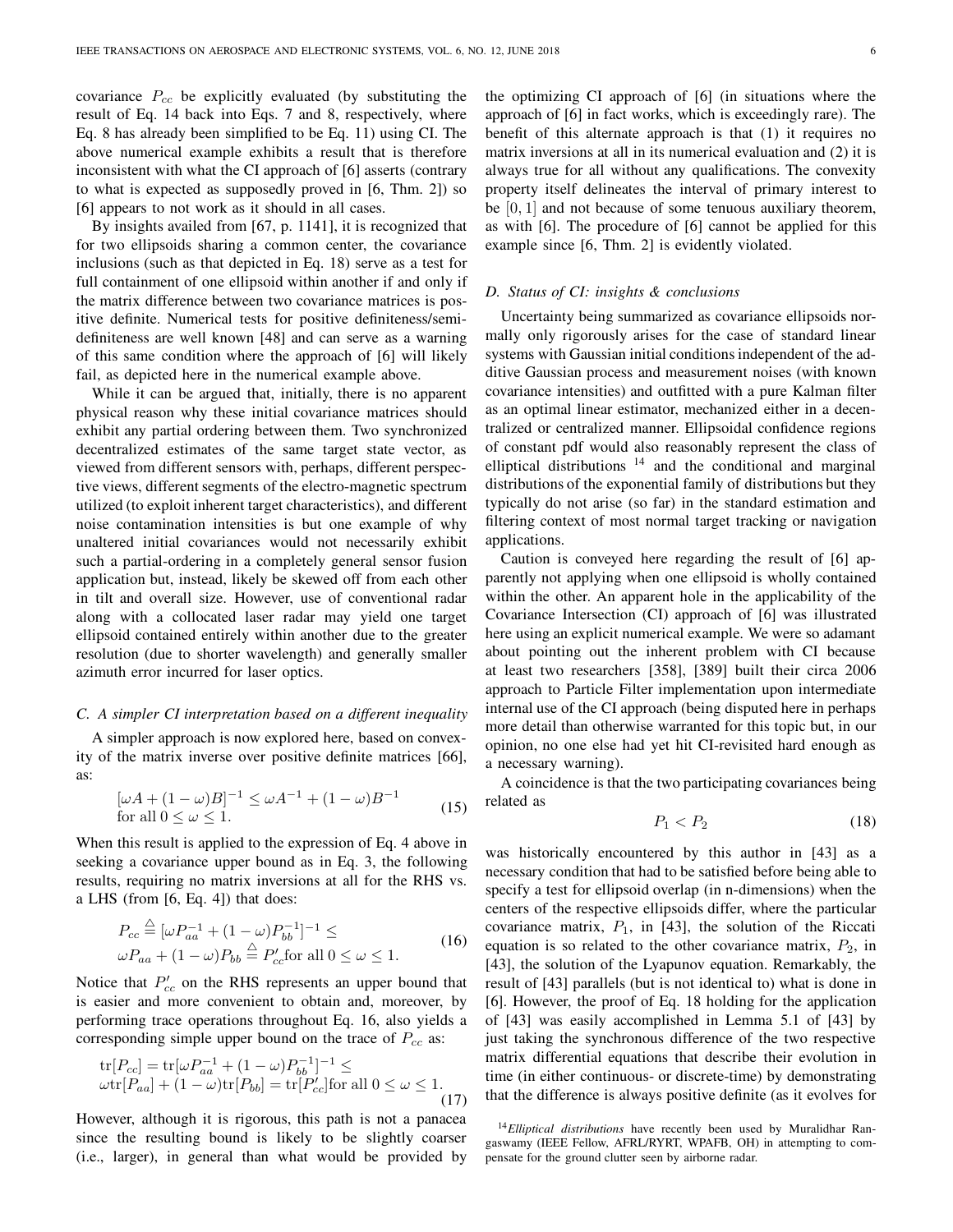all time steps  $k > 0$ ) as the positive definite matrices, as preand post-multiplied by an indicated non-singular matrix and its transpose (yielding a positive semi-definite intermediary matrix) and added to a positive definite matrix yielding a positive definite matrix result as in [43, Lemma 5.1] and in [245] (cf. [288, Lemma 2]).

The associated optimization problem in [6] has great similarity to that in [43] since the associated Lagrange multiplier was also merely a scalar. In the case of posing the simpler problem of a one dimensional test for the overlap of scalar Gaussian confidence intervals in [55] to show how the same test then generalizes to n-dimensions in [43], as a test for the overlap of Gaussian Ellipsoidal Confidence Regions, the version of the test in [55], [140] (being simpler than that in [43]) reveals other aspects that are similar in form to the structure encountered in [6] in enabling a closed-form answer to the optimization that also proceeds in both [43] and [55], after just optimizing the selection of  $\lambda^*$  along a scalar direction (i.e., the essence of the main result of [6]). When the containment condition is strictly satisfied, the numerical example of Sec. II.B failed to satisfy the expected condition on the optimum value of  $\omega^*$  that it fall somewhere within the real interval [0, 1]. (Ref. [6] also lacks any corresponding numerical description or, alternatively, any explicit reference for the illustrative planar examples presented in Figs. 1 and 2 of [6], respectively, of the intersection inscribing and circumscribing ellipses whose purpose is to motivate how their approach should behave.)

A scalar example is now offered that should convince the reader of the inherent problem with CI. For a scalar case situation, the ideal formula for the associated covariance of two fused estimates (when the two underlying constituent estimates are independent) looks like the familiar formula from electric circuit theory for combining two resistances in parallel (and is known to result in an answer that is less than the smaller of the two). This result is intuitively appealing and consistent with the tenets of Kalman Filtering. The following two algorithms: (1) the CI covariance of [6] using any  $\omega$ , and (2) the alternative expression for the covariance, offered in Eq. 17 as a new result (using convexity of the matrix inverse over positive definite matrices) both yield a covariance that is larger than the smallest of the two original covariances unless  $\omega$  is either 0 or 1, in which case it has a resulting covariance that is identical to the smaller one.

Case I: For two ideal independent estimates, the resulting covariance for the combined estimates would be:

$$
\tilde{p}_{cc} = \frac{1}{\frac{1}{p_1} + \frac{1}{p_2}} = \frac{1}{\frac{(p_2 + p_1)}{p_1 p_2}} = \frac{p_1 p_2}{(p_2 + p_1)} =
$$
\n
$$
\begin{cases}\n\frac{p_2}{\left(\frac{p_2}{p_1}\right) + 1} \leq p_2, \text{ for } p_1 > 0, \ p_2 > 0 \\
\frac{p_1}{\left(\frac{p_1}{p_2}\right) + 1} \leq p_1, \text{ for } p_1 > 0, \ p_2 > 0\n\end{cases} \geq \min\{p_1, p_2\}
$$
\n(19)

Case II: For the new CI algorithm of [6] in Eq. 4 for  $0 < \omega <$ 

1, the covariance for the fused estimates would be:

$$
\tilde{p}_{cc} = \frac{1}{\frac{\omega}{p_1} + \frac{(1-\omega)}{p_2}} = \frac{1}{\frac{(\omega p_2 + (1-\omega)p_1)}{p_1 p_2}} = \frac{\frac{p_1 p_2}{p_1 p_2}}{\frac{p_1 p_2}{(p_2 + (1-\omega)p_1)} \le \frac{p_1 p_2}{(p_2 + (1-\omega)p_1)} \le p_1, \text{ when } 0 < p_2 \le p_1} \left\{ \frac{\frac{p_1 p_2}{(p_2 + (1-\omega)p_1)} \le \frac{p_1 p_2}{(p_2 + (1-\omega)p_1)} \le p_2, \text{ when } 0 < p_1 \le p_2} {\frac{p_1 p_2}{(p_2 + (1-\omega)p_1)} \le p_2, \text{ when } 0 < p_1 \le p_2} \right\} \tag{20}
$$

Case III: For the CI alternative path of Eq. 16, based on convexity of the matrix inverse over positive definite matrices, for  $0 \leq \omega \leq 1$ , the covariance for the fused estimates would be:

$$
\tilde{p}_{cc} = \frac{1}{\frac{\omega p_1 + (1 - \omega)}{p_2}} \le \omega p_1 + (1 - \omega)p_2 =
$$
\n
$$
\left\{ \begin{array}{l} \omega p_1 + (1 - \omega)p_2 \le \omega p_2 + (1 - \omega)p_2 = p_2, \text{ when } 0 < p_1 \le p_2\\ \omega p_1 + (1 - \omega)p_2 \le \omega p_1 + (1 - \omega)p_1 = p_1, \text{ when } 0 < p_1 \le p_1\\ \le \max\{p_1, p_2\} \end{array} \right\}
$$
\n(21)

So both these latter two CI covariance calculation paths yield the same answer for the scalar case! (Convexity of the inverse for positive definite matrices is rigorously established elsewhere, with many precedents in the engineering and mathematical literature cited in [66].)

From the above Cases II and III with similar manipulations, it is also easy to show that  $\min\{p_1, p_2\} \leq p_{cc} \leq \max\{p_1, p_2\}$ and, likewise, that  $\min\{p_1, p_2\} \leq p'_{cc} \leq \max\{p_1, p_2\}$ . Please compare the last two results above to the tighter result of Case I above for 2 independent Kalman filter estimates. This is not a very satisfying outcome of applying either of these two CI strategies. Thus we illustrate the lack of appeal of either of these CI expressions to data fusion.

Ref. [74] is an excellent overview, in depth numerical ranking, and clear interpretation of all of the various approaches to sensor fusion that have occurred in the target tracking literature over the two decades rhat preceeded it and culminates in an algorithmic improvement to CI that [74] attributes to the pioneering work of the late Fred C. Schweppe's "unknown but bounded" approach [77], where, instead of embracing the assumption of Gaussian noises being present throughout, uses an entirely deterministic approach of circumscribing the set of potential outcomes arising at each discrete-time step of a linear system's output within an ellipsoid. Schweepe's bounding ellipsoid approach, although creative, was notoriously conservative and was never used in applications nor was it admired as frequently as what is reported on in [42], as more representative of Schweppe's genius. (Overlooked in [74], parallel developments were occurring in navigation, as similar techniques were being examined, e.g., [68], [75], [76]; some criticized by Larry Levy [JHU/APL] [78]; but refuted in [52] as pertains to Jason Speyer's exact 1979 version of decentralized estimation [193] (also see [79]). Ref. [74] demonstrates that the approximate algorithms of the CI approach should only be used with extreme caution since uncertainty increases as more measurements are used (and fused) as a counterintuitive, extremely unsettling result stated and proved simply and convincingly in [74, following Eq. 22]. Apparently CI also has round-robin Web sites [5] in 2005, where one site refers to the other for missing details and vice versa, yet the specific details are never supplied.

Please see Ref. [80] for an elegant solution to the problem of assessing whether two 3-dimensional ellipsoids overlap that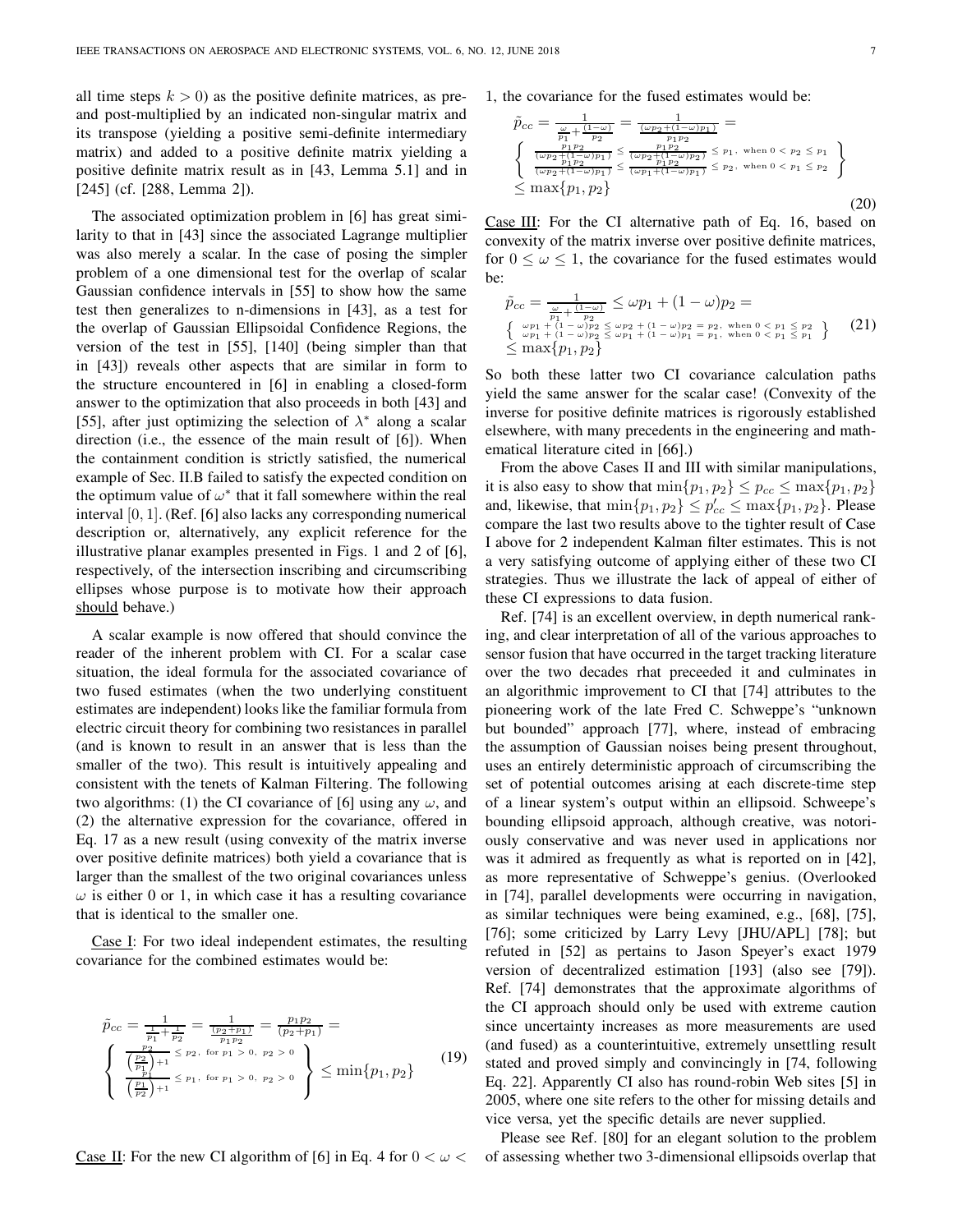is both easy to understand and apparently straightforward to test for numerically.  $15$  Problems with [80] and a more straightforward approach to applying its results to determine overlap are in follow-up discussions in [245] and [246].

Before proceeding, a distinction is made here between what is offered in [80] and what is offered in [66] as a test for ellipsoid containment before making other historical connections and observations. Ref. 2 provides a test for full containment of one ellipsoid within another only when they share a common center,  $\bar{x}$ , as between  $\frac{(x-\bar{x})^T P_1^{-1}(x-\bar{x})}{2} \leq 1$ and  $\frac{(x-\bar{x})^T P_2^{-1}(x-\bar{x})}{2} \leq 1$  and the second is fully contained within the first if and only if the condition of Eq. 18 holds as a strict positive definiteness condition on matrices which themselves are each positive definite (as are all well behaved, non-degenerate covariance matrices [48]).

The overlap test of Ref. [80] needs matrix positive definiteness/semi-definiteness tests along with an implied eigenvalue-eigenvector calculation. Ref. [80]'s test is obtained by exploiting features of a (3-D)-ellipsoid translation represented as a rotation in 4-D space, a technique familiar in computer graphics applications [166, pp. 479-481].

By not needing any condition of Eq. 18 to be satisfied, Ref. [80] is for a more general case than treated in [43], [55], [140], [167]; however, the numerical calculations of [43], [55] are tailored for a stand-alone real-time decision (that was used aboard U.S. submarines). If one were to attempt to generalize the results of [80] beyond 2- and 3- to n-dimensions (as already done in [169] for just the theory and proofs), a modified version of the computational approach of [43], [55], [245] may be useful in this endeavor (and perhaps even for 2- and 3-D as well) since the iterative algorithm used is a contraction mapping with a provably geometric rate of convergence (but needing double precision for all matrices and vectors involved). The use of an iterative solution technique is not necessarily at odds with providing real-time answers and may be the simplest path to follow. A navigation application using an even easier criterion of ellipsoid containment in dimensions higher than 3-D is discussed in [10]. Crosssectional processing [175] may likely be useful as another technique to use for sensor fusion.

# III. UNSCENTED FILTERS, PARTICLE FILTERS, AND CRAMER-RAO LOWER BOUNDS

We are aware of the following approach that evolved (Nahi '69, Jaffer and Gupta '71, Hadidi and Schwartz '79, Monzingo '75, '81, Askar and Derin '84, and Tugnait and Haddad '75) to handle situations where there is data dropout or missing data but we will not dwell on it here (other than to point out its pitfall) because it sought to complicate the situation well beyond what was needed. The above seven references attempted to fit an inappropriate computational architecture that sought to force use of a constant uniform step-size and anticipated periodic measurement availability throughout the implementation  $16$ , where any lack of measurement returns at an anticipated time-step k would be modeled using a scalar independent multiplicative random variable  $\gamma_k$  that takes two possible values, either 0 or 1, within the standard expression for the received measurement data:

$$
z_k = \gamma_k h(x_k) + v_k. \tag{22}
$$

In the above expression, the missing measurements correspond to  $\gamma_k = 0$  for only noise being received. When  $\gamma_k = 1$ , the desired signal is present in the measurements. The problem with this formulation is that no real structure is available for predicting the behavior of  $\gamma_k$  as a function of discretetime index  $k$  and, because of its presence, even applications possessing linear systems and linear measurements become horribly nonlinear and intractable as an infinite dimensional nonlinear filtering problem  $17$  even though it originally appears to only be finite dimensional since the system dynamics model is linear and it was hoped, at that time, to be a slight perturbation of a standard Kalman filter. Use of a more appropriate architecture that just processes measurements after they have been detected to be present by the received signal exceeding the prescribed mandatory detection threshold avoids these problems and is more straightforward to implement [174] (by not assuming or relying on having a constant step-size between measurements but just using the existing time-tag <sup>18</sup> of the last received measurements to propagate to the next available one). When handled this way, no measurement is ever "missing" but merely postponed by just having to wait for the next available one to arrive (as a perfect architecture to match the radar target tracking problem as an easy solution).

The above approach to estimation somewhat parallels what is attempted at first in the beginning of [9], as sketched for optimal Cramer-Rao Lower Bound calculation (but is subsequently dropped in [9] after it was realized that it would be much too unwieldy to figure out beforehand which combination of times will actually exhibit radar returns received). Moreover, the  $P_d < 1$  situation is not needed since the absolutely lowest CRLB evaluation is obtained when all radar

<sup>16</sup>This architecture arises in academic simulations so the problem occurring was in not recognizing at the time how to properly transition from the construct currently being used for INS navigation, with its well known periodic measurements, to the proper construct to be used for radar, where the time of actual measurements being available for inclusion within the KF as an update are not known beforehand.

<sup>18</sup>For perspective, National Instruments' commercially available recent Mseries C)Data Acquisition devices all routinely provide such time-tags or timestamps automatically. Military turnkey applications have done so for decades.

<sup>&</sup>lt;sup>15</sup>Observe that a solution to the well-known generalized eigenproblem  $\lambda Ax = Bx$  [168, Sec. 7.7] is also a solution of the fundamental Eq. 12 of [80] since  $\lambda Ax = Bx \Leftrightarrow [\lambda A - B]x = 0 \Rightarrow x^T [\lambda A - B]x = 0$ . Use of *Choleski* factorization and the symmetric QR algorithm are offered in [168, Sec. 8.7.2] as a stable solution for the case of  $A$ ,  $B$  being symmetric and  $A$  being positive definite, as is in fact the case for the matrices encountered in [80] and herein. Observe that [80] deduces overlap by focusing and dwelling on<br>how pairs of the eigenvalues of non-symmetric  $A^{-1}B$  behave. This extra step in [80] of decomposing into cases was not needed and actually complicates the problem unnecessarily (as pointed out in [245]). Symmetric matrices have all real eigenvalues and just a consideration of symmetric matrices apparently suffices in a complete test while non-symmetric matrices frequently have complex eigenvalues and lead to more structural considerations that "muddy the water" in deducing whether there is overlap or not.

<sup>&</sup>lt;sup>17</sup>Exact solutions in nonlinear filtering are infinite dimensional, in general, although certain extremely simple finite dimensional special cases exist [192] (1979) and as extensions to those of Beněs ('81, '85, '87); as Daum ('86); and as Tam, Wong, and Yau [120] (and their many further subsequent generalizations [126]); also see Stafford ('84) and [51, Sec. 2.3], [190], [191, Chap. 5 & Appen.], [196], [197], [233, Chap. VII], [235].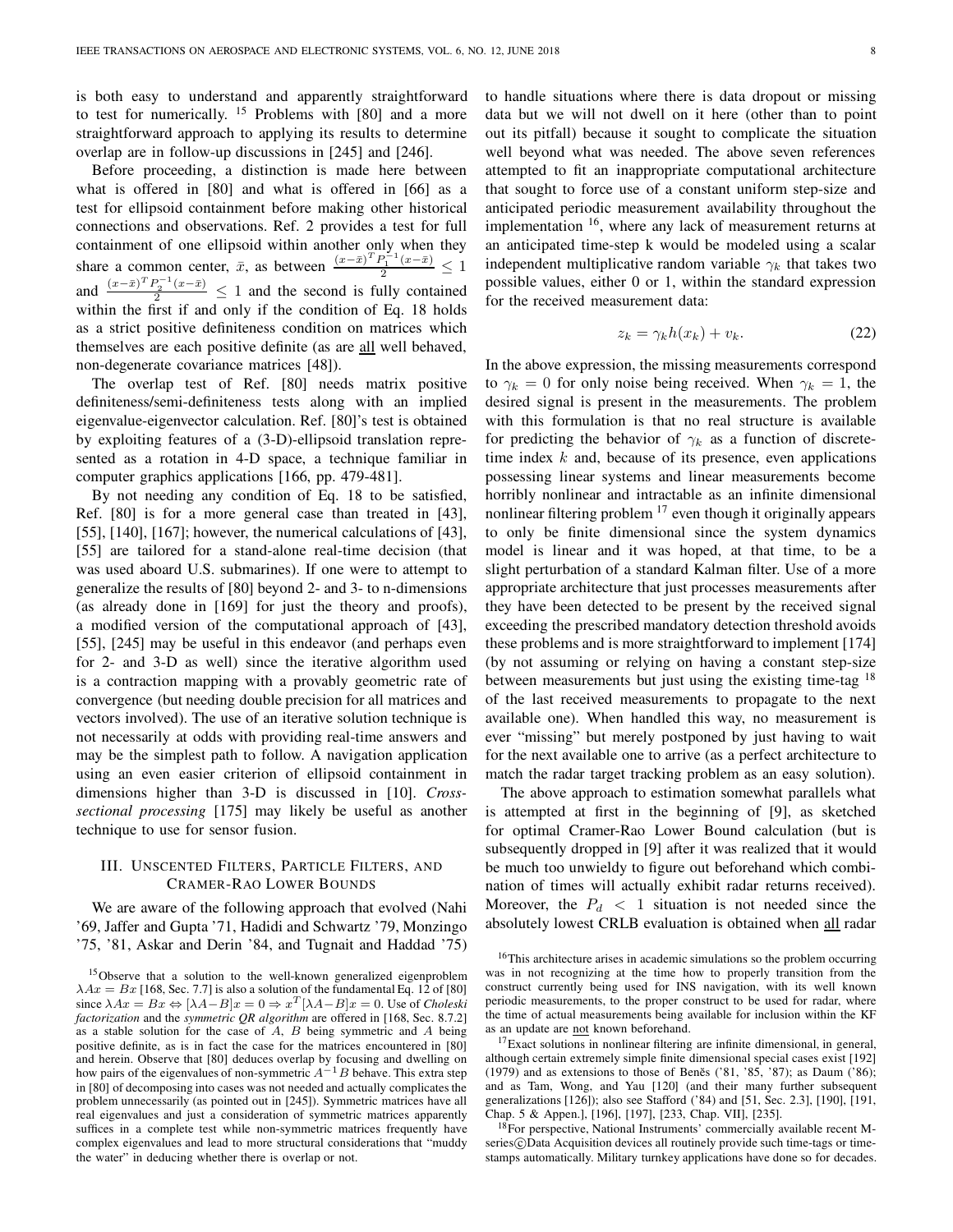measurement returns are utilized (i.e.,  $P_d = 1$ ). When any measurements are missing because they were not detected, then the evaluation error incurred is worse (i.e., bigger). This evaluation represents the best that can be achieved with the existing geometry consisting of radar orientation of faces, distances away from target, and sensor location on the earth as all affect entire geometric perspective of target-to-radar. Actual estimation algorithms can now be evaluated by how close their performance accuracy gets to this CRLB representing "ideal behavior". If even the ideal situation is unsatisfactory, we then immediately know that no estimation algorithm will suffice. Improvements are only possible if illumination power is increased or if pulse repetition frequency (PRF) is increased, or radar scheduler allots more radar resources in order to illuminate the target more frequently. A tractable approach is instead invoked later in [9] (as in [17], [18, Lemma 6.5, Ex. 7.2, Sec. 7.10]-[20, Sec. 6.2], [22]-[24], [53]) of using the known times at which radar returns were actually received before calculating the CRLB for that situation. This simpler approach is believed to be quite acceptable since CRLB calculation is usually done a posteriori and super-imposed on performance graphs afterwards. Using the analogy of the Fisher Information Matrix in the "denominator" before matrix inversion flips it up so it may be directly compared for proximity to computed covariance evaluations obtained by Monte-Carlo sampling, this inverted denominator is used in the same role as Kalman filter covariance analysis for the linear case (where the post- and prior covariances are identical for stipulated times of sensor measurement receipt). Comparisons of proximity of aggregate covariance statistics to the corresponding CRLB is also the accuracy evaluation technique used throughout [177] for gauging how well the various approaches accomplish their goal of adequately tracking their respective targets

On-line covariances can be calculated a priori if one has a perfectly known linear model, knows the covariance of the noises, and knows the exact times at which the measurements are received without actually needing the measurement realizations themselves. Since radar RV target tracking is nonlinear, we need to know the actual measurement realizations in performing the EKF estimation in order to estimate the state, about which the linearization is to be performed at each time step. However, in evaluating CRLB's given the parameter (being the state, which is perfectly known in simulations), there is no need to know the measurement realizations too but just the times at which they are received and the corresponding covariance of the noises at those times. This was ultimately done in [9] as it was done earlier in [17]-[24]; however, [9] can handle the case of the truth model having nonzero process noise based on the theoretical result of [25]. Other historical attempts to handle non-zero process noise in decentralized filtering have their own drawbacks [68]. The four different decentralized filtering architectures for possible sensor fusion developed by the SDI Panel 25+ years ago (by (the late) Dr. Oliver Drummond and also presented at his 1997 short course at SPIE) were all predicated (as he rigorously acknowledged) on there being zero process noise present, otherwise these structures are useless or detrimental

in situations where process noise is present (so they are inappropriate to use for Indo-atmospheric tracking). Ref. [68] discusses a decentralized version of filter fusion where the presence of non-zero process noise covariance was not well accommodated because the same small fraction of  $Q$ , being  $\frac{Q}{M}$ , was apportioned to each of the M participating filters (thus causing each participating filter to perceive the system as being much more benign than actual and be untuned to the true underlying situation) and likely to fail in its goal of adequately tracking for each, which then adversely affects the collated whole (since each of  $M$  subset filters will fail to track a single target system's plant that is much noisier than each individual filter expects) the aggregate can not be much better yet the computer burden is  $M$  times larger than would be the case if just one correctly modeled filter were used (thus this particular approach defies the reason for seeking a decentralized implementation in the first place: for the sake of redundancy consisting of more than one Kalman filter that tracks sufficiently well).

Dr. Dana Sinno (Lincoln Laboratory of MIT) has investigated self-organizing networks of Kalman filter-based sensors (not unlike the electronic acoustic sensors dispensed into the jungles of Viet Nam in the late 1960's and 1970's in a failed attempt to monitor Viet Cong activity in the vicinity). Now the sensors have a degree of intelligence and an ability to hierarchically self-organize (like the 1970's vintage **JTIDS** RelNav did for the U.S. Navy) and automatically turn-off to conserve power when noisy activity is absent. These smart sensors can be interrogated and the master sensor reports back results to a command center (which can be one of several to avoid a single point vulnerability). Other related activity along these lines is reported in [273]-[276], [289].

Only ideal exact initial conditions were presumed for each target model for each local Kalman-filter-model-based sensor, so results may be less encouraging when practical initialization is eventually invoked (a candidate being [224]). Recall that the local sensor models are differential equation based and apparently assume only constant velocity. Once ideal exact initial conditions are inserted in such a differential equationsbased or difference equation-based model  $(Q = 0)$ , the target's trajectory is completely determined precisely without any measurements being available. Subsequently providing sensor measurements is just "icing on the cake" by improving the on-line computed covariance but the target locations are already known precisely without ambiguity. Such would not be the case if the targets were allowed to accelerate later after tracking had been initiated as long as it was not the same constant acceleration as provided in the initial conditions. Even the use of available (but noisy) According to Dr. Sinno, Doppler measurements from the radar sensors degrade the accuracy available from using mere position measurements alone in this overly idealized experimental situation (as a first step). A real difficulty at present is how to handle multi-target tracking at the sensor level. It is likely that this aspect will only be handled at the level of the supervising Command Center(s) as master station(s). Our theoretical observation here is consistent with what was reported in an IR&D project at the 2004 MIT Lincoln Laboratory ASAP Workshop. Dr.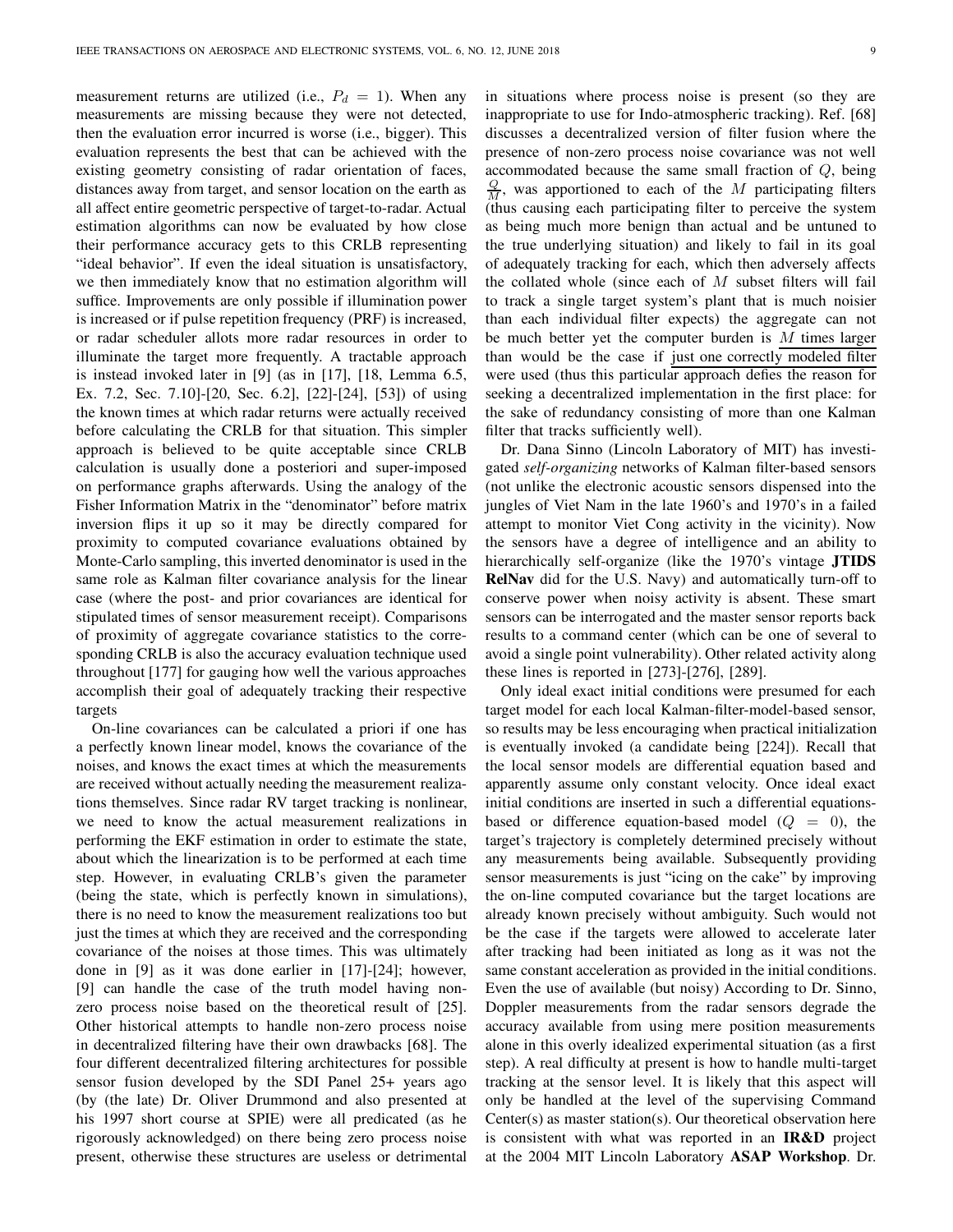Sinno later performed follow-on activities under a DARPA contract at Lincoln Laboratory  $(2004-5)$  that, hopefully, is more realistic. The late Prof. George N. Saridis (RPI) had published a book on self-organizing systems [194]. The novel MaxPlus formulation, as reported in [250], [269], posses considerable potential for further revolutionary developments in estimation for networked systems described by Petri Nets.

Within [220], the IMM Filtering approach is again implemented only for targets described by linear systems, even under maneuvers. Strategic Reentry Vehicles (RV's) are targets known to be adequately modeled only as being nonlinear in both the dynamics and in the algebraic measurement model [218]. Ref. [220] also considers Particle Filtering (PF) and Probabilistic Data Association (PDA) approaches as well. As with almost all PF examples to date (i.e., 2006), the state space target dynamics model used within the calculations is planar and consists of only 4 states. The complexity of PF implementation as a CPU computational burden increases drastically (exponentially) as the state dimension increases. As already stated, practical Early Warning Radar target models must be at least six states, and must be nonlinear to realistically reflect the action of an inverse square gravity and the oblateness of the earth (effects that cannot be ignored in a realistic EWR application). Unfortunately, Ref. [220] does not reflect Bit Error Rates (BER) or possible request for retransmission within the communications channels as a consequence of BER. Ref. [220] does not consider having adequate processor capability at each sensor site, as would be the case for EWR with two way communication links present to Colorado Spring's Cheyenne Mountain (or to the newer command center location), and which is more compatible with methodology of decentralized filtering, reported on herein.

Particle Filtering utilizes numerous "mini-simulation" trials [243], [299]. That is a big computational burden and Gordon et al did not hide that fact in 1993 [7] when they came up with the original concept of Particle Filtering. They acknowledged that they could do many things in a better way to reduce the computational burden (selective sampling and re-sampling, invoking Metropolis sampling (1953)[302], Metropolis-Hasting's sampling method, invoking Metropolis-Gibbs' sampling method, Rao-Blackwellization techniques, etc.) and [7] predicted future reductions in computational burden. Sure enough, later versions of Particle Filtering, as obtained 9 years later by the same authors (and by others, such as Rudolph van der Merwe's ReBEL and Frederick Daum and Jim Huang [8]), made more efficient use of computations and the computer burden was significantly reduced. However, the CPU burden is still considerably larger than is likely tolerable for EWR. Fred Daum (Raytheon) compared the old and new versions of Particle Filtering (denoted by Daum as being Plain Vanilla and as Bells and Whistles, respectively, as PF-PV and PF-BW) to verify the reduction and improvements and also offered theoretical results that serve as a bound on the likely computational burden of future improvements in Particle Filtering. Refs. [207], [208] have imaging applications of the PF's as well!

At present, PF is too big a CPU burden to be practical (except [219]) and likely will remain so for the immediate future (cf., [256]). Larger state sizes, as needed in 6 state RVCC target tracking, would constitute a larger burden than quantified in Farina's paper [10] for an unrealistically benign situation of using only a 4 state filter for endo-atmospheric tracking, with target trajectory confined to a known plane <sup>19</sup> also containing the observing radar, and with ballistic coefficient (associated with atmospheric drag) being presumed completely known. Farina's Particle Filter was 440 times the computational burden of his EKF of the same state size (see Table 2). Because the number of particle necessary to support a Particle Filter increases exponentially with the state size, realistic filter dimensions of seven states would likely cause the corresponding Particle Filter to be an even larger computational burden than 440 times the computational burden of the corresponding 7 state EKF  $^{20}$ . We await and encourage further innovative constructions of proposal densities (when needed) that should help concentrate the intermediate Monte-Carlo simulations [302] routinely present in PF to occur in more useful areas of state space so less of the simulation effort is wasted than as now occurs.

While the Unscented Kalman Filter (UKF) [1] is now portrayed in a better light in  $[2]$ <sup>21</sup> and in  $[4]$ ,  $[164]$ ,  $[278]$ , the UKF is still a bigger computational burden but not as large as a standard "particle filter" (PF) [7], as aptly illustrated in [10] by comparing the performance of 4 different estimators: EKF, Statistical Linearization (KADET), UKF (Julier-Uhlmann), and PF (with n=25,000) for an over simplified version of endoatmospheric radar target tracking (where the nature of the over simplifications are examined more closely herein in Sec. IV). Taking the computational burden of the EKF to be unity, the relative computational burden of the four filters was tallied in [10], as summarized here in Table II.

The study in [270] stacks up benefits and drawbacks to

<sup>19</sup>Motion along a conic section is exhibited by satellites and by reentry vehicles. For both, object position and velocity are governed by the nonlinear dynamics of body motion in a central force inverse squared gravity field. Even more unique target behavior can be gleaned by including consideration of the second harmonic  $J_2$  for realism to account for the oblateness of the earth (and its presence induces two more characteristic motions known as the regression of nodes and the rotation of Apsides [297]. [328]).

<sup>20</sup>CPU times or flop counts of EKF's implemented on sequential Von Neumann machines go as a multiple of  $n^3$ .

 $^{21}$ In 1997 during HAVE GOLD, TRW was funded to implement the Unscented Filter a.k.a. the Oxford Filter, but failed to do so. Our apprehension of UKF is because of: presence of an unexplained factor (or unconstrained non-integer free parameter, possibly positive, negative, or time-varying at the whim of the analyst) that can serve as an expanding or contracting twiddle factor in the denominator of the gain expression that is consequentially inherited by the covariance equations; numerical comparison in [1] of UKF vs. EKF performance appear contrived since real EKF practitioners would either take more frequent measurement fixes or better pose the target model to take into account its anticipated motion about a circular track by merely posing the problem in  $\rho$ ,  $\theta$  coordinates as the state (thus avoiding literally going off on tangents); lack of usual local Lipschitz assumption that would indicate an awareness of minimum conditions needed for solution to exist for the underlying stochastic differential equation model (but do invoke conditions that are impossible to check beforehand e.g., [1, Eq. 2] since probability measure for  $x(k)$  is unknown); unconventional use of calculated covariance to account for nonlinear measurement equation and associated unconventional assumption of mean being zero and unconventional proposed handling if mean is not zero (saying it can be shifted, but mean is in fact unknown so one can not know beforehand how much it should be shifted by so user is stymied in trying to proceed [1, Sec. 4]); UKF also utilizes "mini-simulation" trials before each measurement incorporation step (but not as many as a PF would require).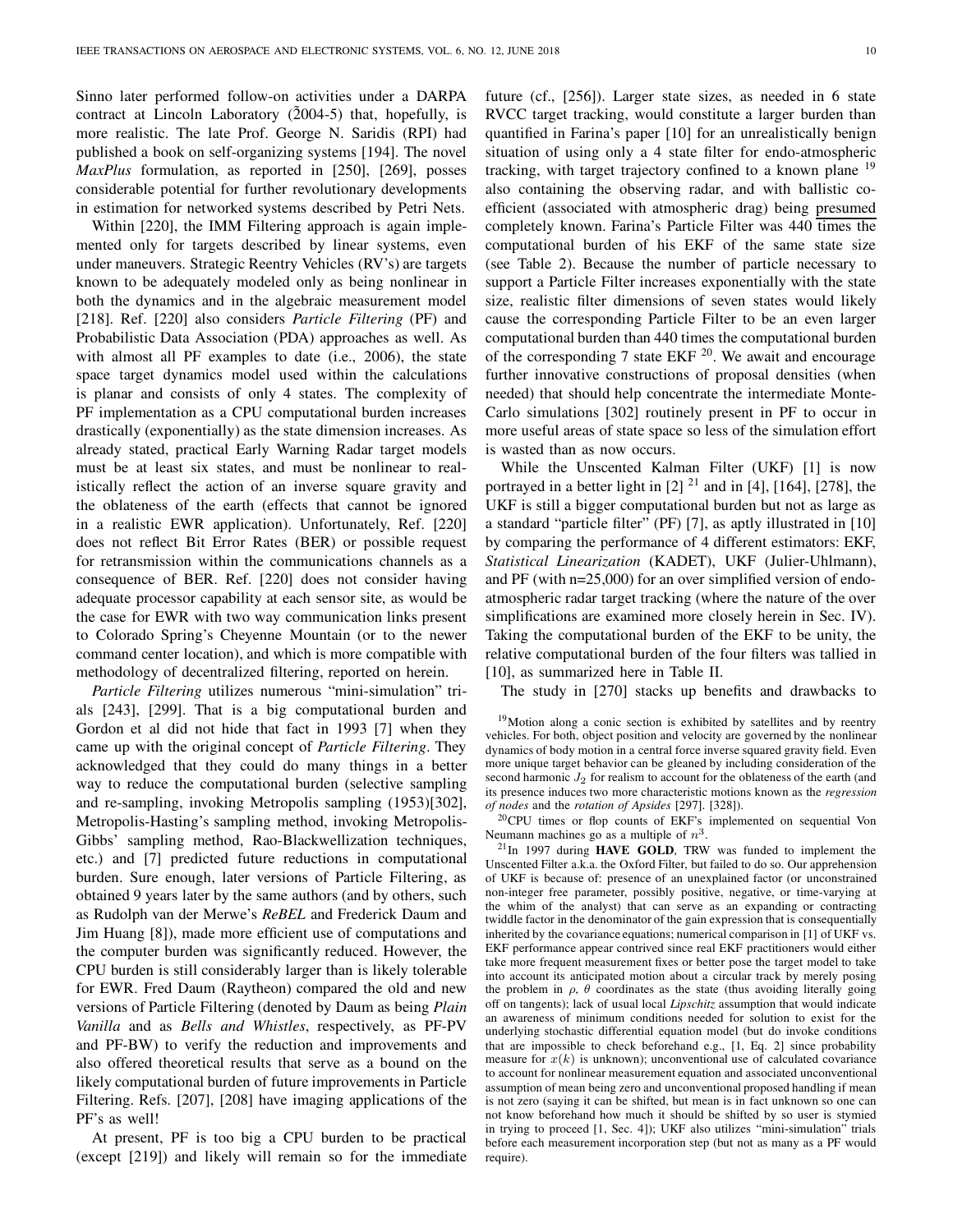TABLE II RELATIVE CPU BURDEN OF 4 ALGORITHMS [10]

|   | īΚ<br>Е |  |
|---|---------|--|
| ີ |         |  |

conclude that both EKF and UKF performed well for integration of MEMS-based IMU with GPS, with and without GPS blockage. However, Unscented Kalman Filter (UKF) was deemed superior in [270] for seamlessly handling situations where large initial attitude errors are present without needing to initiate special in-motion alignment procedures. An observation here is that this post-processing analysis study neglected to include a consideration of total operations counts incurred or the ability of a particular algorithm to keep up with processing demands in real-time navigation applications, where timeliness of computed results should be a primary concern. This aspect is where use of the Unscented Kalman Filter is less satisfying and where use of an Extended Kalman Filter (EKF) wins the contest hands down. Our last comment is based on our prior experience in both INS/GPS [266], [57] and in EKF. Another study [272] directly compares the performance of the UKF to that of the EKF to also favor UKF use as being more accurate (but also apparently failed to emphasize the important hard real-time constraints present in the application that UKF violated). See recent updates in [350], [351]. One should always ask the question "is it real-time yet?" since these researchers address every conceivable aspect except that limitation (or failure of PF being suitable for EWR).

With the passing of time, further refinements have been made and approximate approaches have been developed [254] that trade-off computational complexity against optimality (and associated accuracy) of the above algorithms, as has been quantified across the board for the same identical example application problem. Frederick Daum's (Raytheon) Mar. 2003 IEEE Aerospace Conference paper on Particle Filtering [8] demonstrates that, although the Particle Filter is easier to code, in some simple situations, the Particle Filter can be  $10^5$  to  $10^8$ more computationally burdensome than an Extended Kalman Filter for comparable accuracy. This is generally consistent with what Farina et al reported. Ref. [177] is an excellent, well-written yet concise book on the many aspects of radar tracking, as it affects algorithm selection; but ultimately admits significant PF drawbacks in the *Epilogue* [177, p. 287] which is directly relevant to many practical applications such as EWR tracking, paraphrasing: "when good mathematical models already exist for the system of concern (as they definitely do for EWR) and the noise present is Gaussian (also true for the measurement noise present in EWR and during mid course portion of trajectory and for background objects in earth orbit [in MEO and HEO to be considered in updating the Space Object Catalog] are devoid of any process noise) then use EKF instead of the more CPU burdensome PF" <sup>22</sup>. Moreover, the many recent creative, innovative, useful and impressive PF results (whittling down the CPU burden [that blossoms exponentially as a function of state size] by several orders of

<sup>22</sup>A similar disclaimer also occurs on [177, Last para. of Sec. 3.7].

magnitude for implementation) appear to parallel or mimic the same general techniques that already arose elsewhere for routinely handling partial differential equations (PDE) as solutions are pursued using identical techniques (e.g., such as invoking a convenient homotopy, interpreting or visualizing the nature of a solution in terms of "particle flow", using meshfree techniques [cf. [320] vs. [379]], etc.).

I inadvertently uncovered an incompatibility in current hopes for future parallel implementation  $23$  of a Particle Filter as a further inherent barrier to PF ever being real-time. [Inadvertent since, at the time, I was merely summarizing why only one random number generator had historically been used within rigorous MIMO Monte-Carlo system simulations to avoid improper cross-correlation of noise realizations generated and to maximize the period before any RNG outputs repeat [357]. The relevance of these same observations to PF thus become obvious because PF's utilize numerous "minisimulation" trials (that invoke use of a RNG within them), being a huge CPU burden, somewhat ameliorated by further performing sophisticated variants of the "Metropolis-Hastings-Gibbs" sampling/re-sampling to squeeze the most use out of random samples actually generated. Others had speculated that this aspect could be implemented in parallel. My aforementioned insightful connection now bashes this hopeful speculation by reminding of another practicality constraint needed to avoid premature repeating (and unacceptably high cross correlations of noise realizations) that arises unless restricted to use of only one instantiation of the linear congruential generator method for RNG of the necessary intermediate uniformly distributed variates before ultimately converting them to the necessary Gaussian variates that are needed from this well-known two step procedure.] While parallelization is only being attempted for Linear Congruential Generators approaches to date [366], [367], the drawbacks are many [368]. There are alternative, more recent approaches for generating sample realizations of uniform variates other than use of the aforementioned linear congruential technique, but there is no evidence (yet) that the handful of alternatives are any more amenable to eventual parallelization without possibly repeating the sample variates generated.

Mini-simulations may possibly be performed in parallel in the future but calculation of the statistical outcome (i.e., estimate of mean and variance  $24$  from averaging particles) will still need to be performed sequentially and its necessary entire operations count will likely not ever be sufficiently improved to be real-time (as is needed for PF use in EWR and/or maintaining an up-to-date catalog of background objects in space). For any estimation algorithm to be used for EWR target tracking, it needs to be real-time enough to keep up with anticipated rate of useful radar returns. The aforementioned practical "criteria of usefulness" has yet to be strictly applied to current state of PF evolution [350], [251]. Moreover, the specific number of simulations needed to have a specified confidence in the results is only conveniently (rigorously)

 $23$ Another barrier is mentioned in [177, p. 43, following Table 3.3] that "limits the opportunity to parallelize the implementation since all the particles must be combined".

 $24$ Recall that the variance is needed within the gating step of Fig. 1.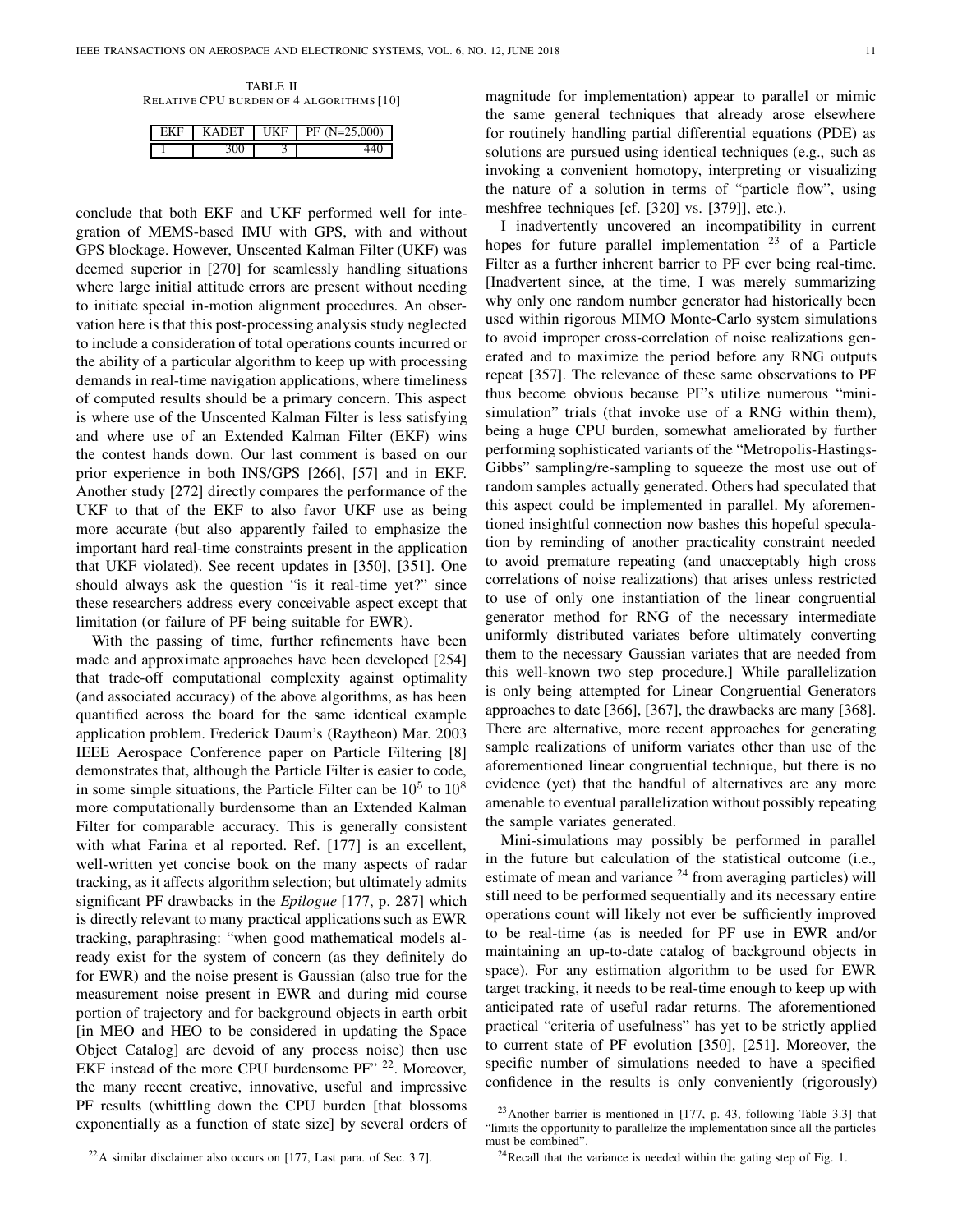available for the case of Gaussians throughout (associated only with the case of the system dynamics and measurement models being strictly linear) and explicit knowledge of an appropriate number is, in general, unavailable for nonlinear systems and its associated nongaussian noises, thus defying the very situations where PF and USF claim to seek improvements to conventional EKF approximations. So PF and USF both incur this uncalibrated approximation.

Ref. [335] uses the latest in rigorous real-time estimation algorithms (neither a PF nor an Unscented/Oxford/Sigma-Point filter) for enabling accurate pointing (precise pitch and roll) within an aircraft, as reported within a high dynamics operating environment. While it does utilize rate integrating gyros, it also utilizes 2D accelerometer arrays and compares to an on-board gravity map to achieve its accuracy. Following reasonably large occasional offsets, it got back to within 0.1 degree pointing error within 10 seconds but results were much worse with turbulence present. This is not an EWR per se but EWR may be able to use some of these results in the situation described herein in Sec. IX.

The benefits of possessing a better (second order) approximation to any nonlinearities present in the system or measurement model, that is touted for PF and UKF (at the expense of incurring multitudinous "mini-simulations" at each measurement update step of the filter), would be an important consideration and lucrative aspect if the dynamics and/or measurement models were not well known. As we reminded above, this is definitely not the case for Exo- and Indo-atmospheric radar tracking where good models have been known and documented for decades. A  $2^{nd}$  order filter variant or extension of an EKF (also known as a Gaussian Filter) achieves a second order accuracy in its approximation of these well-known and carefully modeled and documented nonlinearities (e.g., [59, p. 33]) by retaining the first three terms in the Taylor series representation of each using the corresponding Jacobian (1st derivatives) and Hessian  $(2<sup>nd</sup>$  derivatives), which need be computed only once as an off-line a priori analytic exercise, as discussed further in Sec. IX.

The Interactive Multiple Model (IMM) bank-of-Kalmanfilters approach arose and is apparently supplanting the original 1965 Multiple Model approach of Magill (MMM) [360], which is architecturally similar but lacks IMM sojourn times (of an associated underlying Markov Chain) as the mere contrivance that keeps the several filter options alive as viable alternative filter models being continually actively entertained as possibilities as different operating regimes of the system are encountered. Such IMM approaches are being considered for tracking maneuvering targets and missiles that are boosting but exact nonlinear IMM probability calculations are currently impossible to compute in real-time [223] (also see [307]). Theorectical underpinnings of MMM are provided in [359, Sec. 9.3]. An early warning was that PF could not yet handle multi-target tracking [177, Epilogue]. Subsequently, ref. [156] combines both IMM and PF (as in [177, Sec. 10.4]) for Multitarget tracking  $25$ . Concerns regarding IMM may be found in [307], [58, Sec. 12] along with a list of 6 other cautions in

Sec. IX herein relating to the vagaries of approximate solutions to nonlinear filtering.

## IV. A LACK OF REALISM IN PARTICULAR TRACKING ACCURACY EVALUATIONS

Further elucidating our concern regarding lack of realism by Farina et al's reentry model by its being completely planar in [10], central forces in 3-D give rise to trajectories that are confined entirely to be within a specific plane (known, historically, as the *osculating plane*). From a *physical me*chanics course, one learns about central force motions and associated properties. Such studies reveal that, for a central force field (like inverse squared gravity), the following crossproduct  $r \times \dot{r}$ , where r is the position vector from the origin of a coordinate system erected at the center of gravity of the earth as focus to the location of the projectile, defines the normal to the plane in which the motion of the projectile is confined. In actual radar applications, the ideal behavior is not precisely obtainable because of the range-Doppler ambiguity encountered, as associated with use of practical radar measurements; so there are slight errors present between measured range and its associated range-rate to some degree which, further, corrupts the accuracy of the effective estimates  $\hat{r}$  and  $\hat{r}$  that together degrade the estimate of the normal to the osculating plane to which the projectile is confined, to the degree of departure from the ideal as indicated from the calculation of  $\tilde{r} \times \tilde{r}$ , where the individual contributing errors are  $\tilde{r} \stackrel{\triangle}{=} \hat{r} - r$  and  $\tilde{r} \stackrel{\triangle}{=} \hat{r} - \hat{r}$ . The effect of *regression of nodes* and rotation of apsides (mentioned earlier) aggravates the problem of instantaneously estimating the correct plane of projectile confinement even more since, instead of being merely constant and fixed, the osculating plane now moves due to the oblateness of the earth. While Farina's tracker is being treated as a problem that is entirely planar in [10], the real world problem in Missile Defense is to actually figure out what plane the trajectory is situated in and how it is posed. By ignoring these real world effects, Ref. [10], as a consequence reaps greater accuracy than is likely in practice, where four other out-ofplane errors arise (that are ignored by definition in [10]). In like manner, Paul Zarchan (Lincoln Laboratory) et al used this same contrivance in evaluations presented at Colorado Springs at 1997 AIAA/BMDO Symposium and Workshop for RV target tracking via radar. Zarchan and Jesionowski [314] used a 5 state Extended Kalman filter (but also used inverse square gravity instead of Farina et al's constant gravity assumption) so Zarchan et al obtained even better results than [10] (because inverse square law gravity, although nonlinear, sets up a gravity gradient that varies with altitude and observed target behavior and better pin-points actual altitude and associated location as a consequence). Results were better in both these simulations than can be obtained in practice since both assume the plane of motion was already precisely known (and consequently optimistically treat the component of out-of-plane errors as being nonexistent and zero in the tally of total error incurred). Part of the real problem is to actually deduce in what plane the target is traveling. In some cases such as in benign preplanned test shots from Vandenberg AFB in CA toward the

<sup>&</sup>lt;sup>25</sup>Please examine closely for likely departure from being real-time.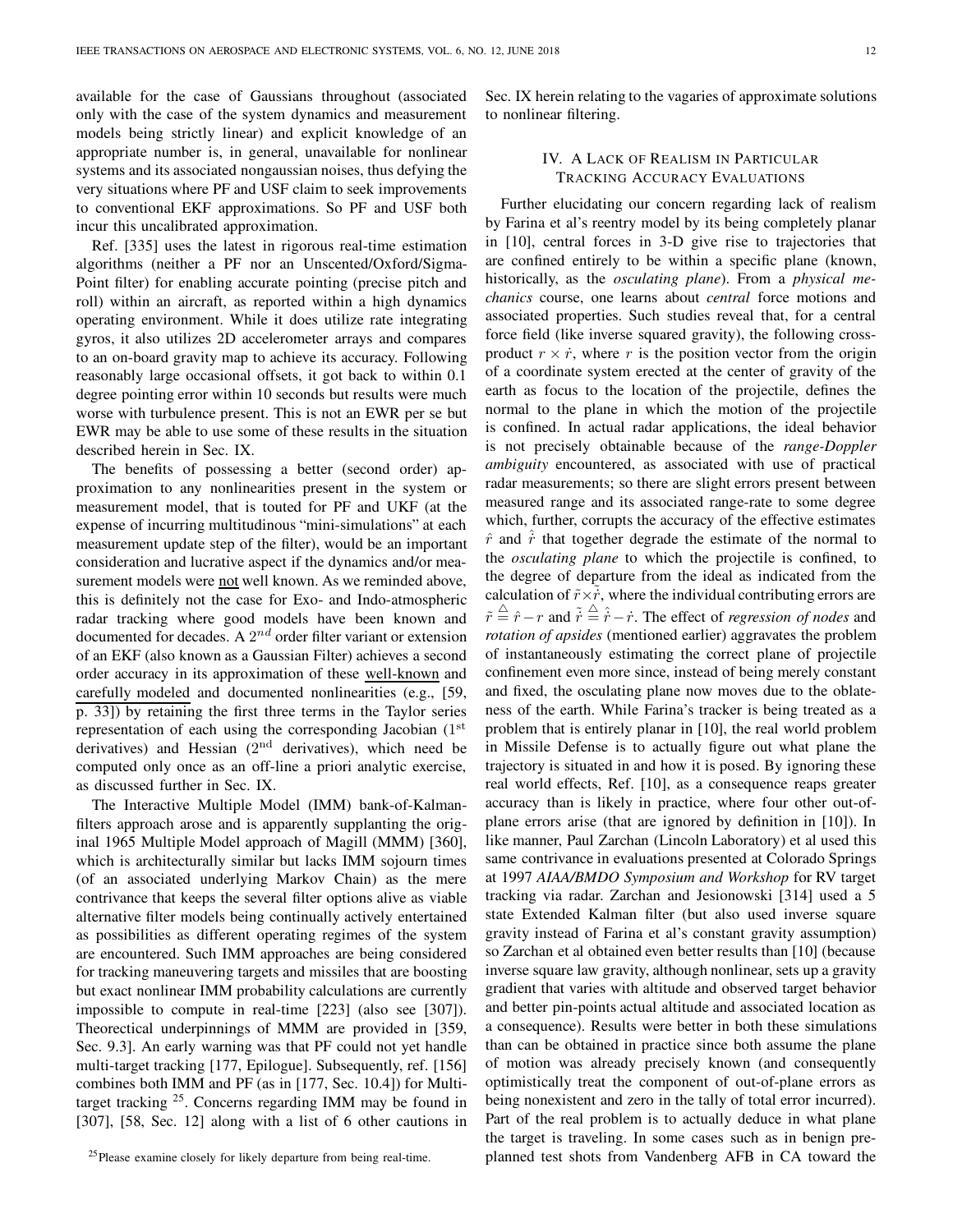Kwajalein Atoll <sup>26</sup> in the Marshall Islands using our own cooperative target Reentry Vehicles (RVs), one may know the launch point precisely as well as the aim point and our own missiles may have the reentry angle completely known to us for tracking purposes (but for actual missile defense, the defender's tracking radar usually only has an unobstucted view of the target during a portion of mid-course through reentry and we know that anticipated launch points can be varied via use of wheeled or rail vehicles or submerged submarines and that a sophisticated enemy can also suddenly vary several parameters relating to reentry drag during end-game). Farina et al also assume that the observing stationary ground-based radar is at the launch point (and located exactly within the plane of the target trajectory), as a considerable advantage of having almost perfect initial conditions for the target tracking algorithms almost from the start, which is an unrealistic assumption for actual Missile Defense  $27$ . In reality, a lack of sufficiently accurate initial conditions is a big handicap that arises in actual target tracking.

Moreover, when atmospheric drag enters into the picture, as it did for both [10] and Zarchan and Jesionowski's Reentry tracking examples [314], the problem is no longer an exclusively *central force problem* (guaranteed to be planar). Any tilt of the reentry body forces the trajectory out of the expected osculating plane, which both simulation studies treat as being perfectly known (but did not list among their assumptions). The much more sophisticated follow-up investigation of [151] does not have any of the questionable aspects mentioned above and the trajectory analysis is first rate; however, there are still some concerns:

1) An  $\alpha - \beta$  filter is historically well-known to be merely a special case of a Kalman filter under the assumption that velocity  $^{28}$  is constant and the filter is run to steady-state to get the corresponding constant gains [154, p. 23]; why draw a big distinction now after four decades of Moore's Law being in effect [282] to guarantee ample computer capacity and speed now being available? Although [151, p. 621] is correct in its tallies, nickel and dime operation count bookkeeping comparisons of these steady-stateonly algorithms vs. use of a Kalman filter (which can track through the transient regime) are less pressing than they once were 40 years ago, when computing resources were scarce. Most EWR applications nowadays use parallel processors and have blazingly fast operating speeds. However, such tallies for a Von Neumann sequential machine are still a useful comparison to check as parallel implementations are pursued that should be faster.

<sup>26</sup>The Tradex radar used for tracking these RV test shots is located there at KREMS (along with Altair, Alcor, and MMW). The L-band Tradex radar has MTT for up to 63 simultaneous targets appearing within the same mechanically scanned 0.61<sup>o</sup>, 6  $dB_m$  beam-width pencil-beam of the 25.6 meter diameter antenna, but has a 600 meter blind zone behind the primary target cluster grouping [150]. Actual EWR usually uses phased arrays and electronic scanning.

 $27$ Where initial conditions for each target must be deduced from detection and confirmation waveforms, available pulse patterns [296], or from other supplementary information [54].

<sup>28</sup>Heroic and novel compensation techniques were used to compensate for acceleration and velocity not being constant. A recent improvement to mere  $\alpha - \beta$  is [306].

- 2) The derivation of  $\alpha \beta$  filter implementation equations, as spelled out in detail in [151], have apparently been obtained previously by A. W. Bridgewater, as reported in the proceedings of an earlier AGARD Conference [152, p. 38], [153] within the context of automatic track initiation and, in like manner, using decoupled components too.
- 3) It is stated in two places within [151, ff Eq. 31, ff Eq. 38] that the elements of the appropriate  $Q$  (expected to be the compensating fictitious process noise covariance) comes from Eq. 48, yet [151, Eq. 49] is the expression for the initial covariance  $P<sub>o</sub>$  to be used for filter initialization and is apparently not for Q. (Perhaps it was a typo that occurred twice?)
- 4) Radar at sensor location 1, depicted in Fig. 2 of [151], is essentially broadside of the target trajectory (an extremely favorable position for tracking the target but not a likely position for land-based EWR already deployed at fixed known locations). Will resulting target tracking accuracy evaluations be representative of likely EWR performance (or, instead, be representative of only ideal behavior in the situation of best case geometry like this)?
- 5) Radar at sensor location 2, depicted in Fig. 2 of [151], is still essentially also broadside but now extremely close to the target and will naturally reap the benefits of an extremely large SNR detection and tracking signature. (Perhaps this is a subtle advocate for sea-based EWR by "stacking the deck" in this manner, without indicating this assumption in [151]).
- 6) The good aggregate performance observed (i.e., from averages of 100 Monte-Carlo runs) for three of the four older more conventional historical algorithms under consideration in [151] being close together in accuracy may have been the consequence of the close proximity of the radar locations relative to the target and almost ideal constant periodic measurement availability (exclusively at rates of, first, every 0.25 sec., then later at rates of every 4 sec.) utilized (initially without any data dropout gaps that would otherwise be present in practice with realistic radar schedulers that manage their finite antenna beam and signal processing resources between threat target tracking and surveillance fence monitoring in also performing the background bookkeeping to properly account for orbital debris and existing satellites in the 13,000+ item Space Track Catalog).
- 7) To be fair, data measurement gaps were later introduced in [151] but were extremely regular by periodically missing a whole batch of measurements (at the aforementioned rates) for 20 seconds then receiving all for the next 20 seconds and continuing to alternate in that fashion. Another situation in [151] looked at just one data dropout segment of 50 seconds duration arising 250 secs. after tracking had commenced and already settled out. Targets were non-maneuvering and so coasting with the inertia of the previous target history still gives pretty good target tracking accuracy as merely an extrapolation step since atmospheric drag likely had not kicked in yet as being significant. (Ideally, accompanying algo-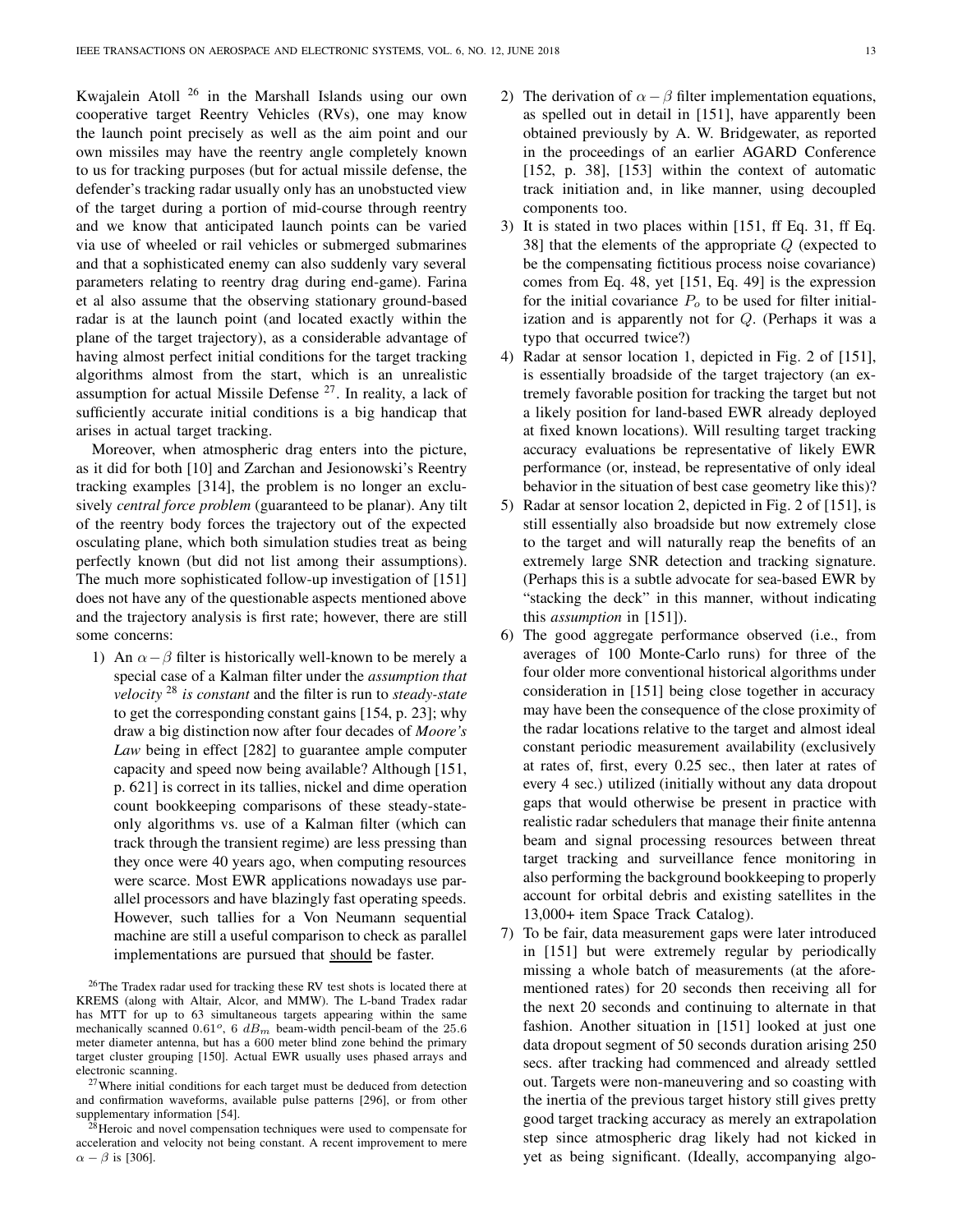rithm self-assessment on-line covariances should have been large when drop outs occurred but no associated covariances were reported in [151].)

One could question why it appears that "the deck is always stacked in their favor" in [10], [151] when they evaluate the performance of their own algorithms? Was it merely a coincidence?

Official NMD evaluation procedures reduce this obvious leaway available to "cheat" in the ways described above by requiring ensemble averaging of N trials to access the aggregate mean square tracking accuracy over M different trajectories of high military interest using only radar sensors at actual current EWR locations (or newly postulate locations) at their known power levels thus maintaining realistic aspect angles throughout as performance is evaluated for several different target scenarios that are highly likely to occur (based on known or hypothesized enemy launch sites and known or hypothesized enemy missile characteristics as launched at our high value targets, expected to be of interest to an enemy).

A varying ballistic coefficient under enemy control but unknown to the defender can be a very challenging problem to track. George Souris (AFIT, retired) had an interesting approach for handling the radar tracking of an RV with unknown ballistic coefficient [26] by treating the ballistic coefficient within the "theory of Interval Matrices", where all entries of the matrix were explicitly known except the entry associated with the ballistic coefficient. This model matches the true situation in EWR for indo-atmospheric targets. This unknown entry was known to be confined to within a reasonable range or "interval", hence the name. The "theory of Interval matrices" has recently had some interesting and useful results [27] that make it even more appealing.

# V. CRLB EVALUATION PRECEDENTS FOR EXO-ATMOSPHERIC TARGETS

Prescribed Measures of Effectiveness (MOE) for EWR applications currently exist as a gauge of tracking algorithm effectiveness, including widespread use of 97% Spherical Error Probable (SEP). However, there is a problem with this highly touted MOE, as demonstrated in Sec. V.A. We offer the Cramer-Rao Lower Bound (CRLB) as a less ambiguous MOE and discuss its theoretical basis in Secs. V.B-V.D and provide a representative numerical example for EWR in Sec. V.E.

# A. Why use CRLBs for evaluating EWR Target Tracking Efficacy?

Simple transparent examples of 97%SEP behavior (or, more precisely, 97%CEP behavior which identically parallels in one lower dimension for simplicity the 97%SEP situation) will be presented here. Initial Tracker performance evaluations frequently consist of 250 trials as a goal. While 250 is a fairly large number and is generally obtained with fairly high computational expense incurred in obtaining the requisite realistic Monte-Carlo simulation runs of a particular tracking estimation algorithm under scrutiny, it still does not yield infallible results. To illustrate this claim, please consider the four different histogram diagrams depicted in Fig. 5 (a),

(b), (c), and (d) for a uniform histogram . bucket size (not mandatory).

Consider that for  $x_1$  and  $x_2$  being zero mean independent Gaussian random variables with the same magnitude variance <sup>29</sup>, the following miss distance, as the square root of the sum of the squares of the constituent position components:  $y = \sqrt{x_1^2 + x_2^2}$ , is well known to be Rayleigh distributed [305, p. 195]. For 250 trials, we have that from a true Rayleigh distribution,  $\frac{y}{250}$  = 0.97  $\rightarrow$  y = 242.5 so by having the results of 242.5 trials to the left of a particular value on the abscissa corresponds to the critical value being sought (deemed to be 97%CEP for 2-D, as depicted here in Fig. 5 (a), (b), (c), (d), and (e). The same results would be obtained using the alternate cumulative distribution form of these same histograms. (The corresponding 3-D miss distance corresponding to 97%SEP having three independent Gaussian constituents (each component assumed to have an identical variance) would have a Maxwell distribution [305, Ex. 8-5, p. 273].)

These simulations were simply obtained from the "Histogram Generator" within the demonstration programs for the Statistics Toolbox provided by The MathWorks that may be used within MatLab $\circ$ . The four runs depicted above were for a Rayleigh distribution with the B parameter being 4 (constrained to be between 1 and 6). Notice that for each of these four trials of 250 samples each, a different value of 97%CEP was obtained of 11, 12, 13, and 14 units for, respectively, cases a, b, c, and d. A less ambiguous MOE for gauging the efficacy of target tracking is discussed next.

# B. Reviewjng a procedure for evaluating CRLBs for EWR target tracking

Under the standard assumption that the estimator is unbiased <sup>30</sup>, then the familiar form of Cramer Rao inequality encountered or invoked most frequently is:

$$
E[(x - \hat{x})(x - \hat{x})^T | x] \geq [-E\{(\frac{\partial}{\partial x})^T (\frac{\partial}{\partial x}) \ln \{p(z|x)\} \}]^{-1}
$$

$$
\equiv \left(1 + \frac{\partial B}{\partial x}\right)^T \mathcal{I}^{-1} \left(1 + \frac{\partial B}{\partial x}\right) (23)
$$

where the inequality here for these matrices is interpreted in the matrix positive semi-definite sense (i.e.,  $A > B \Leftrightarrow$  $A - B > 0$ ) and *I* is the *Fisher Information Matrix*. Please see references cited in [21] for details. It is this form  $31$  (under

 $29$ In actuality, the variance would likely be different for each constituent component but still the miss distance is just as obviously non-Gaussian even when each component is Gaussian. The main point is that the miss distance is blatantly non-Gaussian in reality as well as for the ideal of all component variances being the same.

<sup>30</sup>The bias referred to here is inherent to a particular estimator and is generally not directly related to any underlying fundamental biases arising for reasons other than the structure of the estimator being employed within a particular application. The techniques for removing biasedness from estimators such as that by D. Lerro and Y. Bar-Shalom (1993) have been for situations where the system Dynamics are linear [288], [312], [313] (unlike the case for EWR).

 $31$ The summarizing notation  $I$  appearing on the Right Hand Side (RHS) in Eq. 23 is known as the Information matrix prior to matrix inversion, after which the entire expression (after  $\frac{\partial B}{\partial x} \to 0$ ) is the so-called or so-designated Cramer-Rao Lower Bound (CRLB), which can be numerically evaluated.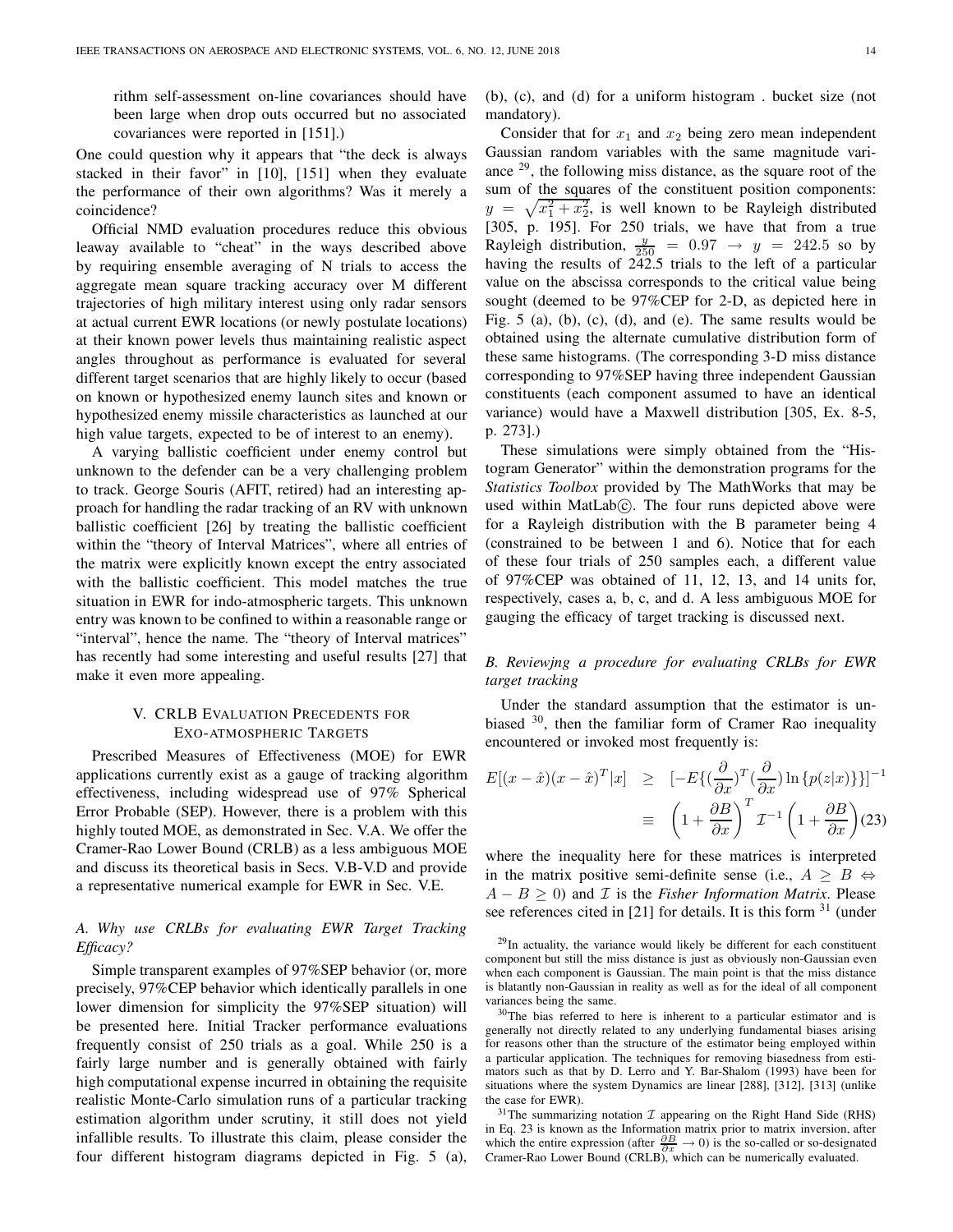Fig. 5. 97%CEP Results for 4 separate Histogram samples (N= 250) having a common underlying Rayleigh Probability Density Function (pdf)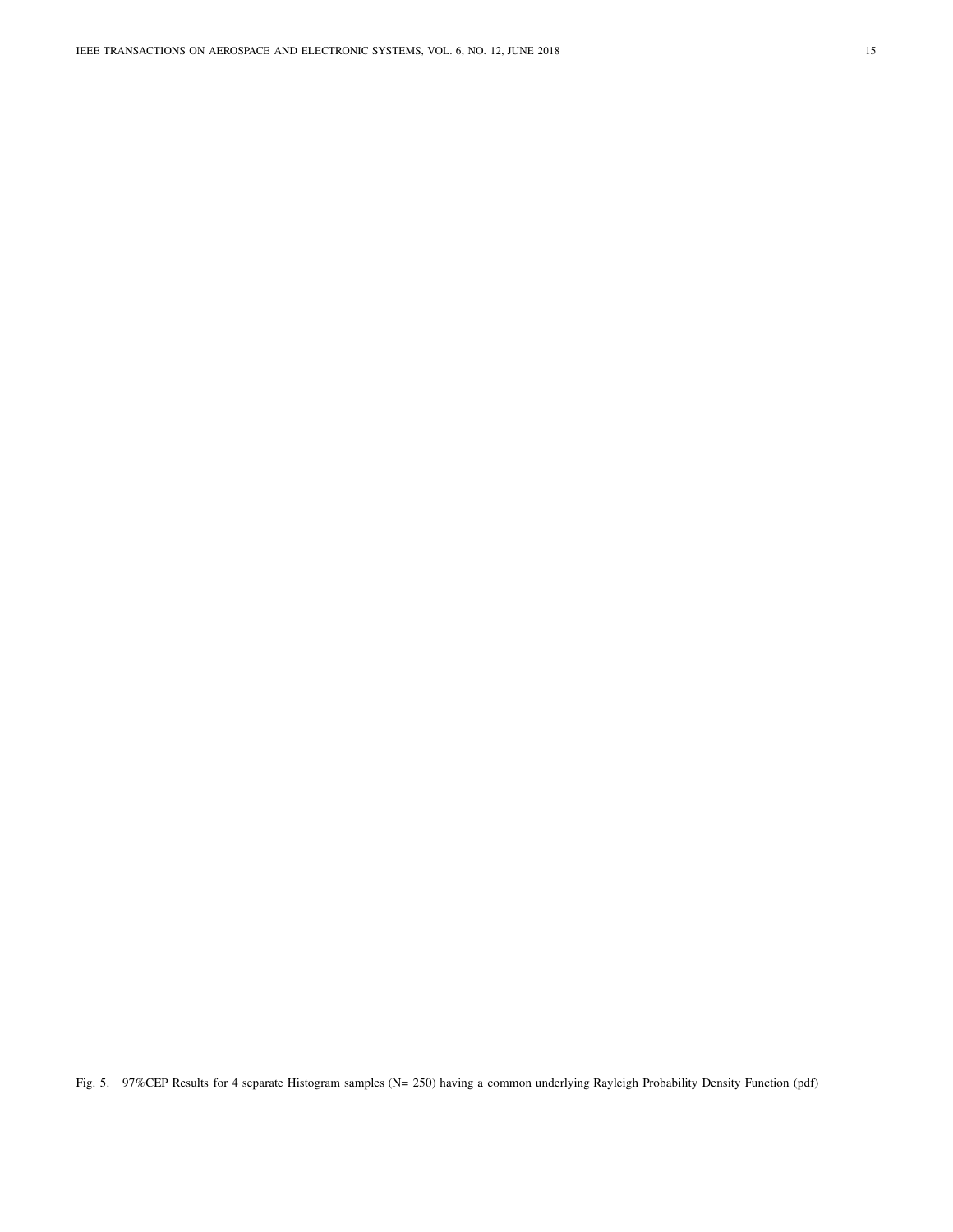the widely invoked assumption that the estimator bias is either non-existent or negligible) that has a RHS that is independent of the particular estimator being used and that may be compared to a wide variety of distinctly different estimators as a single relative gauge throughout. The CRLB methodology is used here to gauge the quality of filter performance in the tracking task.

The above Cramer-Rao inequality arises in seeking to estimate an unknown parameter x using any estimator  $\hat{x}$  and the measurement  $z(t)$ , referenced above and available from the sensor as a time record, must be a non-trivial function of the unknown parameter  $x$  as

$$
z(t) = h(x, t, v(t))
$$
 (24)

In the above,  $p(x|z)$  is the conditional probability density function (pdf) of x given all the measurements z, and  $v(t)$ is the measurement noise. In exo-atmospheric target tracking,  $x$  is deterministic and satisfies a known nonlinear ordinary differential equation and  $v$  is additive Gaussian white noise of known covariance intensity, hence  $p(z|x)$  is known.

Although other bounds exist, like that of Barankin, the CRLB was selected for use as the familiar bound most appropriate for EWR application because it matches the situation and is tractable. A high-level overview of the CRLB methodology and its benefits and limitations may be found in [21] while it is specialized specifically for EWR exo-atmospheric tracking in [22]-[24].

The CRLB being achieved means that the error of estimation term on the LHS of Eq. 29 touches the CRLB term on the RHS by satisfying the indicated inequality as an exact equality. For EWR target tracking, the lower bound should not generally be achievable (hence this CRLB is not expected to exactly match the average sampled tracking error variance compiled from N Monte-Carlo trials).

This CRLB was derived by adapting a time-varying radar SNR to realistically correspond to fluctuating PRF and other underlying signal processing as an enhancement of the fundamental methodology that evolved in [17]-[20], as tailored to this EW radar application using the conventions laid out in [22]-[24]. The procedure of [22]-[24], [53] already considered  $P_d$  < 1 since it included explicit consideration of the detection threshold settings and, moreover, used measurement reception times that correspond to the time-tags for when measurements were actually received (so these CRLBs are a posteriori bounds). While [9] initially tries to tackle a more general case of a priori bounds, it found that approach to be intractable and so [9] then merely resorts to using the structure of CRLBs in [25] for handling process noise that is not zero (as occurs in Indo-atmospheric reentry tracking and not in exo-atmospheric tracking, where  $Q = 0$ ). This is the big distinction between the CRLB approach of [9], [25] and that of [22]-[24], [53], where the latter constitute a much lower CPU burden.

# C. Insights into where, when, and why CRLBs sometimes exhibit weird behavior

There is frequently a small initial time segment in the beginning of an estimation error plot when an estimator's covariance lies below the CRLB (as it should, considering the approximations that are usually invoked up to that point, as will be explained) before switching to the usual situation of the CRLB lying below. Sometimes the initial values are so large and far off that, by the automatically adjusted vertical scale inherent in many plot packages, this initial switch appears to be such a proportionately small segment of the figure that it does not raise suspicion or concern enough to be explained to an audience of readers. The same type of thing occurred for each of Farina's four estimators in [10]. To the present author, this is a mark of honesty in the preparation of the results" (but impedes a presentation somewhat in a situation where the speaker has to stop and explain why an apparent bewildering situation occurs of the direction of the expected inequality flipping around and the expected lower bound being above the sampled  $\sigma$ ). An explanation was not given in [10] nor has it been given anywhere else to this author's knowledge so we will do so here now.

The explanation is because of that numerator factor  $\left(1 + \frac{\partial B}{\partial x}\right)^2$  in Eq. 29 that is needed for CRLB to be below all the time, where  $B$  is the bias in the estimator. Since we do not usually have  $B$  explicitly available and even when we do, its sensitivity to the parameter (in this case the state vector) being estimated needs to be evaluated as the indicated derivative (which is usually not conveniently tractable) so it is usually ignored entirely since it can not be evaluated anyway and we focus instead on the denominator term (which is the inverse of the Fisher Information matrix), which we can evaluate numerically. The numerator term can be a magnifier or a minimizer, depending on whether it is greater or less than 1 and it changes with time. Since estimators frequently proceed to have a steady-state bias (where  $\frac{\partial B}{\partial x}$  becomes zero), the exact CRLB expression (numerator and denominator) eventually converges to the approximate CRLB expression (involving denominator alone). Since we frequently have explicit access to only the denominator, we usually use just that and wait past the initial transient until it is appropriate to compare against because only then does the right hand side CRLB≈  $\mathcal{I}^{-1}$ , where it is reminded that  $I$  here is the *Fisher Information* Matrix (c.f., [179]).

# D. CRLBs for tracking targets devoid of process noise

Post-boost ballistic trajectories that are exclusively exoatmospheric (within what is designated as the mid-course regime) correspond to targets with no process noise present (i. e.,  $Q = 0$ ). The CRLB that is treated here goes beyond just using the historically familiar per pulse CRLB angle measurement error  $32$  of Eq. 41 (in [22]-[24], [53]) since our CRLB goes further to additionally utilize:

- 1) information provided by the target dynamics model over time in an inverse square gravity field,
- 2) the initial (starting) covariance  $P(0)$  of the tracking filter

<sup>&</sup>lt;sup>32</sup>Receive sum-pattern beam-width:  $\theta_3 = 3 \ dB_m$ .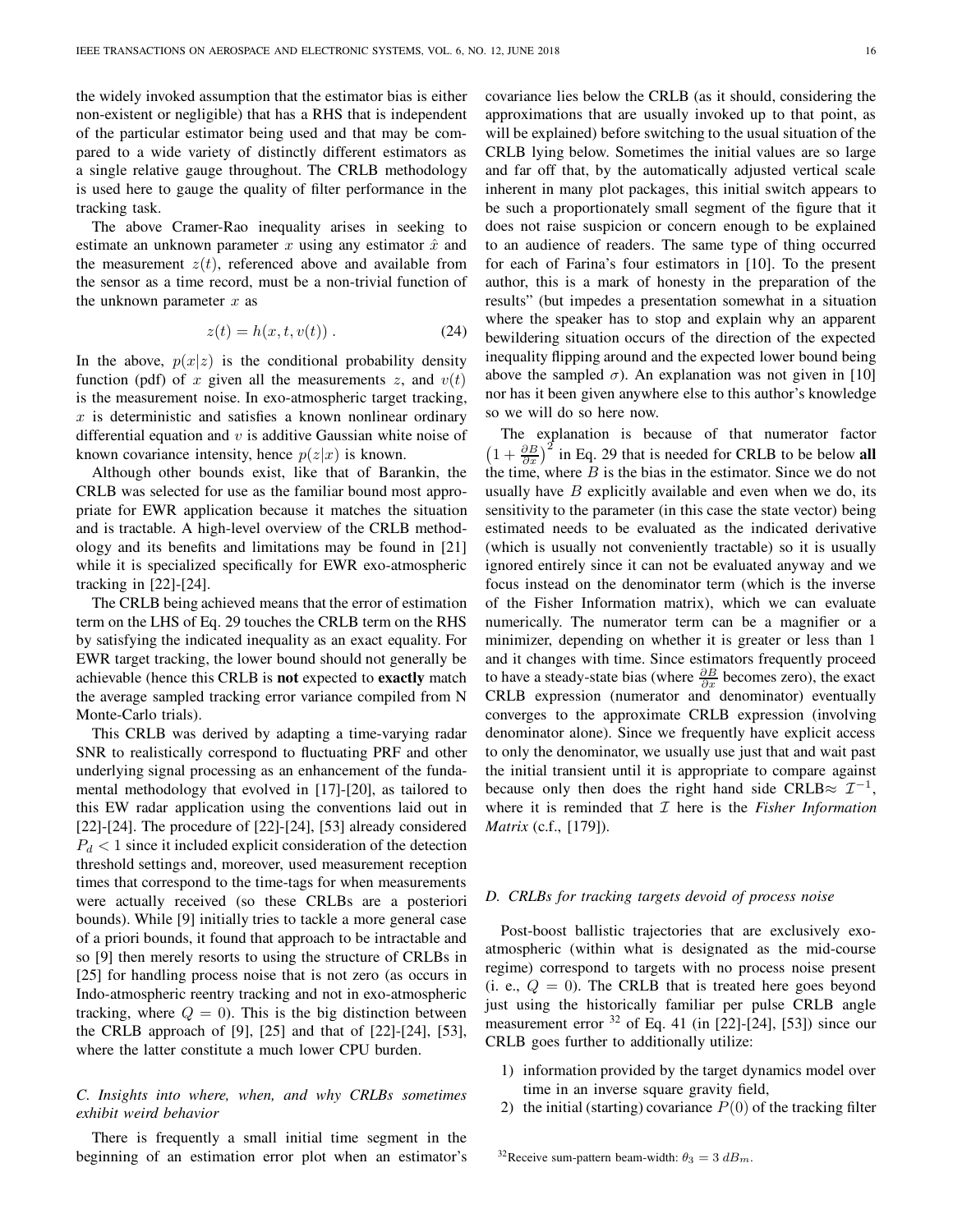as handed-over <sup>33</sup>,

- 3) the structure of the radar as a measurement sensor/device having additive Gaussian measurement noise with parameters including:
	- (3a) explicit use of the radar range uncertainty due to resolution size of the range gates,
	- (3b) the monopulse SNR time-record with its adaptive step size (as a consequence of a realistically varying PRF) as it affects the corresponding angle uncertainty.

However, one CRLB version used the SNR records simulated by TD/SAT, as Government Furnished Equipment (GFE), and each sample function realization interpolated to common times throughout and then averaged (by Dan Pulido, General Dynamics) to obtain SNR values at designated periodic times, thus providing smooth CRLBs as an envelope for comparison to estimator performance at arbitrary step times.

For an exo-atmospheric EWR tracking application, which has additive Gaussian <sup>34</sup> white measurement noise  $v(t)$ , the radar measurements of Eq. 24 has this further benign and accommodating structure to be exploited:

$$
z(t) = h(x, t) + v(t),\tag{25}
$$

and since the equation for the system evolution is essentially deterministic (with  $Q_c = 0$ ), then the pdf's of interest here (to be used in numerically evaluating the CR lower bound of Eq. 23) are of the form:

$$
p(z|x) = \frac{e^{-\frac{1}{2}(z - h(x))^T R^{-1} (z - h(x))}}{(2\pi)^{n/2} |R|^{-\frac{1}{2}}}.
$$
 (26)

Now taking natural logarithms on both sides of the above pdf yields:

$$
\ln \{p(z|x)\}\
$$
  
=  $-\frac{1}{2}(z - h(x))^T R^{-1}(z - h(x)) - \ln (2\pi)^{n/2} |R|^{-\frac{1}{2}}$  (27)

which upon taking the gradient is:

$$
\left(\frac{\partial}{\partial x}\right)^T \ln \{p(z|x)\} = \frac{\partial^T h(x)}{\partial x} R^{-1}(z - h(x)).\tag{28}
$$

<sup>33</sup>Using a standard hand-over covariance of  $(100km)^2$  for all three components of the position block and  $(100m/sec)^2$  for all three components of the velocity block. Physically, this should originate and be communicated from Space Based InfraRed Satellites (SBIRS) for National Missile Defense (NMD) [54], [300]. The Levenberg-Marquardt method that has been advocated for use as cutting edge statistical curve fitting for SBIRS was ostensibly developed earlier by a numerical analyst at Dupont Laboratory in the 1960s. Unfortunately, although the source code may be found in [304, pp. 197-209], the reference cited there for Levenberg-Marquardt does not pertain to this particular algorithm at all. Suspecting a slight mix-up, we searched further for it in other publications by the same Dupont researcher that appeared at around the same time but to no avail. The Levenberg-Marquardt method probably should not be used for EWR without an explicit rationale being available.

 $34$ Gaussianity arises as a result of the Central Limit Theorem (CLT), which with weakened hypothesis, no longer requires that contributing constituents be independent and identically distributed (iid) and hypotheses have likewise been weakened to be more easily met so that conclusions can now be invoked from the Law of Large Numbers [84]. Our Appendix offers a quick review.

When the above expression is post-multiplied by its transpose and expectation taken throughout, the result is:

$$
E\left[\left(\frac{\partial}{\partial x}\right)^{T} \ln \left\{p(z|x)\right\} \frac{\partial}{\partial x} \ln \left\{p(z|x)\right\}\right] =
$$
  

$$
\frac{\partial^{T} h(x)}{\partial x} R^{-1} \overbrace{E\left[\left(z - h(x)\right)\left(z - h(x)\right)^{T}\right]}^{T} R^{-1} \frac{\partial h(x)}{\partial x}
$$
  

$$
= \frac{\partial^{T} h(x)}{\partial x} R^{-1} \frac{\partial h(x)}{\partial x}.
$$
 (29)

Finally, over corresponding discrete-time steps (not necessarily uniform in step size), the total pdf of the whole collection of independent (white) measurements is the product of each individual measurement pdf of the form of Eq. 26 as  $p(z_1|x(0))p(z_2|x(0))p(z_3|x(0))\cdots p(z_k|x(0))$ , where each pdf for each constituent measurement here focuses on or is conditioned on the initial condition for the deterministic system equation. Once the initial condition  $x(0)$  is known with confidence [391], then the time evolution of the deterministic system is completely determined (as a consequence of initial condition observability). The corresponding information matrix for each of these measurement time points is of the form of Eq. 29 so the aggregate is of the form  $35$ :

$$
\mathcal{I}(k,0) = \sum_{j=1}^{k} \Phi^{-T}(k,j) \frac{\partial^{T} h(x)}{\partial x}|_{j} R^{-1}(j,j) \frac{\partial h(x)}{\partial x}|_{j} \Phi^{-1}(k,j),
$$
\n
$$
\text{or } k \text{ and } j \text{ where the transition matrix } \Phi^{-1}(k,j) \stackrel{\triangle}{=} \{0\}.
$$

for k geq j, where the transition matrix  $\Phi^{-1}(k, j) \stackrel{\triangle}{=} [\Phi(k, j)]^{-1} = \Phi(j, k)$  and, likewise, corresponds to an evaluation of the system matrix linearized about the true state. Now, when there is a finite initial covariance being utilized by the estimator as tracking commences, then there is an additional term <sup>36</sup> that should appear in the above Information matrix to properly reflect this situation, as depicted as the first term on the RHS here:

$$
\mathcal{I}(k,0) = \Phi^{-T}(k,0)P^{-1}(0)\Phi^{-1}(k,0) \n+ \sum_{j=1}^{k} \Phi^{-T}(k,j) \frac{\partial^{T} h(x)}{\partial x}|_{j} R^{-1}(j,j) \frac{\partial h(x)}{\partial x}|_{j} \Phi^{-1}(k,j),
$$
\n(31)

In either the case of Eq. 30 or Eq. 31 holding, the Information matrix can be interpreted or formulated as evolving recursively with each received measurement arrival time as:

$$
\mathcal{I}(k,0) = \Phi^{-T}(k,j)\mathcal{I}(j,0)\Phi^{-1}(k,j) \n+ \frac{\partial^{T}h(x)}{\partial x}|_{k}R^{-1}(k,k)\frac{\partial h(x)}{\partial x}|_{k}
$$
\n(32)

and, as such, may be implemented within software as merely a loop (but by observing all the constraints and coordinate conventions, where  $\frac{\partial f}{\partial x}$  is evaluated within the ECI frame and  $\frac{\partial h}{\partial x}$  is evaluated in the (E,N,U) frame <sup>37</sup> with corresponding

<sup>36</sup>An additional "fictitious measurement" was called for in [17, following Eq. 4] as being needed to avoid encountering numerical difficulties but use of  $P^{-1}(0)$  as suggested here appears to suffice as a remedy that arises naturally.

<sup>37</sup>A representation in sine space, centered within the antenna array, is recommended for consistency with EWR.

<sup>&</sup>lt;sup>35</sup> After taking the natural logarithm of the aggregate pdf, the exponents in the Gaussian distribution correspond to the indicated sum, after performing a gradient and taking expectations, as illustrated in detail above in Eqs. 27 to 29 for just a single measurement for clarity.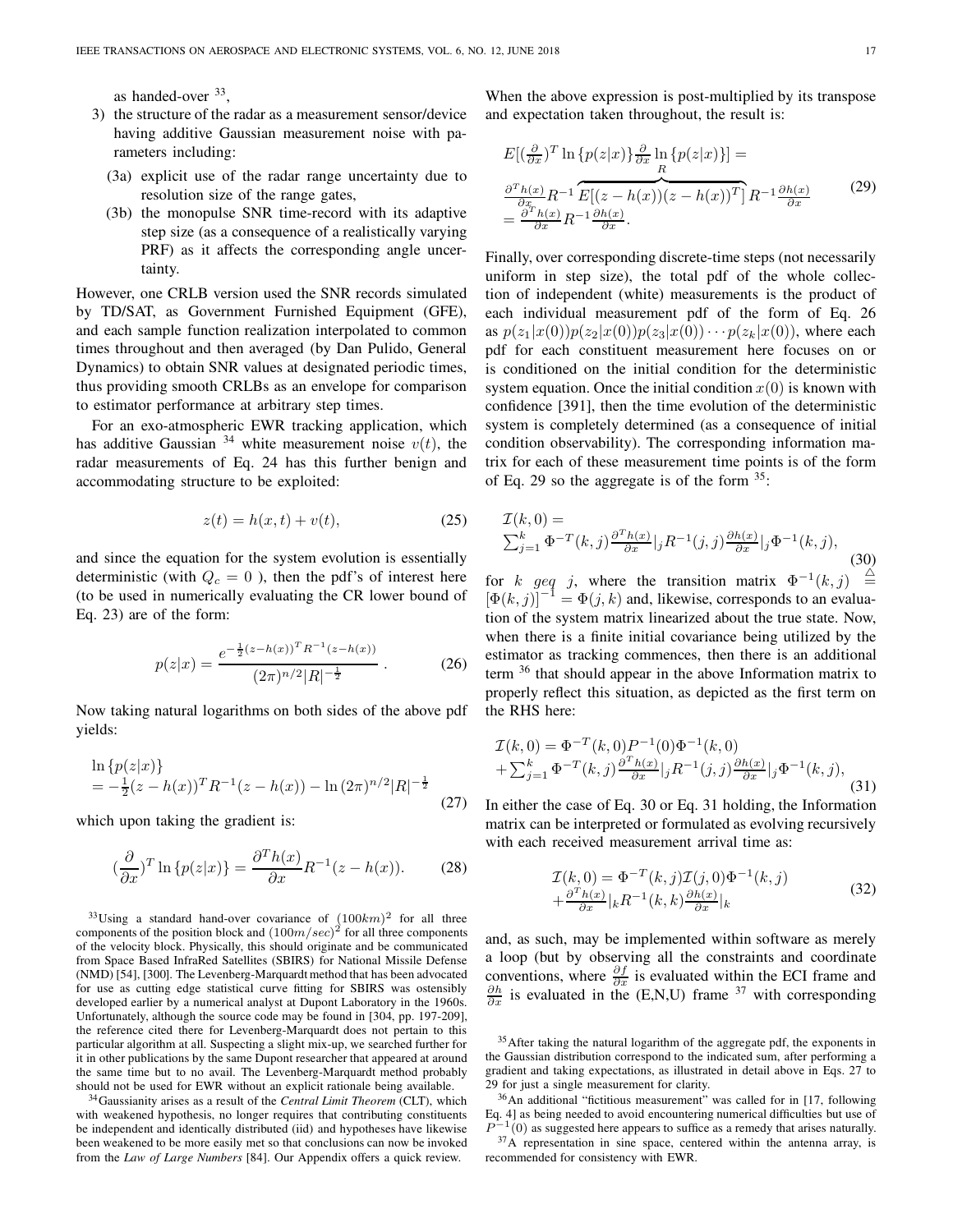translation offset to the location of the tracking radar)  $38$ . We have particular interest in the total position error and the corresponding total velocity error to determine how well we are actually doing in tracking a target complex. To this end, we must rigorously contort the inequality of Eq. 23 to a form that we can use. This is accomplished by properly applying matrix operations that yield the expressions that we seek  $39$ as:

$$
\begin{bmatrix}\n\sigma_{11}^2 & \sigma_{12}^2 & \sigma_{13}^2 \\
\sigma_{21}^2 & \sigma_{22}^2 & \sigma_{23}^2 \\
\sigma_{31}^2 & \sigma_{32}^2 & \sigma_{33}^2\n\end{bmatrix} = \begin{bmatrix}\n1 & 0 & 0 & 0 & 0 & 0 \\
0 & 1 & 0 & 0 & 0 & 0 \\
0 & 0 & 1 & 0 & 0 & 0 \\
0 & 0 & 1 & 0 & 0 & 0\n\end{bmatrix}.
$$
\n
$$
E[(x_t(t) - \hat{x}(t)) (x_t(t) - \hat{x}(t))^T | \mathcal{Z}(t)].
$$
\n
$$
\begin{bmatrix}\n1 & 0 & 0 & 0 & 0 & 0 \\
0 & 1 & 0 & 0 & 0 & 0 \\
0 & 0 & 1 & 0 & 0 & 0\n\end{bmatrix}^T \ge \begin{bmatrix}\n1 & 0 & 0 & 0 & 0 & 0 \\
0 & 1 & 0 & 0 & 0 & 0 \\
0 & 0 & 1 & 0 & 0 & 0\n\end{bmatrix} \mathcal{I}^{-1}
$$
\n
$$
\begin{bmatrix}\n1 & 0 & 0 & 0 & 0 & 0 \\
0 & 1 & 0 & 0 & 0 & 0 \\
0 & 0 & 1 & 0 & 0 & 0\n\end{bmatrix}^T = \begin{bmatrix}\ncrlb_{11} & crlb_{12} & crlb_{13} \\
crrlb_{21} & crlb_{22} & crlb_{23} \\
crrlb_{31} & crlb_{32} & crlb_{33}\n\end{bmatrix}
$$
\n
$$
(33)
$$

and

$$
\begin{bmatrix}\n\sigma_{44}^2 & \sigma_{45}^2 & \sigma_{46}^2 \\
\sigma_{54}^2 & \sigma_{55}^2 & \sigma_{56}^2 \\
\sigma_{64}^2 & \sigma_{65}^2 & \sigma_{66}^2\n\end{bmatrix} = \begin{bmatrix}\n0 & 0 & 0 & 1 & 0 & 0 \\
0 & 0 & 0 & 0 & 1 & 0 \\
0 & 0 & 0 & 0 & 0 & 1\n\end{bmatrix}.
$$
\n
$$
E[(x_t(t) - \hat{x}(t))(x_t(t) - \hat{x}(t))^T | \mathcal{Z}(t)].
$$
\n
$$
\begin{bmatrix}\n0 & 0 & 0 & 1 & 0 & 0 \\
0 & 0 & 0 & 0 & 1 & 0 \\
0 & 0 & 0 & 0 & 0 & 1\n\end{bmatrix}^T \ge \begin{bmatrix}\n0 & 0 & 0 & 1 & 0 & 0 \\
0 & 0 & 0 & 0 & 1 & 0 \\
0 & 0 & 0 & 0 & 0 & 1\n\end{bmatrix} \mathcal{I}^{-1}
$$
\n
$$
\begin{bmatrix}\n0 & 0 & 0 & 1 & 0 & 0 \\
0 & 0 & 0 & 0 & 1 & 0 \\
0 & 0 & 0 & 0 & 1 & 0 \\
0 & 0 & 0 & 0 & 0 & 1\n\end{bmatrix}^T = \begin{bmatrix}\ncrb_{44} & crlb_{45} & crlb_{46} \\
crrb_{54} & crlb_{55} & crlb_{56} \\
crrb_{64} & crlb_{65} & crlb_{66}\n\end{bmatrix},
$$
\n(34)

and then by taking the trace of a matrix throughout  $40$ , respectively, yields radial position error variance:

$$
\sigma_{position}^{2} = \sigma_{11}^{2} + \sigma_{22}^{2} + \sigma_{33}^{2} = \mathbf{tr} \begin{bmatrix} \sigma_{11}^{2} & \sigma_{12}^{2} & \sigma_{13}^{2} \\ \sigma_{21}^{2} & \sigma_{22}^{2} & \sigma_{23}^{2} \\ \sigma_{31}^{2} & \sigma_{32}^{2} & \sigma_{33}^{2} \end{bmatrix}
$$

$$
\mathbf{tr} \begin{bmatrix} crlb_{11} & crlb_{12} & crlb_{13} \\ crlb_{21} & crlb_{22} & crlb_{23} \\ crlb_{31} & crlb_{32} & crlb_{33} \end{bmatrix} = crlb_{11} + crlb_{22} + crlb_{33}
$$
(35)

<sup>38</sup>Notice that nothing was presumed of the estimator in deriving and evaluating Eq. 29 beyond the underlying measurement structure of Eqs. 25, 26 and the availability of all measurements up to the current time k. Alternative estimators that "smooth" by estimating the state  $x_k$  using measurements beyond  $k$  may violate this assumption and this CRLB but they are not real-time. The appropriate CRLB to correspond to an estimator that uses measurements beyond the current time of interest (such as in "sliding window" smoothing or in "fixed point" smoothing, or BLS) should just have the additional corresponding terms beyond the current time also included in Eqs. 31 and 32.

<sup>39</sup>Pre- and post-multiplying  $A \geq B$  by the same matrix L yields  $LAL^T \geq$  $LBL^T$ .

<sup>40</sup>The matrix inequality  $A \geq B$  implies that  $\text{tr}[A] \geq \text{tr}[B]$ .

and total velocity error variance:

$$
\sigma_{velocity}^{2} = \sigma_{44}^{2} + \sigma_{55}^{2} + \sigma_{66}^{2}
$$
\n
$$
= tr \begin{bmatrix}\n\sigma_{44}^{2} & \sigma_{45}^{2} & \sigma_{46}^{2} \\
\sigma_{54}^{2} & \sigma_{55}^{2} & \sigma_{56}^{2} \\
\sigma_{64}^{2} & \sigma_{65}^{2} & \sigma_{66}^{2}\n\end{bmatrix} \ge
$$
\n
$$
tr \begin{bmatrix}\ncr^{2} & \sigma_{44}^{2} & \sigma_{45}^{2} & \sigma_{46}^{2} \\
\sigma_{54}^{2} & \sigma_{55}^{2} & \sigma_{66}^{2} \\
\sigma_{64}^{2} & \sigma_{65}^{2} & \sigma_{66}^{2}\n\end{bmatrix} \ge
$$
\n
$$
= crlb_{44} + crlb_{55} + crlb_{66},
$$
\n
$$
crlb_{64} \quad crlb_{65} \quad crlb_{66} \qquad (36)
$$

and, finally, by taking squareroots throughout  $41$ , respectively, yields:

$$
\sigma_{position} = \sqrt{\sigma_{11}^2 + \sigma_{22}^2 + \sigma_{33}^2}
$$
  
\n
$$
\geq \sqrt{crlb_{11} + crlb_{22} + crlb_{33}} \stackrel{\triangle}{=} \text{CRLB}_{position}
$$
 (37)

and

$$
\sigma_{velocity} = \sqrt{\sigma_{44}^2 + \sigma_{55}^2 + \sigma_{66}^2}
$$
  
\n
$$
\geq \sqrt{crlb_{44} + crlb_{55} + crlb_{66}} \stackrel{\triangle}{=} \text{CRLB}_{velocity}.
$$
 (38)

Please notice in the above that we do not decouple position and velocity states but merely project both of the 6 x 6 matrices of Eq. 32, respectively, into the position subspace (as Eqs. 33, 35, 37) and into the velocity subspace (as Eqs. 34, 36, 38) for viewing in a plotter display. These instantaneous inequalities are now the theoretically justified comparisons that we invoke in monitoring performance of a target tracking algorithm as a function of time.

# E. Assessing BASELINE Performance: an existing standard EKF vs. CRLB

We illustrated the CRLB calculations relative to ensemble sampled Monte-Carlo results for the BMEWS radar: Thule <sup>42</sup> tracking an RV on a ballistic trajectory (post cut-off) having the following position and velocity states at cut-off time normalized to  $t_o = 0$  seconds:

$$
x^T(t_o) = [-3217302.678, 3527834.349, 4535013.695, -767.670, -2520.638, 5065.414]^T
$$

 ≥ where in the above, the units are in meters for position and meters/sec for velocity, respectively. The simulations of the radar case, using known BMEWS published Cobra Dane  $3<sup>3</sup>$  measurement covariance's for range and angle being  $4<sup>3</sup>$ 

$$
\sigma_{\text{range}} = 30 \text{ meters (per pulse)};
$$
 (40)

$$
\sigma_{\text{angle}} = \frac{2.2}{1.6\sqrt{2 \cdot \text{SNR}(t)}} \text{ degrees (per pulse)}, (41)
$$

<sup>41</sup> Scalar  $a \ge b \ge 0$  implies that  $\sqrt{a} \ge \sqrt{b}$ .

<sup>42</sup>This 10 MHz bandwidth Thule radar (AN/FPS-123V5), with a beamwidth of  $1.8^{\circ}$  is located in Greenland at Latitude =  $76.56^{\circ}$  N, Longitude =  $297.70^{\circ}$  E. The actual range resolution is determined by beam forming to reduce side-lobes and assumptions on range accuracy of from as little as 15 meters (for the 10 MHz signal) up to more than 30 meters (for the 5 MHz signal) should not significantly alter the subsequently computed results since sensitivity to the range uncertainty parameter is low as compared to the effect of the more dominant angle uncertainty.

<sup>43</sup>Expressed within the software in MKS units with angles in radians, respectively.

(39)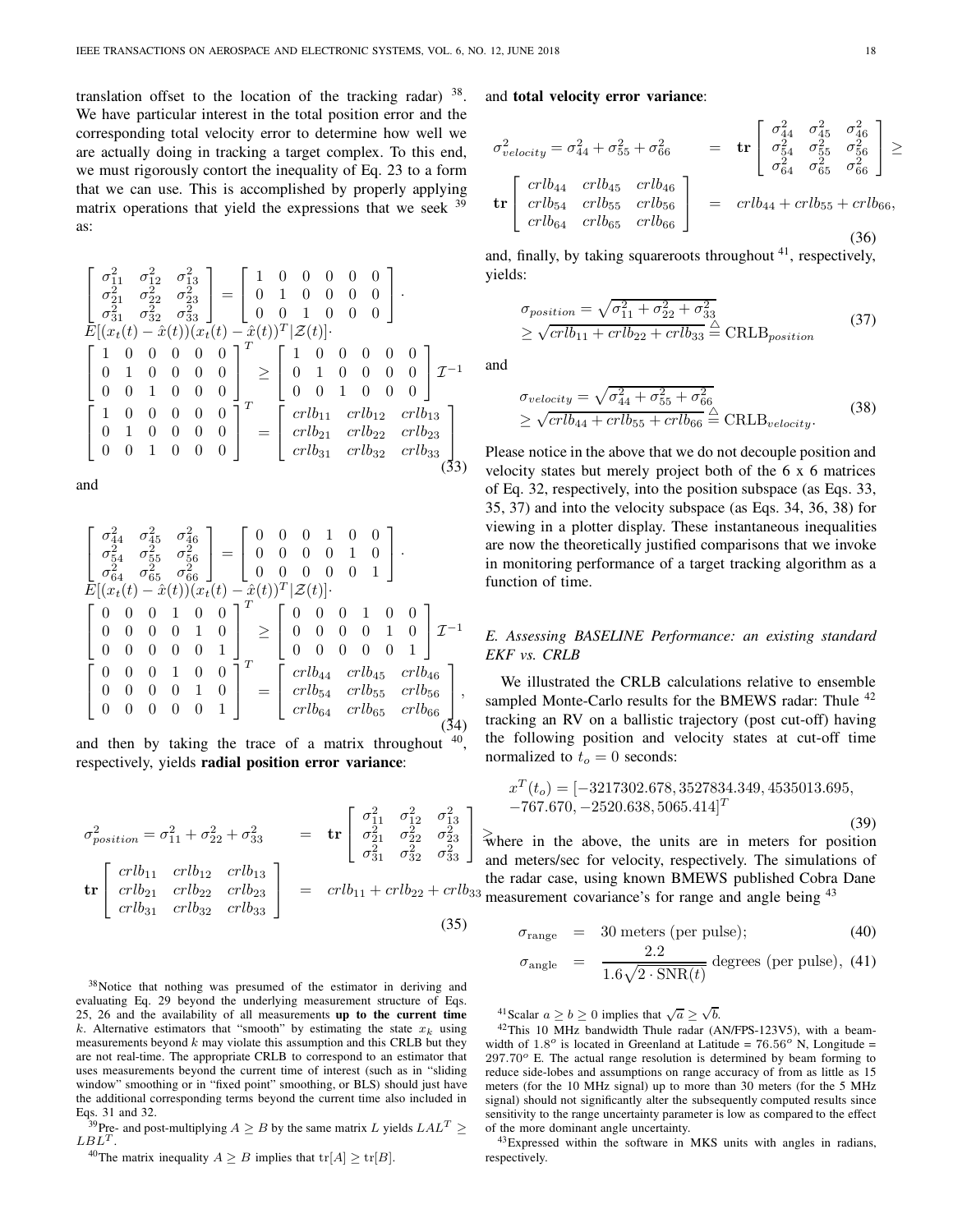respectively <sup>44</sup>, appear to be performing properly, as depicted in Fig. 5 for the case of a nonlinear target (corresponding to use of the system truth model used for simulating the trajectory, but linearized about the estimate within the EKF) while both situations utilized the same nonlinear measurement model. Both parameters in Eq. A.26 of [53] (with SNR varying with time) are used in Eq. A.69 of [53] with  $\sigma_E \equiv \sigma_{\text{angle}}$ . For position error at time  $t$  (and similarly for corresponding velocity with obvious direct replacement substitutions in the LHS of Eqs. 37 and 38), calculated as

$$
\sqrt{(x_t(t) - \hat{x}(t))^2 + (y_t(t) - \hat{y}(t))^2 + (z_t(t) - \hat{z}(t))^2},
$$
 (42)

and the corresponding ensemble sampled variance over N trials (N=250) being  $45$ :

$$
\Sigma_N = \left[ \frac{1}{N} \sum_{i=1}^N (x_t(t) - \hat{x}_i(t))^2 + (y_t(t) - \hat{y}_i(t))^2 + (z_t(t) - \hat{z}_i(t))^2 \right] - \left[ \frac{1}{N} \sum_{i=1}^N \sqrt{(x_t(t) - \hat{x}_i(t))^2 + (y_t(t) - \hat{y}_i(t))^2 + (z_t(t) - \hat{z}_i(t))^2} \right]^2,
$$
\n(43)

were depicted for UEWR as diagrammatic plots in [22]-[24], [53] (N=1,000 in 1997 results). The subscript t appearing in both of the above equations denotes the available "truth" that is unabashedly known in simulations.

Fig. 6. CRLB on radial velocity accuracy (for Threat 1)[53]

# VI. BLS VS. EKF TRADE-OFFS

We now discuss trade-offs of Batch Least Squares (BLS) vs. Extended Kalman Filter (EKF) as these two algorithms affect radar target tracking efficacy. First, the Batch Least Squares Maximum Likelihood algorithm is familiar from being present at the core of many diverse yet familiar estimation approaches [58, Sec. 11] such as:

- the Prony method of power spectral estimation,
- some approaches to GPS Local Area Augmentation Systems (LAAS),
- within input probing for improved parameter identification [16].

The BLS that is present in all these situations has the following fundamental structure and characteristics in common, as discussed below.

<sup>45</sup>Notice that this is of the form  $E[(W - E[W])^2] = E[W^2] - (E[W])^2$ .

BLS use (which, as an algorithm, harkens back to Karl Frederick Gauss himself) incurs a larger computational burden than an EKF by needing a larger (and growing) CPU memory allocation to accommodate all the available sensor measurements for a particular candidate target track that are to be iteratively processed in one fell swoop over the entire time interval over which the available measurements have been accumulated and, consequently, BLS incurs more associated senescence (computational delay time that is not fixed but is also growing) than exhibited or needed by an in-place EKF (which has a delay time for computed output that is fixed and known to be on the order of  $n^3$ , where n is the state size of the EKF). Since BLS processes all the available measurements en masse and is solved iteratively over all the measurement sensor data it is provided with, the BLS algorithm may converge if the measurement data are consistent with its internal model; but if not consistent enough (as with cross target measurement mis-associations caused by crossing targets or with anomalous radar propagation characteristics due to an atmosphere that is disturbed by sunspots or by other more ominous causes), may fail to converge (a situation prudently handled by specifying a parameter LMAX as the maximum number of allowable iterations, above which BLS is treated as having NOT converged and therefore stopped; thus being prevented from running away).

The EKF immediately avails outputted estimates in a more timely fashion and tends to, more or less, follow any measurement data that it is provided with. The EKF appears to be more appropriate to use with an MTT data association algorithms <sup>46</sup> because it is a fixed CPU burden, which is much less than that of a BLS. On the other hand, the BLS algorithm [301] provides more accurate estimates with a higher fidelity (i.e., being more trustworthy) on-line computed covariance accompanying its estimates for the same data segment length. EKF estimation errors obtained from the on-line prediction of 1-sigma bounds were observed to be 8 times higher than the actual value (gauged against truth) for the representative scenarios that were investigated [14], [15]. The BLS on-line calculation predicts  $1-\sigma$  errors of a similar magnitude but paid off by actually realizing estimation errors in the same vicinity and so possesses greater veracity in its covariance computed online than the standard EKF candidates discussed above (see Fig. 6).

Analyzing a variation on standard BLS use involves a slightly more complicated expression and corresponds to when BLS is called repeatedly at a known, fixed periodic rate. In this situation too, there is an upper bound worse case (conservatively arrived at to be when the BLS fails to converge) as:

$$
\text{LMAX} \cdot U \cdot \left( \sum_{i=1}^{\left[\frac{m}{r}\right]} i \right) \cdot r
$$
\n
$$
= \text{LMAX} \cdot U \cdot \left[\frac{m}{r}\right] \cdot \left(\left[\frac{m}{r}\right] + 1\right) \cdot \frac{r}{2} \text{ flops.} \tag{44}
$$

<sup>46</sup>Examples being Munkres algorithm, generalized Hungarian algorithm, Multiple Hypothesis Testing (MHT), Murty's algorithm, Integer Programming approach of Morefield, Jonker-Valgenant-Castanon, all of which either assign radar-returns-to-targets or targets-to-radar returns, respectively, like assigning resources to tasks as a solution to the Assignment Problem of Operations Research. Also see [85].

<sup>44</sup>The radar's intrinsic range gate size dictates the effective range resolution, which is a constraint that is less restrictive than the angle acuity. The structure of the phased array radar as a measurement sensor/device having additive Gaussian measurement noise with parameters including (a) explicit use of the radar range uncertainty due to resolution size of the range gates and (b) the monopulse SNR time-record (as deduced from sum and difference channels) with its adaptive step size (as a consequence of a realistically varying PRF) as it affects the corresponding angle uncertainty.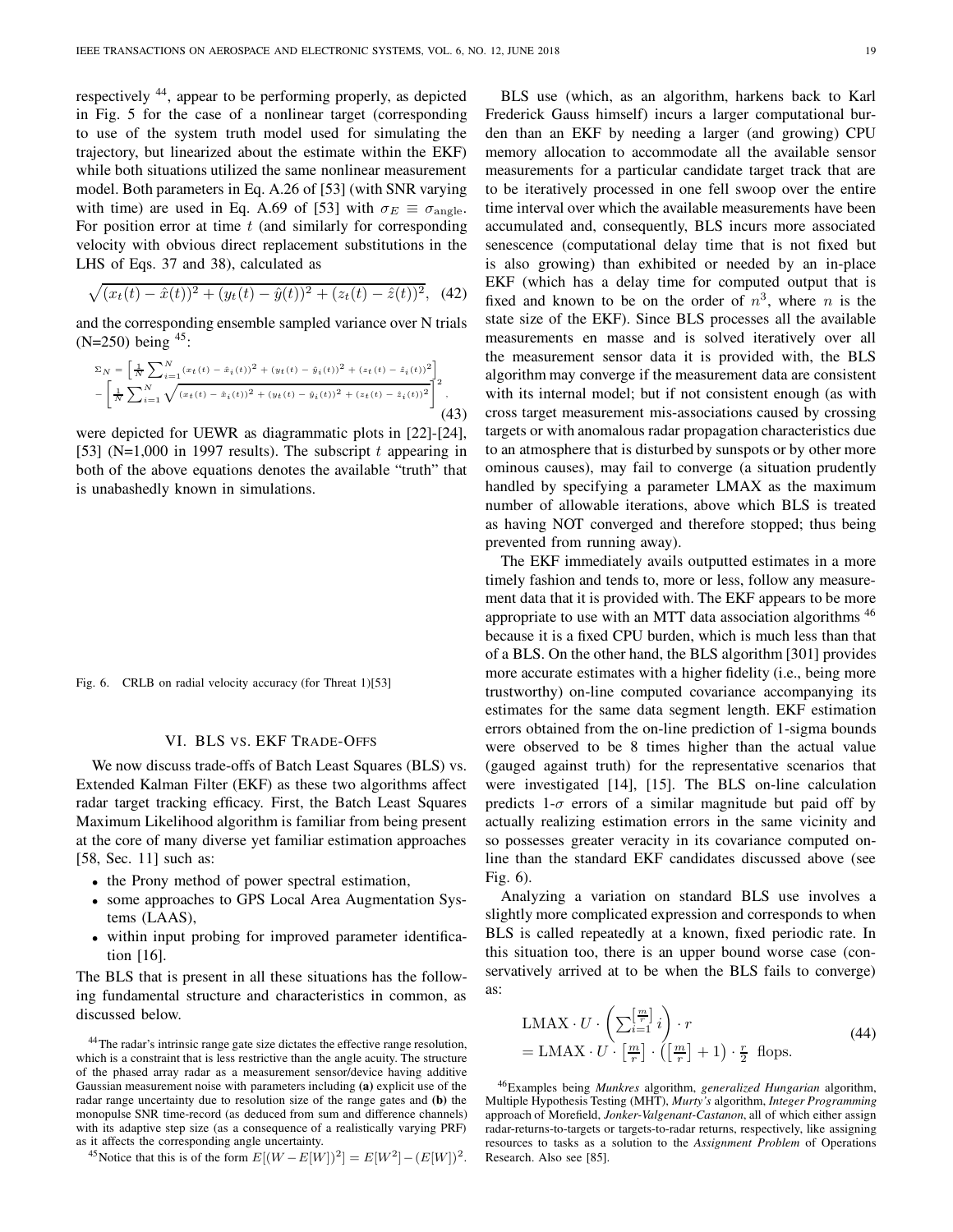Fig. 7. Position & Velocity Track Estimation Errors vs. Time for Batch and EKF Simulations[15]

In the preceding expression,  $m$  is number of measurements and  $r$  is the period at which BLS is automatically invoked and the brackets in the upper limit of the finite summation and within the expression on the RHS (where the prior sum is simplified) denotes the smallest integer portion of the resulting division indicated to be performed within the brackets.  $U$  is the processing time required for the BLS to handle a single measurement (a per unit value).

The per measurement normalization for BLS utilized above appears to be appropriate and consistent with numerical analysis theory. The main problems being solved at the heart of each BLS iteration is the solution of a system of linear equations (the array of regression equations). Recall that this is the crux or fundamental kernel and the Householder transformation is usually used to solve it (as the algorithm of least computational complexity, which accomplishes the task at hand). Operations counts are available for a perfectly implemented sequential version of the Householder transform from [168, p. 148]  $(n<sup>2</sup>m - n<sup>3</sup>/3)$  and the associated back substitution step is  $O(mn)$ , where *n* is the state size and *m* is the total number of measurements from the particular target available at that time. The CPU burden of BLS is merely linear in the number of measurements being processed.

To see how the expression of Eq. 44 was obtained, first consider the case for measurements being processed by BLS at a periodic rate where BLS is invoked after every 10 measurements (where at each invocation, all the measurements logged since the beginning for this object ID are reprocessed by BLS). For the first 40 data measurement points, where BLS was invoked after 10, after 20, after 30, and after 40, the total number of data points processed after  $40$  is  $10 + 20$  $+ 30 + 40 = 100$ . This is 100 times the measured individual per measurement CPU times discussed above. At the  $47<sup>th</sup>$ measurement, the remainder now processed is nominally no more than at 40 since the big burden of BLS processing is not invoked again until at 50 data points as:

$$
\left(\sum_{i=1}^{\left[\frac{47}{10}\right]} i\right) \cdot 10 = \left[\frac{47}{10}\right] \cdot \left(\left[\frac{47}{10}\right] + 1\right) \cdot \frac{10}{2} = 4 \cdot 5 \cdot 5
$$
  
= 100, (45)

where a useful formula is

$$
\sum_{i=1}^{N} i = \frac{N(N+1)}{2}.
$$
\n(46)

Using this result in the above CPU loading factor at time step  $k$  for a periodically invoked BLS yields a loading of:

$$
\left(\sum_{i=1}^{\left[\frac{k}{c}\right]} i\right) \cdot c = \left[\frac{k}{c}\right] \cdot \left(\left[\frac{k}{c}\right] + 1\right) \cdot \frac{c}{2} \text{ flops.} \tag{47}
$$

Ideally, parallel implementations should be no slower than these estimates for a Von Neumann sequential machine and parallel multi-threaded implementations may be considerably faster; however, there are considerable parameter options and variations in a parallel mechanization such as number of processors, compatibility of algorithm architecture to parallelization, characteristics of the operating system, compiler switches invoked, automated automatic distribution of algorithm over available processors (versus use of more careful manual specification and tailoring) that may jeopardize expected ideal CPU time incurred (also see [279] for more aspects).

This operations count goes as  $m$  (the dominant power) and again just grows linearly with  $m$ . Averaging by dividing the previous expression by  $m$  to obtain an expected per measurement normalization yields a constant based on this numerical analysis theory. A similar invocation of a Householder transformation per a measurement depicted on [168, p. 252] also obtained a constant that is a cubic in the remaining fixed variable, being  $n^3$ . All theoretical CPU flop time estimates reported here are consistent among themselves and with what was observed within the numerical computations.

In general, the more accurate  $1-\sigma$  bounds from BLS help better constrain the region of space to be searched by a multitarget tracking (MTT) algorithm than would otherwise be provided by an EKF (see Fig. 6). Use of optimistic (smaller or tighter than true) 1- $\sigma$  bounds usually provided by an EKF as a practical real-time sub-optimal estimator usually causes search to be more limited than prudent in Fig. 2, although supporting theoretical calculations may falsely assure success (if they expect the  $1-\sigma$  available from the EKF to be trustworthy, which is usually not the case for the sub-optimal covariances provided from an EKF) while providing adequate state estimates of the target is an EKF's primary goal as a successful tracking filter (and providing covariance veracity is only secondary and is willingly sacrificed for the primary goal (notice that Zarchan et al did not even report covariances or show them in Ref. [151]). However, it is desirable to have both (and BLS does a better job at this) but EKF's are more expediently efficient.

Historically, a finite dimensional filter was sought for estimation and tracking so that it would not grow without bound as the length of the measurement data record got longer. Otherwise, the computer implementation code might overwrite itself or overwrite other critical functions (also required for mission success) that may reside on the same computer. As such, the KF processes a single measurement at a time. A trend that has been observed in investigating actual parallel implementations of other assorted algorithms over the last 20 years is that the ideal expected speed-up is seldom achieved, where a prior well-known sequential CPU time loading is anticipated to be scaled down by a factor of  $N$  or merely by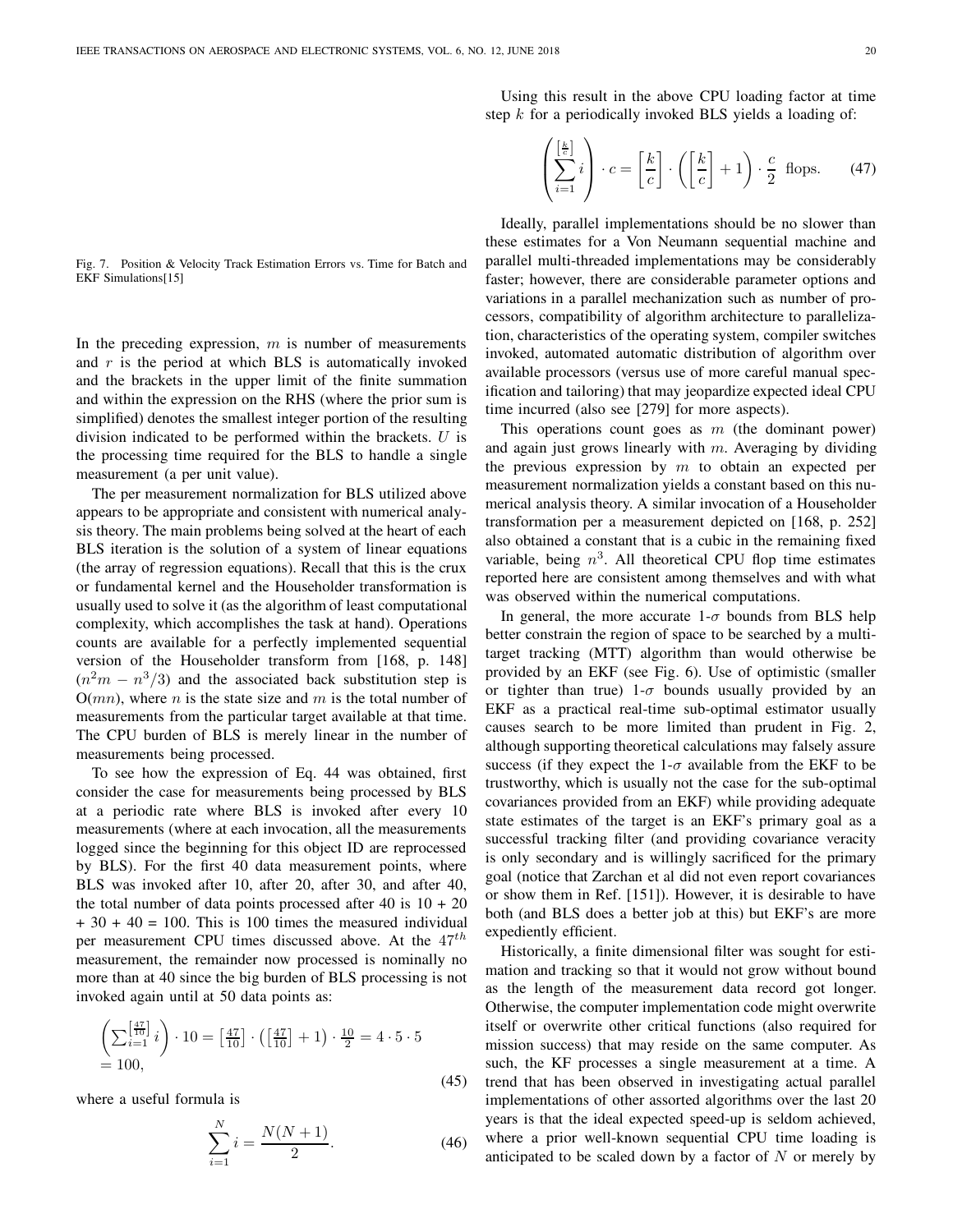a more modest  $\sqrt{N}$  (where N is the number of processor resources available in the particular application situation). Actual behavior also depends on the vagaries of the operating system (OS) at hand. Some OSes support parallel processing by allowing the user to stipulate where a particular module thread would reside and run. As an example, for Interactive Multiple Model (IMM) with two comparably sized filters and three available processors, having one filter per processor and the probability calculations/collations (weighted estimates and covariances) IMM output performed on its own processor, all synchronized, would be a natural fit. Other OSes no longer leave it for the user to specifically partition his own algorithm as he sees fit but instead performs this partitioning exercise for the user automatically (so the resulting fit may not be as nice as previously described). Having it done automatically is not always desirable especially if pieces of each IMM filter are distributed over all three available processors. The end result may exhibit worse CPU time than a sequentially implemented version. Performance also depends on the switch settings during compile time. See good tidings in [131] as compared to [129], [130]!  $47$ 

In lieu of not comparing to a prior Von Neumann bound for sequential machines as a parallel implementation is sought, the alternative is to run "open loop" without any comparison of this sort. In such a case, it may be tempting to accept any performance on the parallel processors as "the best that can be done" (whether it really is or not). According to [155], the structures of "interpolating loops" more readily reap the benefits of a likely speed-up in a parallel processor implementation than "integration loops" would. Apparently an early versions of BLS used only interpolation.

As an aside, while U.S. SSBN's (a.k.a., "boomers") possess the world's most accurate Inertial Navigation Systems (consisting of gyros and accelerometers) to support their 3 month long missions at sea, there is also a non-real-time estimation problem associated with their use. Of course, there is a need for maintaining a certain prescribed degree of realtime Navigation accuracy to support fire control in case these submarines are called upon to launch their missiles. However, less publicized is that in the 1970's after each 3 month mission, a massive least squares fit was historically performed on all the stored data to better represent the exact track, from beginning to ending at the same port for assessing an "error of closure" (as also occurs in surveying). The human navigators on board are rated by how well the real-time portion matches the "actual" position while they were on duty but are also checked to make sure that they were sufficiently conservative and parsimonious in their use of alternative external navaids (which instantaneously improve the INS position accuracy but, unfortunately, at a cost of exposing the ship to greater enemy surveillance, to varying degrees, each time they are used [44], [56]).

# VII. THE NEED FOR ONE SHOT SUCCESS

What is needed in Missile Defense is an ability to achieve one shot success with probability one (instead of in terms of Mean Square Monte-Carlo averages). Researchers should pursue the work <sup>48</sup> of the late Frank Kozin (Brooklyn Polytechnic Univ.) [137],[160] (also see [202], [203]). Kozin sought to make strong proofs about adequate results being reaped from each and every single sample function (i.e., as probability one arguments and not just as mean square argument  $49$ ). According to Kozin, earthquake resistant buildings were a consequence of Kozin's work as it related to stochastic stability. Since much of current tracker filter evaluation of utility is from Monte-Carlo runs (e.g., Farina et al use 100 trials for their accuracy and consistency evaluations in [10]; others may use 250 or 1,000), a worry is that real missile interception possesses the characteristic of being a one shot Monte-Carlo trial. There are no averages available  $50$  from the target tracking filter in this real-world test, just the conclusion to answer the question: did it work or did it not? Did the tracking filter convey the correct (or adequate) coordinates of the target to the intercepting missile or not?

## VIII. POTENTIAL FOR LAMBERT SOLUTION IN NMD

While (the late) Richard Battin (emeritus MIT Aero & Astro and past Deputy Director at Draper Lab. and hero of Apollo navigation and guidance for NASA) was cognizant of most numerically efficient and accurate ways to solve the Lambert Problem [328] (and lead an MIT Ph.D. thesis student [352] and Masters student [353] through this research area), many others have stepped in to fill the void [329]. Dick Battin was primarily interested in this particular problem for NASA space missions regarding orbital transfers of space craft.

Others (notably, Xontech) got involved in this particular version of the Lambert Problem for National Missile Defense (when I also became aware of Battin's earlier precedents [330]) as associated with Early Warning Radar (EWR) detecting enemy Reentry Vehicles (RVs) launched at us. This particular approach for NMD tracking of RV's was investigated via simulations and eventually abandoned since the initial early radar measurements of RV velocity apparently lack sufficient accuracy. For updating the catalogue, the results of [353] may still be useful.

<sup>48</sup>Early on, Prof. Kozin referenced these ideas to the late Prof. J. Clifton Samuels (Purdue University, Howard University).

<sup>49</sup>That there are some unsavory aspects associated with mere averages, please consider that "an engineer with his feet in an oven and his head in an icebox is comfortable on the average!"

<sup>50</sup>Regarding averages, if 50% of the intercepts ended up 20- $\sigma$  ahead of the target at detonation time and 50% ended up 20- $\sigma$  behind it at detonation time, is that considered, on the average, right on target? Recall that in seeking to approximate a periodic square wave by its Fourier series representation, even if an infinite number of terms are retained in the approximation, there would be no ringing at the jump points but, despite the fact that its Fourier series converges in mean square to the piecewise constant periodic idealization, the well known Gibbs phenomenon at the jump is a spike of 30% beyond the target goal. Such are the frailties of mean and mean square convergence behavior, respectively.

 $47$ Refs. [129], [130] were constrained to use only existing parallel processors that had architectures that were optimized for calculating FFT's without any special further modifications to handle parallelizing estimation.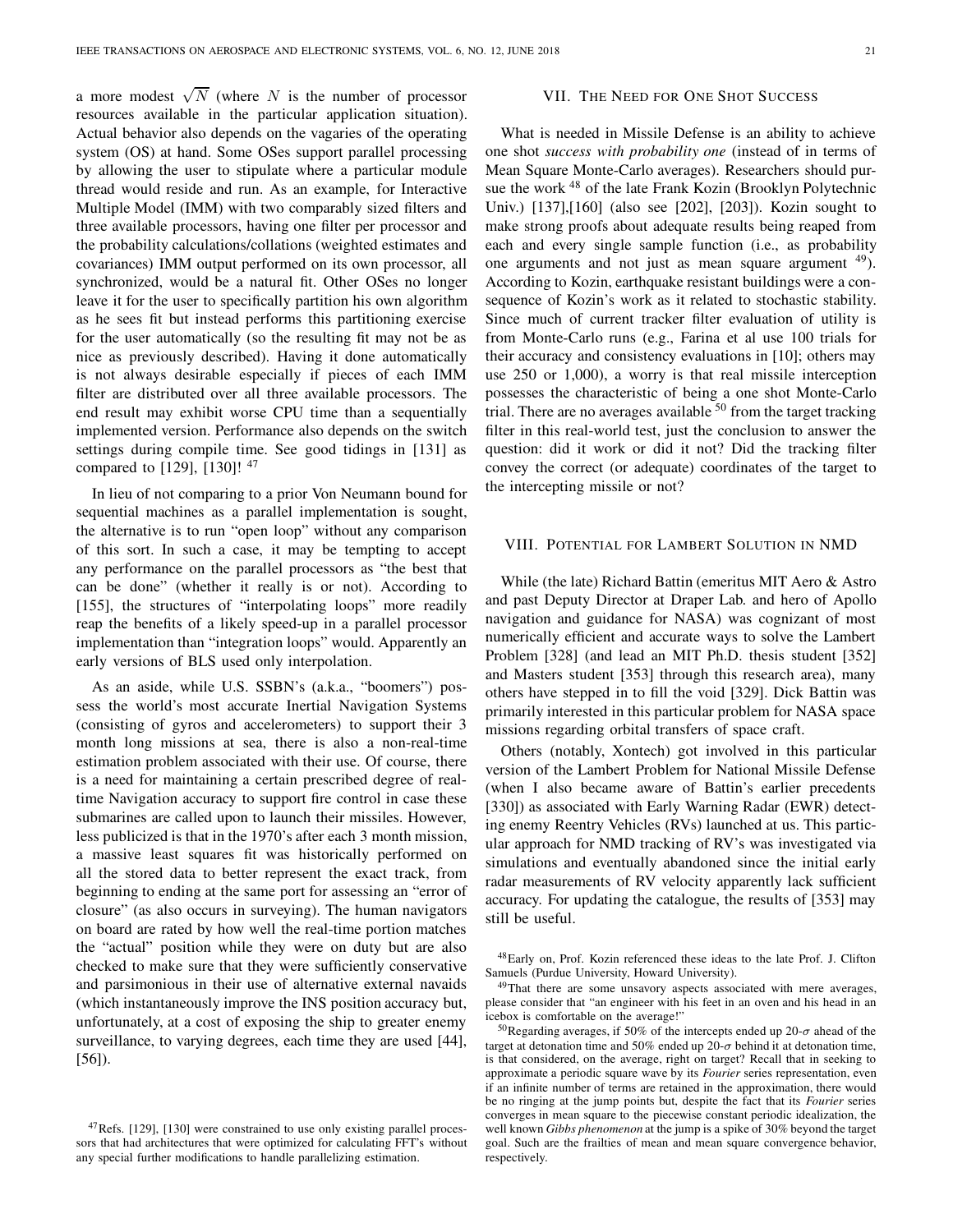## IX. AOT WHEN ESCORT JAMMING DENIES RANGE

Escort jammers (accompanying RV's as countermeasures within the same threat complex) typically seek to deny target range to the observing radars but the well known and documented locations (and altitudes) of all participating EW radars can be used to an advantage to compute the baseline length between pairs of radars that can now simultaneously obtain almost synchronized views of the same targets from different perspectives and use the known observed angles to explicitly triangulate and deduce the target's range using the law of cosines (i.e., of known angle-side-angle in Fig. 7). Even better is to implicitly triangulate and calculate target range within a single angle-only tracking (AOT) filter (because it uses the history of previously observed target locations) but in order to do so, measurements from two (or more  $51$ ) observing radars must be used simultaneously to update the filter. Historical consensus is that updating with the same measurement results from one-radar-at-a-time <sup>52</sup> simply will not resolve the ambiguity of many different target ranges corresponding to the same observed angle. MTT for AOT is more challenging and apparently still needs to be worked out for this situation and [216] and [244], [303] are good starts. AOT is even more sensitive to initial conditions than with range measurements being directly available. Target observability considerations for AOT are more challenging and are still evolving [146]-[149], [325]. Although some analysts claim that AOT can be performed with just one sensor, the surface ship experience (Hammel and Aidala, 1981) is that with use of just one AOT sensor, the sensor platform is required to make a controlled maneuver in order to do so (while the target is assumed to be moving in a straight line at constant velocity). Alternative angles-only (a.k.a., bearings-only) filter formulations are discussed next.

Fig. 8. Synchronous target triangulation from two (or more) radars [33]

Angle-only tracking (AOT) results are reported by J. R. Sklar '69; C.-B. Chang '73, '80; E. Tse, R. E. Larson, Y. Bar-Shalom, '73; R. W. Miller '78; C.-B. Chang and K.-P. Dunn

<sup>52</sup>I made this mistake 25 years ago, without benefit of a warning from any mentor. However, except in simulations, it is impossible to obtain simultaneity of RV jammer target measurement reception even for bistatic situations. Simultaneous fix updating has a technical structure analogous to what arises in submarine navigation [44], [56] when 2 simultaneous navaid fixes of opportunity are taken together via different antennas, such as from both GPS and Loran-C [103].

'79; M. R. Salazar '81 [284]; C.-Y. Hsiao '88; F. D. Gorecki '91; D. V. Stallard '91; J. R. Guerci et al '94; L. G. Taff '97; and by J. P. LeCadre et al '97. An error that occurred in one of the above cited original 1973 AOT formulations, which persisted into its updated 1980 installment in IEEE AES, was discovered and corrected in [33] and the missing associated covariance (when the velocity constraints are active) was also obtained (otherwise the usual Kalman covariance should be used). The approach of [33] provides a Kalman filter formulation that removes considerable ambiguity in an RV target's motion by constraining the computed angles-only solution to lie within an acceptable range for RV velocities (similar to those mentioned in [107]). Alternative AOT approaches also exist [28]-[32] but a worry is that the batch approach of [31] may not be real-time enough. The handling of multi-targets <sup>53</sup> is also aggravated in situations where just angle-only information is available; however, inroads are apparently being made [280]. Other defense applications exhibiting a similar angleonly tracking geometry are: passive sonar/sonobuoy tracking using several participants, acoustic tracking of air breathing cruise missiles, and Space Based InfraRed Satellites. Once a good AOT solution is obtained, "one size should fit all!" Relatively new filter structures that can process several sensor directional measurements simultaneously (in order to point at or track the escort jammer as the source of the wide band WGN jamming signal in an EWR scenario) even though the sensors are not colocated (but are rather distantly distributed geographically and auxiliary joint processing is speculated to reasonably take place at a designated central location such as within the [prior] Cheyenne Mountain control center proper)

53The Kalman filtering technology of either a standard Kalman Filter or an EKF or an Interactive Multiple Model (IMM) bank-of-filters appear to be more suitable for use with Multitarget Tracking (MTT) data association algorithms (as input for the initial stage of creating gates by using on-line realtime filter computed covariances [more specifically, by using its squareroot or standard deviation] centered about the prior best computed target estimate in order to associate new measurements received with existing targets or to spawn new targets for those measurements with no prior target association being "close enough") than, say, use of Kalman smoothing, retrodiction, or Batch Least Squares Maximum Likelihood (BLS) curve-fits because the former are a fixed, a priori known and fixed in-place computational burden in CPU time and computer memory size allocations, which is not the case with BLS and the other "smoothing" variants. Examples of alternative algorithmic approaches to implementing Multi-target tracking (MTT) in conjunction with Kalman Filter technology (in roughly historical order) are through the joint use of either (1) Munkres algorithm, (2) generalized Hungarian algorithm, (3) Murty's algorithm (1968), (4) zero-one Integer Programming approach of Morefield, (5) Jonker-Valgenant-Castanon (J-V-C), (6) Multiple Hypothesis Testing [MHT], all of which either assign radar-returns-to-targets or targetsto-radar returns, respectively, like assigning resources to tasks as a solution to the "Assignment Problem" of Operations Research. Also see recent discussion of the most computationally burdensome MHT approach in Blackman, S. S., "Multiple Hypothesis Tracking for Multiple Target Tracking," Systems Magazine Tutorials of IEEE Aerospace and Electron. Sys., Vol. 19, No. 1, pp. 5-18, Jan. 2004. Use of track-before-detect in conjunction with approximate or exact GLR has some optimal properties (as recently recognized in 2008 IEEE publications) and is also a much lesser computational burden than MHT. Also see Miller, M. L., Stone, H, S., Cox, I. J., "Optimizing Murty's Ranked Assignment Method," IEEE Trans. on Aerospace and Electronic Systems, Vol. 33, No. 7, pp. 851-862, Jul. 1997. Another: Frankel, L., and Feder, M., "Recursive Expectation-Maximizing (EM) Algorithms for Time-Varying Parameters with Applications to Multi-target Tracking," IEEE Trans. on Signal Processing, Vol. 47, No. 2, pp. 306-320, Feb. 1999.Yet another resurgence: Buzzi, S., Lops, M., Venturino, L., Ferri, M., "Track-before-Detect Procedures in a Multi-Target Environment," IEEE Trans. on Aerospace and Electronic Systems, Vol. 44, No. 3, pp. 1135-1150, Jul. 2008.

<sup>51</sup>In planar multi-target situations, many ghost targets arise from intersecting lines-of-sight [LOS] (as the angles of actual targets are viewed by different sensors) but can be distinguished from actual targets by using more than just two simultaneously observing sensor's measurement with their more varied perspective views. Indeed, ghost targetss are less likely to occur in 3-D where the variously skewed lines-of-sight are less likely to intersect than in 2-D (as with sonobuoy DIFAR detecting enemy surface ships).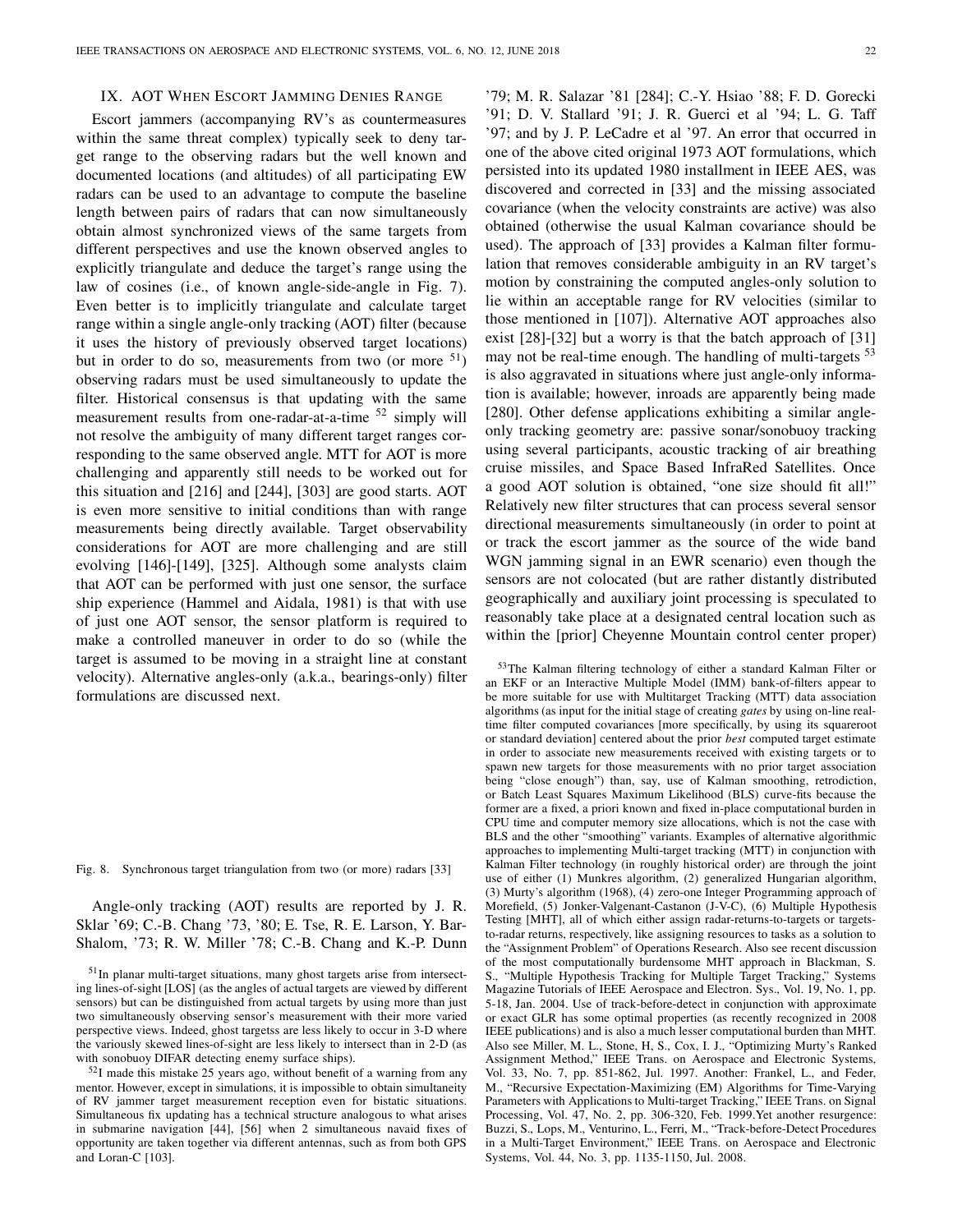are discussed next.

Ref. [334] explores two variations on JMEKF formulations that properly handle higher order moments (that lurk in the background while trying to get good estimates and covariances from EKFs). Approximations utilized are acknowledged and properly handled (rather than be ignored, as is usually the case). Resulting estimation errors are reduced by several orders of magnitude within 5 sec., but results are expressed in normalized units (for comparisons to ordinary EKF approach, which it beat by a wide margin). Down side is its larger CPU burden that is yet to be completely quantified and reported.

Ref. [336] achieves a big breakthrough by providing a proof that this particular EKFs possesses global stability as a consequence by stating that it possesses almost" global asymptotic stability; however, the term almost" is required terminology to keep probability theorists and purists happy with the wording of his claim. Author Jensen attains his results by utilizing appropriate stochastic Lyapunov functions (proper handling of such due to Prof. Emeritus Harold J. Kushner, Brown Univ.). Proof of Stability for EKF's as formulated for specific applications [331], [332]. Now worries about EFK divergence evaporate for these particular applications. Ref. [337] provides a proof of Stability for use of Luenberger Observers too  $(\tilde{E}KF)$ .

Ref. [333] is an excellent survey on the subject of attitude estimation. It provides insights into what is important in estimation algorithms. It is a more practical and rigorous addendum to NASA's many earlier surveys,concerned with utilizing alternative EKF's or Nonlinear Luenberger Observers (as alternatives to Extended Kalman filter-based approaches). They admonish to "stick with EKF".

Matrix KF material that I summarize here was originally developed primarily by Daniel Choukroun, B. S. (Summa cum Laude), M.S., Ph.D. (Technion 1997, 2000, 2003, respectively), post-doc (UCLA), currently an Assistant Professor at Delft University of Technology, Netherlands. Requisite operation steps for implementation somewhat resemble those of a conventional Kalman filter and are concisely summarized in terms of Kronnecker sums. Others contributed to further refinements: Ref. [338] provides a linear Matrix Kalman filter for DCM (DCM refinement #1). Ref. [339] offers a linear Matrix Kalman Filter for DMC using either vector or matrix measurement updates (DCM refinement #2). An alternative viewpoint is offered in Refs. [340], [341] as Quaternion refinements #1 and #2, respectively. Refs. [342] and [344] are Quaternion refinements #3 and #4, respectively. Ref. [343] is DCM refinement #3. Refs. [345]-[349] are careful NASA investigations, updates, and summary assessments of current alternative approaches to Spaceborne estimation for attitude determination. Ref. [248] is a critical and thorough analysis of 3 different EKFs vs. use of Technion's Matrix Kalman Filter (MKF) which ultimately availed further improvements to the MKF. Recapitulating, the inherent nonlinear angular complexity associated with triangulation to figure out the direction to the target jammer is instead replaced with a need for simultaneous linear Matrix measurements (within a linear system structure) both independently pointing at the target from the known location of each sensor and the

Matrix filter algorithm internally figures out the appropriate resulting pointing direction to jammer (within the relatively tight target complex that can still be intercepted since the jammer is screaming "here I am" even though explicit radar range is denied). Implicit range can be cooperatively deduced (as internally calculated) in this manner.

### X. A NEED FOR FURTHER R&D

In the early 1970's, many researchers from the University of Washington (e.g., Alfred S. Gilman, K-P. Dunn, Prof. Ian B. Rhodes) investigated approximate nonlinear estimation in the presence of so-called "Cone Bounded" nonlinearities so that the resulting mechanizations are tractable. Dunn and Gilman later worked at Lincoln Laboratory after obtaining their Ph.D.'s but unfortunately these nice results apparently were not relevant enough to EWR target tracking, which does not exhibit these characteristics.

For the case of an ideal linear possibly time-varying system with additive Gaussian white process and measurement noises of known covariance intensities, with Gaussian initial condition <sup>54</sup>, independent of the aforementioned noises and of specified mean  $\bar{x}_o$  and initial covariance,  $P_o$ , and satisfying certain technical regularity conditions (of being Completely Totally Observable and Controllable [99], [201] or satisfying less restrictive, more generally met, technical conditions of being merely *Detectable* and *Stabilizable*), the following 6 properties listed below are associated with the ideal KF filter:

- 1) the finite dimensional n-state Kalman filter is an optimal linear estimator and is also the overall optimal estimator (according to five different statistical criteria of goodness or measures of effectiveness (MOE) listed in [18]) for tracking the state of the n-state linear system;
- 2) the estimation problem is completely solved using just the conditional mean and variance available on-line in real-time from the Kalman filter estimate and its associated Riccati equation solution, respectively. (Conditional refers to being conditioned on the sensor measurements received). Everything is Gaussian, so merely means and variances suffice;
- 3) there is a guarantee that the Kalman filter is stable and will converge to the true state (even if the underlying system being tracked is unstable), as has been proved using Lyapunov functions (see detailed references in [76] which explain how it was done);
- 4) the Kalman filter will converge exponentially asymptotically fast (this is darn quick) to the true state [115];
- 5) even if the initializing estimate  $x<sub>o</sub>$  and  $P<sub>o</sub>$  are way off (incorrect) but  $P<sub>o</sub>$  is still *positive definite*, then the Kalman filter will still converge quickly to the right answer (independent of how bad the initial guess or starting values were) [115];
- 6) the on-line computed covariance (from the Joseph's form of the Riccati equation) is an excellent gauge or measure

<sup>&</sup>lt;sup>54</sup>Strictly speaking, even for a linear system with all the other usual regularity conditions being satisfied, the filtering problem is infinite dimensional if the initial conditions are not Gaussian but instead belong to some other arbitrary known distribution [138].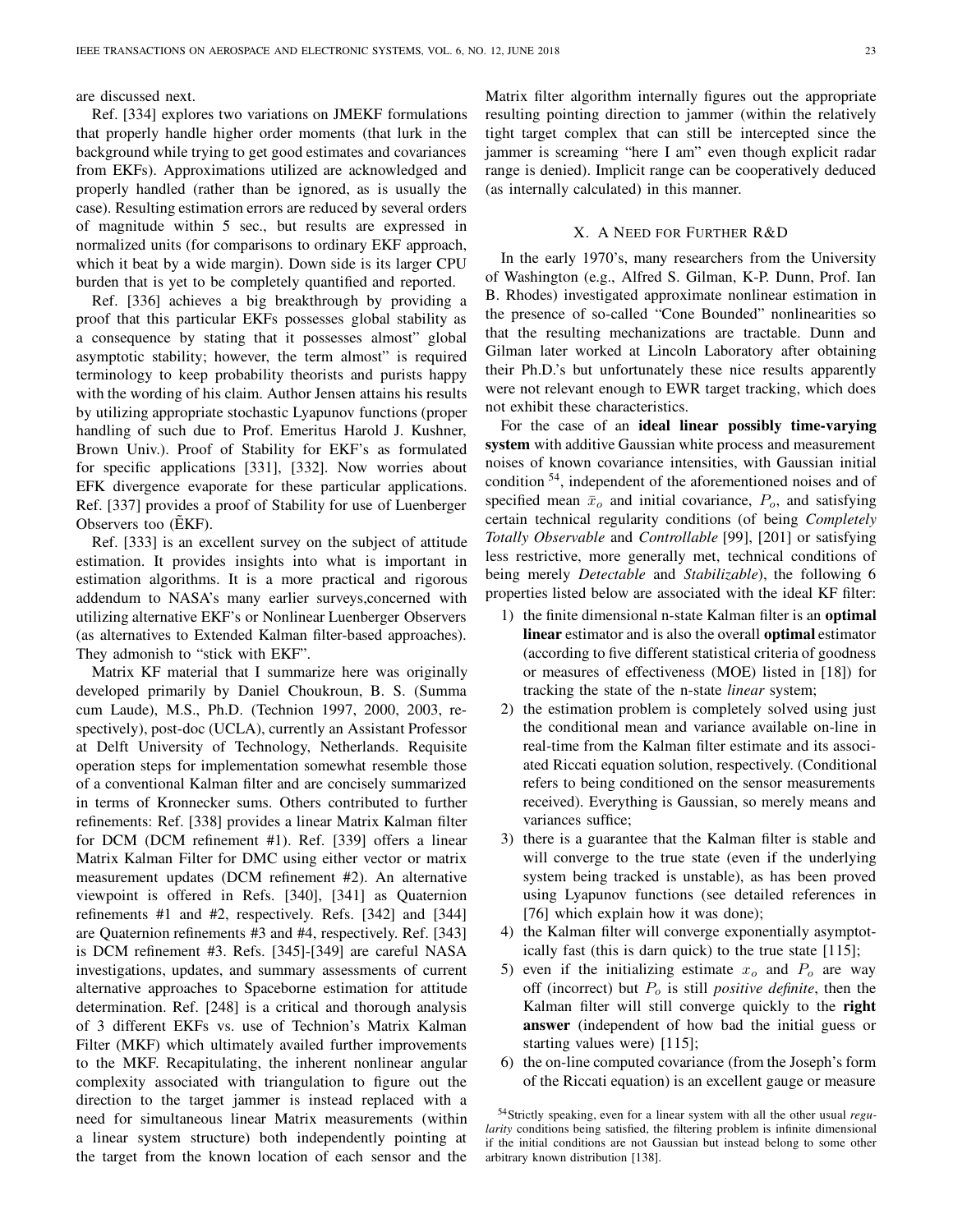of how well estimation is proceeding and is even better (more accurate) in fact than statistics computed from any finite number of Monte-Carlo simulations or mission time records.

The above 6 statements are true only for the **linear** case with known Gaussian white noise statistics and only if the filter model appropriately matches the underlying linear system model (including correctly accounting for any biases present), unlike in [116]. For nonlinear systems or non-Gaussian noises, all six <sup>55</sup> of the above bets are off! All are violated in general! Strategic target tracking arising in EWR typically employs nonlinear system and measurement models, as discussed in Sec. I. Historically for EWR, EKF's have been used almost exclusively except for the  $\alpha - \beta$  filters of an earlier era.

To explicitly distinguish between what to expect of a tracker for the above postulated ideal linear case and the more realistic nonlinear case encountered in practice [73], the status of approximate nonlinear filtering is discussed by paralleling the format of the previous 6 item list immediately above:

- 1) the optimal nonlinear filter is infinite dimensional, in general <sup>56</sup>, and therefore not practical to attempt to compute (otherwise, taking possibly an infinite amount of time to do so) while a reasonable engineering approximation is to, instead, employ an Extended Kalman Filter as a best linear estimator (but not expected to be an optimal estimator  $\hat{x}(t)$  but, hopefully, adequate for tracking the state of the nonlinear system);
- 2) the estimation problem is not completely solved using just the conditional mean and variance available online in real-time from the Extended Kalman filter estimate and its associated Riccati solution, respectively. Hopefully, such an estimate will be adequate but its intermediary variance usually is not. Unlike the situation for the linear case, where everything is completely characterized by just the estimator mean and variance, the actual optimal estimator needs all higher moments specified as well [64, Ch. 1], [65] (or, equivalently, specification of the conditional pdf or of its Fourier transform, being its characteristic function, from which moments may be generated). The on-line variance can be optimistic (smaller than actual) or pessimistic (larger than actual) and may crisscross several times over a tracking time interval between being one or the other. The primary focus is usually on the adequacy of just the state estimate as the major consideration. However, there are situations where the variance needs to be of comparable quality (see Sec. I);

<sup>55</sup>There was actually a seventh concern expressed in [58, Sec. 12] questioning the applicability of IMM for nonlinear system models and noting the apparent lack of prior precedents of IMM use with such nonlinear systems. The utility of IMM over purely KF's were recently demonstrated in [101] for certain linear systems but no nonlinear systems are treated in these comparisons of KF and IMM performance that favor IMM use. Similarly, [156] only uses linear system models for IMM even with PF that can ostensibly handle nonlinear systems and non-Gaussian noises. Also see [307].

<sup>56</sup>There are some limited nonlinear special cases that have finite dimensional optimal filters (as characterized by Beněs, Daum, Tam et al, Stafford [op. cit.]), where the distributions encountered within the system proper are of the exponential family [124, Chapts. 1-4] yet the marginal or conditional distributions will still be tractably Gaussian.

- 3) there is no longer any analytically provable general guarantee that the EKF is stable and will converge to the true state. Unfortunately, EKF's sometimes diverge [255]:
- 4) the EKF does not converge exponentially asymptotically fast to the true state. We are happy if it gets there fast enough to be useful;
- 5) when the initializing estimate  $x<sub>o</sub>$  and  $P<sub>o</sub>$  are way off (incorrect) but  $P<sub>o</sub>$  is still positive definite, the EKF may diverge away from the right answer at an exponential rate [116]. (EKF performance can be highly dependent on how good or bad the initial guess or starting values are);
- 6) the on-line computed covariance (from the Joseph's form of the Riccati equation) is a lousy gauge or measure of how well estimation is proceeding and is never better (or even as accurate) as the off-line statistics computed from an adequately large finite number of Monte-Carlo simulations or mission time records. (Employing a 97% histogram-based Spherical Error Probable [SEP] from as many as 250 Monte-Carlo run evaluations is not atypical in some EWR applications. Perhaps the number should be much larger.)

A desirable goal would be for researchers to eventually achieve as pleasant a resolution in the above 6 categories for handling and tracking nonlinear systems as currently exists for handling the tracking of linear systems. Despite the plethora of new estimation algorithms offered and discussed in the Mar. 2004 Special Issue of the IEEE Proceedings dedicated to "Estimation and Tracking" topics, it appears that not enough attention is given to the above 6 topics for the nonlinear case! Control theorists have also compiled a list of unsolved problems for esoteric abstract situations [234] yet have missed mentioning these 6 more mundane bread and butter issues that face estimation practitioners. New approaches should at least remedy one or more of the 6 problems listed above or what use are they? This same gap existed between theory and practice in 1965 and some remedies are in [242]. However, Refs. [34], [70], [81], [105], [109] <sup>57</sup>, [121], [127] (fulfilling the promise of [128]) do appear quite lucrative and especially the milestone accomplishment of [108] for their particular imaging-based tracking solution. Ref. [108] has apparently constructively exploited every major ground breaking result in novel cutting edge random process theory that has occurred in the last 30 years (reaping structural benefits of martingale inequalities being available as associated with the greater rigor of using a Brownian motion process interpretation over merely

<sup>57</sup>While it is a laudable evolutionary service to collect and analyze the various models available for describing maneuvering targets, as done in [109], some may disagree with the remark on page 1349 that the models of Eqs. 79, 80 there are highly nonlinear. In fact, they are *bilinear* and, as such, are slightly less tractable than purely linear systems [110] (so there is no need to "pretend" in obtaining the results of Eqs. 81 and 82). Prof. Roger Brockett (Harvard) helped pioneer how to get such nice results for these almost linear systems. Alan Willsky (MIT) and David Kleinman (NPS) have stability results for these too (circa 1974) and Willsky and J.T.-H. Lo have estimation results for similar systems that have associated Lie Algebras that are finite dimensional (as do Beněs, Daum, Tam, Wong and Yau, Mahler [191, Chap. 5], [196], [197] also see [190], [233]). Ref. [109] missed including [111], which creatively utilizes the Maximum Principle. Newer approaches also exist [310].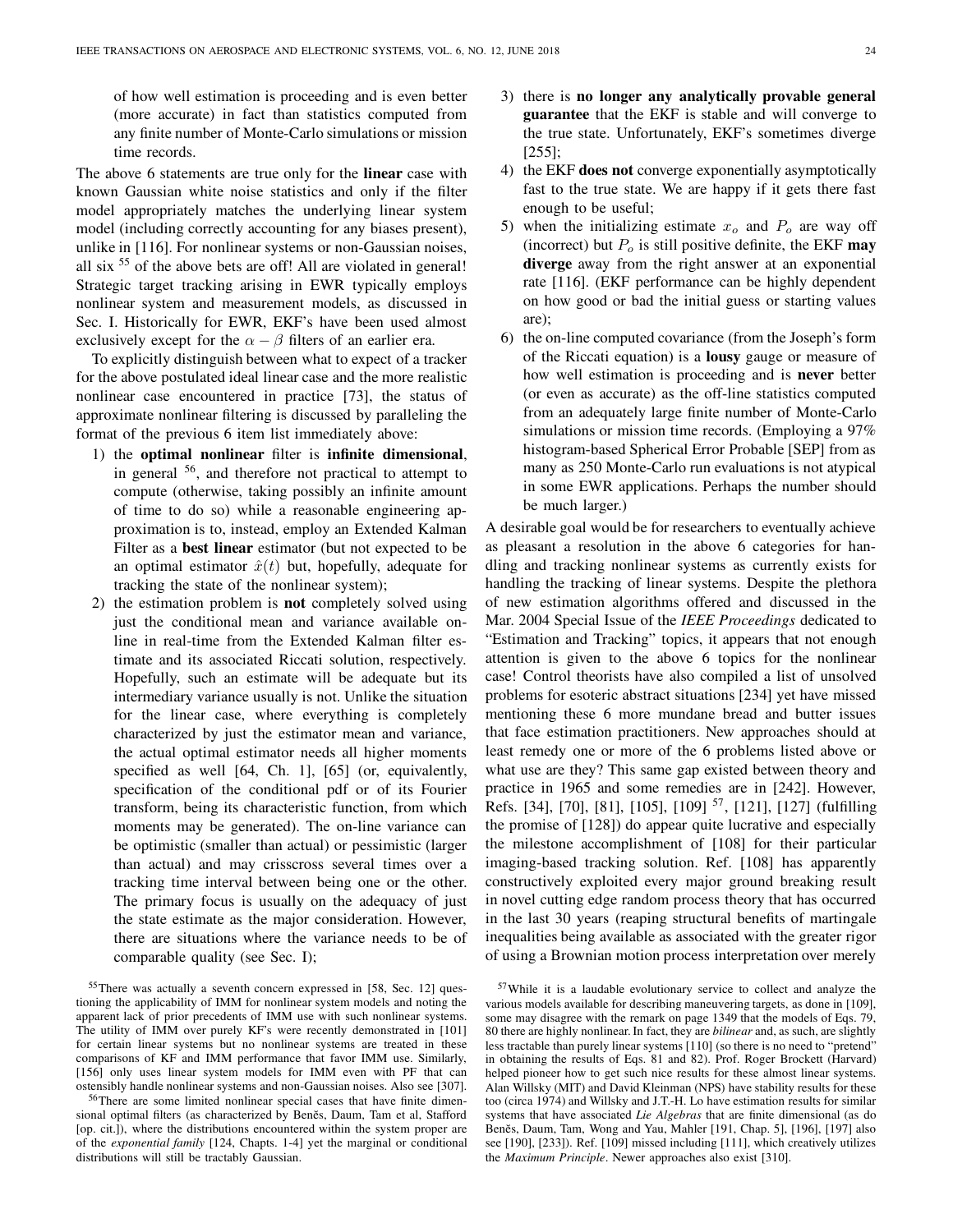a "Gaussian white noise" viewpoint, use of Poisson point process to capture realistic imaging aspects, use of Girsinov's transformations of measures to a computational advantage [125]) to push the envelop and reap landmark results (thus taking to fruition what Donald Snyder, Terrence McGarty, Moshe Zakai, David Sworder, Yaakov Bar-Shalom, and so many others may have had in mind as an ultimate goal for this evolving theory). This approach could eventually be as beneficial as Irving S. Reed's streak processing is for a similar space target application (but now no longer constrained to handling merely straight line tracks)! The new results of [172] appear to be very similar to those of Frederick E. Daum (1986, 1987). The results of [173] appear to be directly applicable to further performance analysis of a BLS batch filter (viz., CRLB). The results of Refs. [254], [354] nicely augment the approach of [251]-[253].

For EWR, there is still room for improvement of the EKF itself including automated "process noise covariance filter tuning" [34] (recently developed and applied to GPS), [70]; possible use of iterated EKF's (of two different flavors) [35], [36]; or possible use of more terms in the Taylor series approximations of the significant nonlinearities present (constituting use of a Gaussian 2nd order filter) [3], [18], [19], [37]-[39]; and possible parallel mechanizations [40], [41] A recent evolutionary change is to use polynomial interpolations via Stirling's formula [71] or via [72] instead of evaluating any higher derivatives. All these strategies should improve the accuracy of the measurement linearization with but a slight increase in the computational burden. Manually calculating the first derivative and second derivative Jacobian <sup>58</sup> and Hessian matrices, respectively, was challenging 30 years ago but is quite tractable now with the advent of symbol manipulation software like Maple(c), MacSyma(c), or Mathematica(c)so [71], [72] are less enticing for this application than perhaps for others where derivatives are less readily available or nonexistent. Recent innovative results in contraction mapping analysis [157], [158] should be explored for likely relevance in seeking to improve theoretical underpinnings of EKF for nonlinear applications.

New exact and approximate solutions have been obtained for incorporating out-of-sequence measurements into Kalman filters [174]. This will likely be useful to compensate for transport delay incurred in cross-communications if several EWR participate to jointly track the same targets as seen from different geographical perspectives or even when augmented with the output of other types of sensors to enhance targettracking capabilities beyond that availed from each alone. A caution is that innovative researchers sometimes use a definition of stability that differs from that classically and historically agreed upon and consistently used for decades. As a consequence, new results can validly claim to yield "stable systems" or to yield an "algorithm that converges" even though limit cycles are present (that historically would be viewed as being unstable or as an algorithm that did not

converge). An earlier precedent for this situation occurring arises with use of the Min-H technique, as discussed in [44], (that is guaranteed to converge in-the-sense-of-orthogonalsearch-algorithms) yet can actually vacillate and never settle down completely but, instead, can continue to hop around forever between a small finite number of equally valid options as solutions. Occasionally, the Min-H technique converges to a single unique answer and only then is its output useful as a solution to the problem at hand (as used in [44], [56]).

Rudolf Kalman used the Hilbert Space Projection Theorem <sup>59</sup> in originally deriving the Kalman filter in 1960 (cf. [327]). The norm in  $L^2$  is also an inner product, which is what one needs in a Hilbert Space (along with the space being complete by containing all its *limit points*). Other researchers, such as Ruth Curtin, have pursued use of Banach space techniques for obtaining Optimal filters for systems whose dynamics are described by Partial Differential Equations (PDE's) and whose corresponding observations constitute natural boundary conditions [267, Chap. 5]. Kalman filters for such PDE systems are also found in Andrew Sage's 1968 textbook, as identified (with applications) in [52], [58]. Randall V. Gressang and Gary B. Lamont submitted "Observers for Systems Characterized by Semi-groups," to IEEE Automatic Control in 1977 but it was rejected (not because it was wrong but because it was so far ahead of its time). Gressang and Lamont's paper posed the problem (arising for infinite dimensional systems described by PDE's) and solved it using only corresponding Banach space techniques (rather than use the Hilbert Space techniques that were prevalent at the time and familiar to the reviewers who failed to recognize that the Hilbert space techniques were inappropriate to use for this particular infinite dimensional situation). There is also an existing mathematical theory for handling unbounded linear operators that some believe is appropriate to use in this context when the operator at hand involves derivatives. Ref. [195] uses Banach space techniques when needed to handle Riccati Equations.

# XI. PRECEDENTS FOR USE OF NEWER ESTIMATORS WITHIN STOCHASTIC CONTROL IMPLEMENTATIONS? ANSWER: NONE ARE SUFFICIENTLY REAL-TIME!

We now discuss an open question that remains to be addressed for the new alternative estimation approaches. But first a short review is needed to set the context and define terms: the term LQG represents the feedback control strategy obtained by concatenating two back-to-back ideas of using a Kalman filter in conjunction with use of a Linear Quadratic (LQ) feedback control. The LQ regulator is the feedback control for driving a noise-free linear system to the zero state (termed "regulation") that minimizes or optimizes an associated convex Quadratic integral cost function (i.e., quadratic in both the state and the

<sup>58</sup>Calculating the Jacobian for a 6 state filter corresponds to forming  $6<sup>2</sup> = 36$  derivatives that can be fairly challenging. Seeking to calculate  $2<sup>nd</sup>$ derivative Hessians can be very taxing unless symbol manipulation software is utilized (e.g., MacSyma, Maple).

<sup>&</sup>lt;sup>59</sup>Prof. Thomas Kailath alerted the estimation community to a precedent by some Japanese researchers that posed linear estimation within a Krein Space instead of within a Hilbert Space and apparently obtained faster convergence as a consequence. While Matrix Positive definiteness plays a prominent role within all the analytic proofs supporting the usual Hilbert Space-based derivation of Kalman filters, the Krein Space approach frequently involves matrices that are indefinite. The tool in common is still projections onto linear subspaces [104]. The Krein Space approach decomposes the problem into two Hilbert Spaces.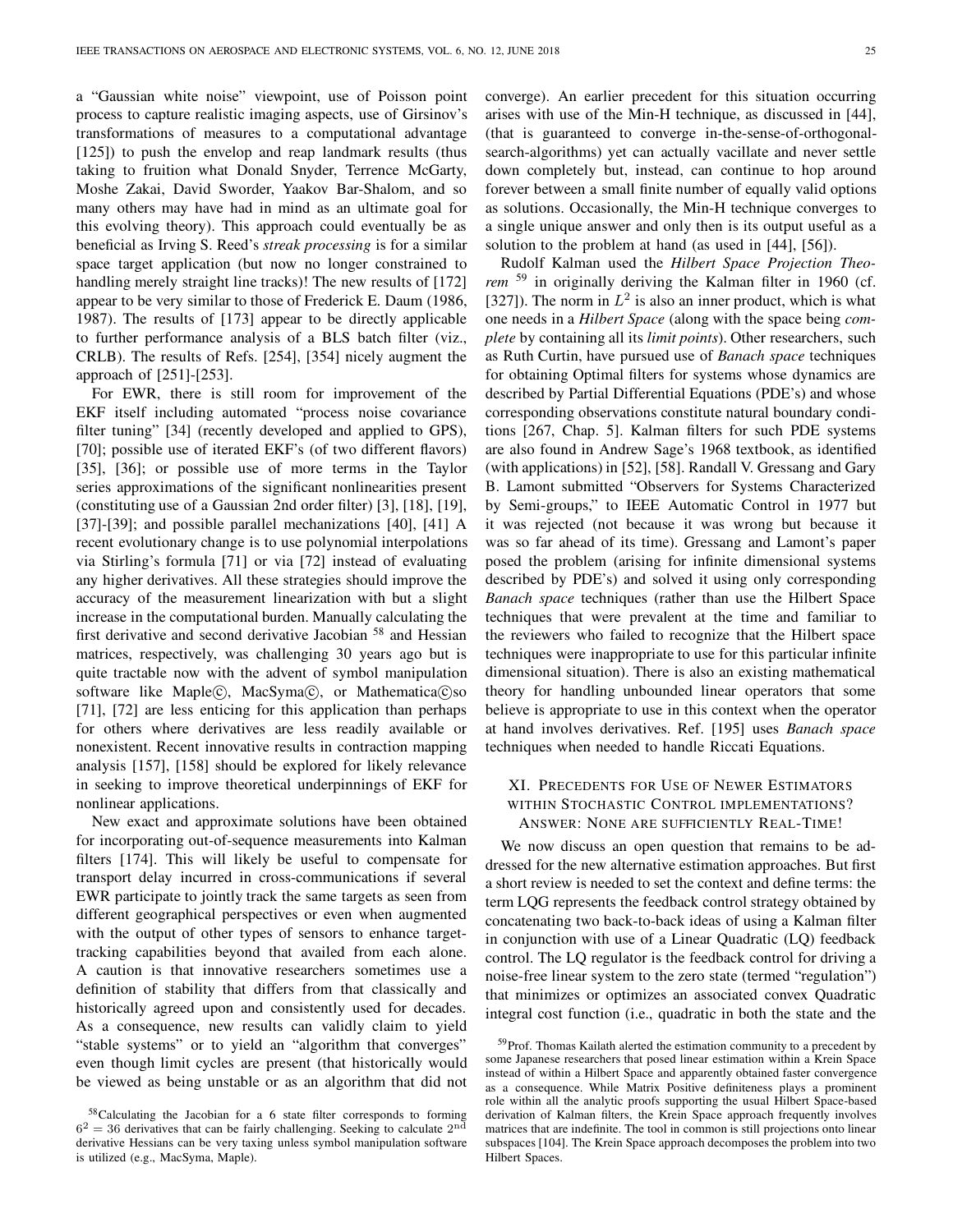control), with such an endeavor being achieved over a finite time interval  $[t_0, t_1]$  (for a finite planning horizon) or over an infinite interval  $[t_0, \infty]$  (for an infinite planning horizon) and thus minimizing or optimizing the total energy expended in each case.

When the linear system to be regulated via a feedback control is noise corrupted, the Separation Theorem allows us to validly decompose the problem into the two parts mentioned above by first obtaining an estimate of the state in lieu of not having the actual noise-free state available for multiplying by the LQ feedback gain as feedback control:  $u(t) = M(t)x(t)$ ; then we, instead, use the best available estimate of the state (being the output of the Kalman filter) in forming the corresponding LQG feedback control:  $u(t) = M(t)\hat{x}(t)$ . This approach is straightforward but requires solving two similar looking Matrix Riccati equations:

- 1) one solved forwards in time for the KF covariance used in computing the KF gain,  $K(t)$ , which, in turn, is used in obtaining the state estimate  $\hat{x}(t)$ ;
- 2) one solved backwards in time to obtain the matrix subsequently used in computing the (possibly timevarying) LQ gain  $M(t)$ .

If there is negligible noise present in both the plant and in the measurement sensors, then a Luenberger Observer is utilized instead of the Kalman filter to reconstruct any unavailable states (i.e., states that are not directly accessible) for use in the feedback control.

The Separation Theorem (for linear, possibly time-varying, systems) supports the above described strategy by guaranteeing that the Optimal Control, which minimizes the expected value of the scalar Quadratic Convex cost function, can validly be separated into two sequentially applied parts. Unfortunately, such an easy-to-obtain solution lacks a reasonably conservative phase margin to guard against instability of this LQG control result ([88], [89]). Pure LQG solutions have a paucity (as in zero) in phase and gain margins! (As previously observed with the calculus of variations for obtaining the elusive optimum solution, it had already been observed by earlier generations of researchers that the (piece-wise continuous) time-optimal bang-bang control is also on the cusp of being unstable since a drastic instability occurs if any of the indicated "switching instants" actually implemented are even slightly offset from the ideal switching goals, and these systems can similarly go unstable even with the associated smooth LQG control strategies (cf. [119]). Loop Transfer Recovery (LTR) [90] is a further slight modification of the basic LQG methodology to force a practical solution that does have the necessary margins for safety's sake so that the resulting total feedback control solution of LQG/LTR is more robust in a changing environment (of aging hardware components resulting in slightly changing parameter values, possible presence of unmodeled high frequency dynamics unaccounted for because they did not reveal themselves as being present during the original data reduction, where the test stimulus may have been of a lesser bandwidth than needed in implementation) and, as a consequence, the LQG/LTR feedback control strategy is no longer on the cusp of going unstable, as use of LQG alone

would be.

Richard Gran (retired from Grumman Aerospace and later from The MathWorks) authored [91]. W. H. Wonham (Brown University, now with Univ. of Toronto wrote in the same proceedings [92]. Many others have also participated in this quest for nonlinear separation [93]-[96], [367]  $^{60}$ .

A famous counterexample, where nonlinear separation fails, was published by H. S. Witenhausen (Bell Labs) [97]. It reveals the fallacy of attempting nonlinear separation and dashed hopes (for awhile anyway) for complete generality in the nonlinear case but engineering approximations frequently invoke this Separation procedure anyway by separating the problem of nonlinear optimal control with noise being present into two distinctly different sub-problems that are treated and solved separately, in isolation, by first performing nonlinear estimation followed by nonlinear optimal control. This twostep technique can sometimes still be useful by treating the total problem sequentially in this way although, in reality, the problem of nonlinear optimal estimation and nonlinear optimal control is inherently mixed together. Extensive simulations of the resulting algorithms are used to gauge whether it is adequate for the application at hand. More research is needed to "crack this nut" and reduce reliance on mere simulation (especially since no directions arise pointing to a better solution strategy as the next step to pursue if the results of the initial simulation of the separated and later combined strategy are disappointing) except [123] as a recent suggestion.

Appealing to use of the more recent so-designated  $H^{\infty}$ or Robust Control methodology will not likely take up the slack! (See further confirming revelations in [117, Epilogue], [118] cf. [119]) Although an  $H^{\infty}$  approach may perhaps be useful for process control applications, where possessing a rapid response time is not an issue because it is not sought as a goal in process control; by assuming a worse case situation for its implementation, it usually has a conservative response that is notoriously sluggish (analogous to the situation of being over-damped in  $2<sup>nd</sup>$  order linear time-invariant systems). An example supporting this assertion is that the useful and very familiar Least Mean Squares (LMS) algorithm that is known to converge [308], but sometimes slowly [309], [315], has been shown in [161] to be  $H^{\infty}$ -optimal <sup>61</sup>. More to the point, the Robust Control methodology does not yet handle general time-

 $60$ Unlike what the title says, this is for feedback stochastic control using an EFK within the loop and, in my opinion, uses contorted notation. For  $T_1 \leq T_2$ , then  $L^p[0,T_1] \subseteq L^p[0,T] \subseteq L^p[0,\infty]$ , (with p a positive integer) as standard existing results of functional analysis instead of making up their own nonstandard notation. For arbitrary integer  $p > 0$ , each is a Banach Space. For  $p = 2$ , each is a Hilbert Space, with all the properties thereof. This structure exists for the Lebsque measure (for integrals) and for the Counting measure (for sums). Despite the claims of generality in the conclusion, it does not overcome Witenhausen's famous counterexample.

<sup>61</sup>Over 12 years ago, some Japanese researchers reported getting better estimation accuracy for a somewhat uncertain system model when they used covariances, P(t), that were not positive definite but instead were indefinite. While such results initially appeared to be counter to prior analytic intuition, considering the important role that positive definiteness was known to play in estimation theory and LQG control and in its underlying proofs, the subsequent analysis of Refs. [162], [163] explains how this can occur when estimation is posed in a Krein Space rather than in a Hilbert space. Application results are reported in [163] but are applicable only to systems with linear time invariant (LTI) plant and measurement models but [163] provides further insight into the interrelationship with estimation and control.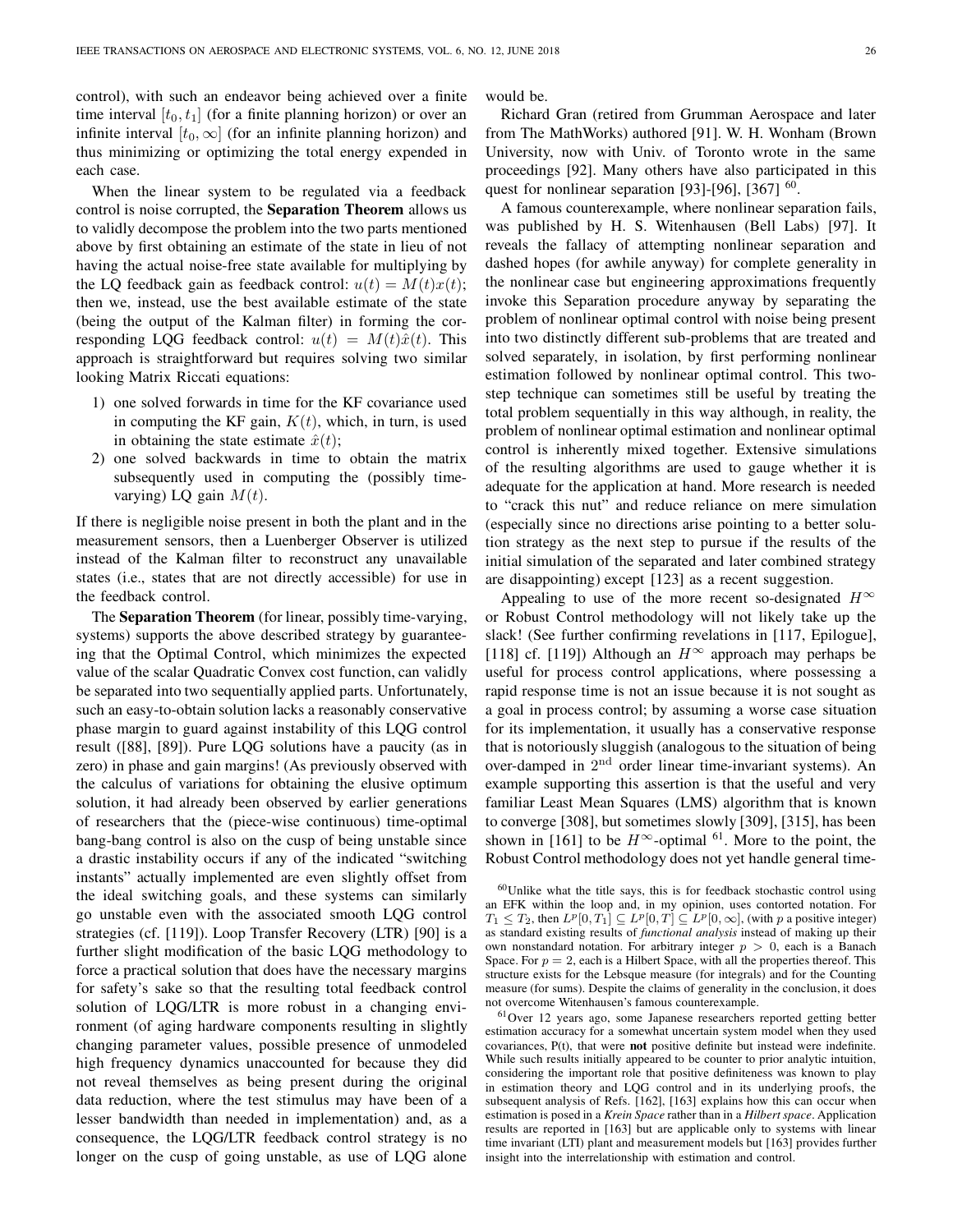varying linear systems, general nonlinear systems, nor systems with noises present for MIMO except in some heroic cases for a single isolated scalar system component. This is especially unsettling upon recalling that when general nonlinear systems are linearized, the result is a time-varying linear system! Recently,  $H^{\infty}$  control techniques have been used to detect the event of hardware component failures in systems, where the simulated failures were 1,000 times nominal; thus, use of such gigantic failure magnitudes merely conveys the impression of good performance (since results are less impressive for more reasonably sized failure magnitudes). Such demo tricks were historically warned about in [75], [141]-[143] but, evidently, still occur. Do  $H^{\infty}$  approaches offer solutions to any problems that could not already be solved more conventionally?

Although the late George Zames is credited in a moving (and extremely informative) tribute on pp. 590-595 in the May 1998 issue of IEEE Trans. on Automatic Control with, essentially, single-handedly bringing mathematical functional analysis to the aid of control and system theory via use of the contraction mapping principle (CMP) in [136] (see [265]), please peruse the earlier contribution by Jack M. Holtzman's (Bell Telephone Lab., Whippany, NJ) [132], which also has the use of CMP as its main theme in such systems. However, Holtzman worked everything out in detail in [132] so that his results were on a platter in such a form that they could be easily understood and conveniently applied immediately to practical system design by engineering readers faced with real applications and who may not necessarily be interested in abstract results in a technical paper whose significance is not known until several years later. Charles Desoer's and M. Vidyasagar's (U. C., Berkeley) textbook came out several years earlier than Zames too and also had a functional analysis bent. A. V. Balakrishnan (UCLA) has also been an avid practitioner of functional analysis in analyzing the behavior of systems and in understanding optimal control (including numerical solution algorithms) since the early 1960's. Ref. [43, App.] even uses CMP in its convergence proof as does [55].

What about the use of feedback linearization or the use of neural networks for control? Answers to these questions appear in [106]. Apparently, we are still awaiting investigations  $62$  into the **downstream** control impact of using the new alternative estimation approaches of Sec. IV in place of EKF's as the first step for actively controlling noise corrupted nonlinear systems. (See Vol. II of [64] for an alternative approach as a precedent for handling or compensating for the effect of noise on relays and on the synchronization of oscillators.) Unlike the situation for EKF's, apparently none of the new (or alternative older algorithms) "yet play a role in Stochastic Control". Evidence confirming this assertion is available by perusing the recently published Ref. [159]. Indeed, Ref. [159] elucidates a new, well-funded application area in Stochastic Control yet nary a word is mentioned about using  $\alpha$ - $\beta$  filters in the pursuit of stochastic control algorithms, nor use of Particle Filters, nor Unscented Filters (= Oxford Filters  $^{63}$  = Sigma Point Filters) even though the editors of this special issue are at Oxford. An even more challenging PDE arises within the context of stochastic control [93] as the Bucy-Mortensen-Kushner PDE (see [18, p. 176] for a clear concise perspective).

Realities of Nonlinear Filtering:

- The presence of Gaussian noises in nonlinear systems (described by nonlinear ordinary differential equations) yields outputs that are unlikely to be Gaussian and perhaps not even unimodal.
- Since non-Gaussian outputs and estimates are encountered, they need more than merely the estimated mean and variance for a full characterization of its tracking capability. In general, all the moments and cross-moments must be specified (up to a certain point before exceeding practicality) for a sufficiently complete characterization of non-Gaussians so the problem is generally infinite dimensional (but finite dimensional for an approximation that includes only higher moments up to a specified maximum number before ignoring all higher order moments [by assuming their effect to be of little consequence so treated as zero]). Differential equations can be specified for the time evolution of all higher moments but they are, in general, coupled with the time evolution of even higher order moments ([64], [65]) [which drop out when assumed to be zero].

Other alternative tractable approaches:

- Can use conjugate pdf's before incorporating a new measurement into the filter. The candidate pdf's are to be selected from the exponential class (which contains many familiar pdf's as members).
- Can approximate the unknown pdf using a hypergeometric series with parameters to be estimated. Other issues arise concerning when do pdf's even exist (relating to when the Radon-Nikodym derivative exists, and, in turn, relates to when the cumulative distribution function is an absolutely continuous function).
- Can pursue use of *alpha-stable filters* for "fat tailed" noise (i.e., outliers are prevalent) [a scalar case example was provided by Stuck '79 [370]).

#### XII. SUMMARY

We encourage investigations into new estimation approaches (such as in  $[182]$ - $[185]$ ,  $[222]$ ) as a way to possibly get past prior fundamental barriers that nonlinear filtering practitioners had tripped up on in the past (that we reconnoiter about in Secs. IX and X). However, we also desire that realistic procedures be used to evaluate the suitability of the new as

<sup>62</sup>We are also awaiting investigations into why Space-Time Adaptive Processing (STAP) algorithms assume enemy threat is merely stationary WGN "barrage" jamming. STAP appears to be very vulnerable to nonstationary jamming [57]. Many STAP algorithms to date (e.g., [145]) have utilized Wiener filters (which only handle time invariant situations in the frequency domain). It is well-known that Wiener filters are a special more restrictive case of a Kalman filter [139, p.142, 242] and that MIMO Wiener filters incur the more challenging extra baggage of needing Matrix Spectral Factorization [47], [49] to take them to fruition instead of equivalently just needing to compute the more benign Matrix Riccati Equation solution utilized in Kalman Filters. In the early 1990's in an award winning paper [144], Prof. Thomas Kailath (Stanford) and his thesis students established that most so-designated adaptive filters in current use are in fact merely special cases of Kalman filters.

<sup>&</sup>lt;sup>63</sup>Named for the affiliation of the original developers.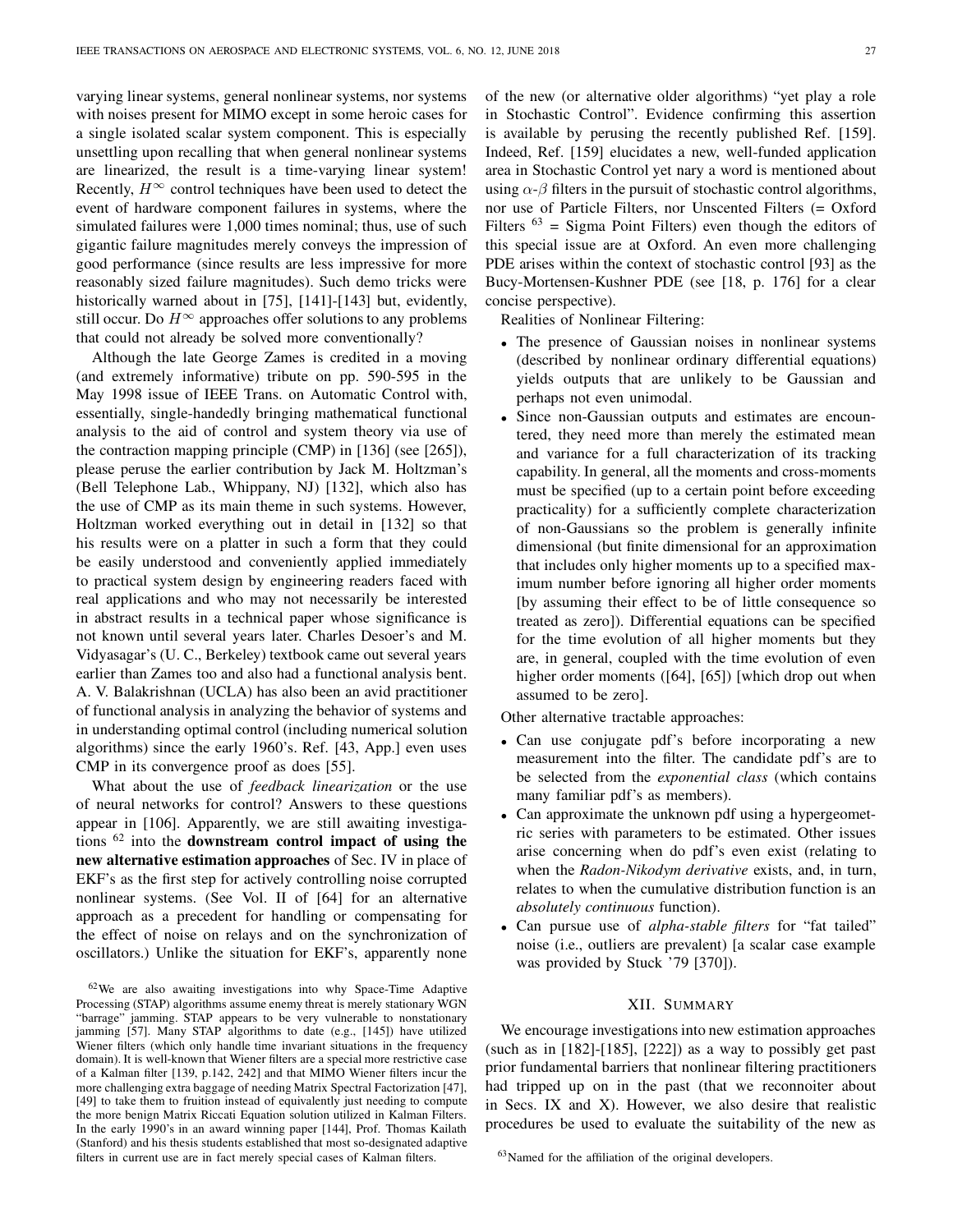well as older conventional  $\alpha$ - $\beta$  filter and BLS algorithms for specific applications, where we are only specifically concerned herein with EWR.

Covariance Intersection was shown to be wanting in Sec. II and questionable aspects were identified in the derivation of the Unscented or Oxford filter in Sec. IV (footnotes). In Secs. III and IV, we were concerned with an apparent lack of realism relative to the EWR mission in the evaluations of [10] as it would severely affect tallies of absolute accuracy (that ignored the existence of out-of-plane errors by treating them as being essentially zero as also done in like manner in a 1998 AIAA/BMDO workshop presentation by Paul Zarchan and R. Jesionowski [314] as a possibly misleading precedent) and consequently treated by default as no longer contributing to the total error incurred in tracking. This is a serious oversight since a major part of the EWR problem, in attempting to track targets under central forces, is to identify what oscullating plane they occupy. However, since all 4 algorithms considered in [10] were evaluated under identical controlled conditions, the CPU timing and CPU loading studies of [10] for crosscomparing the algorithms were still appreciated and reported here as useful (but the state dimension of the tracker models were too low). For a higher dimensional system dynamics model of greater significance to EWR (of at least 6 states: 3 position and 3 velocity) instead of the 4 used in [10] and 5 used in what Paul Zarchan and R. Jesionowski presented [314] (in an indo-atmospheric situation where there should be at least 7 states), the CPU burden increases or blossoms nonlinearly and exponentially as the model state size increases and is affected by other parameters as well (as quantified in [8] for only a particular type of Particle Filter with Bells and Whistles, as a class). We also offered warning relative to the use of  $\alpha$ - $\beta$  filters for EWR at the end of Sec. IV.

In Sec. V, we revisited the appropriateness of an historical 40 year old approach to CRLB evaluation as still being germane for EWR. In Sec. VI, we obtained new original expressions for BLS CPU timing and loading bounds for a sequentially implemented version so that this bound may be used as a starting place gauge for comparison as more modern versions of BLS are implemented on parallel processing machines<sup>64</sup> to, hopefully, reap considerable speed-ups by scaling down the CPU operations times relative to this upper bound. In Sec. IX, we reviewed the various new approaches for improving the behavior of EKF's since EKF's have historically been the workhorse in EWR and are likely to remain so for the immediate future. In Sec. X, we noted what remains to be done before other estimation approaches fill the role that EKF's currently occupy exclusively within strategies for handling noisy control systems. Since the topics of "one-shot trials" and AOT in Secs. VII and VIII are likely of relevance to applications beyond just EWR (as identified), we rounded out our discussion by pointing to the future with desiderata. We hope that others find our insights and comments on the field to be useful and relevant to their own unique estimation applications.

As justified by the discussion in the latter part of the Appendix versus the statistical idealizations underlying Particle Filters (PF) offered as the descriptive equations throughout [177, Chap. 3], a disconnect is perceived to exist between the very sophisticated statistical arguments underlying both PF's "ideal" and PF's "many reasonable approximations" (based on Bayesian statistics) yet the pseudo-random variates that they are actually capable of numerically generating in implementation are currently not quite able to match the assumed analytical statistical structure as a practical issue. Pseudo-random noise generation does not yet computational match what they really need (even if they assume that it does) neither as a scalar single channel sequence of uniformly distributed variates nor as parallel sequences of the same (as the intermediate step). Failing this, the subsequent conversion of uniform variates obtained to Gaussian variates also misses the mark as a consequence. The variates actually generated computationally lack the expected properties and, as a consequence, the Particles generated for particle flow lack the expected properties as well. The number and nature of the statistical Bayesian arguments invoked in implementing either a KF or an EKF is far fewer than a PF within their supporting theory. Also, the KF mechanization can be derived by seven shorter more robust alternative derivation paths:

- orthogonal projection (onto a subspace spanned by the measurements) [18],
- recursive least squares [18],
- maximum likelihood [18],
- minimum variance [18],
- conditional expectations [18],
- matrix maximum principle [382],
- three martingales approach [382].

The first 5 derivation approaches listed above are demonstrated in [18, pp. 200-212] and the last two are as cited above; and all follow directly and simply without explicitly invoking Bayesian approaches (nor Fisher approaches, nor R. von Mises approaches) but still rely on the underlying rigor provided by the 1933 measure-theory-based approach <sup>65</sup> of A. Kolmogoroff (as mentioned by A. Papoulis in [305, footnote, p. 8]) to probability theory, as used by J. L. Doob (1953), M. Rosenblatt (1967), W. Feller (1966), and M. Loeve (1963). The EKF follows merely as a tractable linearized approximation beyond the ideal situation to approximately match the nonlinear problem being faced.

## XIII. STUFF APPENDED

Various novel approximate approaches for handling nonlinear filtering by being alert to possible improvements to supplant, replace, or augment Extended Kalman Filters or Iterated Extended Kalman Filters, such as (please excuse the somewhat critical view point that I initially convey below as I get my licks in [after waiting for  $\tilde{2}0$  years by intentionally delaying my criticisms until early 2019 so that I could not be accused of interfering with or blocking any potentially competitive algorithm developments or its subsequent evolution

<sup>&</sup>lt;sup>64</sup>The original version of BLS, originally formulated by Dr. Peter Bancroft, creatively utilized interpolation, which is more amenable to benefit from parallelization.

<sup>&</sup>lt;sup>65</sup>The cardinality of random processes and random variables for which pdf's do not exist is greater than the cardinality of those for which pdf's do exist!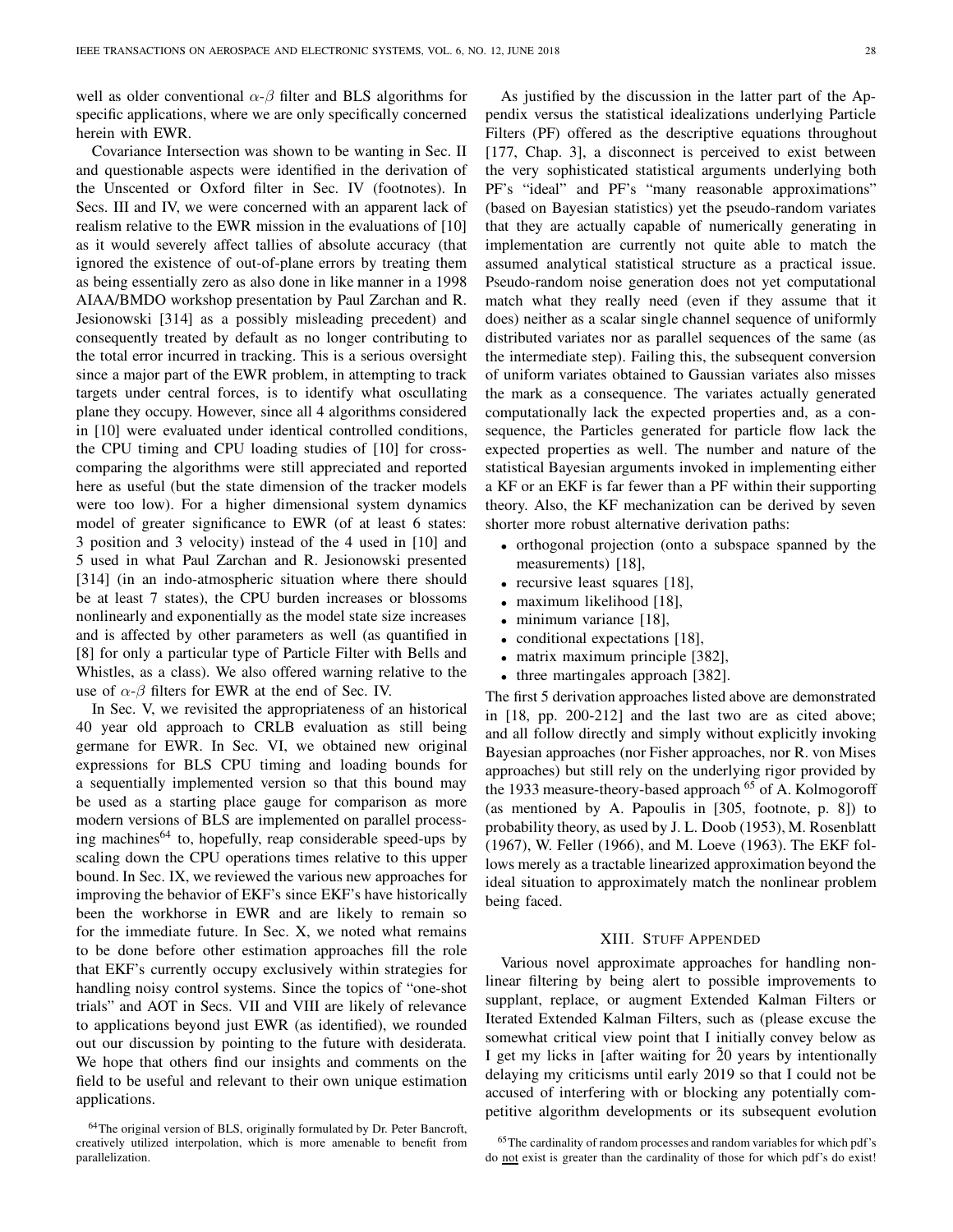after encountering normal, likely temporary roadblocks to later be circumvented]). My criticisms being conveyed here now for the specialists are both from my own past experience and from the past experiences of others earlier on, as identified. My tone will be more mellow further below (beyond this color) at the end of this critique of the 3 different current alternative estimation approaches, as I later also discuss Fred Daums very nice and clear tutorial and summary of these same 3 competitive alternative estimation algorithms within his own overview status-of-the-field discussion that is generally accessible to all, including the non-specialists. My own criticisms precede Daums discussion below (but Daums comments are not criticisms) while mine are definitely criticisms and follow next: -Particle Filtering (PF)-(only if they live up to their hype [which has not completely happened yet]) with careful assessment of their associated respective computational burdens. (PF provides very good tracking accuracy but can seldom be computed in real-time! Moreover, PF is not needed in situations where good mathematical models already exist for the system dynamics [such as objects acted upon solely by central forces, as with gravitational forces] and the process or plant noise is merely a minor consideration [especially when it is absent entirely, as is the case with radar tracking of RVs in the midcourse phase (where the RVs are to be kinetically intercepted) and for tracking all satellites, in general]. The strong suggestion that particle filters should only be used for difficult nonlinear/non-Gaussian problems, when conventional methods fail is made within the Epilogue on page 287, next to the last sentence of the 1st paragraph of the book: Ristic, Branko, Arulampalam, Sanjeev, Gordon, Neil, Beyond the Kalman Filter: particle filters for tracking applications, Artech House, Boston, 2004. (Moreover, pp. 271-283 in Section 12.5.2 discuss Rao-Blackwellized Particle Filters (for additional speeding up of the computations) as well and also discusses this topic further on page 287. Much benefit had already accrued by 2016 in use of Rao-Blackwellized Particle Filters.) Many researchers, like me, are somewhat suspicious when claims are made by other researchers that they used a Particle Filter for a particular application, when adequate linear Kalman Filters had been successfully used for that same particular INS/GPS airborne application for decades (prior to now being applied to an airborne drone, as recently claimed for a PF used by MIT/Draper Laboratory).

Since most recent so-called ground-breaking results for PFs claim orders-of-magnitude improvements over prior original PF implementation/ formulation, which itself increase exponentially in complexity with dimension; so a several orders-of-magnitude improvement/reduction is still an exponentially increasing computational burden overall. Richard Bellman identified a Curse-of-Dimensionally relating to the computational burden of his Dynamic Programming (DP) algorithm (a.k.a., a Viterbi algorithm equivalent), but Bellmans Dynamic Programming came first in 1953 Rand Report: http://www.dtic.mil/dtic/tr/fulltext/u2/074903.pdf ) and Curseof-Dimensionally was not claimed back then for Particle Filtering per se since Particle Filtering did not yet exist. Robert E. Larson (when he was a VP at Systems Control Inc. in Palo Alto, CA) published his approximate simplifications, in IFAC Automatica circa 1976, that Larson invoked for taming the Dynamic Programming CPU burden in order that its implementation would be tractable for practical applications. Since it was an algorithm that differed considerably from that of Particle Filters in structure, the same simplifications do not directly apply nor carry over and other simplifications for PF were needed, as sought by others within the last 20 years. That distinction was not originally clarified by those who were pursuing use of Particle Filters and sought to reduce the Curseof-Dimensionally but needed to do so in different ways since the precedents used in reducing the computational burden for DP dont strictly apply for PFs.

When process noise is present (as well as the usual sensor measurement noise), because of the Central Limit Theorem and especially the Central Limit Theorem (with weakened hypothesis but similar strong conclusion), the corrupting noises are usually Gaussian in general, and consequently don't require anything special beyond an EKF for successful tracking. The methodology for determining what measurements are needed, as availed from the full rank condition being satisfied from an associated Observability analyses or the weaker Detectability analysis routinely associated with KF and EKF, apparently dont exist for PF since there is no system model specified beforehand for a PF for which these conditions can be tested for compliance. Similarly, full rank conditions for Controllability or the weaker Stabilizibility also cannot be tested for compliance since there is no system model specified beforehand for a PF to be used in such a test.) Without such conditions being satisfied, how can analyzers and implementers be assured of the stability of a PF filter estimator to be assured that it is not diverging from the true state. I have appealed here to the very familiar ample framework that has existed for 4+ decades pertaining to use of available Lyapunov functions to demonstrate stability of KFs (even if the underlying system is unstable, the KF estimator will still appropriately track it well) and approximately, through linearization, for EKFs (and now exactly for some particular special case EKFs using stochastic Lyapunov functions), where such a useful framework apparently does not yet exist for PFs.

Unlike the benign situation for a purely linear Kalman filter (KF) that allows use of a so-designated separate Covariance Analysis (without any system sensor measurements needing to be specified or collected nor any explicit KF estimates needing to be specified or calculated) to set system Error Budgets beforehand that serve as specifications on the actual hardware to be implemented later along with the software algorithms under consideration now so that system accuracy goals may be met [as discussed on pp. 260-266, Sec. 7.4 of Gelb, Arthur (ed.), Applied Optimal Estimation, MIT Press, Cambridge, MA, 1974 and a view also confirmed in Maybeck, P. S., Stochastic Models, Estimation and Control, Vol. 1, Academic Press, NY, 1979], the PF has no such capability since PF Covariances are not available in that same way without PF estimates being simultaneously calculated. However, for EKFs, the situation is similar to that for a PF since a linearization about an EKF estimate is usually needed at each time step in order to calculate the covariances used in a Covariance Analysis for an EKF in order that an approximate Error Budget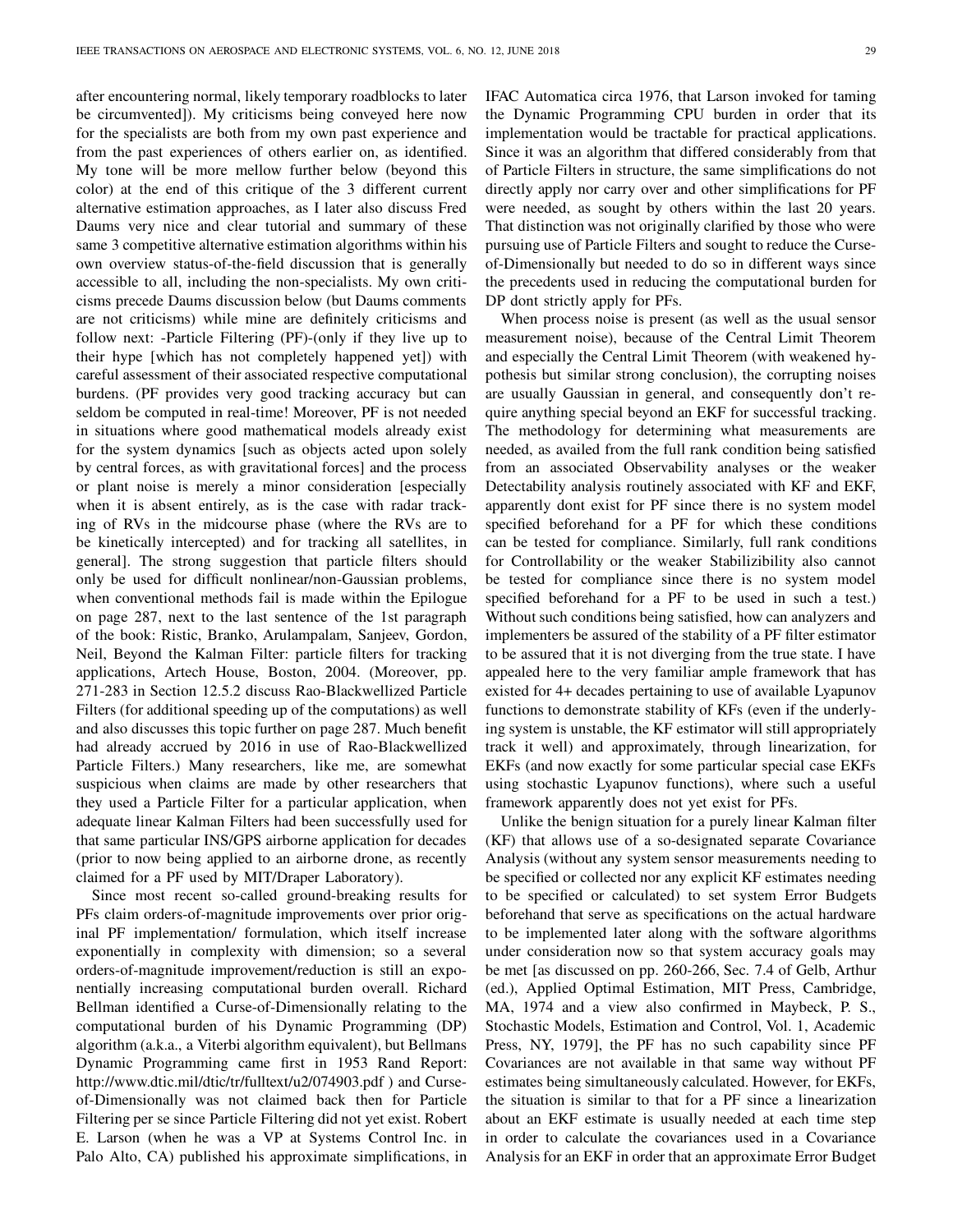can be obtained.

When having real-time estimates is not an issue or constraint on the utility or estimator usefulness, such as in some Data Analytics situations where underlying financial models may be completely unknown, a PF may be the best approach to use since there is plenty of data. Recall that Kalman smoothers (nowadays referred to as a Kalman retrodiction) are of three different forms: (1) fixed interval smoothing, (2) single point (in time) smoothing, or (3) fixed-lag smoothing are also NOT real-time algorithms but useful nonetheless such as in closely evaluating missile behavior at the particular event time when a later stage ignites and separates for a multistage rocket. Sometimes a KF smoother is implemented using two Kalman filters, one running forwards in time and the other running backwards in time (where initial conditions for the first and final conditions for the second are made to corroborate correctly (see Backwards Markov Models by Prof. George Verghese [MIT], who obtained his Ph.D. at Stanford University on this topic under Prof. Thomas Kailath, but the aggregate of these two KF's being a smoothing solution that is still NOT real-time). As with PF's, the Kalman filter has also been historically derived by James S. Meditch (Boeing) [Meditch, J. S., Stochastic Optimal Linear Estimation and Control, McGraw-Hill, New York, 1969] using Bayesian arguments similar to those used throughout for PFs, as well as yielding the exact same KF form as independently derived and shown to simultaneously satisfy other important optimality criteria, as discussed immediately below: (The image inserted above [and its references cited therein] is a screen shot from TeK Associates TK-MIP software product. Another missing detail is Ref. 29 Mendel, J. M., Lessons in Estimation Theory for Signal Processing, Communication, and Control, Prentice-Hall PTR, Englewood Cliffs, NJ, 1996.)

With hopes for benefits to PF in parallelization (multithreaded parallel processing and/or embedded); I continue to follow recent developments in use of Particle Filters but also continue to have concerns about their failing to be realtime (except when they degenerate & essentially collapse into being merely EKFs or KFs [even if they are not explicitly acknowledged as being so]); I also noticed an incompatibility in current hopes for future parallel implementation of a Particle Filter as a further inherent barrier to PF ever being real-time: approaches currently being pursued to accomplish parallel implementation of pseudo-random number generators & maximizing the cycle before they repeat are based on use of Linear Congruential Generator (LCG) algorithmic structures & Mersenne primes to generate variates from a uniform distribution before converting to Gaussian, as needed for PFs to utilize within numerous mini-simulation trials (that invoke use of a RNG within them) before each measurement incorporation step, being a huge CPU burden, somewhat ameliorated by performing sophisticated variants of the Metropolis-Hastings-Gibbs sampling/re-sampling. Donald Knuth only showed what tests LCG passes in The Art of Computer Programming, Vol. 2, Addison-Wesley, 1969. The late George Marsaglia has warned for 30+ years that LCG yields variates that lie in planes, a weakness that has been verified by Profs. Persi Diaconis (Stanford Univ.), P. LEcuyer (Stanford Univ.), and

many other current researchers in this area. Even if LCG were perfectly random (which it is not), by attempting a parallel implementation of it risks inadvertent early repetition by a 2nd , 3rd, or 4th LCG, etc. of being somewhere within the same sequence already initiated by an earlier LCG invocation, thus preventing the maximum cycle length from being attained for the following three integer parameters of the computer register: (a, b, and T) involved in the hardware implementation of an LCG [rigor regarding the proper selection of the above mentioned parameters, (a, b, and T), is provided near the bottom of the NEXT screen that pops up after the USER clicks the navigation button at the TOP of this screen labeled TK-MIP for the PC], before premature repetition of the series that is sought to be generated. This is the same reason why, as observed in the rigorous simulations of the 1970s and 1980s, only one LCG should be invoked (but repeatedly) in the implementation of LCG for a standard serial von Neumann machine. My long standing real-time PF concerns (stated above) are now somewhat mitigated in year 2018: (This link is accessible only from LinkedIn by registered LinkedIn users.) However, even this last hypothesized potential path offered from the link immediately above apparently does not yet exist as hardware (even though IBM [which claims to have achieved a working quantum computer in early January 2019], Google, some universities, and several smaller companies are working on it, as identified on the link just offered).

Prof. P. LEcuyer (Stanford Univ.) has proprietary improvements to eventual generation of Gaussian variates as his approach to a pseudo random number (prn) generator. (According to him, he has ostensibly provided these to The MathWorks and to other software developers for a hefty fee.) The conclusion to date is that the older approaches to generating Gaussian variates is not as good as the more recent approaches mentioned here. Apparently missing so far in PF considerations is any attention to the effect of less-thanideal prn generation of uniformly distributed variates leading to less-than-ideal Gaussian generation. Since the Bayesianbased derivation of the PF strongly utilizes the properties of conditional probability density functions at several critical places, and, all the more, those of Gaussians; it is highly likely that the departure from ideal Gaussianess in what is actually used in implementing a PF will have a significant adverse affect in that PFs performance. One could postulate a type of sensitivity analysis that should be performed for this situation in order to quantitatively gauge the effect on the expected consequential PF performance associated with one or the other of the two approximate approaches to be used in PF implementation, neither being perfect.

–See M. S. Arulampalam, S. Maskell, N. Gordon, and T. Clapp, A tutorial on particle filters for online nonlinear/non-Gaussian Bayesian tracking, IEEE Trans. Signal Processing, vol. 50, pp. 174188, Feb. 2002.

–See R. van der Merwe and E. Wan, Gaussian mixture sigma-point particle filters for sequential probabilistic inference in dynamic state-space models, in Proc. IEEE Int. Conf. Acoustics, Speech and Signal Processing (ICASSP), Hong Kong, 2003, pp. 701704.

–Also see http://ieeecss.org/CSM/library/2010/june10/11-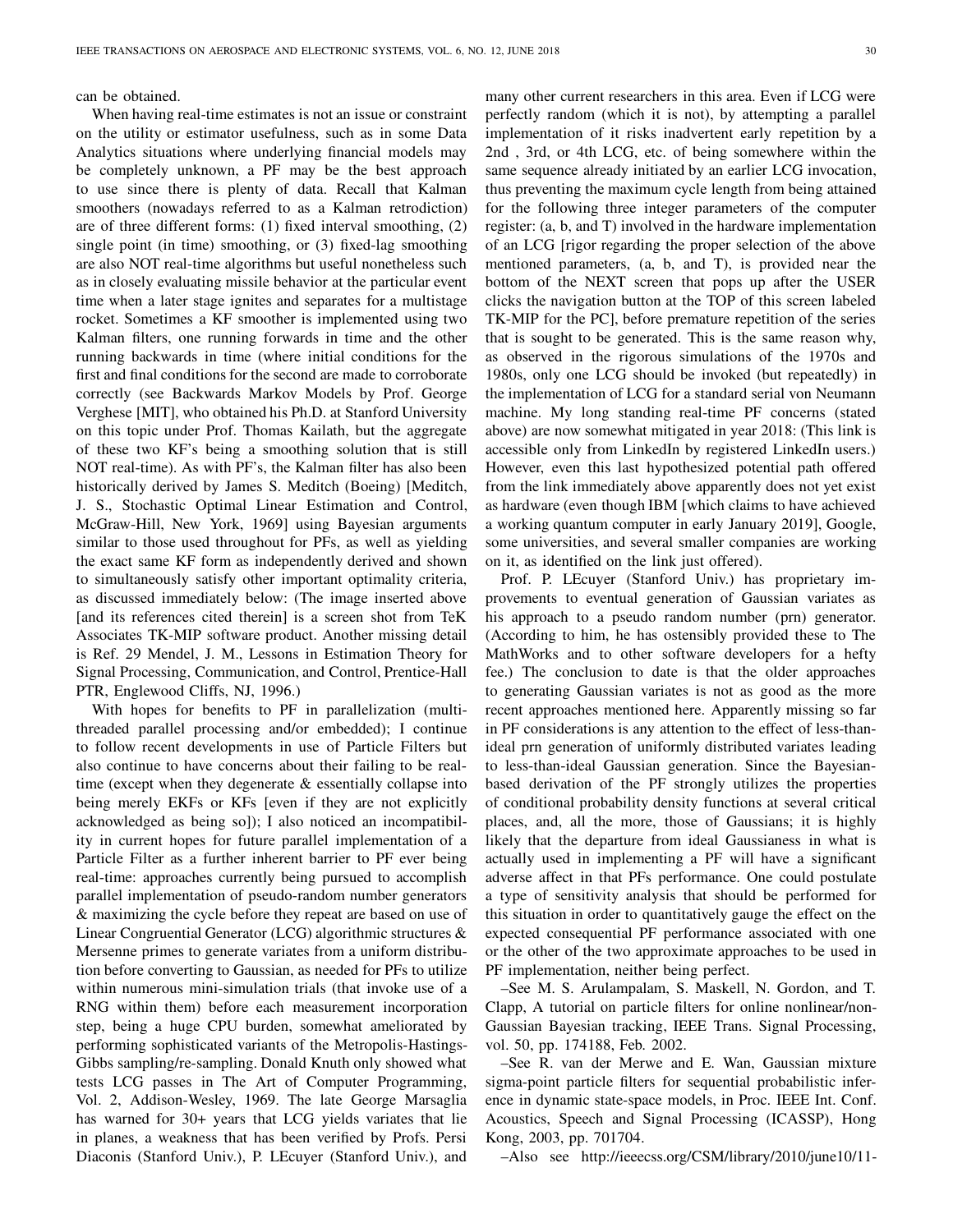HistoricalPerspectives.pdf

–Please see the excellent discussion of how a PF was implemented for their application: Yozevitch, R., Ben Moshe, B., A Robust Shadow Matching Algorithm for GNSS Positioning, Navigation: Journal of the Institute of Navigation (ION), Vol. 66, No. 2, pp. 95-109, Summer 2015 [Notice that they did not say that their PF was real-time] and some of their pertinent references: (1) Crow, F. C., Shadow Algorithms for Computer Graphics, ACM SIGGRAPH Computer Graphics, Vol. 11, No. 2, pp. 242-248, 1977; (2) Bourdeau, A., Sahmoudi, M., and Tourneret, J. Y., Constructive Use of GNSS NLOS-MUltipath: Augmenting the Navigation Kalman Filter with a 3D Model of the Environment, 15th International Conference on Information Fusion (FUSION), pp. 2271-2276, IEEE, 2012; (3) Thrun, S., Burgard, W., and Fox, D., Probabilistic Robotics, MIT Press, 2005; (4) Muralidharan, K. Khan, A. J., Misra, A., Balan, R. K., and Agarwal, S., Barametric Phone Sensors: More Hype than Hope!, Proceedings of the 15th Workshop on Mobile Computing Systems and Applications, ACM, 2014, 12; (5) DeBerg, M., Van Kreveld, M., Overmars, M., and Schwarzkopf, O. C., Computational Geometry, Springer, NY, 2000.

–Please consider that Observability and Controllability yea/nay tests for linear systems with time-varying System matrix, Obsevation matrix, and System Noise Gain matrix are presented in Bucy, R. S., Joseph, P. D., Filtering for Stochastic Processes with Applications in Guidance, 2nd Edition, Chealsa, NY, 1984 (1st Edition Interscience, NY, 1968).

–A long view reveals that: tractable techniques for handling fractional derivatives for applications have been around for over 40+ years based on Cauchys integral theorem as a representation for derivatives in a Complex Variables comtext (where the order of the derivative is generalized using Cauchys theorem to no longer be restricted to being merely an integer) or by being based on a Fourier integral. Much of the theory and practical applications of fractional derivatives were worked out back then (40+ years ago), as pioneered and published in SIAM by Prof. Tom Osler: Another useful more recent source on this topic is: Kenneth S. Miller and Bertram Ross, An Introduction to the Fractional Calculus and Fractional Differential Equations, A Wiley Interscience Publication, John Wiley & Sons, Inc., NY, 1993.

–Other more mundane practical considerations: What will the practical challenges be for documenting Particle Filters for DoD applications in Principles of Operation (POPs) rationales and later in B1s, B2s,amd B3s or in C1s, C2s and C3s without a clear delineation of what the system dynamics matrices and sensor observation matrices and Noise Covariance Matrices are beforehand, as had been established as historical precedents in documentation for Kalman filter or for EKF tracking applications? [By the early 1980s, the aforementioned documentation for DoD tracking, Kalman filtering, and EKF applications had already standardized on conventions for state variable notation that TASC (as also utilized by Peter Maybeck [AFIT] in his 3 Volume textbooks, respectively, in 1979, 1980, and 1981, on this subject) had adopted and popularized as system:  $d[x(t)]/dt = F x(t) + B u(t) + w(t)$  and sensor measurements:  $z(t) = H x(t) + v(t)$ , and independent zero mean

white noise covariance matrices corresponding to w(t) and  $v(t)$  above, respectively, being:  $Q(t)$ ,  $R(t)$ , and Kalman gain: K(t); the familiar TASC discrete-time notational conventions were also adopted.] Appropriate DoD documentation was indeed a challenge for Neural Network (NN) applications that still had to be trained to obtain the necessary weights for Perceptrons and multi-layer NNs. DoD documentation was also challenging for Fuzzy Neural Networks. Who or what organization is going to perform the necessary associated IV&V of PF documentation? I wish them good luck!

–The excellent and extremely readable book: Gelb, Arthur (ed.), Applied Optimal Estimation, MIT Press, Cambridge, MA, 1974 had a few errors (beyond mere typos); however, corrections are provided in Kerr, T. H., Streamlining Measurement Iteration for EKF Target Tracking, IEEE Transactions on Aerospace and Electronic Systems, Vol. 27, No. 2, Mar.1991 and in Kerr, T. H., Computational Techniques for the Matrix Pseudoinverse in Minimum Variance Reduced-Order Filtering and Control, in Control and Dynamic Systems-Advances in Theory and Applications, Vol. XXVIII: Advances in Algorithms and computational Techniques for Dynamic Control Systems, Part 1 of 3, C. T. Leondes (Ed.), Academic Press, NY, 1988 (as my expose and illustrative and constructive use of counterexamples).

–See Section 12 of: Kerr, T. H., Exact Methodology for Testing Linear System Software Using Idempotent Matrices and Other Closed-Form Analytic Results, Proceedings of SPIE, Session 4473: Tracking Small Targets, pp. 142- 168, San Diego, 29 July-3 Aug. 2001 for some warnings and concerns regarding the direct applicability of Yaakov Bar-Shalom and William Dale Blair (Editors), Multitarget-Multisensor Tracking: Applications and Advances, Vol. III, Artech House Inc., Boston, 2000 for the challenging case of a system with nonlinear dynamics. While Section 12 of the above just cited Kerr paper above was true in 2001, my 7 item comparison then between what was possible for KFs for explicitly linear systems and what was possible for EKFs and IMMs for nonlinear systems now needs modification in 2018, since now a few special case EKFs can be shown to be stable using a stochastic Lyapunov function, as in: Jensen, Kenneth J., Generalized Nonlinear Complementary Attitude Filter, AIAA Journal of Guidance, Control, and Dynamics, Vol. 34, No. 5, pp. 1588-1593 , Sept.-Oct. 2011. [Jensen achieves the big stability breakthrough by providing a proof of this particular EKFs global stability but now states that it possesses almost global asymptotic stability; however, the term almost is required terminology to keep probability theorists and purists happy with the wording of his new claim. Author Jensen attains his new results by utilizing appropriate stochastic Lyapunov functions (proper handling of such is due to Prof. Emeritus Harold J. Kushner, Brown Univ.). I dont know whether Jensen was the first to achieve this new result?] Please forgive me as I use the following two images to explain and clarify the technical term almost that Jensen was obligated to invoke: (The two images inserted above [and its references cited therein] are screen shots from TeK Associates TK-MIP software product.)

–I am aware that Fred Daum, Jim Huang, and Mike Hough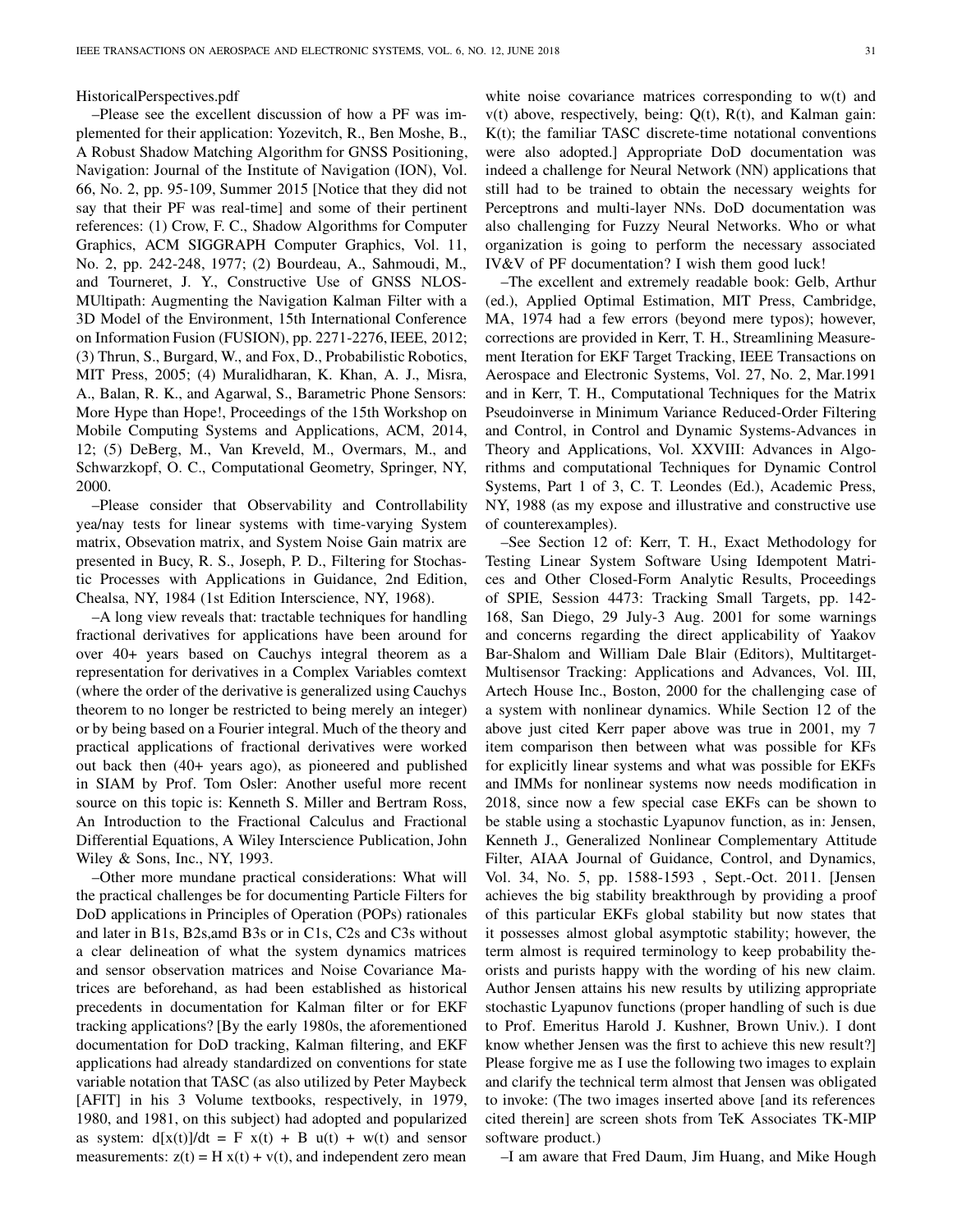(Raytheon) have jointly published a recent paper on the use of a PF for Strategic Early Warning Radar tracking of Reentry Vehicle targets but I have not yet seen it! I look forward to viewing it soon. Maybe it will calm my qualms.

-The solving of Partial Differential Equations (PDEs) has been described by practitioners and others as an infinitedimensional problem because of its numerical and computational complexity. It is reasonably well known that PDEs describe the time evolution that is needed to specify the associated probability density function underlying continuoustime optimal estimation for both linear and nonlinear systems. The important fundamental PDE describing this is known as the Kolmogorov equation (where there is, in general, a forwards (in time) and a backwards (in time) Kolmogorov equation that describe the statistical estimation situation in continuous-time) and the former is also known as the Fokker-Planck equation arising in optimal statistical estimation for both the case of the system being linear and the noises Gaussian (which is very tractable since it degenerates and simplifies nicely to the standard Kalman Filter) and the general nonlinear case (usually very intractable and computationally tedious for all except the simplest of problems that, frequently, are neither realistic nor practical for most applications). Both of these PDEs deal with the time evolution of probability density functions (pdfs) or information flow. Also see Pavel B. Bochev, Max G. Gunzburger, Least-Squares Finite Element Methods, Applied Mathematical Sciences, Vol. 166, Springer Science + Business Media, LLC, NY, 2009. There is a PDE textbook that was published within the last 15 years that routinely invokes use of scalar homotopy and log-homotopy, and. further, has beautiful color images of associated particle flows, as are reminded there to be standard tools and methodologies for handling solutions of PDEs. However, in general, PDEs can not be solved in real-time! Sometimes speeded-up videos are shown to the convey the trend of the solution process to an audience. However, within the following paper: Daum, F. E., Exact finite-dimensional nonlinear filters, IEEE Transactions on Automatic Control, Vol. 31, No. 7, pp. 616-622, Jul. 1986, a novel, insightful, and creative method was developed for decomposing the solution of the important PDE, described above, into two parts: the 1st part was a large computational burden to be solved off-line beforehand and stored until needed; the 2nd part is to be solved on-line in real-time. The two parts, when put together, constituted a solution to the PDE described in the preceding paragraph and yielded the exact optimal estimator or optimal filter for the nonlinear case. However, a constraint on the 1st part is that the times at which the measurements arrive was needed beforehand too! That is usually only the case for navigation applications with periodic updates such as by Omega (now defunct), Loran-C (now defunct but maybe coming back as eLORAN to help GPS recognize and compensate for GPS spoofing), or GPS and/or GNSS satellites in an unjammed benign environment; otherwise, the aforementioned navigation aid (i.e., are not deterministic in the time at which they occur and the exact time of an external position fix is not known beforehand because of complicating factors such as atmospheric interference (e.g., atmospheric scintillation for EWR)

; thus computational calculation of the 1st part beforehand is stymied! Radar applications seldom involve radar sensor measurements arriving at a strictly periodic rate that is known beforehand since targets are in motion and sometimes the radar platform is too, consequently, the round trip time of the radar pulse varies from transmitter to receiver even if the transmitter rate is periodic at a constant Pulse Repetition Frequency (PRF). Moreover, there is an historical precedent in the 1960s and early 1970s to avoid pre-calculated KF gains, as performed by Dr. Hy Strell and Norm Zabb (Sperry Systems Management as SSBN navigation work for SP-2413) which found pre-calculated KF gains satisfactory for simulations and test of concept for the Ships Inertial System (SINS) utilizing a 7-state STAtistical Reset (STAR) Kalman filter on a surface ship used strictly for testing but not satisfactory for the real world application for SSBNs at sea because the external position fixes were seldom available exactly as preplanned in attempting to synchronize to the pre-computed filter gains. Admittedly, this example is from a different application area entirely but it is more benign in general than that for radar applications. When there are problems within the more benign linear situation of navigation, the same problems will likely plague the slightly more challenging nonlinear situation of radar for the same reasons! However, more recent results: Schmidt, G. C., "Designing nonlinear filters based on Daum's theory," AIAA Journal of Guidance, Control, and Dynamics, Vol. 16, No. 2, pp. 371-376, Mar.-Apr. 1993, apparently offer a way around the limitation that I mentioned (see Schmidt's admission in his conclusion section of having obtained mixed results). It was expanded upon and generalized by others too and they cite his work as their starting point. [It is, perhaps, worth mentioning in passing that there are two special cases of nonlinear filters that have an optimal estimator that is finite dimensional and the mean and variance are sufficient statistics, as in the purely linear system and Gaussian noises case: that of Benes and that of Daum (and subsequently by many others), but there are no realistic applications yet to which these results apply. However, they are useful for the valuable insights that they provide.]

-Unscented Kalman Filter also known as (a.k.a.), the Oxford Filter, a.k.a. the Sigma-Point Filter): Our historical apprehension regarding the Unscented Kalman Filter (UKF) is because of the presence of an unexplained factor (or unconstrained free real scalar parameter [not necessarily an integer], possibly positive, negative, or time-varying, at the whim of the analyst/implementer) that can serve as an expanding or contracting twiddle factor in the denominator of the gain expression that is consequentially inherited by the covariance equations; which, for linear systems, still appropriately computes the exact covariance associated with any approximate Gain that is used in an accompanying estimation filter (even if it is not the optimal Kalman Gain), as clearly explained on page 234 in Eq. 5.4.18 and further emphasized in the last sentence following Eq. 5.4.22 in: Brown, Robert Grover, Hwang, Patrick Y. C., Introduction to Random Signals and Applied Kalman Filtering, 2nd Edition, John Wiley & Sons, Inc., New York, 1983. The numerical comparison in Julier, S. J., Uhlmann, J. K., and Durrant-Whyte, H. F., A New Method for the Nonlinear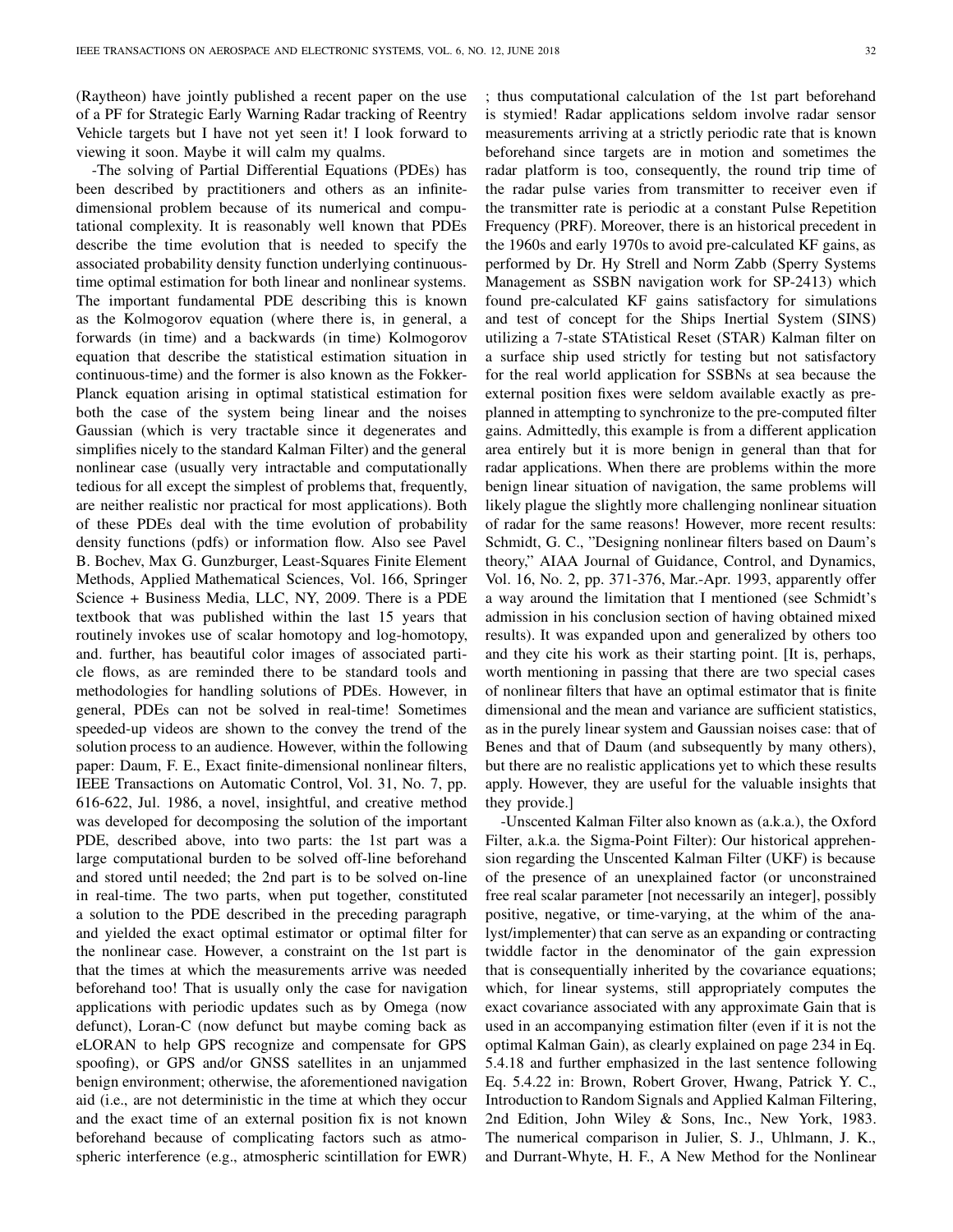Transformation of Means and Covariances in Filters and Estimators, IEEE Trans. on Automatic Control, Vol. 45, No. 8, pp. 477-482, May 2000 of UKF vs. EKF performance appears to be somewhat contrived since actual EKF practitioners would either take more frequent measurement fixes to supplement tracking the objects trend and/or better pose the target model in the first place to take into account its known anticipated planar motion about a circular track of constant radius about the origin by merely posing the problem in (rho,theta) polar coordinates [with known constant angular velocity] as the two states of interest, or if the constant angular velocity is unknown beforehand, then including this unknown parameter as an additional state to be estimated using parameter identification techniques or by using an approach that came later: Souris, G. M., Chen, G., Wang, J., Tracking an Incoming Ballistic Missile Using an Extended Interval Kalman Filter, IEEE Trans. on Aerospace and Electronic Systems, Vol. 33, No. 1, pp. 232-240, Jan. 1997, but Julier, S. J., Uhlmann, J. K., and Durrant-Whyte, H. F. do invoke conditions that are impossible to check beforehand e.g., [Julier, S. J. et al, op. cit., Eq. 2] since probability measure for  $x(k)$  is unknown); unconventional use of calculated covariance to account for nonlinear measurement equation and associated unconventional assumption of mean being zero and an unconventional proposed handling if mean is not zero (by their saying it can be shifted, but mean is in fact unknown so one can not know beforehand how much it should be shifted by, so user is thus stymied in trying to proceed as they recommend [Julier, S. J. et al, op. cit., Sec. 4]; UKF also utilizes mini-simulation trials before each measurement incorporation step (but not as many as a PF would require).

The above mentioned Global Lipschitz condition is much stronger in contrast to the mere continuity condition of the system dynamics being a sufficient condition on the nonlinear system dynamics for a deterministic nonlinear differential equation to have a solution. For uniqueness of the solution of the latter, only a local Lipschitz condition need be satisfied. The need for a global Lipschitz condition is discussed in Bucy, R. S., Joseph, P. D., Filtering for Stochastic Processes with Applications in Guidance, 2nd Edition, Chealsa, NY, 1984 (1st Edition Interscience, NY, 1968) (and is also discussed in: Kerr, T. H., Applying Stochastic Integral Equations to Solve a Particular Stochastic Modeling Problem, Ph.D. Thesis in the Department of Electrical Engineering, University of Iowa, Iowa City, Iowa, January 1971, where a detailed proof is provided on pp. 188-213 utilizing Ito integrals for stochastic integrands).

So the numerical comparison between Julier, S. J., Uhlmann, J. K., and Durrant-Whyte, H. F., A New Method for the Nonlinear Transformation of Means and Covariances in Filters and Estimators, IEEE Trans. on Automatic Control, Vol. 45, No. 8, pp. 477-482, May 2000 is less of how well the UKF filter performed (as they claimed) but more about how bad an EKF can perform if it uses an inappropriate or bad model for the system. This should be NO surprise! A more appropriate posing of the estimation problem on a circle is: Li, J. T.-H. Lo and A. S. Willsky, Estimation for Rotational Processes with One Degree of Freedom-Part 1, IEEE Trans. on Automatic Control, Vol. 20, No. 1, pp. 10-21, Feb. 1975. 5 pub IEEE.pdf

Equal time here now for some views of others that are pro-use of Unscented Filter or Sigma-Point Filters in specific applications:

-Sigma-Point Filtering for Integrated GPS and Inertial Navigation:

-Sigma-Point Filters in Robotic Applications:

-Sigma-Point Kalman Filters for Nonlinear Estimation and Sensor-Fusion - Applications to Integrated Navigation:

-Robot Mapping Unscented Kalman Filter:

-Please see: Daum, F. E., Nonlinear filters: beyond the Kalman filter, IEEE AandE Magazine, Vol. 20, No. 8, pp. 57-69, Sept. 2005 for an excellent, clear discussion of the three estimation algorithms that I have just critiqued above. My only complaint here is that Daum seems to have overlooked or missed the earlier Lie Algebra results of : Li, J. T.-H. Lo and A. S. Willsky, Estimation for Rotational Processes with One Degree of Freedom-Part 1, IEEE Trans. on Automatic Control, Vol. 20, No. 1, pp. 10-21, Feb. 1975 as a precedent. [Willsky and Lo explicitly handle estimation on a circle, SO(2), rather than estimation on a sphere, SO(3), as NASAs F. Landis Markley, et al deal with in their extensive NASA survey and comparison between approaches and techniques. However, Willsky and Lo are particularly lucid in their development and exposition and, moreover, within the last sentence of their conclusion, provide specifics of their suggested generalization to estimation results on arbitrary Abelian Lie groups, such as SO(3).] 5\_pub\_IEEE.pdf Also see: Lo, J. T.-H. and Willsky, A. S., Stochastic Control of Rotational Processes with One Degree of Freedom, SIAM Journal on Control, Vol. 13, No. 4, 886ff, July 1975. Another aspect that Daum may have, perhaps, overlooked is the strong applicability of Lie Algebras well beyond mere separation-of-variables for PDEs or ODEs, as in: Wu, Y., Hu, X., Hu, D., Li, T., and Liam, J., Strapdown Inertial Navigation System Algorithms Based on Dual Quaternions, IEEE Trans. on Aerospace and Electronic Systems, Vol. 41, No. 1, pp. 110-132, Jan. 2005 and Savage, P. G., A Unified Mathematical Framework for Strapdown Algorithm Design, AIAA Journal of Guidance, Control, and Dynamics, Vol. 29, No. 2, pp. 237-249, March-April 2006 and Bernard Friedland, Analysis of Strapdown Navigation Using Quaternions, IEEE Transactions on Aerospace and Electronic Systems, Vol. 14 , No. 5, pp. 764-768, Sept. 1978 and Bell, D. J., Manifolds and Lie Algebras, in Mathematics of Linear and Nonlinear Systems: for Engineers and Applied Scientists, Clarendon Press, Oxford, UK, 1990.

JUST BECAUSE APPROACHES ARE NEW AND DIF-FERENT FROM BEFORE DOES NOT MEAN THAT THEY ARE BETTER (& VICE-VERSA)!

## APPENDIX

#### SUMMARY OF KALMAN FILTER-LIKE ALGORITHMS

As promised, here is an overview summary of the salient aspects of a Kalman filter in Fig. 9, with structural details and consequences that can be exploited to an advantage in Figs. 10, 11. In my opinion, the best discussion of the order or sequence of major operations constituting a correct KF implementation is only in [359, Figs. 5.9, 6.1].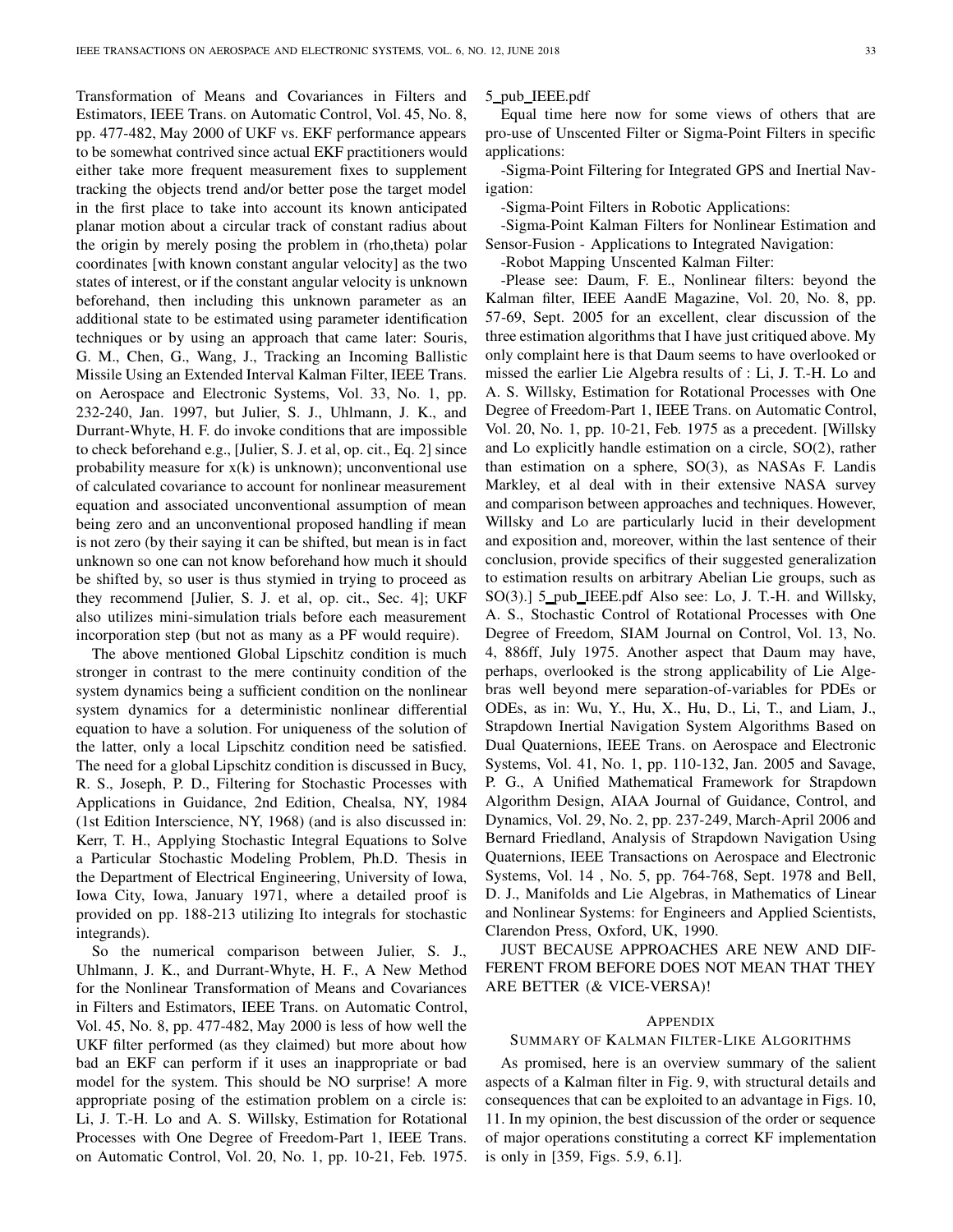Fig. 9. Essential Aspects of using a Kalman Filter (as explained in detail in [35], [45], [51], [52], and, especially, as offered in [58] as benchmark validation cross-checks for software developers)

The optimal estimate is always the conditional expectation for both linear and nonlinear systems and with Gaussian or Non-Gaussian noises being present. Only for linear system structures and only for exclusively additive Gaussian noises being present does the Kalman filter exactly provide such an estimate (using only a finite dimensional linear filter structure with a time-varying gain) that processes the measurements as inputs and provides this optimal estimate as output (along with its computed covariance). An important aspect is that a Kalman filter can be implemented in real-time. When the underlying system and or measurement model is nonlinear or when the noises are non-Gaussian (or as innocuous as the initial condition not being Gaussian and independent of the other aforementioned noises [138] cf. [115]), then the structure of the filter needed to obtain an optimal estimate is, in general, nonlinear and infinite-dimensional. Since an infinite dimensional filter would be impractical to implement for real-time use, approximations are invoked and use of an Extended Kalman Filter is one such approach that yields a best linear estimate (i.e., a linear function of the measurements) that frequently provides enough accuracy to satisfy the application at hand and also involves only computations that are expediently real-time. A nonlinear estimator could ostensibly be more accurate (but would likely be impractical to pursue further because of a likely exorbitant computational burden that would preclude being real-time). Novel EKF generalizations for some non-Gaussian noises are [204]-[206].

From Fig. 9, it is seen that when the original system is linear (possibly time-varying) and all noises are WGN, then the linear system structure of the available measurements feeding into a Kalman filter (with time-varying gains) for further processing preserves Gaussianess throughout since linearity is preserved throughout. Gaussian processes are completely characterized by just their mean and variance. The Kalman filter is just an efficient computational algorithm for generating both of these two important monents in real-time. Use of Extended Kalman filters (EKF) is one way to attempt an approximation for handling nonlinear and or non-Gaussian applications in the same way. Many engineering refinements to a basic EKF are described in this paper as relevant to EWR use.

Both Refs. [175], [176] present insightful cutting edge results from probability and statistics, already laid out within a Kalman filtering context and tailored to estimation applications, that pertain specifically to extending KF applicability to situations involving noises from exponential families and in seeking out sufficient statistics that, by capturing the available information in the most compact way, minimizes the complexity incurred in algorithm implementation. See [180]. Jerry Mendel and Max Nikias trailblazed with many published papers and a book (along with a short course in the 1990's through their company: Circuits and Systems Inc.) on  $\alpha$ stable noises and "Stack filters" (and on sorting out bispectra and trispectra approaches for multidimensional/multichannel real and/or complex random processes in engineering systems and we observe here that are also relevant to RV target discrimination) yet their breakthrough work done decades earlier is not referenced in recent papers on these same topics [214], [215]. Other rigorous approaches that appear to be very useful arise in [236]-[241]. Ref. [362] is an excellent book <sup>66</sup> (with chapters coauthored by some of my TASC cohorts from the 1970's).

While Extended Kalman Filters are model-based (as is the Kalman filter for the purely linear case), both are generally applied to state variable representations of the system, which for radar target tracking, usually models the target dynamics (and any maneuvers anticipated for the particular application). A generalization of the standard state variable representation is to model the system in terms of so-designated *descriptor* systems (DS), where simplifications frequently accrue that reduce the computational burden associated with implementation of the appropriate estimator corresponding to the descriptor structure of the dynamics model [198]-[200], [227], [247]-[249], [277], [281]. When these types of descriptor model representations are applicable and are utilized as a more natural fit of the physical system to its software implementation with estimation algorithms, the block-by-block connection diagrams such as those used by The MathWorks' Simulink $\odot$  (or IBM's  $CSMP(\hat{c})$ , as a throw-back to the technology of 40 years ago are no longer necessary, as was originally clearly explained in [209], [210]. Such a descriptor systems approach avoids or side steps the need for special high CPU overhead algorithms for integrating "stiff differential equations" (typically done for block-by-block representations via use of Gear's implicit integration routines  $[211]$ , as touted for MatLab $\circ$ /Simulink $\circ$ in [212]. Descriptor system representations decompose the short circuit-like "fast loop" or short time constant into an algebraic equation devoid of any dynamics (i.e., integrators) along with a lower dimensional residual dynamics representation. Both of these operations reduce the complexity in adequately representing such otherwise "stiff" systems and, moreover, frequently obviate any need to use special Gear-type implicit integration algorithms altogether in these particular situations since simpler Runge-Kutta predictor-corrector algorithms then frequently suffice. However, in systems that have a residual wide range of effective time constants (even after algebraic loops are removed) or fast inner and slow outer control loops present (as with fighter aircraft guidance laws) or because of

<sup>66</sup>In their the preface they poke fun at some of the current developers of PF, who spend an inordinate amount of time depicting pictures of famous mathematicians of the past rather than more thoroughly explaining what they have done and why, by saying "we have similar pictures too".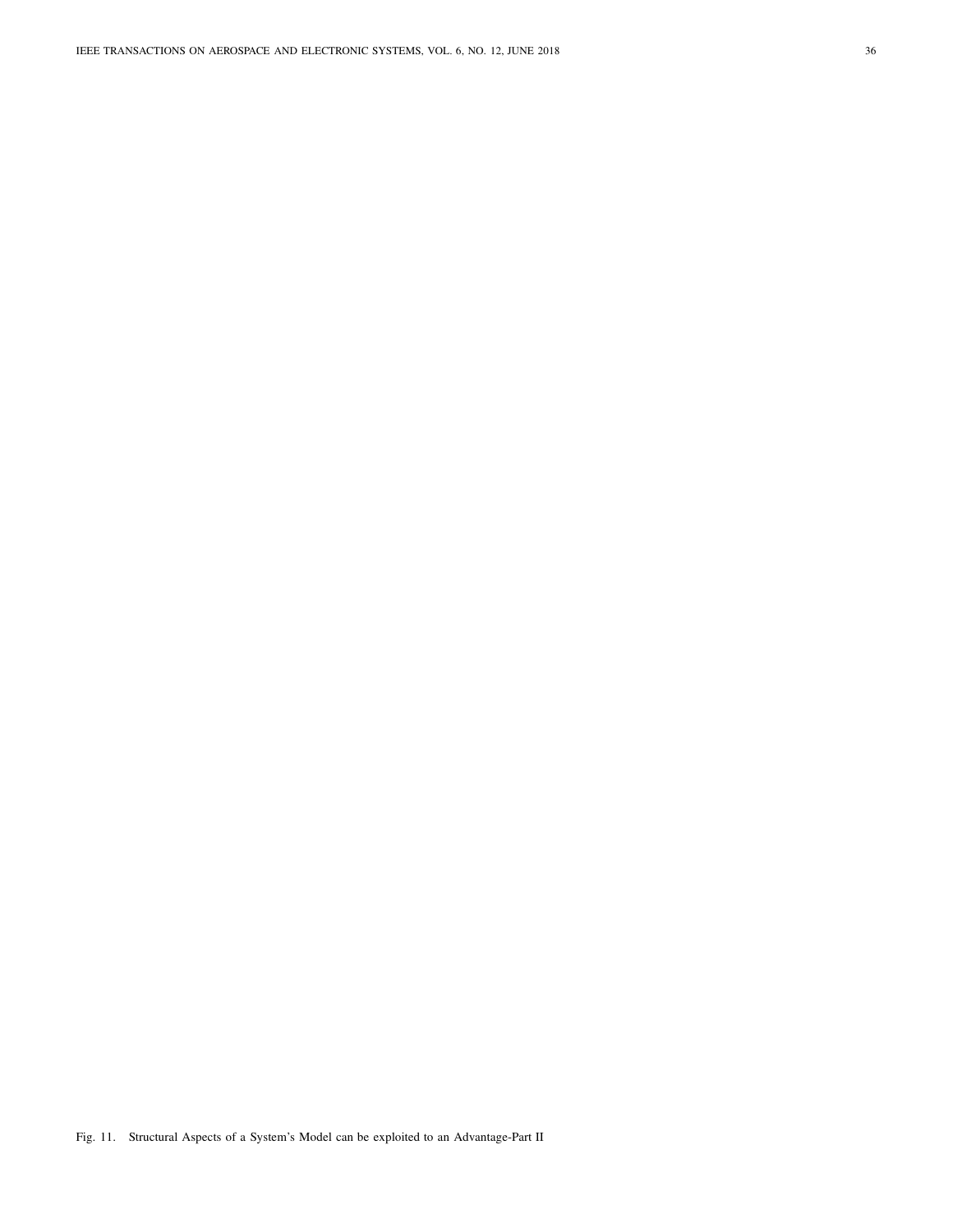the presence of multiple sampling rates, Gear-type integration may sometimes still be needed, but now needed less frequently with descriptor system decomposition and may be invoked more parsimoniously (since it is a larger CPU-burden), as an exception rather than as the general rule.

Background:

- Kalman Filters (KF) are used in ALL modern navigation systems and in ALL modern radar target trackers and elsewhere.
- KF processing is needed for situations where sensor measurement data (and its associated system) are noisecorrupted.
- The Kalman Filter ameliorates the effects of the noises and significantly improves assessment of whats going on based on processing on-line sensor measurement data!
- KF methodology enables imposing rational system SPECS (before hardware is built) using KF to specify the "error-budget".
- KF is an in-place algorithm that is of order n3 in required processing time and n2 in memory size, where n is the state size of the state-variable mathematical model used to completely describe each application at hand.
- Most KF applications need to process in real-time to keep up with the stream of sensor measurement data.

Realities:

- 1) Kalman Filters (KF) are in widespread use in a variety of applications.
- 2) The Kalman Filter ameliorates the effects of noises and significantly improves users assessment of "whats going on" from sensor data!
- 3) Most Kalman Filter applications need to process data in real-time.
- 4) For KF applications: Linear Time Invariant (LTI) case  $=$  EASY!
- 5) For KF applications: Nonlinear or Time-varying cases = HARD!
- 6) Real-world applications are always nonlinear and usually time-varying! For nonlinear situations, KF must be generalized to an EKF (of same structure) merely by linearizing about previous time estimate.
- 7) For KF: merely LTI is what students usually learn and practice in school.

Significant Theoretical Advances in Probability and Statistics: The conclusion of the Central Limit Theorem (CLT) [and it's variations]: That sums of random variables that are independent and identically distributed (iid) with finite variance go to Gaussian in distribution (as number of terms increases)

To illustrate that mere sums of idd are not necessarily Gaussian, consider the sums of Cauchy variates: sums of Cauchy are always Cauchy (even an infinite number of them) and although it is bell-shaped, its tails are so fat (i.e., "platykurtic" [t.e., fat-tailed like a platypus]) that all its moments are infinite and so do not exist. Cauchy can arise physically as the ratio of independent Gaussians or as their arctan [305, p. 199]. CLT requires that the variance of the contributing variates be finite in order to invoke the desirable conclusion that the sum

is Gaussian in distribution. Insights & pointers to the more recent CLT generalizations no longer requiring iid are available in [361, Sec. 9.3]. In particular, the Lindberg-Feller Theorem on [361, p. 239] does not require the contributing variates to be identically distributed (citing Woodroofe, 1975, p. 255) and [361, Sec. 9.3.2] reveals the "dependent variable case" (citing Moran, p. 403 & Serfling, pp. 1158-75, both 1968). Despite the pathologies of Cauchy, tractable approximate Kalman-like estimatators have been recently derived for situations when the additive noise is Cauchy [395].

We are aware of recent thinking and explicit numerical comparisons regarding the veracity of uniform (pseudo- )random number generators (RNGs) as, say, reported in [368] with prescribed remedies. (Please see L'Ecuyer's article [and Web Site: http://www.iro.umontreal.ca/ lecuyer] for explicit quantifications of RNG's for Microsoft's Excel (C)and for Microsoft's Visual Basic  $\hat{c}$  as well as for what had been available in Oracle/Sun's JAVA (C).) Earlier warnings about the failings of many popular RNG's have been offered in the technical literature for the last 35 years by George Marsaglia, who, for quite awhile, was the only "voice in the wilderness" alerting and warning analysts and software implementers to the problems existing in many standard, popular (pseudo- )RNG's since they exhibit significant patterns such as "random numbers falling mainly in the planes" when generated by the Linear Congruential Generator (LCG) method of [371].

Prior to these cautions mentioned above, the prevalent view regarding the efficacy of RNGs for the last 35 years had been conveyed in [357], which endorsed use of only the linear congruential method consisting of a iteration equation of the following form:  $x_{n+1} = ax_n + b(modT)$ , starting with  $n = 0$ and proceeding on, with  $x_0$  at  $n = 0$  being the initial seed, with specific choices of the three constant parameters  $a, b$ , and  $T$  to be used for proper implementation with a particular computer register size being specified in [357]; however, variates generated by this algorithm are, in fact, sequentially correlated with known correlation between variates s-steps apart according to:  $\rho = \frac{(1 - 6(\beta_s/T)(1 - (\beta_s/T))}{a_s + \mu_s}$ where this expression along with the constant parameters appearing above are defined and explained on the first page of [371, Sec. 26.8] as matched to a specific CPU register bit size. Marsaglia had found this Linear Congruential Generator approach to be somewhat faulty, as mentioned above. The problems with existing RNG's were acknowledged publicly by mathematicians in a session at the 1994 meeting of the American Association for the Advancement of Science. A talk was presented by Persi Diaconis <sup>67</sup> (Prof. of Statistics and Mathematics, Stanford Univ.) "on a minor scandal of sorts" (this was their exact choice of words, as reported in the AAAS publication, Science) concerning the lack of a well-developed theory for random number generators. For most applications, random numbers are generated by numerical algorithms whose outputs, when subjected to various tests, appear to be random. Diaconis described the series of tests for randomness proposed by George Marsaglia in the mid-1980's; all existing generators

<sup>67</sup>Who has also published extensively on deep understandings of the Metropolis-Hastings-Gibbs sampling/resampling as well as on many other statistical topics that are relevant here.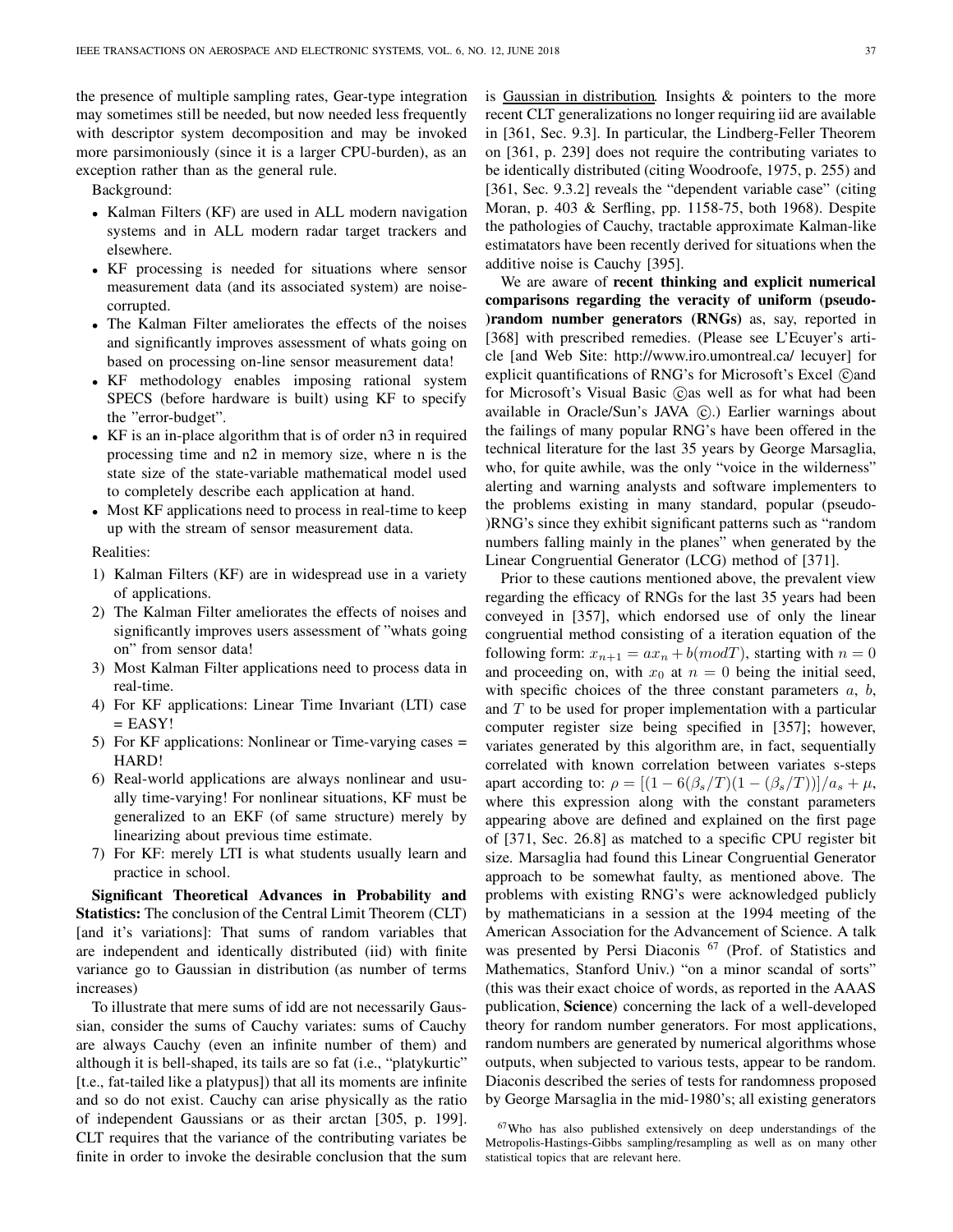of the time FAILED at least one of these tests. Also see [374]. Prof. L'Ecuyer offers improvements over what was conveyed earlier by Prof. Persi Diaconis and claims to be up-to-date with modern computer languages and constructs. Even better results are reported for a new hardware-based simulation approach in [369].

All sources recommend use of historically well-known Monte-Carlo simulation techniques to emulate a Gaussian vector random process that possesses the matrix autocorrelation function inputted as the prescribed symmetric positive semidefinite WGN intensity matrix. The Gaussianess that is also the associated goal for the generated output process may be obtained by any one of four standard approaches listed in [371, Sec. 26.8.6a] for a random number generator of uniform variates used as the input driver. However this approach specifically uses the technique of summing six independent uniformly distributed random variables (r.v.) to closely approximate a Gaussianly distributed variant. The theoretical justification is that the probability density function (pdf) of the sum of two statistically independent r.v.'s is the convolution of their respective underlying probability density functions. For the sum of two independent uniform r.v.'s, the resulting pdf is triangular; for the sum of three independent uniform r.v.'s, the resulting pdf is a trapezoid; and, in like manner, the more uniform r.v.'s included in the sum, the more bell shaped is the result. The Central Limit Theorem (CLT) can be invoked, which states that the sums of independent identically distributed (i.i.d.) r.v.'s goes to Gaussian (in distribution). The sum of just six is a sufficiently good engineering approximation for practical purposes. A slight wrinkle in the above is that supposedly ideal Gaussian uncorrelated white noise is eventually obtained from operations on independent uniformly distributed random variables, where uniform random variables are generated via the above standard Linear Congruential Generation method, with the pitfall of possessing known crosscorrelation, as already discussed above. This cross-correlated aspect may be remedied or compensated for to an extent (since it is known) via use of a Choleski decomposition to achieve the theoretical ideal uncorrelated white noise, a technique illustrated in [372, Ex. 2, pp. 306-312], which is, perhaps, comparable to what is also reported later in [373].

An incompatibility in current hopes for future parallel implementation of a Particle Filter as a further inherent barrier to PF ever being real-time: all approaches currently being pursued to accomplish parallel implementation of pseudorandom number generators  $68$  and maximizing the cycle before the generated variates repeat are based on using Linear Congruential Generator (LCG) and Mersenne primes to generate variates from a uniform distribution before converting to Gaussian, as needed for PF's to utilize within numerous "mini-simulation trials" (that invoke use of a RNG within them), being a huge CPU burden, ameliorated by performing sophisticated variants of the "Metropolis-Hastings-Gibbs" sampling/re-sampling. Prof. Donald Knuth (Stanford

Univ.) only showed what tests LCG passes in [357]. George Marsaglia has warned for 30+ years that LCG yields variates with a repetition pattern that "lie in planes", a weakness that has been verified by Profs. Persi Diaconis, P. L'Ecuyer, and many others [374]-[377].

I inadvertently uncovered an incompatibility in current hopes for future parallel implementation of a Particle Filter as a further inherent barrier to PF ever being real-time. [Inadvertent since I was merely summarizing why only one Random Number Generator (RNG) had historically been used within MIMO Monte-Carlo system simulations to avoid improper cross-correlation of noise realizations generated and to maximize the period before any RNG outputs repeat. The relevance of these same observations to PF thus become obvious because PF's utilize numerous "mini-simulation" trials (that invoke use of a RNG within them) before each "measurement incorporation" step, being a huge CPU burden, ameliorated by performing sophisticated variants of the "Metropolis-Hastings-Gibbs" sampling/re-sampling. Others had speculated that this aspect could be implemented in parallel. My insightful connection now bashes this hopeful speculation by reminding of practicality constraint (to avoid premature repeating of noise realizations) that arises unless restricted to use of only one RNG.]

### ACKNOWLEDGMENT

Research was funded by TeK Associates' IR&D Contract No. 07-102 associated with the development of its PC-based commercial software product:  $TK - MIP$  $©$  for Kalman filter estimation/Extended Kalman Filter/Iterated Extended Kalman Filter/Least Mean Square/Linear Quadratic Gaussian/Loop Transfer Recovery optimal feedback control, and its related built-in tutorials and illustrative numerical examples on the relevant supporting technology, both within the software and as discussed at www.TeKAssociates.biz.

#### **REFERENCES**

- [1] Julier, S. J., Uhlmann, J. K., and Durrant-Whyte, H. F., "A New Method for the Nonlinear Transformation of Means and Covariances in Filters and Estimators," IEEE Trans. on Autom. Contr., Vol. 45, No. 8, May 2000, pp. 477-482.
- [2] Lefebvre, T., Bruyninckx, H., De Schutter, J., "Comment on 'A New Method for the Nonlinear Transformation of Means and Covariances in Filters and Estimators'," IEEE Trans. on Autom. Contr., Vol. 47, No. 8, Aug. 2002, pp. 1406-1408.
- [3] Ito, K., Xiong, K., "Gaussian Filters for Nonlinear Filtering Problems," IEEE Trans. on Autom. Contr., Vol. 45, No. 8, May 2000, pp. 910-927.
- [4] Van Zandt, J. R., "A More Robust Unscented Transform," Proceedings of SPIE, Session 4473: Tracking Small Targets, San Diego, CA, 29 Jul.-3 Aug. 2001.
- [5] Covariance Intersection Web Sites:
	- http://www.ait.nrl.navy.mil/people/uhlmann/CovInt.html
	- http://www.cse.sc.edu/research/dag/html/cs\_scendf/sld001.htm<br>• http://www.fusion2002.org/nielson\_document.htm
- [6] Chen, L., Arambel, P. O., Mehra, R. K., "Estimation Under Unknown Correlation: Covariance Intersection Revisited," IEEE Trans. on Auto. Contr., Vol. 47, No. 11, Nov. 2002, pp. 1879-1882.
- [7] Gordon, N. J., Salmond, D. J., Smith, A., "Novel Approach to Nonlinear-Gaussian Bayesian State Estimation," Proceedings of the IEE, Part F, Vol. 140, No. 2, Apr. 1993, pp. 107-113.
- [8] Daum, F., Huang, J., "The Curse of Dimensionality for Particle Filters," Proceedings of IEEE Aerospace Conference, Big Sky, Montana, 8-15 Mar. 2003.

<sup>68</sup>It has been observed that the code words or catch phrase that specialist in this area use is that parallelization of random number generators is "embarrassingly obvious". As discussed here (and elsewhere), it apparently is not.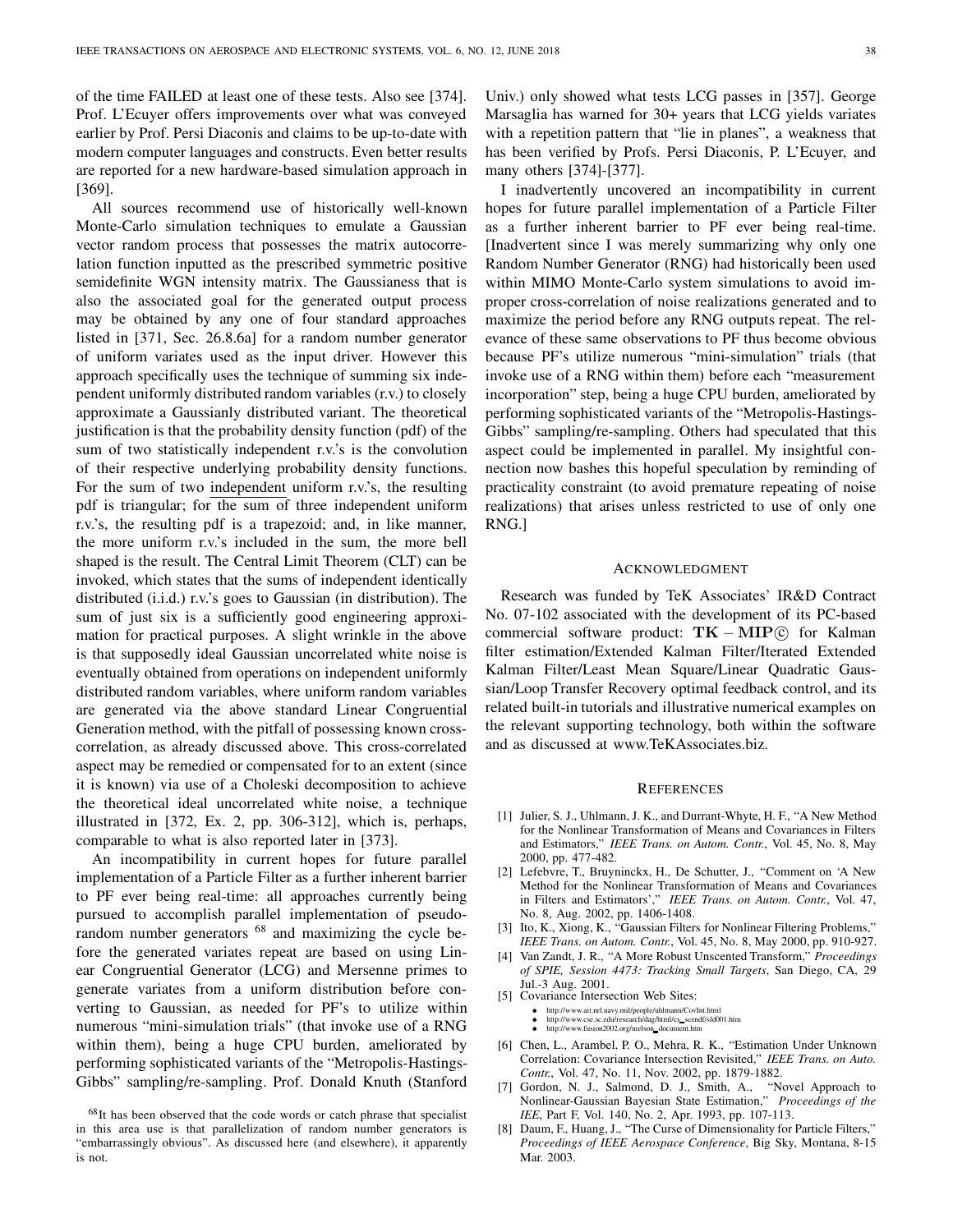- [9] Farina, A., Ristic, B., Timmoneri, L., "Cramer-Rao Bound for Nonlinear Filtering with  $P_d < 1$  and its Application to Target Tracking," IEEE Trans. on Signal Processing, Vol. 50, No. 8, Aug. 2002, pp. 1916-1924.
- [10] Farina, A., Ristic, B., Benvenuti, D., "Tracking a Ballistic Target: Comparison of Several Nonlinear Filters," IEEE Trans. Aerosp. Electron. Syst., Vol. 38, No. 3, Jul. 2002, pp.854-867.
- [11] Fitzgerald, R. J., "Effects of Range-Doppler Coupling on Chirp Radar Tracking," IEEE Trans. Aerosp. Electron. Syst., Vol. 10, No. 4, Jul. 1974, pp. 528-532.
- [12] Fitzgerald, R. J., "On Reentry Vehicle Tracking in Various Coordinate Systems," IEEE Trans. on Autom. Contr., Vol. 19, No. 5, Jul. 1974, pp. 581-582.
- [13] Daum, F. E. and Fitzgerald, R. J., "Decoupled Kalman Filters for Phased Array Radar Tracking," IEEE Trans. on Autom. Contr., Vol. 28, No. 3, Mar. 1983, pp. 269-283.
- [14] Kerr, T. H., and Satz, H. S., "Evaluation of Batch Filter Behavior in comparison to EKF," TeK Associates, Lexington, MA, (for Raytheon, Sudbury, MA), 22 Nov. 1999. http://http://www.tekassociates.biz/bmdo.pdf
- [15] Satz, H. S., Kerr, T. H., "Comparison of Batch and Kalman Filtering for Radar Tracking," Proceedings of  $10^{th}$  Annual AIAA/BMDO Conference, Williamsburg, VA, 25 Jul. 2001 (Unclassified) http://www.dtic.mil/cgibin/GetTRDoc?Location=U2&doc=GetTRDoc.pdf&AD=ADP011192
- [16] Kerr, T. H., "A New Multivariate Cramer-Rao Inequality for Parameter Estimation (Application: Input Probing Function Specification)," Proc. of IEEE Conf. on Decision and Control, Phoenix, AZ, Dec. 1974, pp. 97-103.
- [17] Taylor, J. H., "Cramer-Rao Estimation Error Bound Analysis for Nonlinear Systems," IEEE Trans. on Autom. Contr., Vol. 24, No. 2, Apr. 1979, pp. 343-345.
- [18] Jazwinski, A. H., Stochastic Processes and Filtering Theory, Academic Press, N.Y., 1970. (CRLB for  $Q = 0$ .)
- [19] Maybeck, P. S., Stochastic Models, Estimation, and Control, Vol. 2, Academic Press, N.Y., 1982.
- [20] Balakrishnan, A. V., Kalman Filtering Theory, Optimization Software, Inc., NY, 1987. (CRLB for  $Q = 0$ .)
- [21] Kerr, T. H., "Status of CR-Like Lower bounds for Nonlinear Filtering," IEEE Trans. Aerosp. Electron. Syst., Vol. 25, No. 5, Sept 1989, pp. 590-601 (reply in Vol. 26, No. 5, Sep. 1990, pp. 896-898). Also see: http://www.tekassociates.biz/branko 05.pdf on p. ? for historical perspective.
- [22] Kerr, T. H., "Cramer-Rao Lower Bound Implementation and Analysis for NMD Radar Target Tracking," TeK Associates Tech. Rpt. No. 97-101 (for MITRE), Lexington, MA, 26-30 Oct. 1997.
- [23] Kerr, T. H., "Cramer-Rao Lower Bound Implementation and Analysis: CRLB Target Tracking Evaluation Methodology for NMD Radars," MITRE Tech. Report, Contract No. F19628-94-C-0001, Project No. 03984000-N0, Bedford, MA, Feb. 1998.
- [24] Kerr, T. H., "Developing Cramer-Rao Lower Bounds to Gauge the Effectiveness of UEWR Target Tracking Filters," Proceedings of 7<sup>th</sup> Annual AIAA/BMDO Technology Readiness Conference and Exhibit, Session 9: Innovative Science and Technology, paper No. 09-04, Fort Carlson, Colorado Springs, CO, 3-6 Aug. 1998 (Unclassified). [This provides details of the underlying theory and implementation (but the data initially supplied by MITRE from TDSAT in 1997 for our input was faulty). Please see [53] for proper resolution of this input data issue.]
- [25] Tichavsky, P., Muravchik, C., Nehorai, A., "Posterior Cramer-Rao Bounds for Adaptive Discrete-Time Nonlinear Filtering," IEEE Trans. on Sig. Proc., Vol. 46, No. 5, May 1998, pp. 1386-1396. (First rigorous CRLB for  $Q \neq 0$ .)
- [26] Souris, G. M., Chen, G., Wang, J., "Tracking an Incoming Ballistic Missile Using an Extended Interval Kalman Filter," IEEE Trans. Aerosp. Electron. Syst., Vol. 33, No. 1, Jan. 1997, pp. 232-240.
- [27] Chen, G., Wang, J., Shieh, L. S., "Interval Kalman Filtering," IEEE Trans. Aerosp. Electron. Syst., Vol. 33, No. 1, Jan. 1997, pp. 250-259.
- [28] Payne, A. N., "Observability Problem for Bearings-Only Tracking," International Journal of Control, Vol. 49, No. 3, 1989, pp. 761-768.
- [29] Zhou, Y., Sun, Z., "Observability Analysis of Single Passive Observer," Proceedings of the 1995 IEEE National Aerospace and Electronics Conference, NY, 1995, pp. 215-219.
- [30] Murphy, D. J., "Noisy Bearings-Only Target Motion Analysis," Ph.D. Dissertation, Dept. of Electrical Engineering, Northeastern University, Boston, MA, 1969.
- [31] Kirubarajan, T., Bar-Shalom, Y., Lerro, D., "Bearings-Only Tracking of Maneuvering Targets using a Batch-Recursive Estimator," IEEE Trans. Aerosp. Electron. Syst., Vol. 37, No. 3, Jul. 2001, pp. 770-780.
- [32] Kerr, T. H., "Angle-Only Tracking," slide presentation for Reentry Systems Program Review at Lincoln Laboratory, Lexington, MA, 10 Jan. 1989 (unclassified).
- [33] Kerr, T. H., "Assessing and Improving the Status of Existing Angle-Only Tracking (AOT) Results," Proceedings of the International Conference on Signal Processing Applications & Technology (ICSPAT), Boston, MA, 24-26 Oct. 1995, pp. 1574-1587.
- [34] Powell, T. D., "Automated Tuning of an Extended Kalman Filter Using the Downhill Simplex Algorithm," AIAA Jour. of Guid., Control, and Dyn., Vol. 25, No. 5, Sep./Oct. 2002, pp. 901-909. (cf. [70].)
- [35] Kerr, T. H., "Streamlining Measurement Iteration for EKF Target Tracking," IEEE Trans. Aerosp. Electron. Syst., Vol. 27, No. 2, Mar. 1991, pp. 408-420 (correction in Nov. 1991). http://www.tekassociates.biz/ KerrStreamliningMeasurementIter.pdf
- [36] Gura, I. A., "Extension of Linear Estimation Techniques to Nonlinear Problems," The Journal of Astronautical Sciences, Vol. XV, No. 4, Jul./Aug. 1968, pp. 194-205.
- [37] Liang, D. F., and Christensen, G. S., "Exact and Approximate State Estimation for Nonlinear Dynamic Systems," Automatica, Vol. 11, 1975, pp. 603-612.
- [38] Liang, D. F., "Exact and Approximate Nonlinear Estimation Techniques," in Advances in the Techniques and Technology in the Application of Nonlinear Filters and Kalman Filters, edited by C. T. Leondes, NATO Advisory Group for Aerospace Research and Development, AGARDograph No. 256, Noordhoff International Publishing, Lieden, Chap. 2, 1981.
- [39] Widnall, W. S., "Enlarging the Region of Convergence of Kalman Filter Employing Range Measurements," AIAA Journal, Vol. 11, No. 3, Mar. 1973, pp. 283-287.
- [40] Baheti, R. S., O'Halloron, D. R., Itzkowitz, H. R., "Mapping Extended Kalman Filters onto Linear Arrays," IEEE Trans. on Autom. Contr., Vol. 35, No. 12, Dec. 1990, pp. 1310-1319.
- [41] Chui, C. K., Chen, G., Chui, H. C., "Modified EKF and Real-Time Parallel Algorithms for System Parameter Identification," IEEE Trans. on Auto. Cont., Vol. 35, No. 1, Jan. 1990, pp. 100-104.
- [42] Kerr, T. H., "An Analytic Example of a Schweppe Likelihood Ratio Detector," IEEE Trans. Aerosp. Electron. Syst., Vol. 25, No. 4, Jul. 1989, pp. 545-558. (A Kalman filter is at its core.)
- [43] Kerr, T. H., "Real-Time Failure Detection: A Static Nonlinear Optimization Problem that Yields a Two Ellipsoid Overlap Test," Journal of Optimiz. Theory and Applic., Vol. 22, No. 4, Aug. 1977, pp. 509-535.
- [44] Kerr, T. H., "Modeling and Evaluating an Empirical INS Difference Monitoring Procedure Used to Sequence SSBN Navaid Fixes," Proceedings of the Annual Meeting of the Institute of Navigation, U.S. Naval Academy, Annapolis, Md., 9-11 Jun. 1981. (reprinted in Navigation: Journal of the Institute of Navigation, Vol. 28, No. 4, Winter 1981-82, pp. 263-285.)
- [45] Kerr, T. H., "Computational Techniques for the Matrix Pseudoinverse in Minimum Variance Reduced-Order Filtering and Control," in Control and Dynamic Systems-Advances in Theory and Applications, Vol. XXVIII: Advances in Algorithms and computational Techniques for Dynamic Control Systems, Part 1 of 3, C. T. Leondes (Ed.), Academic Press, N.Y., 1988, pp. 57-107. (Offers several corrections to [139].)
- [46] Kerr, T. H., "Multichannel AR Modeling for the Active Decoy (U)," MIT Lincoln Laboratory Report No. PA-499, Lexington, MA, Mar. 1987 (SECRET).
- [47] Kerr, T. H., "Multichannel Shaping Filter Formulations for Vector Random Process Modeling Using Matrix Spectral Factorization," MIT Lincoln Laboratory Report No. PA-500, Lexington, MA, 27 Mar. 1989.
- [48] Kerr, T. H., "Fallacies in Computational Testing of Matrix Positive Definiteness/Semidefiniteness," IEEE Trans. Aerosp. Electron. Syst., Vol. 26, No. 2, Mar. 1990, pp. 415-421.
- [49] Kerr, T. H., "Emulating Random Process Target Statistics (using MSF)," IEEE Trans. Aerosp. Electron. Syst., Vol. 30, No. 2, Apr. 1994, pp. 556-577.
- [50] Kerr, T. H., "Rationale for Monte-Carlo Simulator Design to Support Multichannel Spectral Estimation and/or Kalman Filter Performance Testing and Software Validation/Verification Using Closed-Form Test Cases," MIT Lincoln Laboratory Report No. PA-512, Lexington, MA, 22 Dec. 1989.
- [51] Kerr, T. H., "Numerical Approximations and Other Structural Issues in Practical Implementations of Kalman Filtering," chap. in Approximate Kalman Filtering, edited by Guanrong Chen, 1993, pp. 193-220.
- [52] Kerr, T. H., "Extending Decentralized Kalman Filtering (KF) to 2D for Real-Time Multisensor Image Fusion and/or Restoration: Optimality of Some Decentralized KF Architectures," Proceedings of the Inter-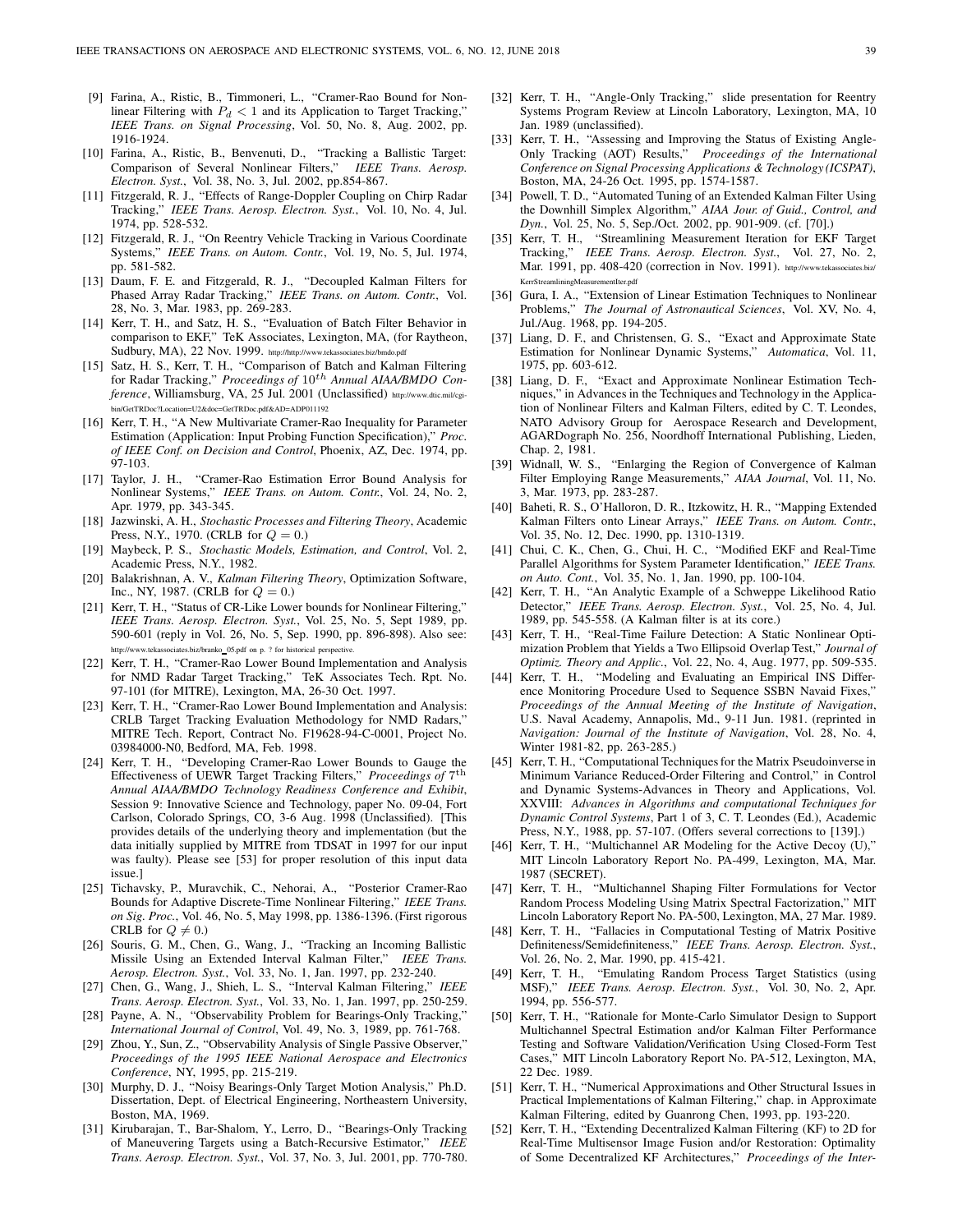national Conference on Signal Processing Applications & Technology (ICSPAT96), Boston, MA, 7-10 Oct. 1996, pp. 155-170.

- [53] Kerr, T. H., UEWR Design Notebook-Section 2.3: Track Analysis, TeK Associates, Lexington, MA, (for XonTech, MA), XonTech Report No. D744-10300, 29 Mar. 1999. [CRLB Evaluations are now good using correct input data supplied by XonTech and General Dynamics from TDSAT <sup>69</sup>. Parameter settings for random noises was zeroed in these runs to yield the mean response but at the expected realistic nonuniform time steps. The MatLab Interpolation function was invoked by Dan Polito (GD) to provide these values at the periodic time steps used as input to the simulation of CRLB in 1999 for each mission scenario.]
- [54] Kerr, T. H., "Considerations in whether to use Marquardt Nonlinear Least Squares vs. Lambert Algorithm for NMD Cue Track Initiation (TI) calculations," TeK Associates Technical Report No. 2000-101, Lexington, MA, (for Raytheon, Sudbury), 27 Sep. 2000. for noise http://www.tekassociates.biz/TeKMemoLambertNMDcueSRS29Sept2KAM.pdf
- [55] Kerr, T. H., "Statistical Analysis of a Two Ellipsoid Overlap Test for Real-Time Failure Detection," IEEE Trans. on Autom. Contr., Vol. 25, No. 4, Aug. 1980, pp. 762-773.
- [56] Kerr, T. H., "Sensor Scheduling in Kalman Filters: Evaluating a Procedure for Varying Submarine Navaids," Proceedings of 57th Annual Meeting of the Institute of Navigation, Albuquerque, NM, 9-13 Jun. 2001, pp. 310-324.
- [57] Kerr, T. H., "Vulnerability of Recent GPS Adaptive Antenna Processing (and all STAP/SLC) to Statistically Non-Stationary Jammer Threats," Proceedings of SPIE, Session 4473: Tracking Small Targets, San Diego, CA, 29 Jul.-3 Aug. 2001, pp. 62-73.
- [58] Kerr, T. H., "Exact Methodology for Testing Linear System Software Using Idempotent Matrices and Other Closed-Form Analytic Results," Proceedings of SPIE, Session 4473: Tracking Small Targets, San Diego, CA, 29 Jul.-3 Aug. 2001, pp. 142-168.
- [59] Wishner, R. P., Larson, R. E., and Athans, M., "Status of Radar Tracking Algorithms," Proc. of 1<sup>st</sup> Symposium on Nonlinear Estimation Theory & Its Applications, San Diego, CA, 1970, pp. 32-54.
- [60] Athans, M., Wishner, R. P., and Bertolini, A., "Suboptimal State Estimation for Continuous-Time Nonlinear Systems from Discrete Noisy Measurements," IEEE Trans. on Autom. Contr., Vol. 13, No. 5, Oct. 1968, pp. 504-514.
- [61] Wishner, R. P., Tabaczynski, J. A., and Athans, M., "A Comparison of Three Non-Linear Filters," Automatica, Vol. 5, 1969, pp. 487-496.
- [62] Mehra, R. K., "A Comparison of Several Nonlinear Filters for Reentry Vehicle Tracking," IEEE Trans. on Autom. Contr., Vol. 16, No. 4, Aug. 1971, pp. 307-319.
- [63] Mendel, J. M., "Computational Requirements for a Discrete Kalman Filter," IEEE Trans. on Autom. Contr., Vol. 16, No. 6, Dec. 1971, pp. 748-758.
- [64] Stratonovich, R. L., Topics in the Theory of Random Noise, Vol. I, Translated by Richard Silverman, Gordon and Breach, Second Printing, New York, 1967.
- [65] Athans, M., "An Example for Understanding Non-Linear Prediction Algorithms," MIT Electronics Systems Lab., Technical Memorandum ESL-TM-552, Cambridge, MA, Jun. 1974.
- [66] Kerr, T. H., "Three Important Matrix Inequalities Currently Impacting Control and Estimation Applications," IEEE Trans. on Autom. Contr., Vol. 23, No. 6, Dec. 1978, pp. 1110-1111.
- [67] Kalandros, M., Pao, L. Y., "Covariance Control for Multisensor Systems," IEEE Trans. Aerosp. Electron. Syst., Vol. 38, No. 4, Oct. 2002, pp. 1138-1157.
- [68] Kerr, T. H., "Comments on 'Federated Square Root Filter for Decentralized Parallel Processes'," IEEE Trans. Aerosp. Electron. Syst., Vol. 27, No. 6, Nov. 1991.
- [69] Chang, C. B., Tabaczynski, J. A., "Application of State Estimation to Target Tracking," IEEE Trans. on Autom. Contr., Vol. 29, No. 2, Feb. 1984, pp. 98-109.

<sup>69</sup>After booster rockets are jetisoned, the RV target in an inverse square gravity field is properly described by Newton's  $2^{nd}$  law:  $\frac{d(mv)}{dt} = -\frac{GmM}{v^2}$ <br>and since the mass m is subsequently constant and divides out so simplification is [365, p. 56]:  $\frac{dv}{dt} = -\frac{GM}{v^2} \Rightarrow \frac{dv}{dr}\frac{dv}{dt} = -\frac$  $-\frac{GM}{r^2} \Rightarrow v dv = -\frac{GMdr}{r^2} \Rightarrow \frac{v^2}{2} = \frac{GM}{r} \Rightarrow v = \frac{\sqrt{2GM}}{\sqrt{r}}$ . Proceeding further,  $r^{1/2}dr = \sqrt{2GM}dt \Rightarrow r^{3/2} = \frac{3\sqrt{2GM}t}{2}$ . However, TDSAT was faulted by someone (HSS) who incorrectly thought, from his prior terrestrialonly experience, that the effect of gravity should be  $-\frac{gt^2}{2}$ . Unfortunately, this discrepancy due to human error was incorrectly blamed on TDSAT. TDSAT correctly used an inverse square Gravity model internally.

- [70] Boers, Y., Driessen, H., Lacle, N., "Automatic Track Filter Tuning by Randomized Algorithms," IEEE Trans. Aerosp. Electron. Syst., Vol. 38, No. 4, Oct. 2002, pp. 1444-1449. (cf. [34].)
- [71] Norgaand, M., Paulsen, N. K., Ravn, O., "New Developments in State Estimation for Nonlinear Systems," Automatica, Vol. 36, No. 11, Nov. 2000, pp. 1627-1638.
- [72] Schei, T. S., "A Finite Difference Method for Linearization in Nonlinear Estimation Algorithms," Automatica, Vol. 33, No. 11, Nov. 1997, pp. 2051-2058.
- [73] Netto, A., Gimeno, N. L., and Mendes, M. J., "On the Optimal and Suboptimal Nonlinear Problem for Discrete-Time Systems," IEEE Trans. on Autom. Contr., Vol. 23, No. 6, Dec. 1978, pp. 1062-1067.
- [74] C. Y. Chong, S. Mori, "Convex Combination and Covariance Intersection Algorithms in Distributed Fusion," Proc. of 4th Intern. Conf. on Information Fusion, Montreal, CA, Aug. 2001.
- [75] Kerr, T. H., "Decentralized Filtering and Redundancy Management for Multisensor Navigation," IEEE Trans. Aerosp. Electron. Syst., Vol. 23, No. 1, Jan. 1987, pp. 83-119.
- [76] Kerr, T. H., and Chin, L., "The Theory and Techniques of Discrete-Time Decentralized Filters," in Advances in the Techniques and Technology in the Application of Nonlinear Filters and Kalman Filters, edited by C.T. Leondes, NATO Advisory Group for Aerospace Research and Development, AGARDograph No. 256, Noordhoff International Publishing, Lieden, 1981, pp. 3-1 to 3-39.
- [77] Schweppe, F. C., Uncertain Dynamic Systems, Prentice-Hall, Englewood Cliffs, NJ, 1973.
- [78] Levy, L. J., "Sub-optimality of Cascaded and Federated Filters," *Proc. of*  $53^{rd}$  *Annual ION Meeting: Navigation Technology in the 3rd* Millennium, Cambridge, MA, Jun. 1996, pp. 399-407.
- [79] Mutambra, A. G. O., Decentralized Estimation and Control Systems, CRC Press, NY, 1998.
- [80] Alfano, S., Greer, M. L., "Determining if Two Solid Ellipsoids Intersect," AIAA Journal of Guidance, Control, and Dynamics, Vol. 26, No. 1, Jan.-Feb. 2003, pp. 106-110.
- [81] Lee, J.-W., Khargonekar, P.P., "A Convex Optimization-Based Nonlinear Filtering Algorithm with applications to Real-Time sensing for patterned wafers," IEEE Trans. on Autom. Contr., Vol. 48, No. 2, Feb. 2003, pp. 224-235.
- [82] Hsieh, C.-S., "General Two-Stage Extended Kalman Filters," IEEE Trans. on Autom. Contr., Vol. 48, No. 2, Feb. 2003, pp. 289-293.
- [83] Li, X.-R., "Multiple Model Estimation with Variable Structure-Part II: Model Set Adaptation," IEEE Trans. on Autom. Contr., Vol. 45, No. 11, Nov. 2000, pp. 2047-2060.
- [84] Ninness, B., "Strong Law of Large Numbers Under Weak Assumptions with Applications," IEEE Trans. on Autom. Contr., Vol. 45, No. 11, Nov. 2000, pp. 2117-2122.
- [85] Blackman, S. S., "Multiple Hypothesis Tracking for Multiple Target Tracking," Systems Magazine Tutorials of IEEE Aerospace and Systems Magazine Tutorials of IEEE Aerospace and Electron. Sys., Vol. 19, No. 1, Jan. 2004, pp. 5-18.
- [86] Mahler, R. P. S., "Statistics 101 for Multisensor, Multitarget Data Fusion," Systems Magazine Tutorials of IEEE Aerospace and Electronic Systems, Vol. 19, No. 1, Jan. 2004, pp. 53-64.
- [87] Haykin, S. (Ed.), IEEE Proceedings: Special Issue on Sequential State Estimation, Vol. 92, No. 3, Mar. 2004.
- [88] Doyle, J. C., "Guaranteed Margins for LOG Regulators," IEEE Trans. on Autom. Contr., Vol. 23, No. 4, Aug. 1978, pp. 756-757.
- [89] Astrom, K. J., Hagguend, T., "Automatic Tuning of Simple Regulators with Specification on Phase and Amplitude Margins," Automatica, Vol. 20, No. 5, 1984, pp. 645-651.
- [90] Lewis, F. L., Applied Optimal Control and Estimation, Prentice-Hall and Texas Instruments Digital Signal Processing Series, 1992.
- [91] Gran, R., "An Approach to the Separation of Control and Estimation in Nonlinear Systems," Proceedings of First Symposium on Nonlinear Estimation Theory & Its Applications, pp. 215-220, San Diego, CA, 21-25 Sep. 1970.
- [92] Wonham, W. H., "The Separation Theorem of Stochastic Control," (abstract only), Proceedings of First Symposium on Nonlinear Estimation Theory & Its Applications, San Diego, CA, 21-25 Sep. 1970, p. 8.
- [93] Lainiotis, D. G., Upadhyay, T. N., Deshpande, J. G., "A Nonlinear Separation Theorem," Proceedings of Second Symposium on Nonlinear Estimation Theory & Its Applications, San Diego, CA, 13-15 Sep. 1971, pp. 184-187.
- [94] Davis, M. H. A. "The Separation Principle in Stochastic Control Via Girsanov Solutions," Proceedings of Fifth Symposium on Nonlinear Estimation Theory & Its Applications, San Diego, CA, 23-25 Sep. 1974, pp. 62-68.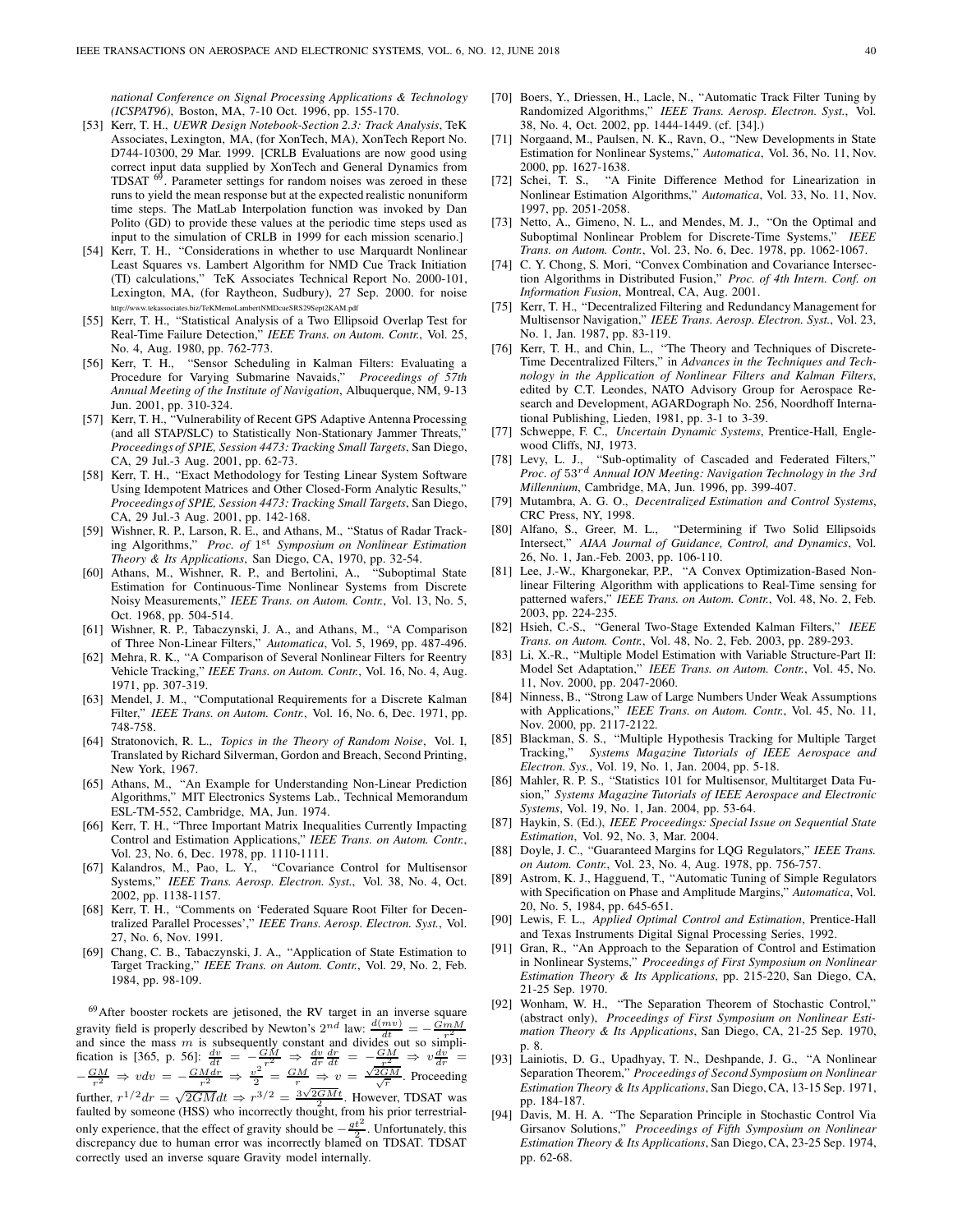- [95] Atassi, A. N., Khalil, H. K., "A Separation Principle for the Control of a Class of Nonlinear Systems," IEEE Trans. on Autom. Contr., Vol. 46, No. 5, May 2001, pp. 742-746.
- [96] Costa, O. L. V., Tuesta, E. F., "Finite Horizon Quadratic Optimal Control and A Separation Principle for Markovian Jump Linear Systems," IEEE Trans. on Autom. Contr., Vol. 48, No. 10, Oct. 2003, pp. 1836-1842.
- [97] Witenhausen, H. S., "A counterexample in stochastic optimal control," SIAM J. of Control, Vol. 6, No. 1, 1968, pp. 131-147.
- [98] Smith, S.C., Seiler, "Estimation with Lousy Measurements: Jump Estimators for Jump Systems," IEEE Trans. on Autom. Contr., Vol. 48, No. 12, Dec. 2003, pp. 2163-2171.
- [99] Leiva, H., Siegmund, S., 'A Necessary Algebraic Condition for Controllability and Observability of Linear Time-Varying Systems," IEEE Trans. on Autom. Contr., Vol. 48, No. 12, Dec. 2003, pp. 2229- 2232.
- [100] Asif, A., "Fast Implementations of the Kalman-Bucy Filter for Satellite Data Assimilation," IEEE Signal Processing Letters, Vol. 11, No. 2, Feb. 2004, pp. 235-238.
- [101] Kirubarajan, T. Bar-Shalom, Y., "Kalman Filter Versus IMM Estimator: When do we need the latter?," IEEE Trans. on Aerospace and Electron. Sys., Vol. 39, No. 4, Oct. 2003, pp. 1452-1457.
- [102] Mahler, R. P. S., "Multitarget Bayes Filtering via First Order Multitarget Moments," IEEE Trans. Aerosp. Electron. Syst., Vol. 39, No. 4, Oct. 2003, pp. 1152-1178.
- [103] Monim, A. , "Submarine Floating Antenna Model for Loran-C Signal Processing," IEEE Trans. Aerosp. Electron. Syst., Vol. 39, No. 4, Oct. 2003, pp. 1304-1315.
- [104] Hassibi, B., Sayed, A. H., and Kailath, T., "Linear Estimation in Krein Spaces-Part I: Theory," IEEE Trans. on Autom. Contr., Vol. 41, NO. 1, Jan. 1996, pp. 18-33.
- [105] Hsieh, C.-S., "General Two-Stage Extended Kalman Filters," IEEE Trans. on Autom. Contr., Vol. 48, No. 2, Feb. 2003, pp. 289-293.
- [106] Kerr, T. H., "Critique of Some Neural Network Architectures and Claims for Control and Estimation," IEEE Trans. Aerosp. Electron. Syst., Vol. 34, No. 2, Apr. 1998, pp. 406-419.
- [107] Zadunaisky, P. E., "Small Pertubations on Artificial Satellites," IEEE Trans. Aerosp. Electron. Syst., Vol. 39, No. 4, Oct. 2003, pp. 1270- 1276.
- [108] Krishnamurthy, V., Dey, S., "Reduced Spatio-Temporal Complexity for MMPP and Image Based Tracking Filters for Maneuvering Targets," IEEE Trans. Aerosp. Electron. Syst., Vol. 39, No. 4, Oct. 2003, pp. 1277-1291.
- [109] Li, X.-R., Jilkov, V.P., "Survey of Maneuvering Target Tracking. Part I: Dynamic Models," IEEE Trans. Aerosp. Electron. Syst., Vol. 39, No. 4, Oct. 2003, pp. 1333-1364.
- [110] Bruni, C., DiPillo, G., Koch, G., "Bilinear Systems: An appealing class of 'almost linear' systems," IEEE Trans. on Autom. Contr., Vol. 18, No. 4, Aug. 1972, pp. 334-348.
- [111] Abutaleb, A. S., "A Tracking Filter for Maneuvering Sources," IEEE Trans. on Autom. Contr., Vol. 34, No. 4, Apr. 1989, pp. 471-475.
- [112] Chaffee, J., Kovach, K., Robel, G., "Integrity and the Myth of Optimal Filtering," Proceedings of the Institute of Navigation, Winter Technical Meeting, Jan. 1997.
- [113] Rogers, S. R., "Instability of a Decoupled Tracking Filter," IEEE Trans. on Autom. Contr., Vol. 34, No. 4, Apr. 1989, pp. 469-471.
- [114] Cox, C. M., Chao, B. F., "Detection of a Large-Scale Mass Redistribution in the Terrestrial System Since 1998," Science, Vol. 297, 2 Aug. 2002, pp. 831-833 (also see [217]).
- [115] Anaes, H. B., and Kailath, T., "Initial-Condition Robustness of Linear Least Squares Filtering Algorithms," IEEE Trans. on Autom. Contr., Vol. 19, No. 4, Aug. 1974, pp. 393-397.
- [116] Fitzgerald, R. J., "Divergence of the Kalman Filter," IEEE Trans. on Autom. Contr., Vol. 16, No. 6, Dec. 1971, pp. 736-747.
- [117] Zames, G., "Input-Output Feedback Stability and Robustness: 1959-1985," IEEE Control System Magazine, Vol. 16, No. 3, Jun. 1996, pp. 61-66.
- [118] Kell, L. H., Bhattacharyya, S. P., "Robust, Fragile, or Optimal," IEEE Trans. on Autom. Contr., Vol. 42, No. 8, Aug. 1997, pp. 1098-1105 (also see comments on pp. 1265-1267 and authors' polite reply to bellowing on p. 1268 in Vol. 43, No. 9, pp. 1265-1267, Sep. 1998 issue).
- [119] Rosenbrock, H. H., McMorran, P. D., "Good, Bad, or Optimal," IEEE Trans on Autom. Contr., Vol. 16, No. 6, Dec. 1971, pp. 552-553.
- [120] Tam, L.-F., Wong, W.-S., and Yau, S.S.-T., "On a Necessary and Sufficient Condition for Finite Dimensionality of Estimation Algebras," SIAM Journal on Control and Optimization, Vol. 28, No. 1, Jan. 1990, pp. 173-185.
- [121] Boutayeb, M., Rafaralahy, H., Darouach, M., "Convergence Analysis of the Extended Kalman Filter Used as an Observer for Nonlinear Discrete-Time Systems," IEEE Trans. on Autom. Contr., Vol. 42, No. 4, Apr. 1997, pp. 581-586.
- [122] Bell, B. M., Cathey, F. W., "The Iterated Kalman Filter Update as a Gauss-Newton Method," IEEE Trans. on Autom. Contr., Vol. 38, No. 2, Feb. 1993, pp. 294-298.
- [123] Lee, J. T., Lay, F., Ho, Y.-C., "The Witsenhausen Counterexample: A Hierarchical Search Approach for Nonconvex Optimization Problems," IEEE Trans. on Autom. Contr., Vol. 46, No. 3, Mar. 2001, pp. 382-397.
- [124] Arnold, B. C., Castillo, E., Sarabia, J. M., Conditional Specification of Statistical Models, Springer Series on Statistics, Spinger-Verlag, NY, 1999.
- [125] Recent Advances in Stochastic Calculus, Edited by J. S. Baras and V. Mirelli, Progress in Automation and Information Systems, Springer-Verlag, NY, 1990.
- [126] Hu, G.-Q., Yau, S. S.-T., "Finite-Dimensional Filters with Nonlinear Drift XV: New Direct Method for Construction of Universal Finite-Dimensional Filter," IEEE Trans. on Autom. Contr., Vol. 47, No. 3, Mar. 2002, pp. 50-57.
- [127] Pulford, G. W., La Scala, B. F., "MAP Estimation of Target Maneuver Sequence with the Expectation-Maximization Algorithm," IEEE Trans. Aerosp. Electron. Syst., Vol. 38, No. 2, Apr. 2002, pp. 367-377.
- [128] Shumway, R. H., Stoffer, D. S., "An Approach to Time Series Smoothing and Forecasting Using the EM Algorithm," Journal of Time Series Analysis, Vol. 3, No. 4, 1982, pp. 253-264.
- [129] Tse, E., "Parallel Computation of the Conditional Mean State Estimate for Nonlinear Systems," Proceedings of Symposium on Nonlinear Estimation and its Applications, San Diego, CA, Sep. 1971, pp. 385- 394.
- [130] Tse, E., Larson, R. E., and Senne, K., "A Survey of Parallel Processing Algorithms for Nonlinear Estimation," Proceedings of the Symposium on Nonlinear Estimation and its Applications, San Diego, CA, 23-25 Sep. 1974, pp. 257-269.
- [131] Baheti, R. S., O'Halloron, D. R., Itzkowitz, H. R., "Mapping Extended Kalman Filters onto Linear Arrays," IEEE Trans. on Autom. Contr., Vol. 35, No. 12, Dec. 1990, pp. 1310-1319.
- [132] Holtzman, J. M., Nonlinear System Theory: A Functional Analysis Approach, Prentice-Hall, 1970.
- [133] Olson, D. K., "Converting Earth-Centered, Earth-Fixed Coordinates to Geodetic Coordinates," IEEE Trans. on Aero. and Electr. Sys., Vol. 32, No. 1, Jan. 1996, pp. 473-475.
- [134] Wu, Y., Wong, P., Hu, X., "Algorithm of Earth-Centered, Earth-Fixed Coordinates to Geodetic Coordinates," IEEE Trans. on Aero. and Electr. Sys., Vol. 39, No. 4, Oct. 2003, pp. 1457-1461.
- [135] Carr, E. M., Jones, H. M., Carey, M. O., MAXLIK: A Computer Program to Determine Satellite Orbits from Radar Metric Data (U), MIT Lincoln Laboratory Report No. PSI-126, Lexington, MA, Dec. 1981 (limited distribution).
- [136] Zames, G., "Feedback and Optimal Sensitivity: model reference transformations, multiplicative semi-norms, and approximate inverses, IEEE Trans. on Auto. Contr., Vol. 26, Apr. 1981, pp. 744-752.
- [137] Kozin, F., "On the Probability Densities of the Output of Some Random Systems," Journal of Applied Mechanics, Vol. 28, 1961, pp. 161-165.
- [138] Song, T. T., Random Differential Equations in Systems and Engineering, Academic Press, NY, 1973.
- [139] Gelb, A. (Ed.), Applied Optimal Estimation, MIT Press, Cambridge, MA, 1974.
- [140] Kerr, T. H., "False Alarm and Correct Detection Probabilities Over a Time Interval for Restricted Classes of Failure Detection Algorithms," IEEE Trans. on Inform. Theory, Vol. 28, No. 4, Jul. 1982, pp. 619-631.
- [141] Kerr, T. H., "Examining the Controversy Over the Acceptability of SPRT and GLR Techniques and Other Loose Ends in Failure Detection," Proceedings of the American Control Conference, San Francisco, CA, 22-24 Jun. 1983, pp. 966-977.
- [142] Kerr, T. H., "A Critique of Several Failure Detection Approaches for Navigation Systems," IEEE Trans. on Autom. Contr., Vol. 34, No. 7, Jul. 1989, pp. 791-792.
- [143] Kerr, T. H., "On Duality Between Failure Detection and Radar/Optical Maneuver Detection," IEEE Trans. Aerosp. Electron. Syst., Vol. 25, No. 4, Jul. 1989, pp. 581-583.
- [144] Sayed, A. H., and Kailath, T., "A State-Space Approach to Adaptive RLS Filtering," IEEE Signal Processing Magazine, Vol. 11, No. 3, Jul. 1994, pp. 18-60. (Please see its sequel.)
- [145] Scharf, L., Chong, E., McWhorter, L. T., Zoltowski, M., Goldstein, J. S., "Algebraic Equivalence of the Multistage Wiener Filter and the Conjugate Gradient Weiner Filter," Proceedings of the 7th Annual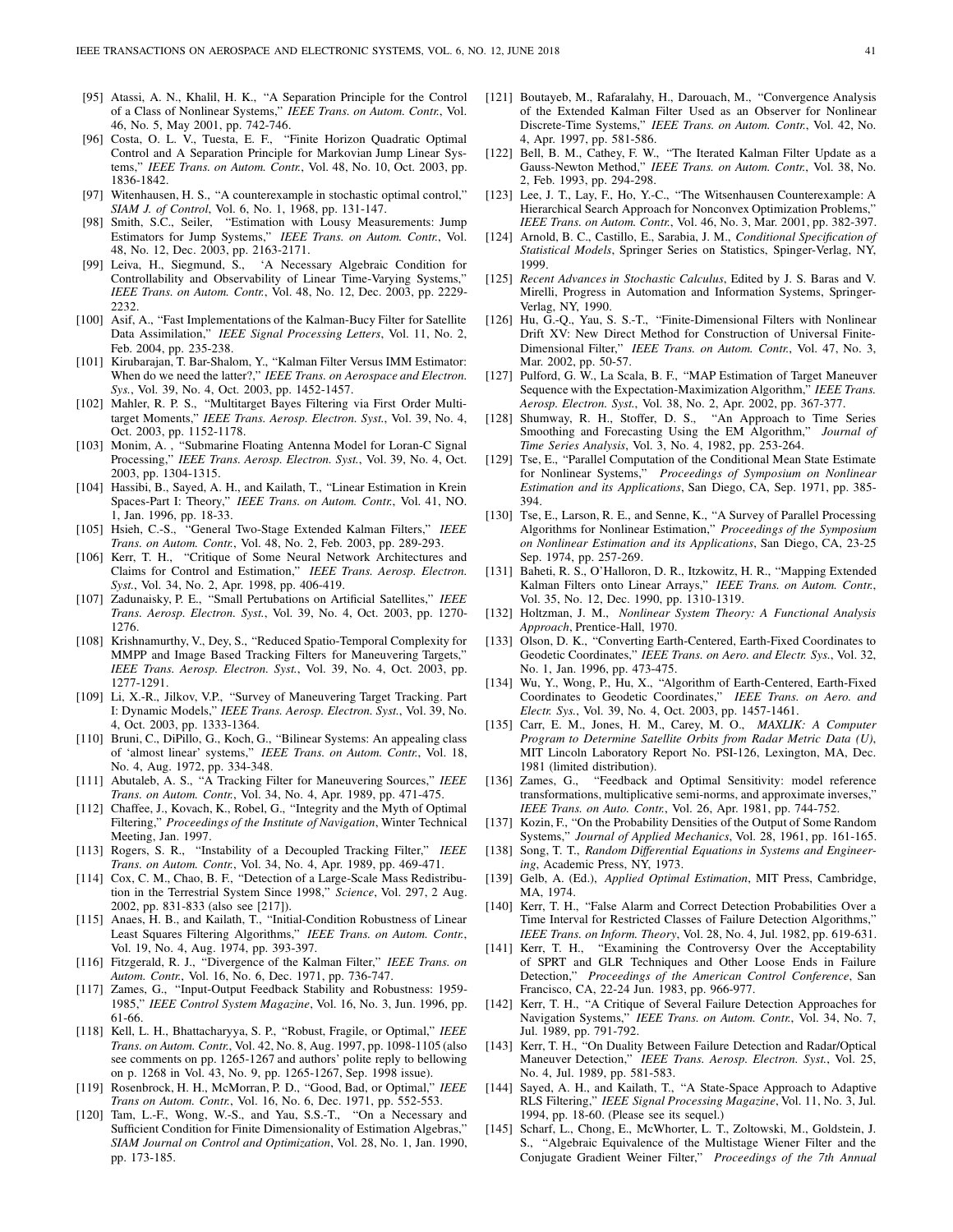Adaptive Sensor Array Processing Workshop, Lincoln Laboratory of MIT, Lexington, MA, 11-13 Mar. 2003.

- [146] Payne, A. N., "Observability Problem for Bearings-Only Tracking," International Journal of Control, Vol. 49, No. 3, 1989, pp. 761-768.
- [147] Zhou, Y., Sun, Z., "Observability Analysis of Single Passive Observer," Proceedings of the 1995 IEEE National Aerospace and Electronics Conference, NY, 1995, pp. 215-219.
- [148] Jauffret, C., Pillon, D., "Observability in Passive Target Motion Analysis," IEEE Trans. Aerosp. Electron. Syst., Vol. 32, No. 4, Oct. 1996, pp. 1290-1300.
- [149] Rao, S. K., "Comments on 'Observability in Passive Target Motion Analysis'," IEEE Trans. Aerosp. Electron. Syst., Vol. 34, No. 2, Apr. 1998, p. 700.
- [150] Meurer, G. W., "The TRADEX MTT Multitarget Tracker," The Lincoln Laboratory Journal, Vol. 5, No. 3, 1992, pp. 317-349.
- [151] Lawton, J. A., Jesionowski, R. J., Zarchan, P., "Comparison of Four Filtering Options for Radar Tracking Problems," AIAA Journal of Guidance, Control, and Dynamics, Vol. 21, No. 4, Jul.-Aug. 1998, pp. 618-623.
- [152] Ramachandra, K. V., Kalman Filtering Techniques for Radar Tracking, Marcel Dekker, Inc., NY, 2000.
- [153] Bridgewater, A. W., "Analysis of Second and Third Order Steady-State Tracking Filters," in AGARD Conference Proceedings No. 252: Strategies for Automatic Track Initiation, Ed. By Dr. S. J. Rabinowitz, Monterey, CA, 16-17 Oct. 1978, pp. 9-1 to 9-11.
- [154] Brookner, E., Tracking and Kalman Filtering Made Easy, John Wiley & Sons, Inc., NY, 1998 (especially Chapt. 3 for practical issues associated with radar target tracking, especially for Early Earning radars).
- [155] Press, W. H., Teukolsky, S. A., et al, Numerical Recipes in Fortran 90: The art of parallel scientific computing,  $2<sup>nd</sup>$  Edition, Vol. 2 of Fortran Numerical Recipes, Cambridge University Press, NY, 1996 (1999 reprint with corrections).
- [156] Kreucher, C., Hero, A., Kastella, K., "Multiple Model Particle Filtering for Multi-Target Tracking," Proceedings of the 12th Annual Adaptive Sensor Array Processing Workshop, Lincoln Laboratory of MIT, Lexington, MA, 16-18 Mar. 2004.
- [157] Lohmiller, W. and Slotine, J.-J. E., "On Contraction Analysis for Nonlinear Systems," Automatica, Vol. 34, No. 6, 1998.
- [158] Slotine, J.-J. E., "Modular Stability Tools for Distributed Computation and Control," Int. Jour. on Adaptive Control and Signal Processing, Vol. 17, No. 6, 2003.
- [159] Special Issue on Stochastic Control methods applied to Financial Engineering, IEEE Trans.on Autom. Contr., Vol. 49, No. 3, Mar. 2004.
- [160] Selected Papers of Frank Kozin: Stochastic Analysis and Engineering Applications, Ed. by Y. Sunahara, MITA Press, Tokyo, Japan, 1994 (entirely in English).
- [161] Hassibi, B., Sayed, A. H., Kailath, T., " $H^{\infty}$  Optimality of the LMS Algorithm," IEEE Trans. on Sig. Proc., Vol. 44, No. 2, Feb. 1996, pp. 267-281.
- [162] Hassibi, B., Sayed, Kailath, T., "Linear Estimation in Krein Spaces– Part I: Theory," IEEE Trans. on Autom. Contr., Vol. 41, No. 1, Jan. 1996, pp. 18-33.
- [163] Hassibi, B., Sayed, Kailath, T., "Linear Estimation in Krein Spaces– Part II: Applications," IEEE Trans. on Autom. Contr., Vol. 41, No. 1, Jan. 1996, pp. 34-50.
- [164] Brunke, S., Cambell, M. E., "Square Root Sigma Point Filtering for Real-Time Nonlinear Estimation," AIAA Journal of Guidance, Control, and Dynamics, Vol. 27, No. 2, Mar.-Apr. 2004, pp. 314-17. (2005, p. 383).
- [165] Klinger, A., "Information and Bias in Sequential Estimation," IEEE Trans. on Autom. Contr., Vol. 10, No. 1, Feb. 1968, pp. 102-103.
- [166] Kalatchin, P., Chebotko, I., et al, The Revolutionary Guide to Bitmapped Graphics, Wrox Press Ltd., Birmingham, UK, 1994.
- [167] Kerr, T. H., "Comments on 'An Algorithm for Real-Time Failure Detection in Kalman Filters'," IEEE Trans. on Autom. Contr., Vol. 43, No. 5, May 1998, pp. 682-683.
- [168] Golub, G. H., Van Loan, C. F., Matrix Computations, 3<sup>rd</sup> Edition, Johns Hopkins University Press, Baltimore, MD, 1996.
- [169] Chan, K., "A Simple Mathematical Approach for Determining Intersection of Quadratic Surfaces," Proceedings of American Astronautical Society, Part III, AAS Paper 01-358, Jul.-Aug. 2001, pp. 785-801.
- [170] Leva, J. L., "An Alternative Closed-Form Solution to the GPS Pseudorange Equations," IEEE Trans. Aerosp. Electron. Syst., Vol. 32, No. 4, Oct. 1996, pp. 1430-1439.
- [171] Galvin, W. P., "Matrices with 'Custom-Built' Eigenspaces," SIAM Mathematical Monthly, May 1984, pp. 308-309.
- [172] Yau, S.-T., Yau, S. S.-T., "Nonlinear Filtering and Time Varying Schrodinger Equation 1," IEEE Trans. Aerosp. Electron. Syst., Vol. 40, No. 1, Jan. 2004, pp. 284-292.
- [173] Mahata, K., Soderstrom, T., "Large Sample Properties of Separable Nonlinear Least Squares Estimators," IEEE Trans. on Sig. Proc., Vol. 52, No. 6, Jun. 2004, pp. 1650-1658.
- [174] Bar-Shalom, Y., Chen, H., Mallick, M., "One Step Solution for the Multistep Out-of-Sequence-Measurement Problem," IEEE Trans. Aerosp. Electron. Syst., Vol. 40, No. 1, Jan. 2004, pp. 27-37.
- [175] Mendel, J. M., Lessons in Digital Estimation, Prentice-Hall, Englewood, Cliffs, NJ, 1987.
- [176] Mendel, J. M., Lessons in Estimation Theory for Signal Processing, Communications, and Control, Prentice-Hall, Upper Saddle River, NJ, 1995.
- [177] Ristic, B., Arulampalam, S., Gordon, N., Beyond the Kalman Filter: Particle Filters for Tracking Applications, Artech House, Boston, MA, 2004.
- [178] Kulhavy, R., Recursive Nonlinear Estimation: A Geometric Approach, Lecture Notes in Control and Information Sciences, Springer, NY, 1996.
- [179] Eldar, Y. C., "Minimum Variance in Biased Estimation: Bounds and Asymptotically Optimal Estimators," IEEE Trans. on Sig. Proc., Vol. 52, No. 7, Jul. 2004, pp. 1915-1930.
- [180] Bernado, J. M., Smith, A. F. M., Bayesian Theory, Wiley Series in Probability and Mathematical Statistics, John Wiley & Sons, NY, 1993.
- [181] Snieder, R., A guided Tour of Mathematical Methods for the Physical Sciences, (Especially Chap. 20 on Potential Theory for gravity of nonspherical earth) Cambridge University Press, Cambridge, UK, 2001.
- [182] Hanzon, B., "A differential-geometric approach to approximate nonlinear filtering," in C. T. J. Dodson (Ed.), Geometrization of Statistical Theory, ULDM Publications, Lancaster, UK, 1987, pp. 219-224.
- [183] Hanzon, B. Hut, R., "New Results on the projection filter," Proceedings of the 1<sup>st</sup> European Control Conference, Grenoble, France, 1991, pp. 623-628.
- [184] Brigo, D., "On the nice behavior of the Gaussian Projection Filter with small observation noise," Proceedings of the 3<sup>rd</sup> European Control Conference, Rome, Italy, Vol. 3, 1995, pp. 1682-1687.
- [185] Brigo, D., Hazon, B., and Gland, F. Le, "A differential-geometric approach to nonlinear filtering: the projection filter," Proceedings of the 34<sup>th</sup> IEEE Conference on Decision and Control, New Orleans, LA, Vol. 4, 1995, pp. 4006-4011.
- [186] Gorlatch, S., Lengauer, C. (Eds.), Constructive Methods for Parallel Programming, Advances in Computation: Theory and Practice, Vol. 10, Nova Science Publishers Inc. NY, 2000.
- [187] Tadonki, C., Philippe, B., "Parallel Multiplication of Vector by a Kronecker Product of Matrices," Chap. 5 in Parallel Numerical Linear Algebra, J. Dongarra, Erricos John Kontoghiorghes (ds.), Nova Science Publishers, Huntington, NY, 2001.
- [188] Voinov, V. G., Nikulin, M. S., Unbiased Estimators and Their Applications, Vol. 2: Multivariate Case, (especially App. 2: On Evaluating Some Multivariable Integrals), Kluwer Academic publishers, Boston, MA, 1996.
- [189] Young, P., Recursive Estimation and Time Series Analysis: An Introduction, (especially App. 2: Gauss's derivation of recursive least squares & App. 3: Instantaneous Cost function associated with recursive least squares) Springer-Verlag, NY, 1984.
- [190] Ibragimov, N. H. (Ed.), CRC Handbook of Lie Group Group Analysis of Differential Equations, Vol. 1: Symmetries, Exact Solutions, and Conservation Laws, CRC Press, Inc., Boca Raton, FL, 2000.
- [191] Mohler, R. R., Nonlinear Systems: Vol. II: Applications to Bilinear Control, Prentice-Hall, Englewood Cliffs, NJ, 1991.
- [192] Chikte, S. D., "Bilinear Systems with Nilpotent Lie Algebras: Least Squares Filtering," IEEE Trans. on Autom. Contr., Vol. 25, No. 6, Dec. 1979, pp. 948-953.
- [193] Speyer, J. L., "Computation and Transmission Requirements for a Decentralized Linear-Quadratic-Gaussian Contol Problem," IEEE Trans. on Autom. Contr., Vol. 24, No. 2, Apr. 1979, pp. 266-269.
- [194] Saridis, G. N., Self-Organizing Control of Stochastic Systems, Control and Systems Theory Series, Vol. 4, Marcel Dekker, NY, 1977.
- [195] Abou-Kandil, H., Freiling, G., Ionescu, V., Jank, G., *Matrix Riccati* Equations in Control, Birkhauser, Basel, Switzerland, 2003.
- [196] Milman, M. H., Scheid, Jr., R. E., "A Note on Finite Dimensional Estimators for Infinite Dimensional Systems," IEEE Trans. on Autom. Contr., Vol. 30, No. 12, Dec. 1985, pp. 1214-1217.
- [197] Elliott, R. J., Krishnamurthy, V., Poor, H. V., "Exact Filters for Certain Moments and Stochastic Integrals of the State of Systems with Benĕs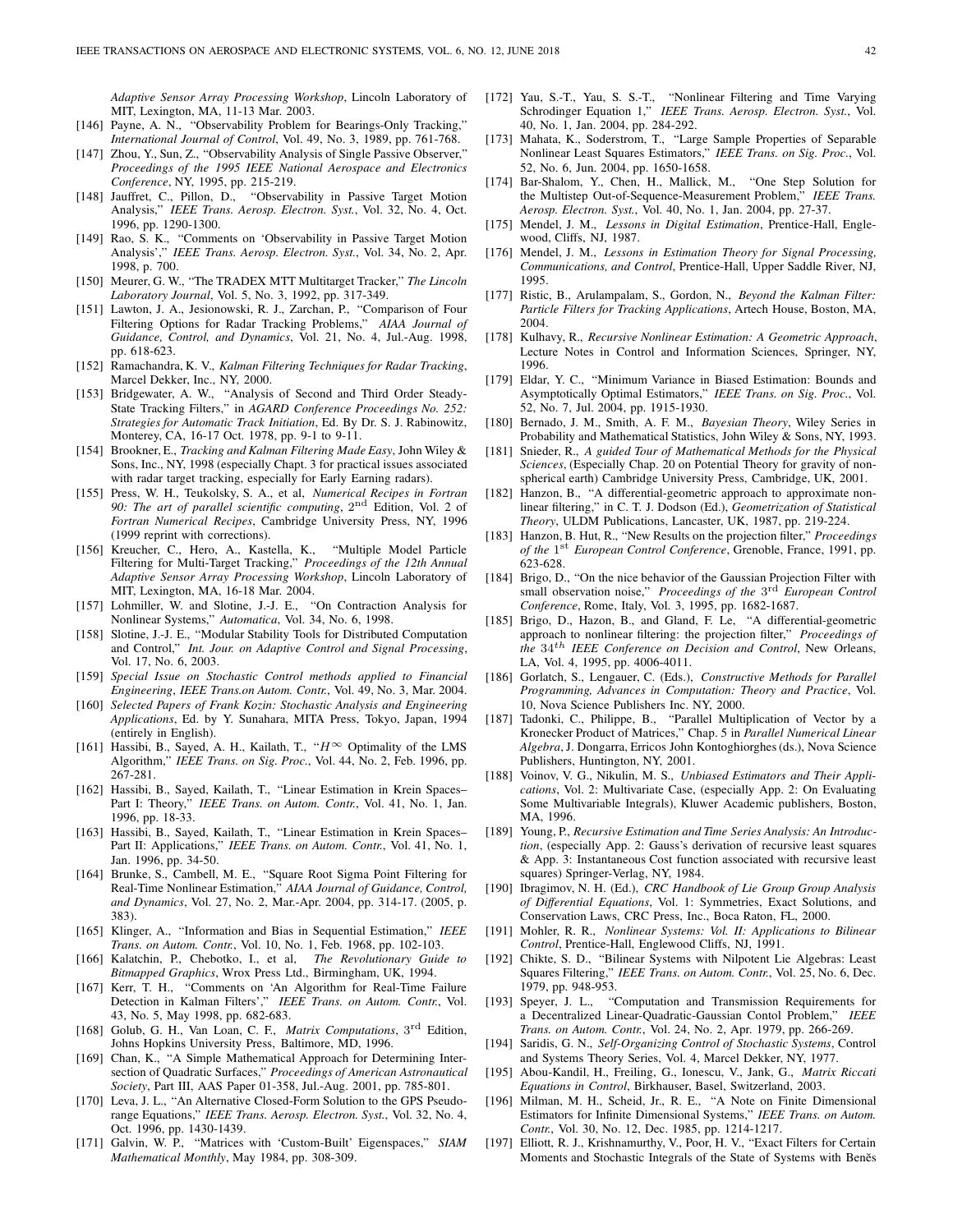Nonlinearity," IEEE Trans. on Autom. Contr., Vol. 44, No. 10, Oct. 1999, pp. 1929-1933.

- [198] Nikoukhah, R., Campbell, S. L., Delebecque, F., "Kalman Filtering for General Discrete-Time Linear Systems," IEEE Trans. on Autom. Contr., Vol. 44, No. 10, Oct. 1999, pp. 1829-1839.
- [199] Nikoukhah, R., Taylor, D., Willsky, A. S., Levy, B. C., "Graph Structure<br>and Recursive Estimation of Noisy Linear Relations." *Journal of* and Recursive Estimation of Noisy Linear Relations," Mathematical Systems, Estimation, and Control, Vol. 5, No. 4, 1995, pp. 1-37.
- [200] Nikoukhah, R., Willsky, A. S., Levy, B. C., "Kalman Filtering and Riccati Equations for Descriptor Systems," IEEE Trans. on Autom. Contr., Vol. 37, 1992, pp. 1325-1342.
- [201] Chung, D., Park, C. G., Lee J. G., "Robustness of Controllability and Observability of Continuous Linear Time-Varying Systems with Parameter Perturbations," IEEE Trans. on Autom. Contr., Vol. 44, No. 10, Oct. 1999, pp. 1919-1923.
- [202] Aihara, S. I., Bagchi, A., "On the Mortensen Equation for Maximum Likelihood State Estimation," IEEE Trans. on Autom. Contr., Vol. 44, No. 10, Oct. 1999, pp. 1955-1961.
- [203] Lasserre, J. B., "Sample-Path Average Optimality for Markov Control Processes," IEEE Trans. on Autom. Contr., Vol. 44, No. 10, Oct. 1999, pp. 1966-1971.
- [204] Aliev, F. A., Ozbek, L., "Evaluation of Convergence Rate in the Central Limit Theorem for the Kalman Filter," IEEE Trans. on Autom. Contr., Vol. 44, No. 10, Oct. 1999, pp. 1905-1909.
- [205] Spall, J. C., Wall, K. D., "Asymptotic Distribution Theory for the Kalman Filter State Estimator," Communications on Statistical Theory and Methods, Vol. 13, 1984, pp. 1981-2003.
- [206] Spall, J. C., "Validation of State-Space Models from a Single Realization of Non-Gaussian Measurements," IEEE Trans. on Autom. Contr., Vol. 30, 1985, pp. 1212-1214.
- [207] Ibrahim, S., Rajagopalan, A. N., "Image Estimation in Film-Grain Noise," IEEE Signal Processing Letters, Vol. 12, No. 3, Mar. 2005, pp. 238-241.
- [208] Chang, C., Ansari, R., "Kernel Particle Filtering for Visual Tracking," IEEE Signal Processing Letters, Vol. 12, No. 3, Mar. 2005, pp. 242- 246.
- [209] Luenberger, D. G., *Introduction to Dynamic Systems: Theory, Models*, and Applications, John Wiley & Sons, NY, 1979.
- [210] Luenberger, D. G., "Dynamic Equations in Descriptor Form," IEEE Trans. on Autom. Contr., Vol. 22, No. 3, Jun. 1977, pp. 312-321.
- [211] Shampine, L. F., Reichett, M. W., "The MatLab ODE Suite," SIAM Journal on Scientific Computing, Vol. 18, 1997, pp. 1-22.
- [212] Gear, C. W., Watanabe, D. S., "Stability and Convergence of Variable Order Multi-step Methods," SIAM Journal of Numerical Analysis, Vol. 11, 1974, pp. 1044-1058. (Also see Gear, C. W., Automatic Multirate Methods for Ordinary Differential Equations, Rept. No. UIUCDCS-T-80-1000, Jan. 1980.)
- [213] Gini, F., Regggianini, R., Mengali, U., "The Modified Cramer-Rao Lower Bound in Vector Parameter Estimation," IEEE Trans. on Sig. Proc., Vol. 46, No. 1, Jan. 1998, pp. 52-60.
- [214] Prasad, M. K., "Stack Filter Design Using Selection Probabilities," IEEE Trans. on Sig. Proc., Vol. 53, No. 3, Mar. 2005, pp. 1025-1037.
- [215] Brcich, R. F., Iskander, D. R., Zoubir, A. M., "The Stability Test for Symmetric Alpha-Stable Distributions," IEEE Trans. on Sig. Proc., Vol. 53, No. 3, Mar. 2005, pp. 977-986.
- [216] Zheng, Z. W., Zhu, Y.-S., "New Least-Squares Registration Algorithm for Data Fusion," IEEE Trans. Aerosp. Electron. Syst., Vol. 40, No. 4, Oct. 2004, pp. 1410-1416.
- [217] de Morais, T. N., Oliveira, A. B. V., Walter, F., "Global Behavior of the Equatorial Anomaly Since 1999 and Effects on GPS," IEEE AES Systems Magazine, Vol. 20, No. 3, Mar. 2005, pp. 15-23. (cf., [114])
- [218] Minvielle, P., "Decades of Improvements in Re-entry Ballistic Vehicle Tracking," IEEE A&E Systems Magazine, Vol. 20, No. 8, part 1 of 2, Aug. 2005, pp. CF-1 to CF-14.
- [219] Wu, Y., Hu, X., Hu, D., Wu, M., "Comments on 'Gaussian Particle Filtering'," IEEE Trans. on Sig. Proc., Vol. 53, No. 8, Aug. 2005, pp. 3350-3351.
- [220] Evans, R., Krishnamurthy, V., Nair, G., Sciacca, L., "Networked Sensor Management and Data Rate Control for Tracking Maneuvering Targets," IEEE Trans. on Sig. Proc., Vol. 53, No. 6, Jun. 2005, pp. 1979-1991.
- [221] Farina, A., Antenna-Based Signal Processing Techniques for Radar Systems, Artech House," Boston, MA, 1992.
- [222] Daum, F. E., "Nonlinear Filters: Beyond the Kalman Filter," IEEE Aerospace and Electronic Systems Magazine, Tutorials II, Vol. 20, No. 8, Part 2 of 2, Aug. 2005, pp. 57-69.
- [223] Bar-Shalom, Y., Challa, S., Blom, H. A. P., "IMM Estimator Versus Optimal Estimator for Hybrid Systems," IEEE Trans. Aerosp. Electron. Syst., Vol. 41, No. 3, Jul. 2005, pp. 986-991.
- [224] Cai, J., Sinha, A., Kirubarajan, T., "EM-ML Algorithm for Track Initiation using Possibly Noninfomative Data," IEEE Trans. Aerosp. Electron. Syst., Vol. 41, No. 3, Jul. 2005, pp. 1030-1048.
- [225] Bruno, M. G. S., Pavlov, A., "Improved Sequential Monte-Carlo Filtering for Ballistic Target Tracking," IEEE Trans. Aerosp. Electron. Syst., Vol. 41, No. 3, Jul. 2005, pp. 1103-1109.
- [226] Coraluppi, S., Carthel, C., "Distributed Tracking in Multistatic Sonar," IEEE Trans. Aerosp. Electron. Syst., Vol. 41, No. 3, Jul. 2005, pp. 1138-1147.
- [227] Yan, Z., Duan, G., "Time Domain Solution to Descriptor Variable Systems," IEEE Trans. on Autom. Contr., Vol. 50, No. 11, Nov. 2005, pp. 1796-1798.
- [228] Bucy, R. S., Joseph, P. D., Filtering for Stochastic Processes with Applications to Guidance, 2<sup>nd</sup> Edition, Chelsea, NY, 1984 (1<sup>st</sup> Edition, Interscience, NY, 1968).
- [229] Bucy, R. S., "Nonlinear Filtering," IEEE Trans. on Autom. Contr., Vol. 10, No. 2, Apr. 1965, p. 198.
- [230] Bucy, R. S., "Information and Filtering," Information Sciences, Vol. 18, 1979, pp. 179-187.
- [231] Bucy, R. S., "Distortion Rate Theory and Filtering," IEEE Trans. on Information Theory, Vol. 28, 1982, pp. 336-339.
- [232] Bucy, R. S. (with assistance of B. G. Williams), Lectures on Discrete Time Filtering, Springer-Verlag, NY, 1994.
- [233] Bucy, R. S., Moura, J. M. F., NATO Advanced Study Institute on Nonlinear Stochastic Problems, NATO ASI Series, Series C: Mathematical and Physical Sciences, No. 104, Kluwer, Boston, MA, 1982.
- [234] Blondel, V. D., Megretski, A. (eds.), Unsolved Problems in Mathematical Systems and Control Theory, Princeton University Press, Princeton, NJ, 2004.
- [235] Sawitski, G., "Finite-Dimensional Filter Systems in Discrete Time," Stochastics, Vol. 5, 1981, pp. 107-114.
- [236] Damm, T., Rational Matrix Equations in Stochastic Control, Springer-Verlag, NY, 2004.
- [237] Kushner, H. J., Dupuis, P. G., Numerical Methods for Stochastic Control Problems in Continuous Time, Springer-Verlag, NY, 1992.
- [238] Costa, O. L. V., Fragoso, M. D., Marques, R. P., Discrete-Time Jump Linear Systems, Series on Probability and Its Applications, Gani, J., Heyde, C. C., Jagers, P., Kurtz, T. G. (Eds.), Springer-Verlag, NY, 2005.
- [239] Murata, K., Matrices and Matroids for Systems Analysis, Series on Algorithms and Combinatorics 20, Springer-Verlag, NY, 2000.
- [240] Stone, L. D., Barlow, C. A., Corwin, T. L., Bayesian Multiple Target Tracking, Artech, Boston, MA, 1999.
- [241] Blahut, R. E., Miller Jr., W., Wilcox, C. H., Radar and Sonar, Part 1, The IMA Volumes in Mathematics and Its Applications, Vol. 32, Springer-Verlag, NY, 1991.
- [242] Chestnut, H., "Bridging the Gap in Control-Status 1965," IEEE Trans. on Autom. Contr., Vol. 10, Apr. 1965, pp. 125-126 (evidently still an problem in 2016). [G.E. vice president Harold Chestnut discussed his concerns regarding this issue with me at General Electric R&D Center in 1971.]
- [243] Rapoport, I, Oshman, Y., "Fault-Tolerant Particle Filtering by Using Interactive Multiple Model-Based Rao-Blackwellization," AIAA Journal of Guidance, Control, and Dynamics, Vol. 28, No. 6, Nov.-Dec. 2005, pp. 1171-1177.
- [244] Xin, J., Sano, A., "Efficient Subspace-Based Algorithm for Adaptive Bearing Estimation and Tracking," IEEE Trans. on Sig. Proc., Vol. 53, No. 12, Dec. 2005, pp. 4485-4505.
- [245] Kerr, T. H., "Comments on 'Determining if Two Solid Ellipsoids Intersect'," AIAA Journal of Guidance, Control, and Dynamics, Vol. 28, No. 1, Jan.-Feb. 2005, pp. 189-190.
- [246] Kerr, T. H., "Integral Evaluation Enabling Performance Trade-offs for Two Confidence Region-Based Failure Detection," AIAA Journal of Guidance, Control, and Dynamics, Vol. 29, No. 3, May-Jun. 2006, pp. 757-762.
- [247] Zhang, L., Lam, J., Zhang, Q., "Lyapunov and Riccati Equations of Discrete-Time Descriptor Systems," IEEE Trans. on Autom. Contr., Vol. 44, No. 11, Nov. 1999, pp. 2134-2139.
- [248] Stykel, T., "On Some Norms for Descriptor Systems," IEEE Trans. on Autom. Contr., Vol. 51, No. 5, May 2006, pp. 842-847.
- [249] Fridman, E., "Descriptor Discretized Lyapunov Functional Method: Analysis and Design," IEEE Trans. on Autom. Contr., Vol. 51, No. 5, May 2006, pp. 890-897.
- [250] McEneaney, W. M., Max-Plus Methods for Nonlinear Control and Estimation, Birkhauser, Boston, 2006.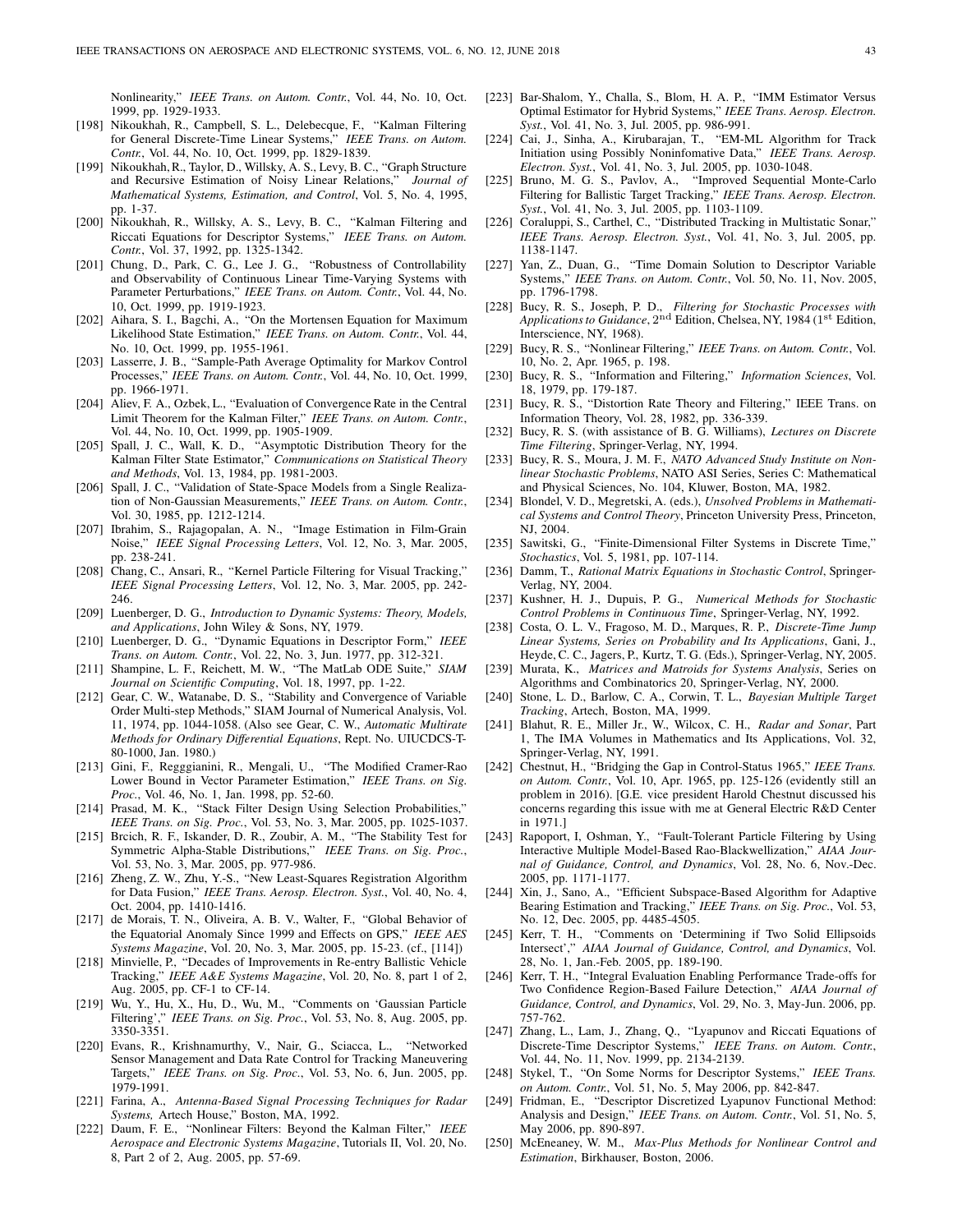- [251] Lu, P., "Nonlinear Predictive Controllers for Continuous Systems," AIAA Journal of Guidance, Control, and Dynamics, Vol. 17, No. 3, May-Jun. 1994, pp. 553-560.
- [252] Crassidis, J. L., Markley, F. L., "Predictive Filtering for Nonlinear Systems," AIAA Journal of Guidance, Control, and Dynamics, Vol. 20, No. 3, May-Jun. 1997, pp. 566-572.
- [253] Crassidis, J. L., Markley, F. L., "Predictive Filtering for Attitude Estimation Without Rate Sensors," AIAA Journal of Guidance, Control, and Dynamics, Vol. 20, No. 3, May-Jun. 1997, pp. 522-527.
- [254] Li, J., Zhang, H.-Y., "Stochastic Stability Analysis of Predictive Filters," AIAA Journal of Guidance, Control, and Dynamics, Vol. 29, No. 3, May-Jun. 2006, pp. 738-741.
- [255] Konrad, R., Srefan, G., Engin, Y., "Stochastic Stability of the Discrete Time Extended Kalman Filter," IEEE Trans. on Autom. Contr., Vol. 44, No. 4, Apr. 1999, pp. 714-728.
- [256] Isaac, A., Zhang, X., Willet, P., Bar-Shalom, Y., "A Particle Filter for Tracking Two Closely Spaced Objects Using Monopulse Radar Channel Signals," IEEE Signal Processing Letters, Vol. 13, No. 6, Jun. 2006, pp. 357-360.
- [257] Roberts, W. J. J., Ephraim, Y., Dieguez, E., "On Ryden's EM Algorithm for Estimating MMPPs," IEEE Signal Processing Letters, Vol. 13, No. 6, Jun. 2006, pp. 373-376.
- [258] Koening, D., "Observer Design for Unknown Input Nonlinear Descriptor Systems via Convex Optimization," IEEE Trans. on Autom. Contr., Vol. 51, No. 6, Jun. 2006, pp. 1047-1052.
- [259] Kailath, T., "A View of Three Decades of Linear Filtering," IEEE Trans. on Information theory, Vol. 20, No. 2, Mar. 1974, pp. 146-181.
- [260] Wong, E., "Recent Progress in Stochastic Processes-A Survey," IEEE Trans. on Information theory, Vol. 19, No. 3, May 1973, pp. 262-275.
- [261] Duttweiler, D., Kailath, T., "RKHS Approach to Detection and Estimation Problems-IV: Non-Gaussian Detection," IEEE Trans. on Information theory, Vol. 19, No. 1, Jan. 1973, pp. 19-28.
- [262] Kailath, T., Poor, H. V., "Detection of Stochastic Processes," IEEE Trans. on Information theory, Vol. 44, No. 6, Oct. 1998, pp. 2230-2231.
- [263] Brammer, R., "A Note on the Use of Chandrasekhar Equations for the Calculation of the Kalman Gain," IEEE Trans. on Information theory, Vol. 21, No. 3, May 1975, pp. 334-336.
- [264] Kailath, T., "Author's reply to 'A Note on the Use of Chandrasekhar Equations for the Calculation of the Kalman Gain'," IEEE Trans. on Information theory, Vol. 21, No. 3, May 1975, pp. 336-337.
- [265] Bensoussan, A., Stochastic Control by Functional Analysis Methods, Vol. II, North-Holland Publishing, NY, 1982.
- [266] Kerr, T. H. "Further Critical Perspectives on Certain Aspects of GPS Development and Use," Proceedings of 57th Annual Meeting of the Institute of Navigation, pp. 592-608, Albuquerque, NM, 9-13 Jun. 2001.
- [267] Loria, A., Lamnabhi-Lagarrigue, F., Panteley, E. (Eds.), Advanced Topics in Control Systems: Lecture Notes from FAP 2005, Lecture Notes in Control and Information Sciences, M. Thoma and M. Morari (Series Eds.), Springer, NY, 2006.
- [268] Triggs, B. Sdika, M., "Boundary Conditions for Young-van Vliet Recursive Filtering," IEEE Trans. on Sig. Proc., Vol. 54, No. 6, Part 1 of Two Parts, pp. 2365-2367, Jun. 2006.
- [269] Heidergott, B.,. Olsder, G. I., van derWoude, J., MaxPlus at Work: Modeling and Analysis of Synchronized Systems, Princeton University Press, Princeton, NJ, 2006.
- [270] El-Sheimy, N., Shin, E.-H., Niu, X., "Kalman Filter Face-Off: Extended vs. Unscented Kalman Filters for Integrated GPS and MEMS Inertial," Inside GNSS: Engineering Solutions for the Global Navigation Satellite System Community, Vol. 1, No. 2, Mar. 2006, pp. 48-54.
- [271] Yaesh, I., Shaked, U., "Discrete-Time Min-Max Tracking," IEEE Trans. Aerosp. Electron. Syst., Vol. 42, No. 2, Apr. 2006, pp. 540-547.
- [272] Crassidis, J. L., "Sigma-Point Kalman Filtering for Integrated GPS and Inertial Navigation," IEEE Trans. Aerosp. Electron. Syst., Vol. 42, No. 2, Apr. 2006, pp. 750-756.
- [273] Rabbat, M. G., Nowak, R. D., "Decentralized Source Localization and Tracking," Proceedings of International Conference on Acustics, Speech, and Signal Processing, Vol. 3, Montreal, QC, Canada, May 2004, pp. 921-924.
- [274] Ribeiro, A., Giannakis, G. B., "Bandwidth-Constrained Distributed Estimation Using Wireless Sensor Networks-Part I: Gaussian Case,' IEEE Trans. on Sig. Proc., Vol. 54, No. 3, Mar. 2005, pp. 1131-1143.
- [275] Marano, S., Matta, V., Willett, P., Tong, L., "Support-Based and ML Approaches to DOA Estimation in a Dumb Sensor Network," IEEE Trans. on Sig. Proc., Vol. 54, No. 4, Apr. 2006, pp. 1563-1567.
- [276] He, T., Ben-David, S., Tong, L., "Nonparametric Change Detection and Estimation in Large-Scale Sensor Networks," IEEE Trans. on Sig. Proc., Vol. 54, No. 4, Apr. 2006, pp. 1204-1217.
- [277] Gao, Z., Ho, D. W. C., "State/Noise Estimator for Descriptor Systems with Application to Sensor Fault Diagnosis," IEEE Trans. on Sig. Proc., Vol. 54, No. 4, Apr. 2006, pp. 1316-1326.
- [278] Zhan, R., Wan, J., "Neural Network-Aided Adaptive Unscented Kalman Filter for Nonlinear State Estimation," IEEE Sig. Proc. Letters, Vol. 13, No. 7, Jul. 2006, pp. 445-448.
- [279] "Don't tie up your app with threads: Know how and when multithreading works," Visual Studio Developer, Vol. 13, No. 5, Pinnacle Publishing, May 2006, pp. 1-5.
- [280] Ma, W.-K., Vo, B.-N., Singh, S. S., Baddeley, A., "Tracking an Unknown Time-Varying Number of Speakers Using TDOA Measurements: A Random Finite Set Approach," IEEE Trans. on Sig. Proc., Vol. 54, No. 9, Sep. 2006, pp. 3291-3304.
- [281] Ishihara, J. Y., Terra, M. H., Campos, J. C. T., "Robust Kalman Filter for Descriptor Systems," IEEE Trans. on Autom. Contr., Vol. 51, No. 8, Aug. 2006, pp. 1354-1358.
- [282] Cho, A., "A New Way to Beat the Limits on Shrinking Transistors," Science, Vol. 313, Issue 5774, 5 May 2006, p. 672.
- [283] Krebs, V., "Nonlinear Filtering Theory," in Advances in the Techniques and Technology in the Application of Nonlinear Filters and Kalman Filters, edited by C.T. Leondes, NATO Advisory Group for Aerospace Research and Development, AGARDograph No. 256, Chap. 1, Noordhoff International Publishing, Lieden, 1981.
- [284] Salazar, M. R., "State Estimation of Ballistic Trajectories with Angle Only Measurements," in Advances in the Techniques and Technology in the Application of Nonlinear Filters and Kalman Filters, edited by C.T. Leondes, NATO Advisory Group for Aerospace Research and Development, AGARDograph No. 256, Chap. 18, Noordhoff International Publishing, Lieden, 1981.
- [285] Wakker, K. F., Ambrosius, B. A. C., "Kalman Filter Satellite Orbit Improvement Using Laser Ranging from a Single Station," in Advances in the Techniques and Technology in the Application of Nonlinear Filters and Kalman Filters, edited by C.T. Leondes, NATO Advisory Group for Aerospace Research and Development, AGARDograph No. 256, Chap. 17, Noordhoff International Publishing, Lieden, 1981.
- [286] Liang, D. F., "Exact and Approximate Nonlinear Estimation Techniques," in Advances in the Techniques and Technology in the Application of Nonlinear Filters and Kalman Filters, edited by C.T. Leondes, NATO Advisory Group for Aerospace Research and Development, AGARDograph No. 256, Chap. 2, Noordhoff International Publishing, Lieden, 1981.
- [287] Liang, D. F., "Comparison of Nonlinear Filters for Systems with Non-Negligible Nonlinearities," in Advances in the Techniques and Technology in the Application of Nonlinear Filters and Kalman Filters, edited by C.T. Leondes, NATO Advisory Group for Aerospace Research and Development, AGARDograph No. 256, Chap. 16, Noordhoff International Publishing, Lieden, 1981.
- [288] Zhao, Z., Li, X.-R., Jolkov, V. P., "Best Linear Unbiased Filtering with Nonlinear Measurements," IEEE Trans. Aerosp. Electron. Syst., Vol. 40, No. 4, Oct. 2004, pp. 1324-1330.
- [289] Jin, Z., Gupta, V., "State Estimation Over Packet Dropping Networks using Multiple Description Codes," Automatica, Vol. 42, No. 9, Sept. 2006, pp. 1441-1452.
- [290] Larson, R. E., Dressle, R. M., Ratner, R. S., "Application of the Extended Kalman Filter to Ballistic Trajectory Estimation," Final Report 5188-103 for Stanford Research Institute, Monlo Park, CA, Jan. 1967.
- [291] Gruber, M., "An Approach to Target Tracking," Technical Note 1967- 8, DDC 654272, MIT Lincoln Laboratory, Lexington, MA, Feb. 1967.
- [292] Mehra, R. K., "A Comparison of Two Nonlinear Filters for Ballistic Trajectory Estimation," Proc. of 3<sup>rd</sup> Symposium on Nonlinear Estimation Theory & Its Applications, San Diego, CA, Sept. 1972, pp. 277-280.
- [293] Athans, M., Whiting, R. H., Gruber, M., "A Suboptimal Estimation Algorithm with Probabilistic Editing for False Measurements with Application to Target Tracking with Wake Phenomena," Proc. of 3<sup>rd</sup> Symposium on Nonlinear Estimation Theory & Its Applications, San Diego, CA, Sept. 1972, pp. 17-33.
- [294] Chang, C.-B., Whiting, R. H., Athans, M., "On the State and Parameter Estimation for Manuvering Re-entry Vehicles," Proc. of 3<sup>rd</sup> Symposium on Nonlinear Estimation Theory & Its Applications, San Diego, CA, Sept. 1972, pp. 63-78.
- [295] Fitzgerald, R. J., "Range-Doppler Coupling and Other Aspects of Reentry Vehicle Tracking," Proc. of  $4^{th}$  Symposium on Nonlinear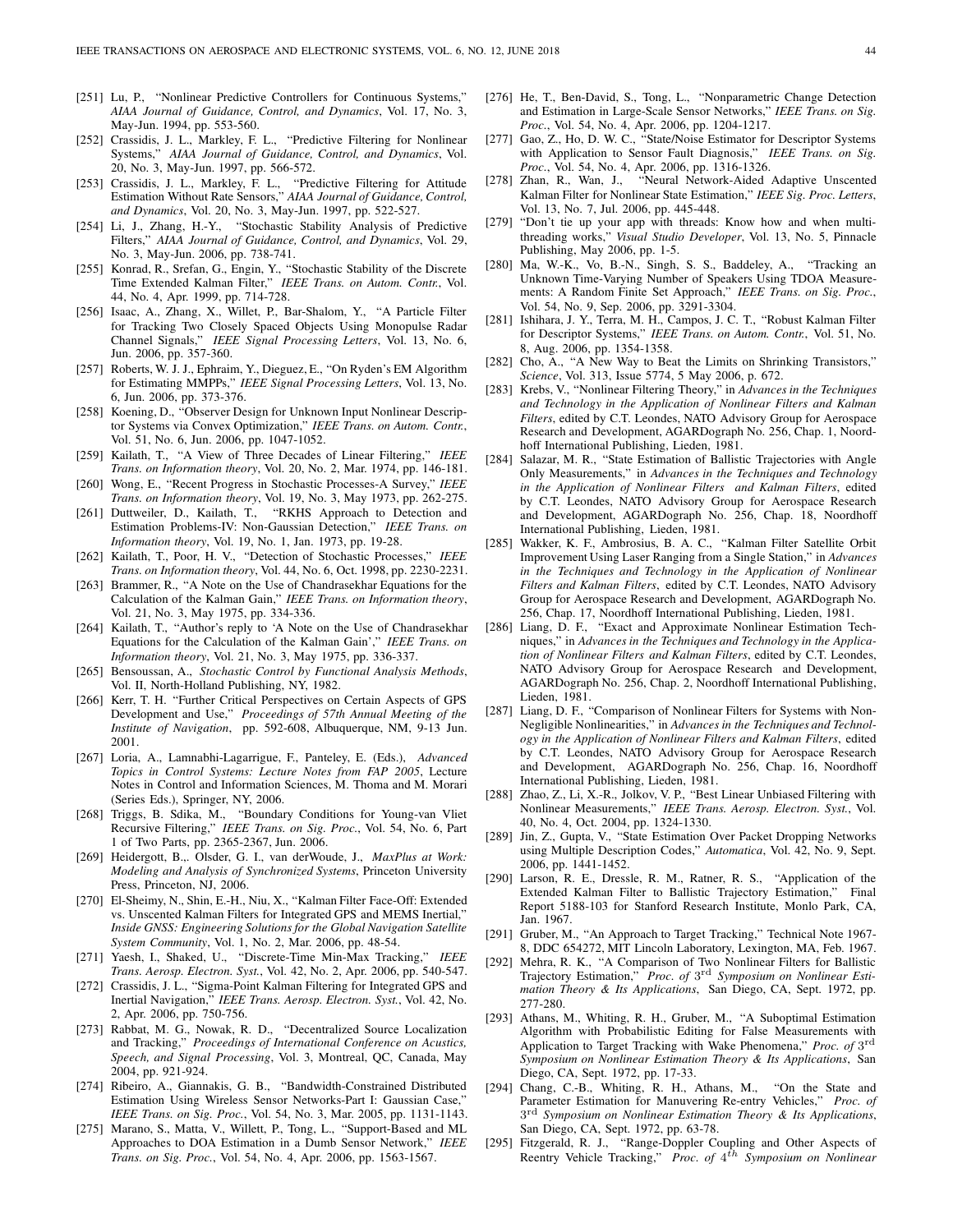Estimation Theory & Its Applications, San Diego, CA, Sept. 1973, pp. 57-63.

- [296] Brodzik, A. K., "On the Fourier Transform of Finite Chirps," IEEE Signal Processing Letters, Vol. 13, No. 9, Sep. 2006, pp. 541-544.
- [297] Brown, C. D., Spacecraft Mission Design, AIAA Education Series, J. S. Przemieniecki (Ed.), AIAA, Wash. DC, 1992.
- [298] Regan, F. J., Anandakrishnan, S. M., Dynamics of Atmospheric Reentry, AIAA Education Series, J. S. Przemieniecki (Ed.), AIAA, Wash. DC, 1993.
- [299] Hong, S., Bolić, M., Djurić, P. M., "An Efficient Fixed-Point Implementation of Residual Resampling Scheme for High- Speed Particle Filters," IEEE Signal Processing Letters, Vol. 11, No. 5, May 2004, pp. 482-485.
- [300] Rudd, J. G., Marsh, R. A., Roecker, J. A., "Surveillance and Tracking of Ballistic Missile Launches," IBM Journal of Research and Develoment, Vol. 38, No. 2, Mar. 1994, pp. 195-216.
- [301] Levine, N., "A New Technique for Increasing the Flexibility Of Recursive Least Squares Data Smoothing," The Bell System Technical Journal, Vol. 40, No. 3, May 1961, pp. 821-840.
- [302] Computing in Science and Engineering: Special Issue on Monte Carlo Methods, A Publication of the IEEE Computer Society, Vol. 8, No. 2, Mar./Apr. 2006, pp. 7-65.
- [303] Rao, S. K., "Comments on 'Discrete-Time Observability and Estimability for Bearings-Only Target Motion Analysis," IEEE Trans. Aerosp. Electron. Syst., Vol. 34, No. 4, Oct. 1998, pp. 1361-1367.
- [304] Vetterling, W., Teukolsky, S., Press, W., and Flannery, B., Numerical Recipies-Example Book (FORTRAN), Cambridge University Press, Cambridge, UK, 1986.
- [305] Papoulis, A., Probability, Random Variables, and Stochastic Processes,  $1^{s\bar{t}}$  ed., McGraw-Hill Book Company, NY, 1965.
- [306] Gray, J. E., Murray, W., "A Derivation of an Analytic Expression for the Tracking Index for the  $\alpha - \beta - \gamma$  Filter," IEEE Trans. Aerosp. Electron. Syst., Vol. 29, No. 3, Jul. 1993, pp. 1064-1065 (also see http://en.wikipedia.org/wiki/Alpha\_beta\_filter).
- [307] Kerr, T. H., "Drawbacks of Residual-Based Event Detectors like GLR or IMM Filters in Practical Situations," IEEE Trans. on Sig. Proc., Submitted in 2006 (under review). http://www.tekassociates.biz/savemeplease.pdf
- [308] Horowitz, L. L., Senne, K. D., "Performance Advantage of Complex LMS for Controlling Narrow-Band Adaptive Arrays, IEEE Trans. on Circuits and Systems, Vol. 28, No. 6, Jun. 1981, pp. 562-576.
- [309] Brookner, E., Radar Technology, Artech, Norwood, MA, 1977.
- [310] Dionne, D., Michalska, H., Oshman, Y., Shinar, J., "Novel Adaptive Generalized Likelihood Ratio Detector with Application to Maneuvering Target Tracking, AIAA Journal of Guidance, Control, and Dynamics, Vol. 29, No. 2, Mar./Apr. 2006, pp. 465-474.
- [311] Schmidt, G. C., "Designing Nonlinear Filters Based on Daum's Theory, AIAA Journal of Guidance, Control, and Dynamics, Vol. 16, No. 2, Mar./Apr. 1993, pp. 371-376.
- [312] Duan, Z., Han, C., Li, X.-R., "Comments on 'Unbiased Converted Measurements for Tracking"" IEEE Trans. Aerosp. Electron. Syst., Vol. 40, No. 4, Oct. 2004, pp. 1374-1376.
- [313] Friedland, B., "Separated-Bias Estimation and Some Applications," in Advances in the Techniques and Technology in the Application of Nonlinear Filters and Kalman Filters, edited by C.T. Leondes, NATO Advisory Group for Aerospace Research and Development, AGARDograph No. 256, Noordhoff International Publishing, Lieden, 1981, pp. 15-1 to 15-13.
- [314] Jesionowski, R., Zarchan, P., "Comparison of Filtering Options for Ballistic Coefficient Estimation," Proceedings of 7<sup>th</sup> Annual AIAA/BMDO Technology Readiness Conference and Exhibit, Session 10: Surveillance Technology Demonstations, paper No. 10-03, Fort Carlson, Colorado Springs, CO, 3-6 Aug. 1998 (Unclassified).
- [315] Reed, I. S., Mallet, J. D., Brennan, L. E., "Rapid Convergence Rate in Adaptive Arrays," IEEE Trans. Aerosp. Electron. Syst., Vol. 10, No. 6, pp. 853-868, Nov. 1974.
- [316] Galatsanos, N. P., Chin, R. T., "Restoration of Color Images by Multichannel Kalman filtering," IEEE Trans. on Sig. Proc., Vol. 39, No. 10, pp. 2237-2252, Oct. 1991.
- [317] Buzzi, S., Lops, M., Venturino, L., Ferri, M., "Track-Before-Detect Procedures in Multi-Target Environments," IEEE Trans. Aerosp. Electron. Syst., Vol. 44, No. 3, pp. 1135-1150, Jul. 2007.
- [318] Lambert, H. C., Daum, F. E., Weatherwax, J. L., "A Split-Step Solution of the Fokker-Planck Equation for the Conditional Density," Proceedings of the Asilomar Conf., DOI: 10.1109/ACSSC.2006.355119, pp. 2014-2018, 2006.
- [319] Daum, F., Krichman, M., "Non-Particle Filters," Proceedings of MIT Lincoln Laboratory ASAP Workkshop, Session 1t: Tracking, paper no. 23, Lexington, MA, 6-7 Jun. 2006.
- [320] Daum, F., Krichman, M., "Meshfree Adjoint Methods for Nonlinear Filtering," Proceedings of IEEE Aerospace Conf., BigSky, Montana, pp. ?-?, Mar 2006.
- [321] Oh, M.-S., "Monte-Carlo Integration via Importance Sampling: dimensionality effects and an adaptive algorithm," Contemporary Mathematics, Vol. 115, pp. 165-187, 1991.
- [322] Giles, M. B., Suli, E., "Adjoint Methods for PDEs," Acta Numerica, Cambridge University Press, pp. 145-236, 2002.
- [323] Traub, J., and Werschultz, A., "Complexity and Information," Proceedings of IEEE Aerospace Conf., Cambridge University Press, 1998.
- [324] Buzzi, S., Lops, M., Venturino, L., Ferri, M., "Track-before-Detect Procedures in a Multi-Target Environment," IEEE Trans. on Aerospace and Electronic Systems, Vol. 44, No. 3, pp. 1135-1150, Jul. 2008.
- [325] Woffenden, D, C., Geller, D. K., "Observability Criteria for Angles-Only Navigation," IEEE Trans. on Aerospace and Electronic Systems, Vol. 45, No. 3, pp. 1194-1208, Jul. 2009.
- [326] Buzzi, S., Lops, M., Venturino, L., Ferri, M., "Something that uses Covariance Intersection," IEEE Trans. on Aerospace and Electronic Systems, Vol. ?, No. 3, pp. 1135-1150, Jul. 2008.
- [327] Carlton, A. G., Follin, J. W., "Recent Development in Fixed and Adaptive Filtering," NATO AGARDograph, No. 21, 1956. (This date is why R. Bucy had originally claimed precedence for James Follin at JHU/APL over Kalman).
- [328] Battin, R. H., An Introduction to the Mathematics and Methods of Astrodynamics,  $2^{nd}$  Edition AIAA Education Series, Boston, MA, 1999.
- [329] http://ccar.colorado.edu/asen5050/ASEN5050/Lectures\_files/lecture11.pdf
- [330] http://www.tekassociates.biz/TeKMemoLambertNMDcueSRS29Sept2KAM.pdf
- [331] La Scala, B. F., Bitmead, R. R., James, M. R., "Conditions for stability of the Extended Kalman Filter and their application to the frequency tracking problem," Math. Control, Signals Syst. (MCSS), vol. 8, No. 1, pp. 1-26, Mar. 1995.
- [332] Reif, K., Gunther, S., Yaz, E., Unbehauen, R., "Stochastic stability of the continuous-time extended Kalman filter," Proc. Inst. Elect. Eng., Vol. 147, p. 45, 2000.
- [333] Crassidis, J. L., Markley, F. L., Cheng, Y., "Survey of Nonlinear Attitude Estimation Methods," Journal of Guidance, Control, and Dynamics, Vol. 30, No. 1, pp. 12-28, Jan. 2007.
- [334] Majji, M., Junkins, J. L., Turner, J. D., "J<sup>th</sup> Moment Extended Kalman Filtering for Estimation of Nonlinear Dynamic Systems," AIAA Guidance, Navigation, and Control Conference and Exhibit, Honolulu, HI, Paper No. AIAA 2008-7386, pp. 1-18, 18-21 Aug. 2008.
- [335] Scorse, W. T., Crassidis, A. L., "Robust Longitudinal and transverse Rate Gyro Bias Estimation for Precise Pitch and Roll Attitude Estimation in Highly Dynamic Operating Environments Utilizing a Two Dimensional Accelerometer Array," AIAA Atmospheric Flight Mechanics Conference, Paper No. AIAA 2011-6447, Portland, OR, pp. 1-28, 8-11 Aug. 2011.
- [336] Jensen, Kenneth J., "Generalized Nonlinear Complementary Attitude Filter," AIAA Journal of Guidance, Control, and Dynamics, Vol. 34, No. 5, pp. 1588-1593, Sept.-Oct. 2011.
- [337] Salcudean, S., "A globally convergent angular velocity observer for rigid body motion," IEEE Trans. on Autom. Control, Vol. 36, No. 12, pp.1493-1497, Dec. 1991.
- [338] Choukroun, D., Weiss, H., Bar-Itzhack, I. Y., Oshman, "Kalman Filtering for Matrix Estimation," IEEE Trans. on Aerospace and Electronic Systems, Vol. 42, No. 1, pp. 147-159, Jan. 2006.
- [339] Choukroun, D., Weiss, H., Bar-Itzhack, I. Y., Oshman, "Direction Cosine Matrix Estimation from Vector Observations Using a Matrix Kalman Filter," AIAA Guidance, Navigation, and Control Conference and Exhibit, pp. 1-11, Aug. 2003.
- [340] Choukroun, D., "A Novel Quaternion Kalman Filter using GPS Measurements," Proceedings of ION GPS, Portland, OR, pp. 1117-1128, 24-27 Sep. 2002.
- [341] Choukroun, D., Weiss, H., Bar-Itzhack, I. Y., Oshman, "Kalman Filtering for Matrix Estimation," IEEE Trans. on Aerospace and Electronic Systems, Vol. 42, No. 1, pp. 147-159, Jan. 2006.
- [342] Choukroun, D., Bar-Itzhack, I. Y., Oshman, "Novel Quaternion Kalman Filter," IEEE Trans. on Aerospace and Electronic Systems, Vol. 42, No. 1, pp. 174-190, Jan. 2006.
- [343] Choukroun, D., Weiss, H., Bar-Itzhack, I. Y., Oshman, "Direction Cosine Matrix Estimation From Vector Observations Using A Matrix Kalman Filter," Proceedings of AIAA Guidance, Navigation, and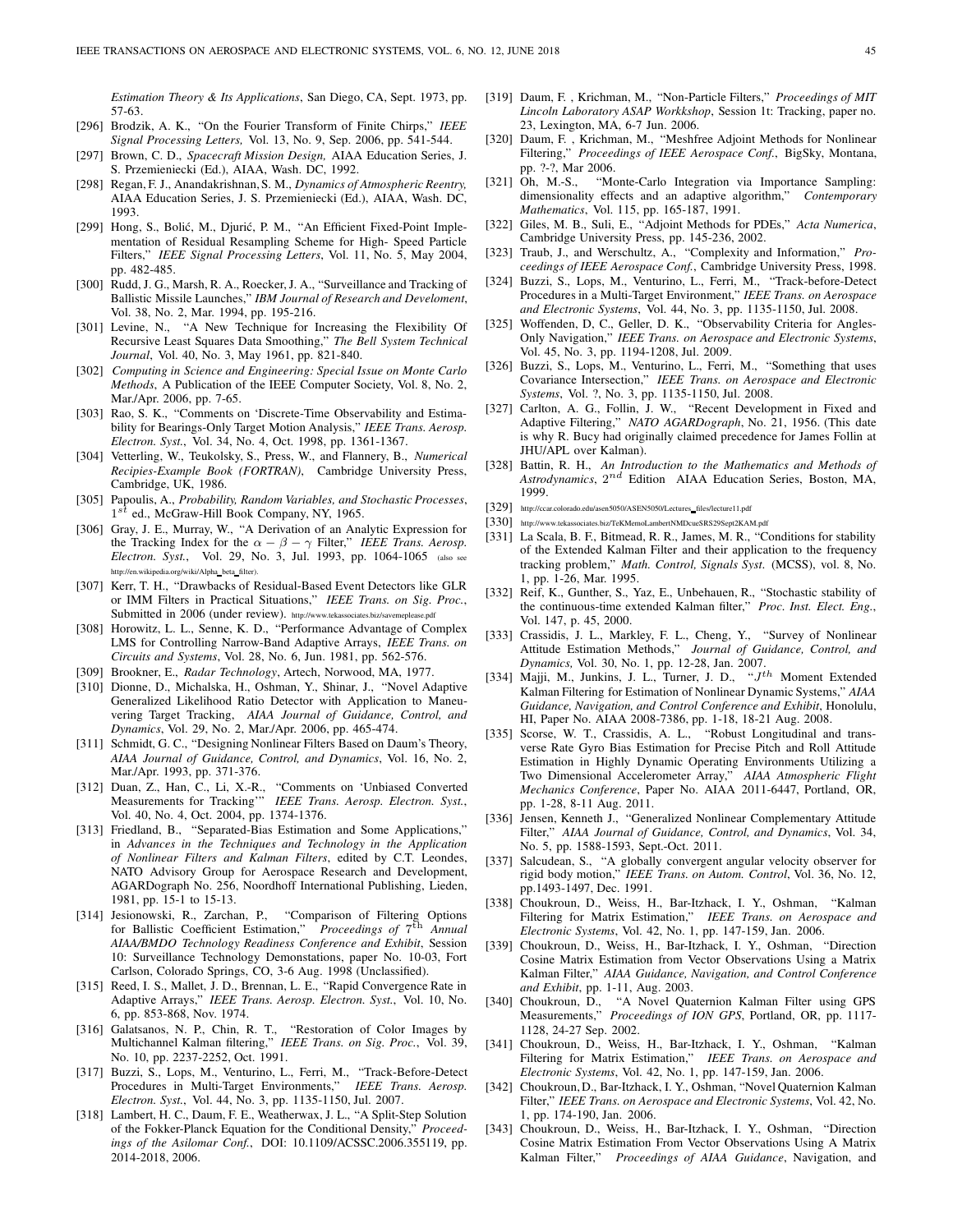Control Conference and Exhibit, Austin, TX, pp. 1-11, 11-14 Aug. 2003.

- [344] Choukroun, D., "Ito Stochastic Modeling for Attitude Quarternion Filtering," Proceedings of Joint 48th IEEE Conference on Decision and Control and 28th Chinese Control Conference, Shanghai, P. R. China, pp. 733-738, 16-18 Dec. 2009.
- [345] Cheng, Y., Landis Markley, F., Crassidis, J. L. Oshman, Y., "Averaging Quaternions," Advances in the Astronautical Sciences series, Vol. 127, American Astronautical Society, AAS paper No. 07-213, 2007.
- [346] Landis Markley, F., "Attitude Filtering on SO(3)," Advances in the Astronautical Sciences series, Vol. 122, American Astronautical Society, AAS paper No. 06-460, 2006.
- [347] Cheng, Y., Crassidis, J. L., and Landis Markley, F., "Attitude Estimation for Large Field-of-View Sensors," Advances in the Astronautical Sciences series, Vol. 122, American Astronautical Society, AAS paper No. 06-462, 2006.
- [348] Landis Markley, F., "Attitude Estimation or Quaternion Estimation?," Advances in the Astronautical Sciences series, Vol. 115, American Astronautical Society, AAS paper No. 03-264, 2003.
- [349] Reynolds, R., Landis Markley, F., Crassidis, J. L., "Asymptotically Optimal Attitude and Rate Bias Estimation with Guaranteed Convergence," Advances in the Astronautical Sciences series, Vol. 132, American Astronautical Society, AAS paper No. 08-286, 2008.
- [350] Daum, F. E., Huang, J., "Seven dubious methods to mitigate stiffness in particle flow with non-zero diffusion for nonlinear filters, Bayesian decisions and transport," Proceedings of SPIE Conference 9092: Signal and Data Processing of Small Targets 2014, Session 2: Tracking Small Targets I, Paper 9092-11, Baltimore, Maryland, 7, 8 May 2014.
- [351] Daum, F. E., Huang, J., Particle Flow for Nonlinear Filters, presentation at local Boston IEEE AES meeting, 21 Jan. 2014.
- [352] Battin, R. H., Vaughan, R. M., "An elegant Lambert algorithm," AIAA Journal of Guidance, Control, and Dynamics, Vol. 7, pp. 662-670, 1984.
- [353] Loechler, L. A., An Elegant Lambert Algorithm for Multiple Revolution Orbits," M.S. Thesis, Department of Aero. & Astro., MIT, Cambridge, MA, 1988.
- [354] Bar-Shalom, Y., Li, X.-R., Kirubarajan T., Estimation with Applications to Tracking and Navigation: algorithms and software for information extraction, Wiley, 2001.
- [355] Mortensen, R. E., Optimal Control of Continuous-Time Stochastic Systems, Ph.D. Thesis (engineering), Univ. of California, Berkeley, CA, 1966.
- [356] Sofir, I., "Improved Method for Calculating Exact Geodetic Latitude and Attitude-Revisited," AIAA Journal of Guidance, Control, and Dynamics, Vol. 23, No. 2, ff. 369, 2000.
- [357] Knuth, D. E., The Art of Computer Programming, Vol. 2: Seminumerical Algorithms, 2nd Edition, Addison-Wesley, Reading, MA, 1981.
- [358] Soysal, G., Efe, M., "Data fusion in a multistatic radar network using covariance intersection and particle filtering," Proc. of the  $14^{th}$ International Conference on Information Fusion (FUSION), Chicago, Il, 5-8 Jul. 2011.
- [359] Brown, R. G., Hwang, P. Y. C., Introduction to Random Signals and Applied Kalman Filtering,  $2^{nd}$  Edition, John Wiley and Sons, 1992.
- [360] Magill, D. T., "Optimal Adaptive Estimation of Sampled Stochastic Processes," IEEE Trans. on Automatic control, Vol. 10, No. 4, pp. 434-439, 1965.
- [361] Patel, J. K., Kapadia, C. H., Owen, D. B., Handbook of Statistical Distributions, Marcel Dekker, N.Y., 1976.
- [362] Gibbes, B. P., Advanced Kalman Filtering, Least-Squares and Modeling: a practical handbook, John Wiley % Sons,Hoboken, NJ, 2011. http://onlinelibrary.wiley.com/doi/10.1002/9780470890042.fmatter/pdf
- [363] Khaleghi, B., Khamis, A., Karray, F. O., Razavi, S. N., "Multisensor data fusion: A review of the state-of-the-art," Information Fusion, Vol. 14, No. 1, Jan. 2013, pp. 2844
- [364] Khaleghi, B., Khamis, A., Karray, F. O., Razavi, S. N., "Corrigendum to 'Multisensor data fusion: A review of the state-of-the-art'," Information Fusion, Vol. 14, No. 10, Oct. 2013, pp. 562.
- [365] Ayers, F., Theory and Problems of differential Equations,, Schaum's Outline Series, Schaum Publishing Co., NY, 1952.
- [366] https://www.siam.org/pdf/news/744.pdf http://www.sciencedirect.com/science/article/pii/S0167819198000106
	-
	- https://en.wikipedia.org/wiki/Linear\_congruential\_generator<br>• http://link.springer.com/article/10.1023%2FA%3A1022333627834<br>• http://maths-people.anu.edu.au/brent/pd/rpb132tr.pdf
	-
- [367] Grunberg, D. B., Athans, M., Guaranteed Properties of The Extended Kalman Filter, MIT Laboratory for Information and Decision Systems, LIDS-P-1724, MIT, Cambridge, MA, Dec. 1987
- [368] L'Ecuyer, P., "Software for Uniform Random Number Generation: Distinguishing the Good and the Bad," Proceedings of the 2001 Winter Simulation Conference entitled: A Simulation Odyssey, Ed. by B.A.Peters, J.S.Smith, D.J.Mederios, M.W.Rohrer, Vol. 1, pp. 95-105, Arlington, VA, 9-12 Dec. 2001.
- [369] Callegari, S., Rovatti, R., Setti, G., "Embeddable ADC-Based True Random Number Generator for Cryptographic Applications Exploiting Nonlinear Signal Processing and Chaos," IEEE Trans. on Signal Processing, Vol. 53, No. 2, pp. 793-805, Feb. 2005.
- [370] Brcich, R. F., Iskander, D. R., Zoubir, A. M., "The Stability Test for Symmetric Alpha-Stable Distributions," IEEE Trans. on Sig. Proc., Vol. 53, No. 3, Mar. 2005, pp. 977-986.
- [371] Abramowitz, M., and Stegun, I. A., Handbook of Mathematical Tables, National Bureau of Standards, AMS Series 55, 1966.
- [372] Kerr, T. H., Applying Stochastic Integral Equations to Solve a Particular Stochastic Modeling Problem, Ph.D. thesis, Department of Electrical Engineering, Univ. of Iowa, Iowa City, IA, 1971.
- [373] Kay, S., "Efficient Generation of Colored Noise," Proc. of IEEE, Vol. 69, No. 4, pp. 480-481, Apr. 1981.
- [374] Bach, E., "Efficient Prediction of Marsaglia-Zaman Random Number Generator," IEEE Trans. on Information Theory, Vol. 44, No. 3, pp. 1253-1257, May 1998.
- [375] Morgan, D. R., "Analysis of Digital Random Numbers Generated from Serial Samples of Correlated Gaussian Noise," IEEE Trans. on Infor. Theory, Vol. 27, No. 2, Mar. 1981.
- [376] Atkinson, A. C., "Analysis Tests of Pseudo-random Numbers," Applied Statistics, Vol. 29, No. 2, pp. 154-171, 1980.
- [377] Sanwate, D. V., and Pursley, M. B., "Analysis Crosscorelation Properties of Pseudo-random and Related Sequences," Proc. of the IEEE, Vol. 68, No. 5, pp. 593-619, May 1980.
- [378] Daum, F., Huang, J., "Exact particle flow for nonlinear filters: Seventeen dubious solutions to a first order linear underdetermined PDE, 44th Asilomar Conf. on Signals, Systems and Computers, Pacific Grove, CA, 7-10 Nov. 2010, pp. 64 - 71.
- [379] Michael Griebel, Marc Alexander Schweitzer (eds.) Meshfree Methods for Partial Differential Equations IV, Springer, 2008.
- [380] Daum, F., Huang, J., "Nonlinear filters with particle flow induced by log-homotopy," SPIE Proc., Vol. 7336: Signal Processing, Sensor Fusion, and Target Recognition XVIII, Ivan Kadar (Ed.), 11 May 2009.
- [381] Strauss, W.A., Partial Differential Equations: an introduction, 2nd Ed., John Wiley & Sons, Ltd, 2008.
- [382] Athans, M. and Tse, E., "A Direct Derivation of the Optimal Linear Filter using the Maximum Principle," IEEE Trans. on AC, Vol. 12, pp. 690-698, 1967.
- [383] Balakrishnan, A. V., Stochastic Differential Systems I Filtering and Control: a function space approach, Springer-Verlag, NY, 1973.
- [384] Jekeli, C., "Precision Free-Inertial Navigation with Gravity Compensation by an Onboard Gradiometer," SAIAA Journal of Guidance, Control, and Dynamics, Vol. 29, No. 3, May-June 2006, pp. 704-713.
- [385] Kerr, T. H., "Comment on 'Precision Free-Inertial Navigation with Gravity Compensation by an Onboard Gradiometer'," SAIAA Journal of Guidance, Control, and Dynamics, Vol. 30, No. 4, Jul.-Aug. 2007, pp. 1214-1215.
- [386] Richert, T., El-Sheimy, N., "Low-Noise Linear Combination of Triple-Frequency Carrier Phase Measurements," SNavigation: Journal of the Institute of Navigation, Vol. 53, No. 1, Spring 2006, pp. 61-67.
- [387] Kerr, T. H., "Comment on 'Low-Noise Linear Combination of Triple-Frequency Carrier Phase Measurements'," SNavigation: Journal of the Institute of Navigation, Vol. 57, No. 2, Summer 2010, pp. 161162.
- [388] Arnaud Doucet, Nando DeFritas, Neil Gordon (Eds.), Sequential Monte Carlo Methods in Practice, Princeton University Press, Princeton, NJ, 2001.
- [389] Cheng, Y., Singh, T., "Efficient Particle Filtering for Road Constrained Target tracking," IEEE Trans. on AES," Vol. 43, No. 4, Oct. 2007, pp. 1454-1469.
- [390] Ockendon, J., Howison, S., Locey, A., and Movchan, A., Applied Partial Differential Equations, Oxford University Press, Oxford, NY, 2005.
- [391] Kerr, T. H., ADA70 Steady-State Initial-Value Convergence Techniques, General Electric Report, Technical Information Series No. 72 CRD095, Schenectady, NY, 1972.
- [392] G. Janashia, E. Lagvilava, and L. Ephremidze, "A New Method of Matrix Spectral Factorization," IEEE Trans. Inform. Theory, Vol. 57, No. 4, 2011, pp. 2318-2326.
- [393] M. S. Arulampalam, S. Maskell, N. Gordon, and T. Clapp, "A tutorial on particle filters for online nonlinear/non-Gaussian Bayesian